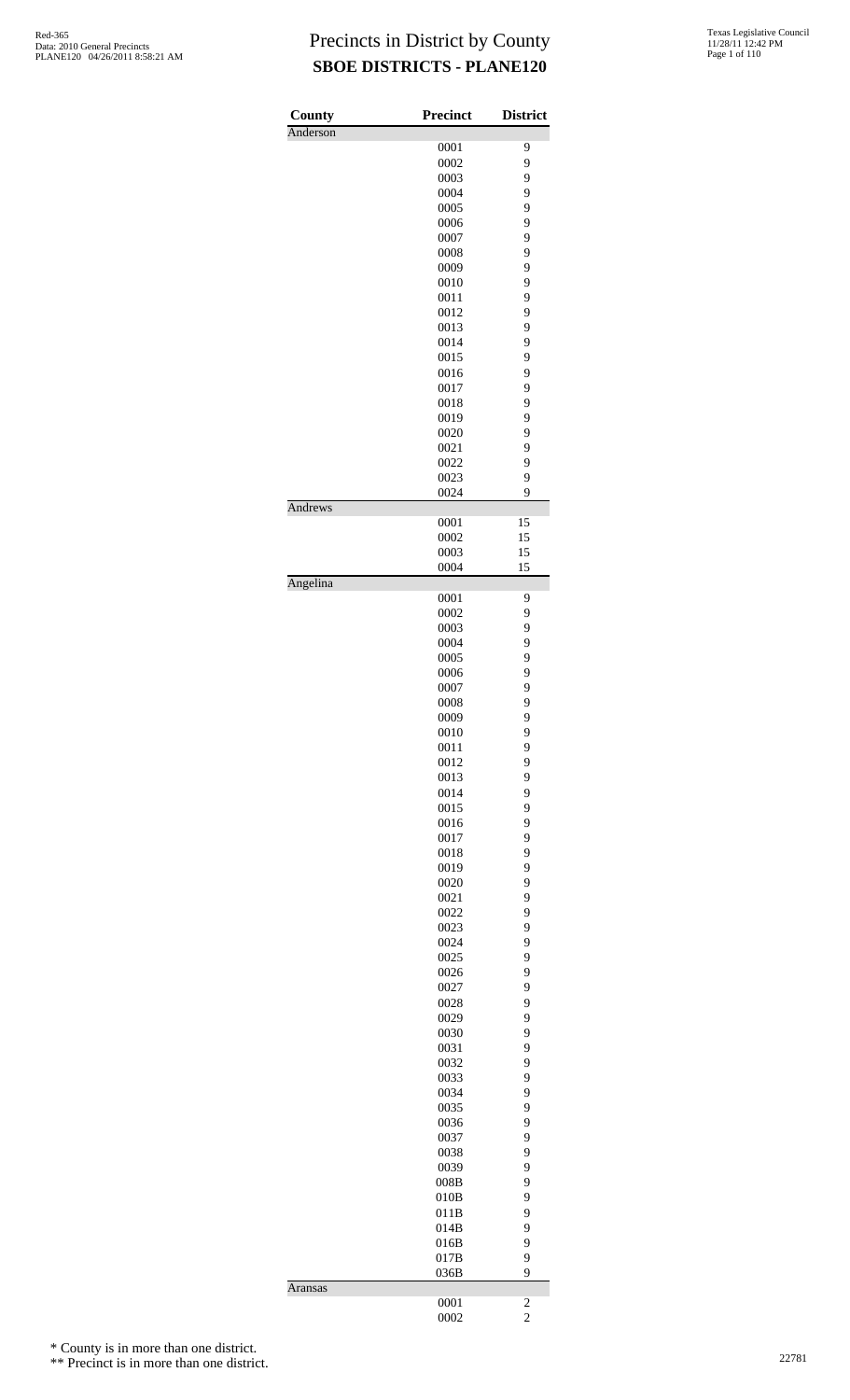| County           | Precinct     | <b>District</b>   |
|------------------|--------------|-------------------|
| <b>Aransas</b>   | 0003         | 2                 |
|                  | 0004         | $\overline{c}$    |
|                  | 001A         | $\overline{c}$    |
|                  | 004A         | $\overline{2}$    |
| Archer           |              |                   |
|                  | 0001         | 15                |
|                  | 0002         | 15                |
|                  | 0003         | 15                |
|                  | 0004<br>0005 | 15<br>15          |
|                  | 0006         | 15                |
|                  | 0007         | 15                |
|                  | 0008         | 15                |
|                  | 0009         | 15                |
|                  | 0010         | 15                |
|                  | 0011         | 15                |
|                  | 0012         | 15                |
|                  | 0013         | 15                |
| <b>Armstrong</b> | 0014         | 15                |
|                  | 0101         | 15                |
|                  | 0201         | 15                |
|                  | 0202         | 15                |
|                  | 0301         | 15                |
|                  | 0302         | 15                |
|                  | 0303         | 15                |
|                  | 0401         | 15                |
|                  | 0402<br>0403 | 15<br>15          |
|                  | 0404         | 15                |
| Atascosa         |              |                   |
|                  | 0001         | 1                 |
|                  | 0002         | $\mathbf{1}$      |
|                  | 0003         | $\mathbf{1}$      |
|                  | 0004         | $\mathbf{1}$      |
|                  | 0005         | $\mathbf{1}$      |
|                  | 0007         | $\mathbf{1}$      |
|                  | 0008<br>0009 | 1<br>$\mathbf{1}$ |
|                  | 0010         | $\mathbf{1}$      |
|                  | 0011         | $\mathbf{1}$      |
|                  | 0012         | $\mathbf{1}$      |
|                  | 0013         | $\mathbf{1}$      |
|                  | 0014         | $\mathbf{1}$      |
|                  | 0015         | $\mathbf{1}$      |
|                  | 0016         | $\mathbf{1}$      |
|                  | 0017<br>0018 | $\mathbf{1}$<br>1 |
|                  | 0019         | $\mathbf{1}$      |
|                  | 0020         | $\mathbf{1}$      |
|                  | 0021         | $\mathbf{1}$      |
|                  | 0022         | $\mathbf{1}$      |
|                  | 0023         | $\mathbf{1}$      |
|                  | 0024         | $\mathbf{1}$      |
| Austin           |              |                   |
|                  | 0101<br>0102 | 10<br>10          |
|                  | 0103         | 10                |
|                  | 0104         | 10                |
|                  | 0205         | 10                |
|                  | 0206         | 10                |
|                  | 0207         | 10                |
|                  | 0208         | 10                |
|                  | 0209         | 10                |
|                  | 0210         | 10                |
|                  | 0211<br>0312 | 10<br>10          |
|                  | 0314         | 10                |
|                  | 0319         | 10                |
|                  | 0413         | 10                |
|                  | 0415         | 10                |
|                  | 0416         | 10                |
|                  | 0417         | 10                |
|                  | 0418         | 10                |
| <b>Bailey</b>    |              |                   |
|                  | 0001<br>0002 | 15<br>15          |
|                  | 0003         | 15                |
|                  | 0004         | 15                |

\* County is in more than one district.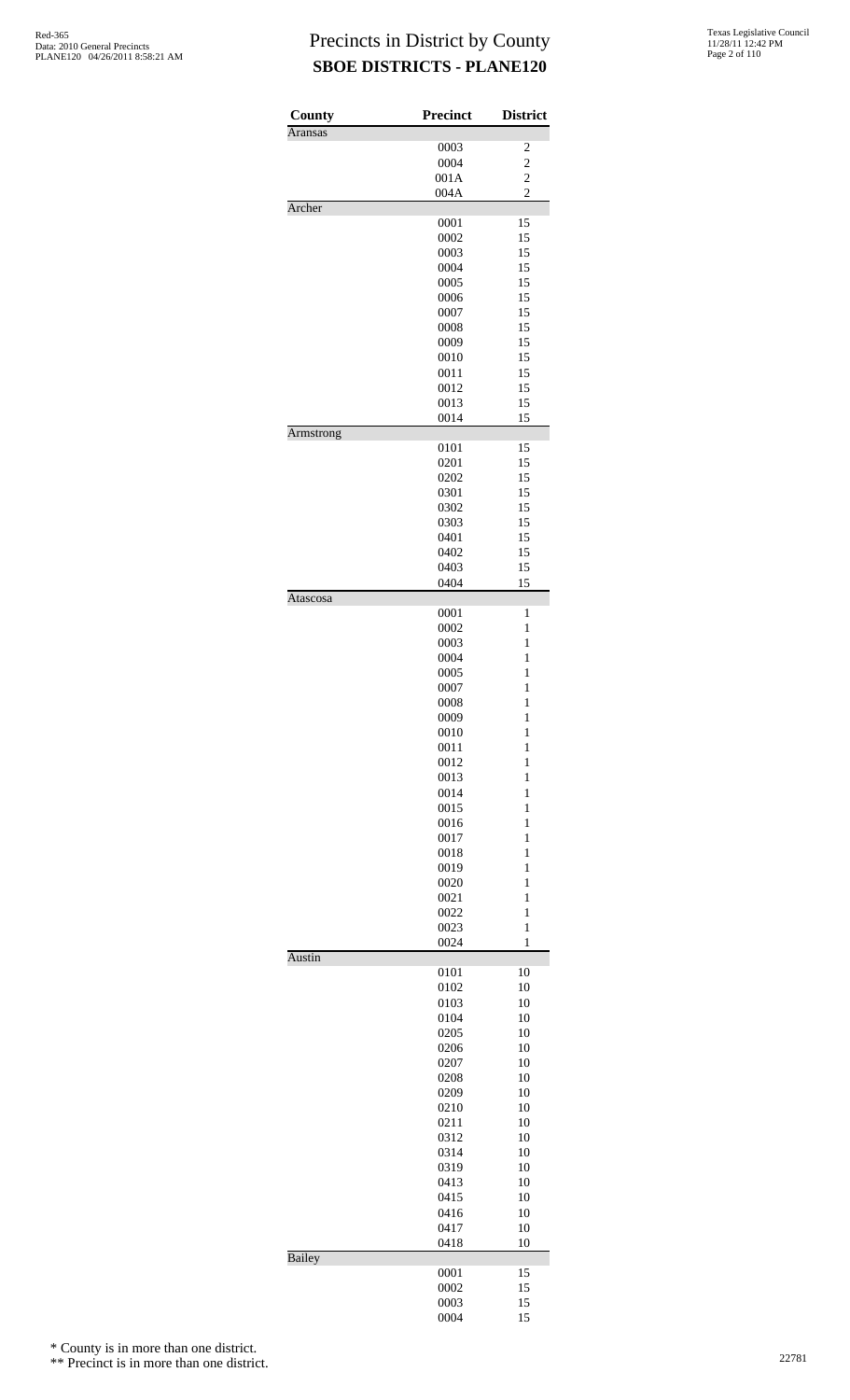| County         | <b>Precinct</b> | <b>District</b> |
|----------------|-----------------|-----------------|
| Bandera        | 0101            | $\mathbf{1}$    |
|                | 0102            | $\mathbf{1}$    |
|                | 0203            | 1               |
|                | 0204            | $\mathbf{1}$    |
|                | 0305            | $\mathbf{1}$    |
|                | 0306            | $\mathbf{1}$    |
|                | 0407            | $\mathbf{1}$    |
|                | 0408            | 1               |
|                | 0409            | $\mathbf{1}$    |
| <b>Bastrop</b> | 0410            | $\mathbf{1}$    |
|                | 1001            | 10              |
|                | 1013            | 10              |
|                | 1014            | 10              |
|                | 1021            | 10<br>10        |
|                | 2003<br>2004    | 10              |
|                | 2007            | 10              |
|                | 2011            | 10              |
|                | 2012            | 10              |
|                | 2016            | 10              |
|                | 2017            | 10              |
|                | 2018            | 10              |
|                | 3005            | 10              |
|                | 3009            | 10              |
|                | 3010            | 10              |
|                | 3019            | 10              |
|                | 3020<br>4002    | 10<br>10        |
|                | 4006            | 10              |
|                | 4008            | 10              |
|                | 4015            | 10              |
| Baylor         |                 |                 |
|                | 0001<br>0002    | 15<br>15        |
|                | 0003            | 15              |
|                | 0004            | 15              |
| Bee            |                 |                 |
|                | 0001            | 3               |
|                | 0002<br>0003    | 3<br>3          |
|                | 0004            | 3               |
|                | 0005            | 3               |
|                | 0006            | 3               |
|                | 0008            | 3               |
|                | 0009            | 3               |
|                | 0010            | 3               |
|                | 0011            | 3               |
|                | 0012            | 3               |
|                | 0013<br>0014    | 3<br>3          |
|                | 0016            | 3               |
|                | 0017            | 3               |
|                | 0018            | 3               |
|                | 0019            | 3               |
| Bell           |                 |                 |
|                | 0101<br>0102    | 10<br>10        |
|                | 0103            | 10              |
|                | 0104            | 10              |
|                | 0105            | 10              |
|                | 0106            | 10              |
|                | 0107            | 10              |
|                | 0108            | 10              |
|                | 0109            | 10              |
|                | 0110            | 10              |
|                | 0111            | 10<br>10        |
|                | 0112<br>0201    | 10              |
|                | 0202            | 10              |
|                | 0203            | 10              |
|                | 0204            | 10              |
|                | 0205            | 10              |
|                | 0206            | 10              |
|                | 0207            | 10              |
|                | 0208            | 10              |
|                | 0209            | 10              |
|                | 0210<br>0301    | 10<br>10        |
|                |                 |                 |

\* County is in more than one district.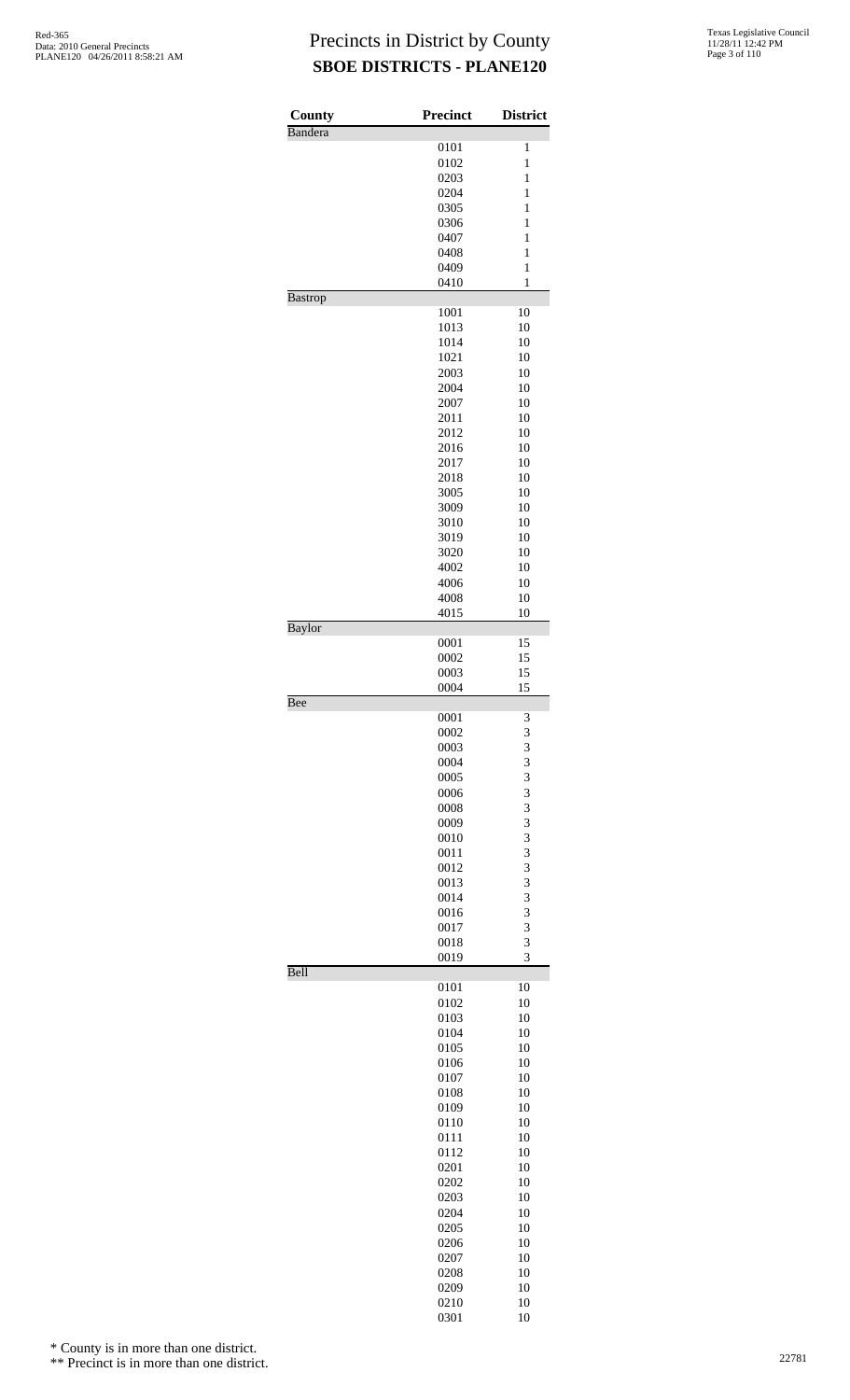| County             | <b>Precinct</b> | <b>District</b> |
|--------------------|-----------------|-----------------|
| Bell               | 0302            | 10              |
|                    | 0303            | 10              |
|                    | 0304            | 10              |
|                    | 0305            | 10              |
|                    | 0306            | 10              |
|                    | 0307<br>0308    | 10<br>10        |
|                    | 0309            | 10              |
|                    | 0310            | 10              |
|                    | 0311            | 10              |
|                    | 0312            | 10              |
|                    | 0313<br>0314    | 10<br>10        |
|                    | 0315            | 10              |
|                    | 0316            | 10              |
|                    | 0317            | 10              |
|                    | 0401            | 10              |
|                    | 0402<br>0403    | 10<br>10        |
|                    | 0404            | 10              |
|                    | 0405            | 10              |
|                    | 0406            | 10              |
|                    | 0407            | 10              |
|                    | 0408            | 10              |
|                    | 0409<br>0410    | 10<br>10        |
| Bexar <sup>*</sup> | 0411            | 10              |
|                    | 1001            | 3               |
|                    | 1002<br>1003    | 3<br>3          |
|                    | 1004            | 3               |
|                    | 1005            | 3               |
|                    | 1006            | 3               |
|                    | 1007            | 3               |
|                    | 1008<br>1009    | 3               |
|                    | 1010            | $\frac{3}{3}$   |
|                    | 1011            | 3               |
|                    | 1012            | 3               |
|                    | 1013            | 3               |
|                    | 1014<br>1015    | 3<br>3          |
|                    | 1016            | 3               |
|                    | 1017            | 3               |
|                    | 1018            | 3               |
|                    | 1019<br>1020    | 3<br>3          |
|                    | 1021            | 3               |
|                    | 1022            | 3               |
|                    | 1023            | 3               |
|                    | 1024            | 3               |
|                    | 1025<br>1026    | 3<br>3          |
|                    | 1027            | 3               |
|                    | 1028            | 3               |
|                    | 1029            | 3               |
|                    | 1030            | 3               |
|                    | 1031<br>1032    | 3<br>3          |
|                    | 1033            | 3               |
|                    | 1034            | 3               |
|                    | 1035            | 3               |
|                    | 1036            | 3               |
|                    | 1037            | 3<br>3          |
|                    | 1038<br>1039    | 3               |
|                    | 1040            | 3               |
|                    | 1041            | 3               |
|                    | 1042            | 3               |
|                    | 1043<br>1044    | 3               |
|                    | 1045            | 3<br>3          |
|                    | 1046            | 3               |
|                    | 1047            | 3               |
|                    | 1048            | 3               |
|                    | 1049<br>1050    | 3<br>3          |
|                    | 1051            | 3               |

\* County is in more than one district.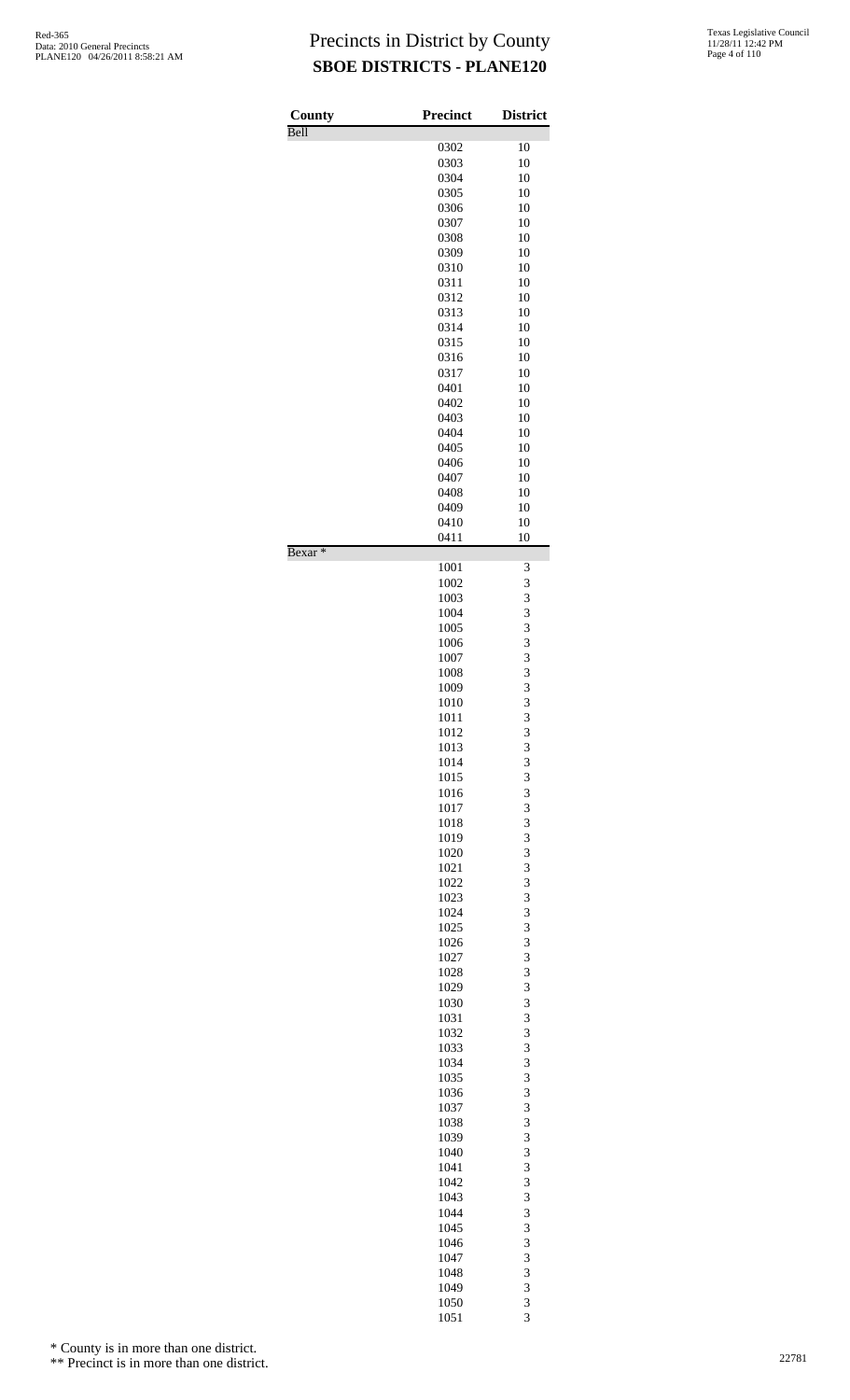| County             | <b>Precinct</b> | <b>District</b> |
|--------------------|-----------------|-----------------|
| Bexar <sup>*</sup> | 1052            | 3               |
|                    | 1053            | 3               |
|                    | 1054            | 3               |
|                    | 1055            | 3               |
|                    | 1056            | 3               |
|                    | 1057<br>1058    | 3<br>3          |
|                    | 1059            | 3               |
|                    | 1060            | 3               |
|                    | 1061            | 3               |
|                    | 1062            | 3               |
|                    | 1063<br>1064    | 3<br>3          |
|                    | 1065            | 3               |
|                    | 1066            | 3               |
|                    | 1067            | 3               |
|                    | 1068<br>1069    | 3<br>3          |
|                    | 1070            | 3               |
|                    | 1071            | 3               |
|                    | 1072            | 3               |
|                    | 1073            | 3               |
|                    | 1074<br>1075    | 3<br>3          |
|                    | 1076            | 3               |
|                    | 1077            | 3               |
|                    | 1078            | 3               |
|                    | 1079            | 3               |
|                    | 1080<br>1081    | 3<br>3          |
|                    | 1082            | 3               |
|                    | 1083            | 3               |
|                    | 1084            | 3               |
|                    | 1085            | 3               |
|                    | 1086<br>1087    | 3<br>3          |
|                    | 1088            | 3               |
|                    | 1089            | 3               |
|                    | 1090            | 3               |
|                    | 1091            | 3               |
|                    | 1092<br>1093    | 3<br>3          |
|                    | 1094            | 3               |
|                    | 1095            | 3               |
|                    | 1096            | 3               |
|                    | 1097            | 3               |
|                    | 1098<br>1099    | 3<br>3          |
|                    | 1100            | 3               |
|                    | 1101            | 3               |
|                    | 1102            | 3               |
|                    | 1103            | 3               |
|                    | 1104<br>1105    | 3<br>3          |
|                    | 1106            | 3               |
|                    | 1107            | 3               |
|                    | 1108            | 3               |
|                    | 1109            | 3<br>3          |
|                    | 1110<br>1111    | 3               |
|                    | 1112            | 3               |
|                    | 1113            | 3               |
|                    | 2001            | 3               |
|                    | 2002<br>2003    | 3<br>3          |
|                    | 2004            | 3               |
|                    | 2005            | 3               |
|                    | 2006            | 3               |
|                    | 2007            | 3               |
|                    | 2008            | 3               |
|                    | 2009<br>2010    | 3<br>3          |
|                    | 2011            | 3               |
|                    | 2012            | 3               |
|                    | 2013            | 3               |
|                    | 2014            | 3<br>3          |
|                    | 2015<br>2016    |                 |
|                    | 2017            | $\frac{3}{3}$   |

\* County is in more than one district.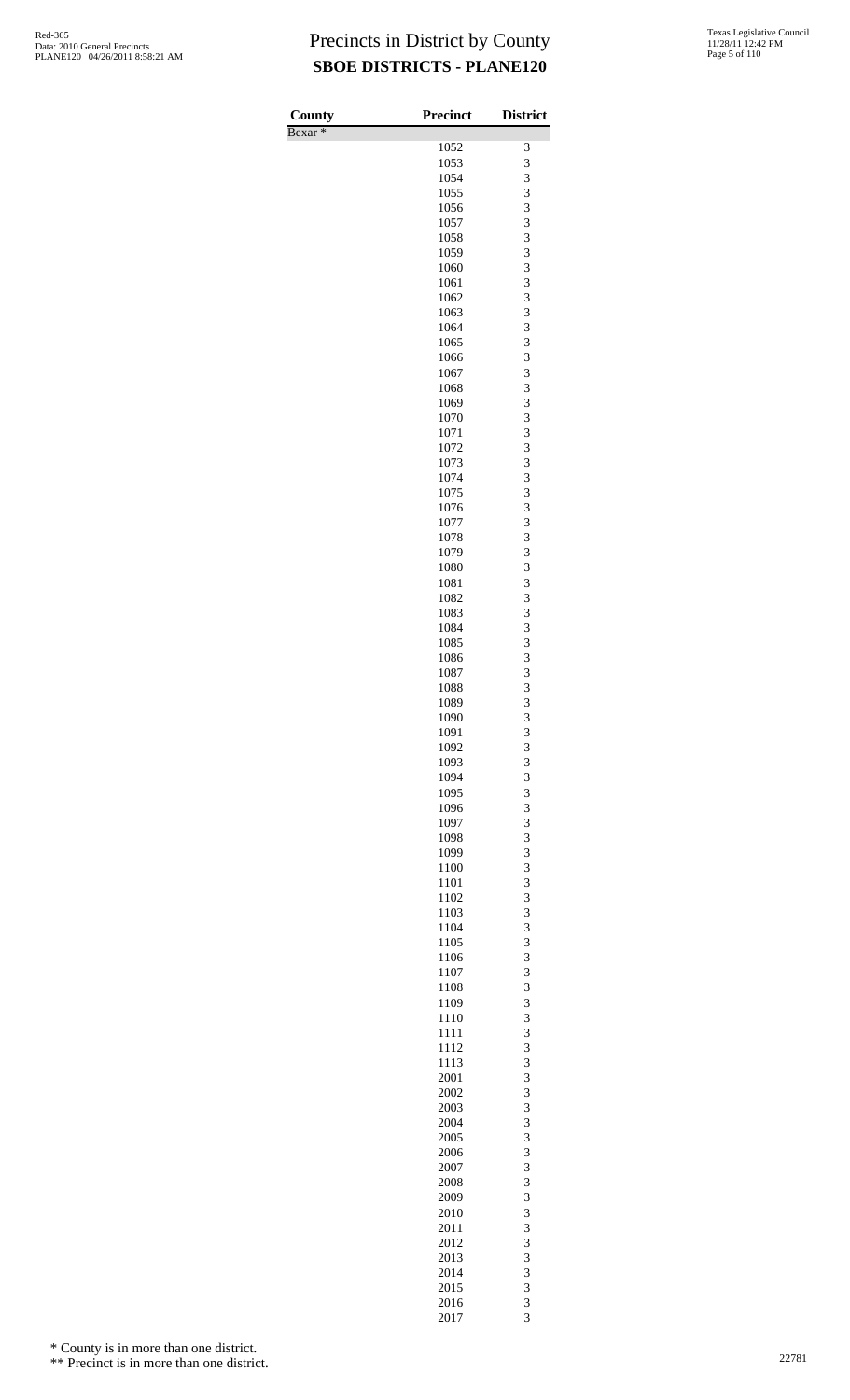Bexar \*

| County    | <b>Precinct</b>       | <b>District</b>              |
|-----------|-----------------------|------------------------------|
| $Bexar *$ | 2018                  | 3                            |
|           | 2019                  | 3                            |
|           | 2020                  | 3                            |
|           | 2021                  | $\overline{\mathbf{3}}$      |
|           | 2022                  | 3                            |
|           | 2023<br>2024          | 3<br>3                       |
|           | 2025                  | 3                            |
|           | 2026                  | 3                            |
|           | 2027                  | 3                            |
|           | 2028                  | 3                            |
|           | 2029<br>2030          | 3<br>3                       |
|           | 2031                  | $\overline{\mathbf{3}}$      |
|           | 2032                  | 3                            |
|           | 2033                  | 3                            |
|           | 2034                  | 3                            |
|           | 2035                  | 3                            |
|           | 2036<br>2037          | $\frac{3}{5}$                |
|           | 2038                  | 3                            |
|           | 2039                  | 3                            |
|           | 2040                  | 3                            |
|           | 2041<br>2042          | $\overline{\mathbf{3}}$<br>3 |
|           | 2043                  | 3                            |
|           | 2044                  | 3                            |
|           | 2045                  | 3                            |
|           | 2046                  | 3                            |
|           | 2047<br>2048          | 3<br>3                       |
|           | 2049                  | 3                            |
|           | 2050                  | 3                            |
|           | 2051                  | 3                            |
|           | 2052                  | 3                            |
|           | 2053<br>2054          | 3<br>3                       |
|           | 2055                  | 3                            |
|           | 2056                  | 3                            |
|           | 2057                  | 3                            |
|           | 2058<br>2059          | 3<br>3                       |
|           | 2060                  | 3                            |
|           | 2061                  | 3                            |
|           | 2062                  | 3                            |
|           | **<br>2063<br>** 2063 | 3<br>5                       |
|           | 2064                  | 3                            |
|           | 2065                  | $\overline{\mathbf{3}}$      |
|           | 2066                  | 5                            |
|           | 2067                  | 3                            |
|           | 2068<br>2069          | 3<br>3                       |
|           | 2070                  | 3                            |
|           | 2071                  | 3                            |
|           | 2072                  | 3                            |
|           | 2073                  | 3                            |
|           | 2074<br>2075          | 3<br>3                       |
|           | 2076                  | 3                            |
|           | 2077                  | 3                            |
|           | 2078                  | 3                            |
|           | 2079<br>2080          | 3<br>3                       |
|           | 2081                  | 3                            |
|           | 2082                  | 3                            |
|           | 2083                  | 3                            |
|           | 2084                  | 5<br>$\overline{3}$          |
|           | 2085<br>2086          | 3                            |
|           | 2087                  | 3                            |
|           | 2088                  | 3                            |
|           | 2089                  | 3                            |
|           | 2090                  | 3                            |
|           | 2091<br>2092          | 3<br>5                       |
|           | 2093                  | 3                            |
|           | 2094                  | 5                            |
|           | 2095                  | 3                            |

\* County is in more than one district.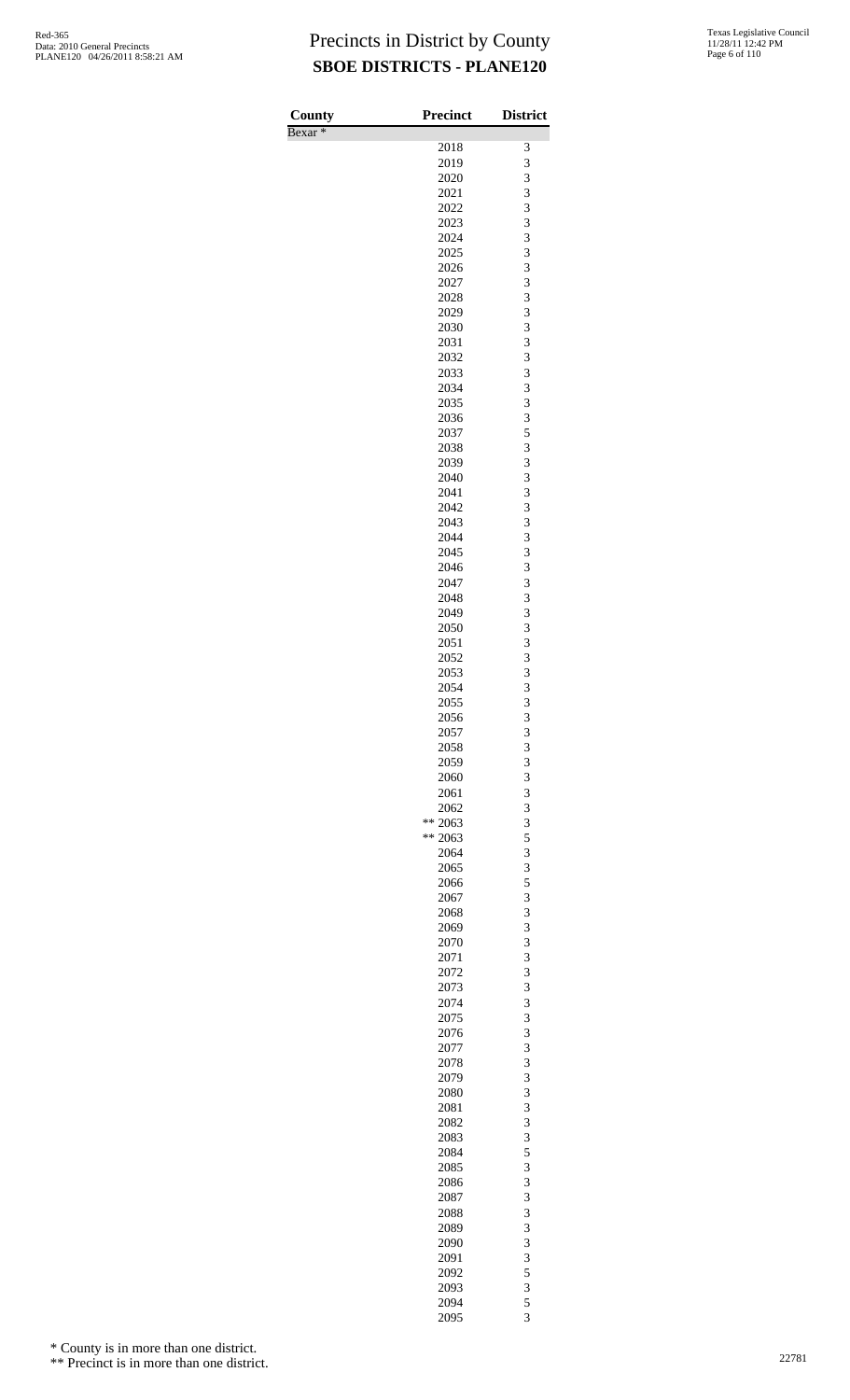| County<br>Bexar <sup>*</sup> | <b>Precinct</b> | <b>District</b> |
|------------------------------|-----------------|-----------------|
|                              | 2096            | 3               |
|                              | 2097            | 3               |
|                              | 2098            | 3               |
|                              | 2099            | 5               |
|                              | 2100            | 3               |
|                              | 2101<br>2102    | 5<br>3          |
|                              | 2103            | 3               |
|                              | 2104            | 3               |
|                              | 2105            | 3               |
|                              | 2106            | 3               |
|                              | 2107            | 3               |
|                              | 2108<br>2109    | 5<br>3          |
|                              | 2110            | 3               |
|                              | 2111            | 3               |
|                              | 2112            | 3               |
|                              | 2113            | 3<br>3          |
|                              | 2114<br>2115    | 3               |
|                              | 2116            | 3               |
|                              | 2117            | 3               |
|                              | 2118            | 3               |
|                              | 2119            | 3               |
|                              | 2120            | 3<br>3          |
|                              | 2121<br>2122    | 3               |
|                              | 2123            | 5               |
|                              | 2124            | 3               |
|                              | 2125            | 3               |
|                              | 2126            | 3               |
|                              | 2127<br>2128    | 3<br>3          |
|                              | 2129            | 3               |
|                              | 2130            | 3               |
|                              | 2131            | 3               |
|                              | 2132<br>2133    | 3<br>3          |
|                              | 2134            | 3               |
|                              | 2135            | 3               |
|                              | 2136            | 3               |
|                              | 2137            | 3               |
|                              | 2138<br>2139    | 3<br>3          |
|                              | 2140            | 3               |
|                              | 2141            | 3               |
|                              | 2142            | 3               |
|                              | 2143<br>2144    | 3<br>3          |
|                              | 2145            | 3               |
|                              | 2146            | 3               |
|                              | 2147            | 3               |
|                              | 3001            | 5               |
|                              | 3002<br>3003    | 3<br>3          |
|                              | 3004            | 3               |
|                              | 3005            | 5               |
|                              | 3006            | 5               |
|                              | 3007            | 5               |
|                              | 3008<br>3009    | 5<br>3          |
|                              | 3010            | 3               |
|                              | 3011            | 5               |
|                              | 3012            | 5               |
|                              | 3013<br>3014    | 3<br>3          |
|                              | 3015            | 3               |
|                              | 3016            | 5               |
|                              | 3017            | 5               |
|                              | 3018            | 5               |
|                              | 3019<br>3020    | 3<br>5          |
|                              | 3021            | 5               |
|                              | 3022            | 5               |
|                              | 3023            | 3               |
|                              | 3024<br>3025    | $\frac{5}{5}$   |
|                              | 3026            | 5               |
|                              | 3027            | 5               |

\* County is in more than one district.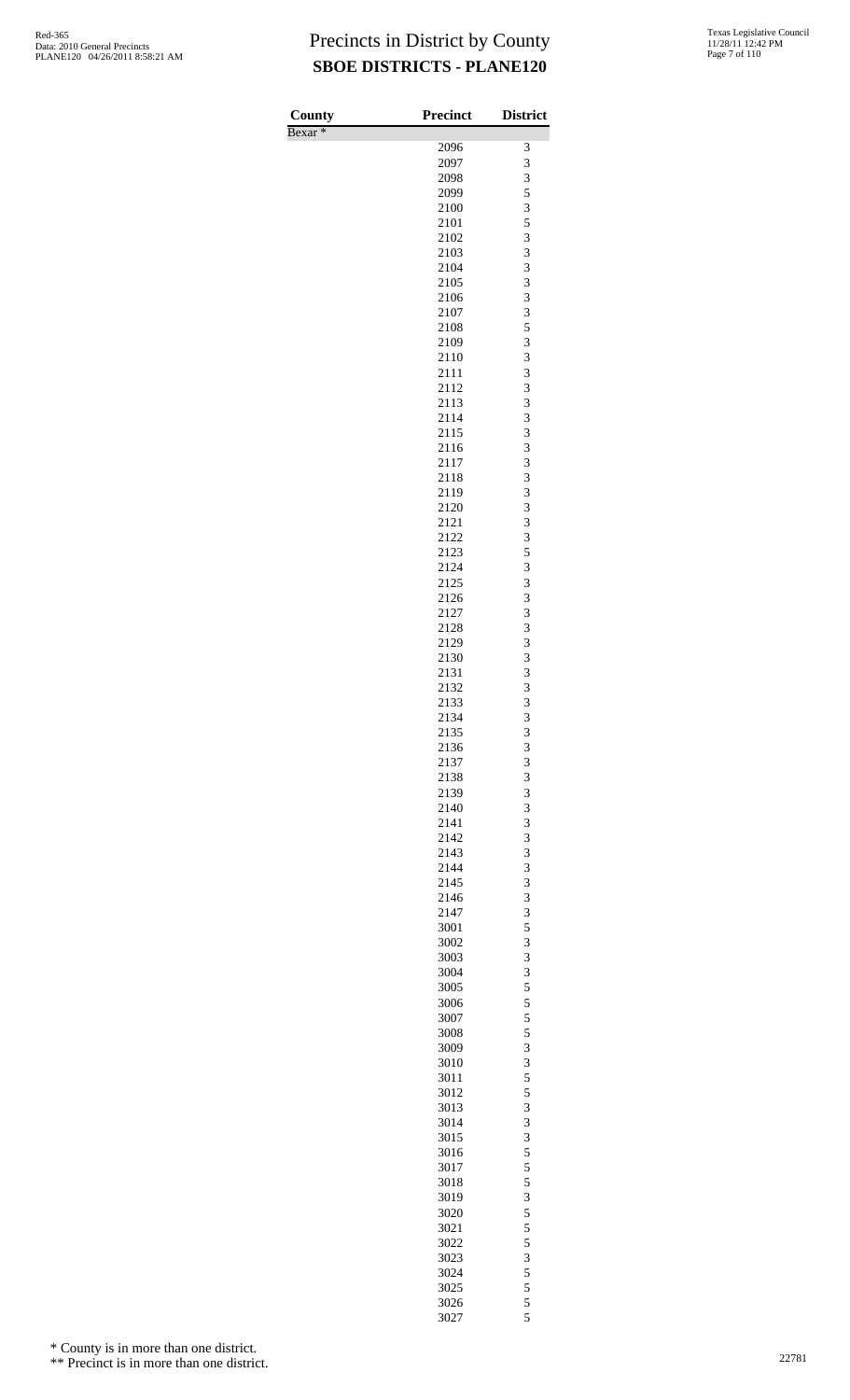| County<br>Bexar <sup>*</sup> | Precinct     | <b>District</b> |
|------------------------------|--------------|-----------------|
|                              | 3028         | 5               |
|                              | 3029         | 3               |
|                              | 3030         | 5               |
|                              | 3031         | 3               |
|                              | 3032         | 3               |
|                              | 3033<br>3034 | 5<br>5          |
|                              | 3035         | 5               |
|                              | 3036         | 3               |
|                              | 3037         | 5               |
|                              | 3038         | 5               |
|                              | 3039         | 5               |
|                              | 3040         | 5<br>5          |
|                              | 3041<br>3042 | 5               |
|                              | 3043         | 5               |
|                              | 3044         | 5               |
|                              | 3045         | 5               |
|                              | 3046         | 5               |
|                              | 3047         | 5               |
|                              | 3048<br>3049 | 5<br>5          |
|                              | 3050         | 5               |
|                              | 3051         | 5               |
|                              | 3052         | 5               |
|                              | 3053         | 5               |
|                              | 3054         | 5               |
|                              | 3055<br>3056 | 5<br>3          |
|                              | 3057         | 3               |
|                              | 3058         | 3               |
|                              | 3059         | 5               |
|                              | 3060         | 5               |
|                              | 3061         | 5               |
|                              | 3062         | 3<br>5          |
|                              | 3063<br>3064 | 5               |
|                              | 3065         | 3               |
|                              | 3066         | 5               |
|                              | 3067         | 5               |
|                              | 3068         | 5               |
|                              | 3069<br>3070 | 5<br>5          |
|                              | 3071         | 3               |
|                              | 3072         | 3               |
|                              | 3073         | 5               |
|                              | 3074         | 5               |
|                              | 3075         | 5               |
|                              | 3076<br>3077 | 5<br>5          |
|                              | 3078         | 5               |
|                              | 3079         | 5               |
|                              | 3080         | 5               |
|                              | 3081         | 5               |
|                              | 3082         | 5               |
|                              | 3083<br>3084 | 5<br>5          |
|                              | 3085         | 5               |
|                              | 3086         | 5               |
|                              | 3087         | 5               |
|                              | 3088         | 5               |
|                              | 3089         | 5               |
|                              | 3090<br>3091 | 5<br>5          |
|                              | 3092         | 5               |
|                              | 3093         | 5               |
|                              | 3094         | 5               |
|                              | 3095         | 3               |
|                              | 3096         | 5               |
|                              | 3097         | 5               |
|                              | 3098<br>3099 | 5<br>5          |
|                              | 3100         | 5               |
|                              | 3101         | 5               |
|                              | 3102         | 5               |
|                              | 3103         | 5               |
|                              | 3104         | 5               |
|                              | 3105<br>3106 | 5<br>5          |
|                              |              |                 |

\* County is in more than one district.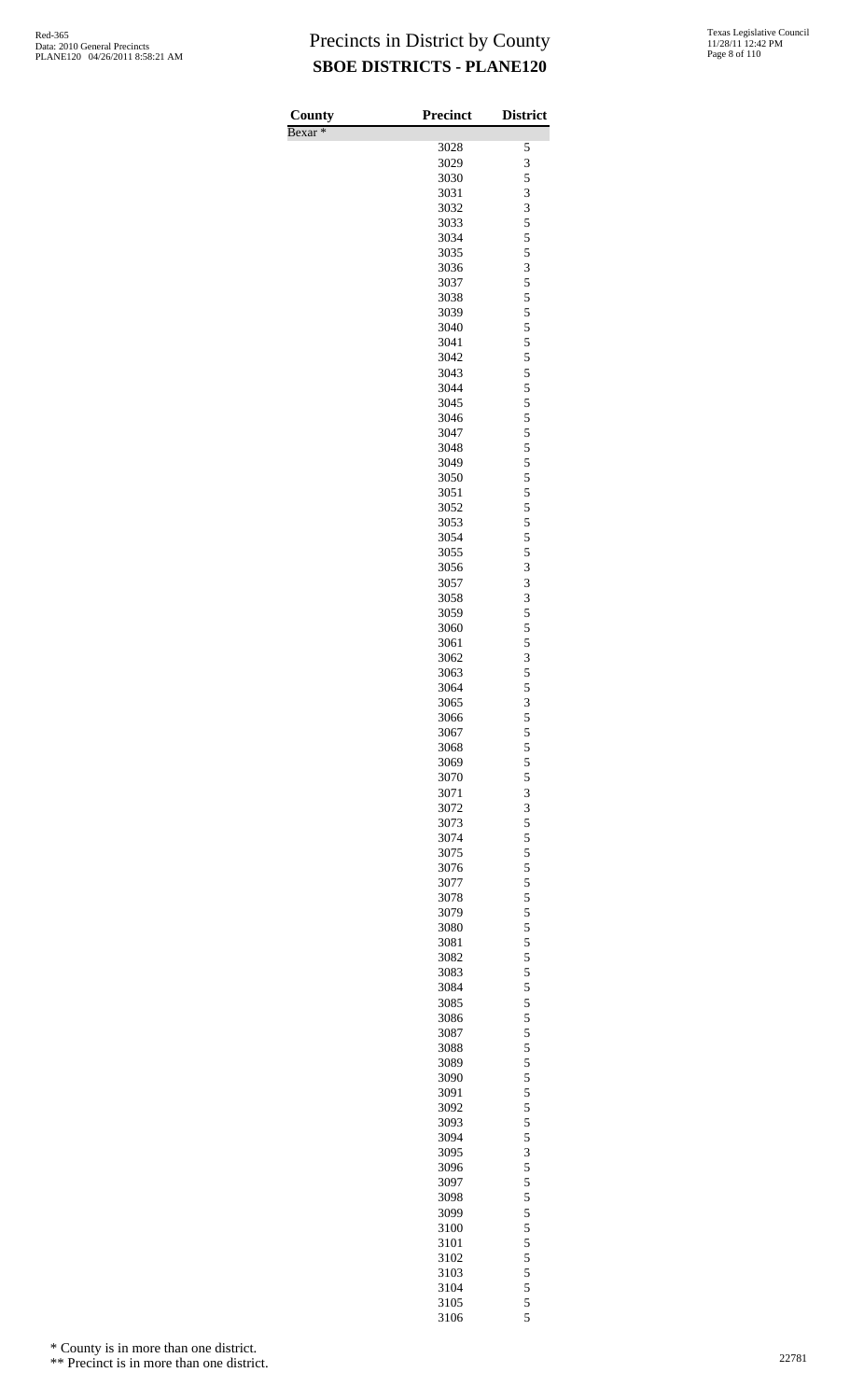| County<br>Bexar <sup>*</sup> | <b>Precinct</b> | <b>District</b> |
|------------------------------|-----------------|-----------------|
|                              | 3107            | 3               |
|                              | 3108            | 5               |
|                              | 3109            | 3               |
|                              | 3110            | 5               |
|                              | 3111            | 5               |
|                              | 3112            | 3               |
|                              | 3113            | 3               |
|                              | 3114<br>3115    | 5<br>5          |
|                              | 3116            | 3               |
|                              | 3117            | 5               |
|                              | 3118            | 5               |
|                              | 3119            | 5               |
|                              | 3120            | 5               |
|                              | 3121            | 5               |
|                              | 3122            | 5               |
|                              | 3123<br>3124    | 3<br>5          |
|                              | 3125            | 5               |
|                              | 3126            | 3               |
|                              | 3127            | 5               |
|                              | 3128            | 5               |
|                              | 3129            | 3               |
|                              | 3130            | 5               |
|                              | 3131            | 5<br>5          |
|                              | 3132<br>3133    | 5               |
|                              | 3134            | 5               |
|                              | 3135            | 5               |
|                              | 3136            | 5               |
|                              | 3137            | 5               |
|                              | 3138            | 5               |
|                              | 3139<br>3140    | 3<br>3          |
|                              | 3141            | 3               |
|                              | 3142            | 5               |
|                              | 3143            | 3               |
|                              | 3144            | 5               |
|                              | 3145            | 3               |
|                              | 3146            | 3               |
|                              | 3147            | 5               |
|                              | 3148<br>3149    | 5               |
|                              | 3150            | $\frac{3}{5}$   |
|                              | 3151            | 5               |
|                              | 3152            | 3               |
|                              | 3153            | 5               |
|                              | 3154            | 5               |
|                              | 3155            | 3               |
|                              | 3156            | 3               |
|                              | 3157<br>3158    | 5<br>5          |
|                              | 3159            | 3               |
|                              | 3160            | 3               |
|                              | 3161            | 5               |
|                              | 3162            | 5               |
|                              | 3163            | 5               |
|                              | 3164            | $\frac{5}{5}$   |
|                              | 3165<br>3166    | 5               |
|                              | 3167            | 3               |
|                              | 3168            | 3               |
|                              | 3169            | 3               |
|                              | 3170            | 3               |
|                              | 3171            | 3               |
|                              | 3172            | 3               |
|                              | 3173            | 5               |
|                              | 3174<br>3175    | 5<br>5          |
|                              | 4001            | 3               |
|                              | 4002            | 3               |
|                              | 4003            | 3               |
|                              | 4004            | 3               |
|                              | 4005            | 3               |
|                              | 4006            | 3               |
|                              | 4007            | 5               |
|                              | 4008            | 5               |
|                              | 4009<br>4010    | 3<br>3          |

\* County is in more than one district.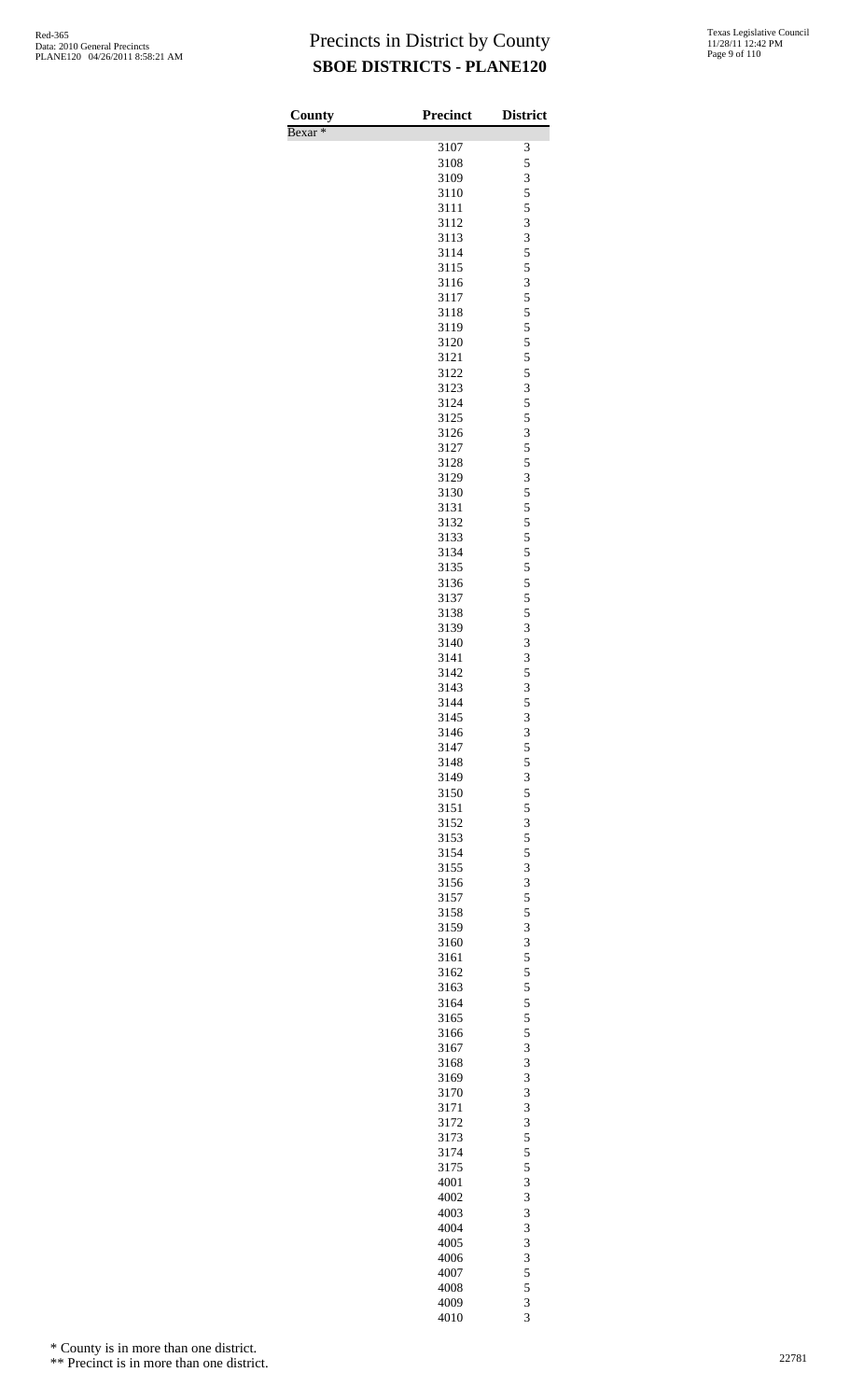| County             | <b>Precinct</b> | <b>District</b> |
|--------------------|-----------------|-----------------|
| Bexar <sup>*</sup> | 4011            | 3               |
|                    | 4012            | 3               |
|                    | 4013            | 3               |
|                    | 4014            | 3               |
|                    | 4015            | 3<br>3          |
|                    | 4016<br>4017    | 3               |
|                    | 4018            | 3               |
|                    | 4019            | 3               |
|                    | 4020            | 3               |
|                    | 4021<br>4022    | 3<br>5          |
|                    | 4023            | 3               |
|                    | 4024            | 3               |
|                    | 4025            | 3               |
|                    | 4026            | 3               |
|                    | 4027<br>4028    | 3<br>3          |
|                    | 4029            | 3               |
|                    | 4030            | 3               |
|                    | 4031            | 3               |
|                    | 4032<br>4033    | 3<br>3          |
|                    | 4034            | 3               |
|                    | 4035            | 3               |
|                    | 4036            | 3               |
|                    | 4037<br>4038    | 3<br>3          |
|                    | 4039            | 3               |
|                    | 4040            | 3               |
|                    | 4041            | 3               |
|                    | 4042            | 3               |
|                    | 4043<br>4044    | 3<br>3          |
|                    | 4045            | 3               |
|                    | 4046            | 5               |
|                    | 4047            | 3               |
|                    | 4048<br>4049    | 3<br>3          |
|                    | 4050            | 5               |
|                    | 4051            | 5               |
|                    | 4052            | 5               |
|                    | 4053<br>4054    | 5<br>5          |
|                    | 4055            | 5               |
|                    | 4056            | 5               |
|                    | 4057            | 5               |
|                    | 4058<br>4059    | 5<br>5          |
|                    | 4060            | 3               |
|                    | 4061            | 3               |
|                    | 4062            | 3               |
|                    | 4063            | 3               |
|                    | 4064<br>4065    | 3<br>3          |
|                    | 4066            | 3               |
|                    | 4067            | 5               |
|                    | 4068            | 5               |
|                    | 4069<br>4070    | 5<br>3          |
|                    | 4071            | 5               |
|                    | 4072            | 5               |
|                    | 4073            | 5               |
|                    | 4074<br>4075    | 3<br>3          |
|                    | 4076            | 3               |
|                    | 4077            | 3               |
|                    | 4078            | 5               |
|                    | 4079<br>4080    | 5<br>3          |
|                    | 4081            | 5               |
|                    | 4082            | 3               |
|                    | 4083            | 5               |
|                    | 4084            | 3               |
|                    | 4085<br>4086    | 5<br>5          |
|                    | 4087            | 5               |
|                    | 4088            | 3               |
|                    | 4089            | 5               |

\* County is in more than one district.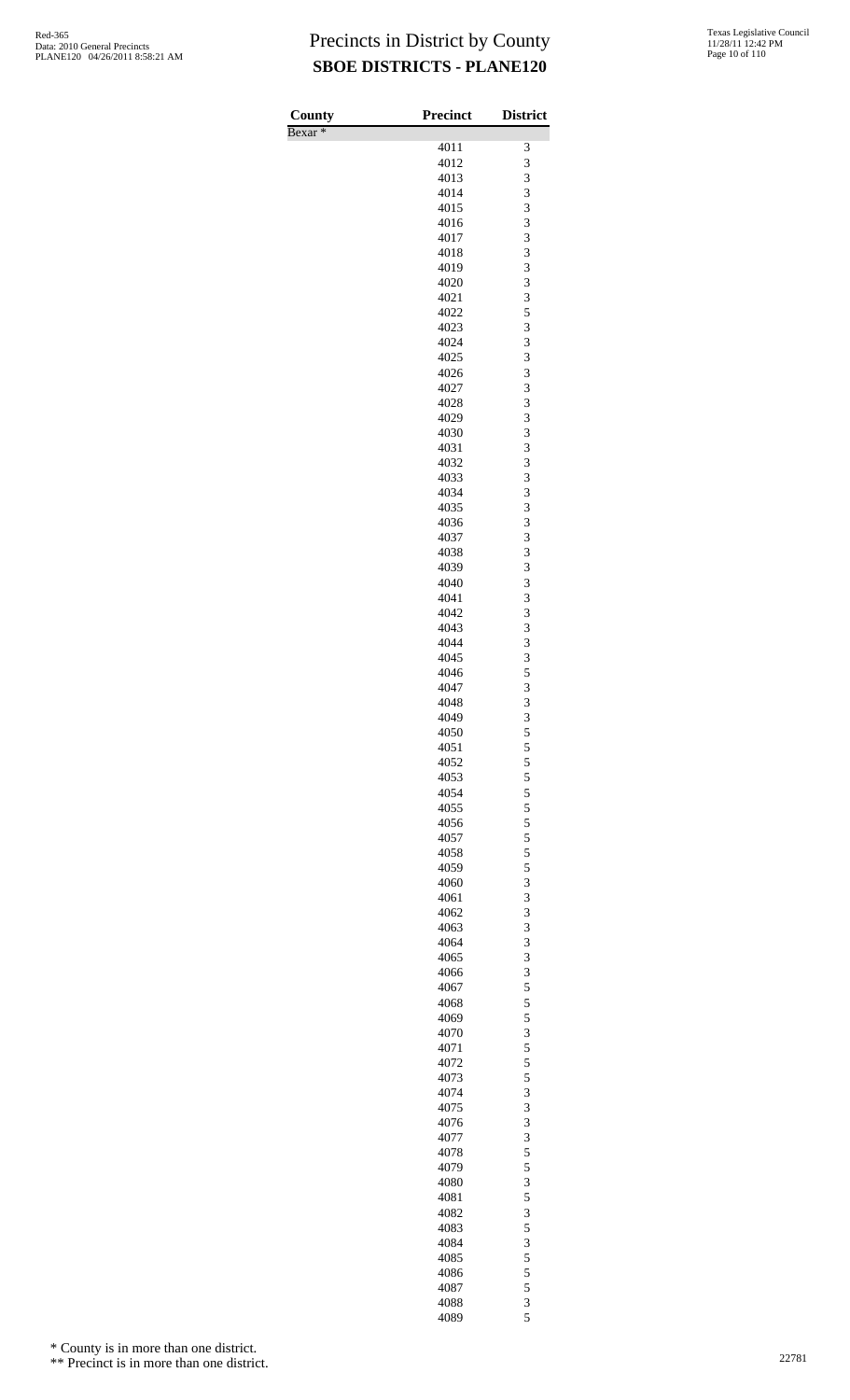Bexar \*

| County<br>$\overline{\text{Bexar}}$ $*$ | Precinct     | <b>District</b>                            |
|-----------------------------------------|--------------|--------------------------------------------|
|                                         | 4090         | 5                                          |
|                                         | 4091         | 5                                          |
|                                         | 4092         | 5                                          |
|                                         | 4093         | $\overline{5}$                             |
|                                         | 4094         | 5                                          |
|                                         | 4095         | 5                                          |
|                                         | 4096         | 3                                          |
|                                         | 4097         | $\frac{5}{5}$                              |
|                                         | 4098         |                                            |
|                                         | 4099         | 3                                          |
|                                         | 4100<br>4101 | 5<br>5                                     |
|                                         | 4102         |                                            |
|                                         | 4103         | $\begin{array}{c} 3 \\ 3 \\ 5 \end{array}$ |
|                                         | 4104         |                                            |
|                                         | 4105         | 5                                          |
|                                         | 4106         | 3                                          |
|                                         | 4107         | 5                                          |
|                                         | 4108         | 5                                          |
|                                         | 4109         | 3                                          |
|                                         | 4110         | 3                                          |
|                                         | 4111         | 3                                          |
|                                         | 4112         | $\frac{5}{5}$                              |
|                                         | 4113<br>4114 | 3                                          |
|                                         | 4115         | 5                                          |
|                                         | 4116         |                                            |
|                                         | 4117         |                                            |
|                                         | 4118         | $\begin{array}{c} 5 \\ 5 \\ 5 \end{array}$ |
|                                         | 4119         | 3                                          |
|                                         | 4120         | 5                                          |
|                                         | 4121         | 5                                          |
|                                         | 4122         | 5                                          |
|                                         | 4123         | 3                                          |
|                                         | 4124         | 3                                          |
|                                         | 4125         | 3                                          |
|                                         | 4126<br>4127 | $\frac{5}{5}$                              |
|                                         | 4128         | 5                                          |
|                                         | 4129         |                                            |
|                                         | 4130         | $\frac{3}{5}$                              |
|                                         | 4131         |                                            |
|                                         | 4132         | $\begin{array}{c} 5 \\ 5 \\ 3 \end{array}$ |
|                                         | 4133         |                                            |
|                                         | 4134         | 3                                          |
|                                         | 4135         | 3                                          |
|                                         | 4136         | 5                                          |
|                                         | 4137<br>4138 | $\frac{5}{3}$                              |
|                                         | 4139         | 3                                          |
|                                         | 4140         | 3                                          |
|                                         | 4141         | 3                                          |
|                                         | 4142         |                                            |
|                                         | 4143         | $\frac{3}{3}$                              |
|                                         | 4144         | 3                                          |
|                                         | 4145         | 3                                          |
|                                         | 4146         | 3                                          |
|                                         | 4147         | 5                                          |
|                                         | 4148         | $\overline{\mathbf{3}}$                    |
|                                         | 4149<br>4150 | 3<br>3                                     |
|                                         | 4151         | 3                                          |
|                                         | 4152         |                                            |
|                                         | 4153         | $rac{3}{5}$                                |
|                                         | 4154         | 3                                          |
|                                         | 4155         | 3                                          |
|                                         | 4156         | 3                                          |
|                                         | 4157         |                                            |
|                                         | 4158         | $\begin{array}{c} 3 \\ 3 \\ 5 \end{array}$ |
|                                         | 4159         |                                            |
|                                         | 4160         | 3                                          |
|                                         | 4161         | 3                                          |
|                                         | 4162         | $\frac{5}{3}$                              |
|                                         | 4163<br>4164 | 5                                          |
|                                         | 4165         | 5                                          |
|                                         | 4166         | 3                                          |
|                                         | 4167         | 5                                          |
|                                         | 4168         | $\overline{\mathbf{3}}$                    |

\* County is in more than one district.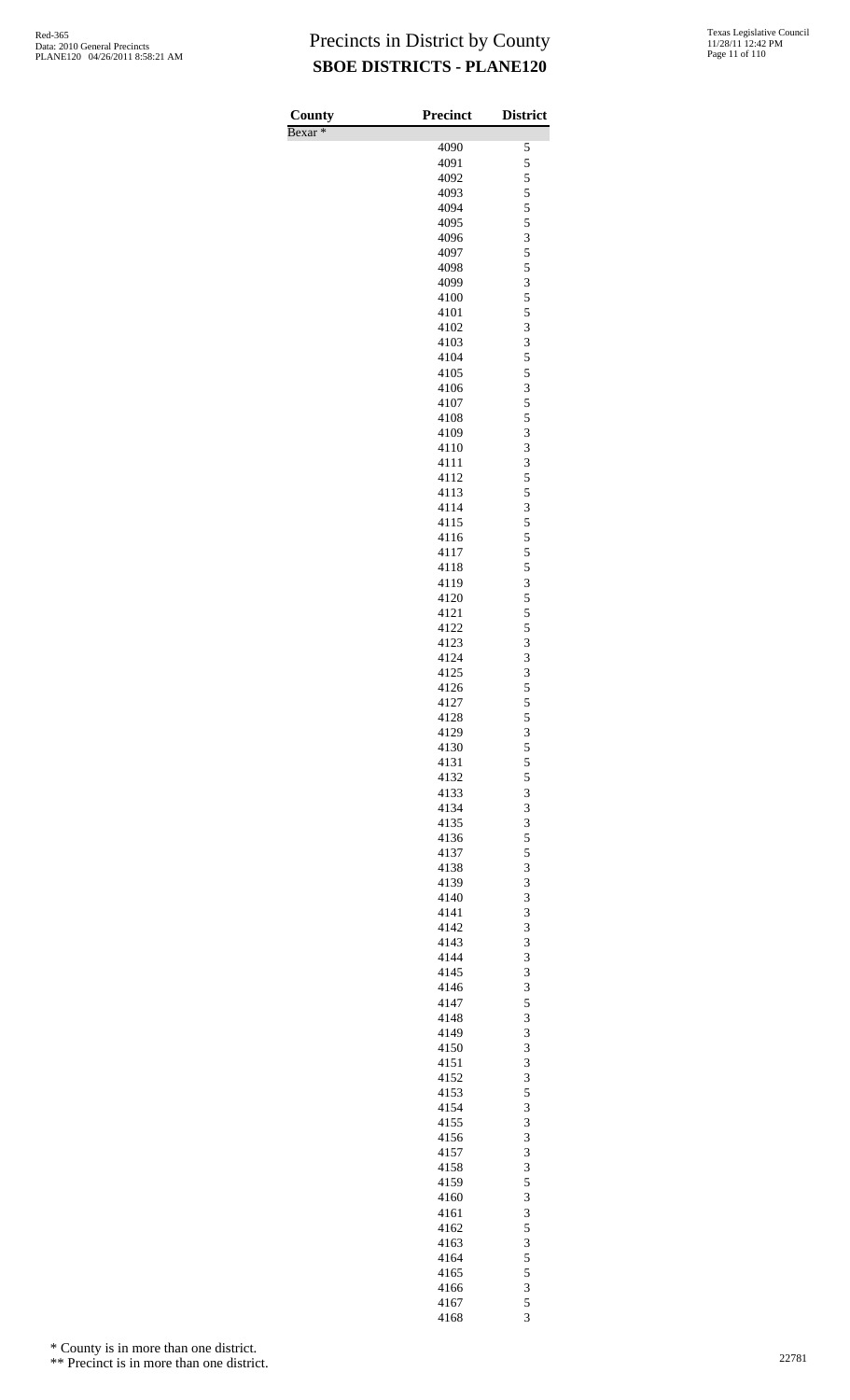| County             | <b>Precinct</b> | <b>District</b> |
|--------------------|-----------------|-----------------|
| Bexar <sup>*</sup> |                 |                 |
|                    | 4169            | 3               |
|                    | 4170<br>4171    | 5               |
|                    | 4172            | $\frac{5}{5}$   |
|                    | 4173            | 5               |
|                    | 4174            | 3               |
|                    | 4175            | 5               |
|                    | 4176<br>4177    | 5<br>3          |
|                    | 4178            | 3               |
|                    | 4179            | 5               |
|                    | 4180            | 5               |
|                    | 4181            | 3               |
|                    | 4182            | 3               |
|                    | 4183<br>4184    | 5<br>3          |
|                    | 4185            | 5               |
|                    | 4186            | 3               |
|                    | 4187            | 3               |
| Blanco             | 0102            | 5               |
|                    | 0201            | 5               |
|                    | 0202            | $\frac{5}{5}$   |
|                    | 0302            |                 |
|                    | 0303<br>0304    | 5<br>5          |
|                    | 0401            | 5               |
|                    | 0402            | 5               |
| Borden             |                 |                 |
|                    | 0001<br>002A    | 15<br>15        |
|                    | 002B            | 15              |
|                    | 003A            | 15              |
|                    | 003B            | 15              |
|                    | 004A<br>004B    | 15<br>15        |
| <b>Bosque</b>      |                 |                 |
|                    | 0001            | 14              |
|                    | 0002<br>0003    | 14<br>14        |
|                    | 0004            | 14              |
|                    | 0005            | 14              |
|                    | 0006            | 14              |
|                    | 0007            | 14              |
|                    | 0008<br>0009    | 14<br>14        |
|                    | 0010            | 14              |
|                    | 0011            | 14              |
|                    | 0012            | 14              |
|                    | 0013            | 14              |
|                    | 0014<br>0015    | 14<br>14        |
|                    | 0016            | 14              |
| <b>Bowie</b>       |                 |                 |
|                    | 0007            | 9               |
|                    | 0009<br>0010    | 9<br>9          |
|                    | 0011            | 9               |
|                    | 0012            | 9               |
|                    | 0013            | 9               |
|                    | 0014<br>0015    | 9<br>9          |
|                    | 0016            | 9               |
|                    | 0017            | 9               |
|                    | 0018            | 9               |
|                    | 0019            | 9               |
|                    | 001A<br>001B    | 9<br>9          |
|                    | 0020            | 9               |
|                    | 0021            | 9               |
|                    | 0022            | 9               |
|                    | 0024            | 9               |
|                    | 0025<br>0027    | 9<br>9          |
|                    | 0028            | 9               |
|                    | 0029            | 9               |
|                    | 002A            | 9               |
|                    | 002B            | 9               |

 $002C$  9

\* County is in more than one district.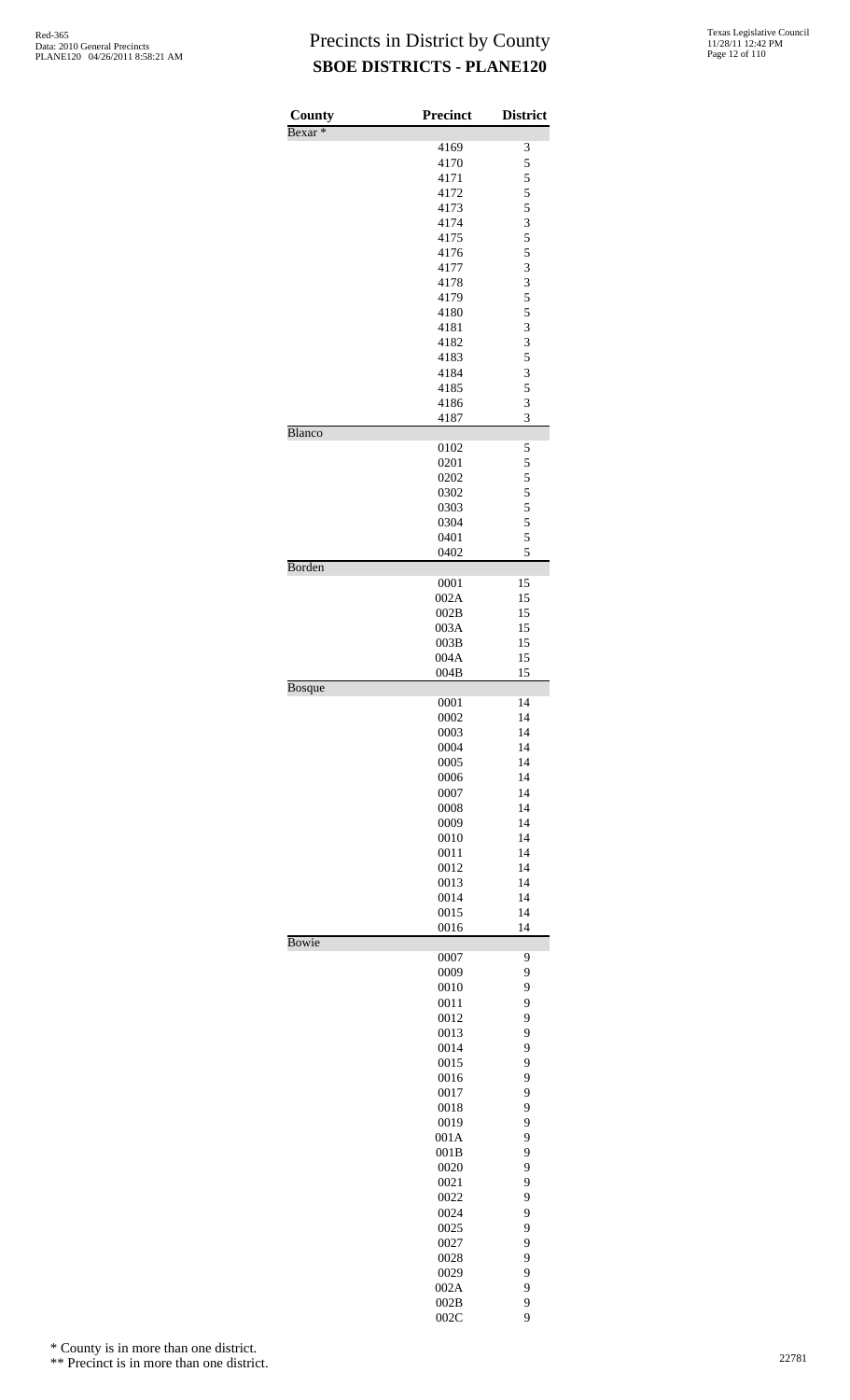| County   | <b>Precinct</b> | <b>District</b>                  |
|----------|-----------------|----------------------------------|
| Bowie    |                 |                                  |
|          | 003A            | 9                                |
|          | 003B            | 9                                |
|          | 004A<br>004B    | 9<br>9                           |
|          | 004C            | 9                                |
|          | 005A            | 9                                |
|          | 005B            | 9                                |
|          | 005C            | 9                                |
|          | 006A            | 9                                |
|          | 006B            | 9                                |
|          | 008A            | 9                                |
|          | 008B            | 9                                |
|          | 008C            | 9                                |
| Brazoria |                 |                                  |
|          | 0001<br>0002    | 7<br>$\overline{7}$              |
|          | 0003            | $\overline{7}$                   |
|          | 0004            | $\overline{7}$                   |
|          | 0005            | $\overline{7}$                   |
|          | 0006            | $\overline{7}$                   |
|          | 0007            | $\overline{7}$                   |
|          | 0008            | $\overline{7}$                   |
|          | 0009            | $\overline{7}$                   |
|          | 0010            | 7                                |
|          | 0011            | $\overline{7}$                   |
|          | 0012            | $\overline{7}$                   |
|          | 0013            | $\overline{7}$                   |
|          | 0014<br>0015    | $\overline{7}$<br>7              |
|          | 0016            | $\overline{7}$                   |
|          | 0017            | $\overline{7}$                   |
|          | 0018            | $\overline{7}$                   |
|          | 0019            | $\overline{7}$                   |
|          | 0020            | 7                                |
|          | 0021            | $\overline{7}$                   |
|          | 0022            | $\overline{7}$                   |
|          | 0023            | $\overline{7}$                   |
|          | 0024            | 7                                |
|          | 0025            | 7                                |
|          | 0026            | 7                                |
|          | 0027            | 7                                |
|          | 0028            | $\overline{7}$                   |
|          | 0029            | 7                                |
|          | 0030            | $\overline{7}$                   |
|          | 0031            | $\overline{7}$                   |
|          | 0032            | 7                                |
|          | 0033            | $\overline{7}$                   |
|          | 0034<br>0035    | $\overline{7}$<br>7              |
|          | 0036            | $\overline{7}$                   |
|          | 0037            | 7                                |
|          | 0038            | $\overline{7}$                   |
|          | 0039            | 7                                |
|          | 0040            | $\overline{7}$                   |
|          | 0041            | 7                                |
|          | 0042            | 7                                |
|          | 0043            | $\overline{7}$                   |
|          | 0044            | $\overline{7}$                   |
|          | 0045            | 7                                |
|          | 0046            | $\overline{7}$                   |
|          | 0047            | 7                                |
|          | 0048            | $\overline{7}$                   |
|          | 0049            | 7                                |
|          | 0050<br>0051    | $\overline{7}$<br>$\overline{7}$ |
|          | 0052            | 7                                |
|          | 0054            | $\overline{7}$                   |
|          | 0055            | $\overline{7}$                   |
|          | 0056            | 7                                |
|          | 0057            | $\overline{7}$                   |
|          | 0058            | 7                                |
|          | 0059            | $\overline{7}$                   |
|          | 0060            | $\overline{7}$                   |
|          | 0061            | $\overline{7}$                   |
|          | 0062            | $\overline{7}$                   |
|          | 0063            | 7                                |
|          | 0064            | $\overline{7}$                   |
|          | 0065            | 7                                |

7

\* County is in more than one district.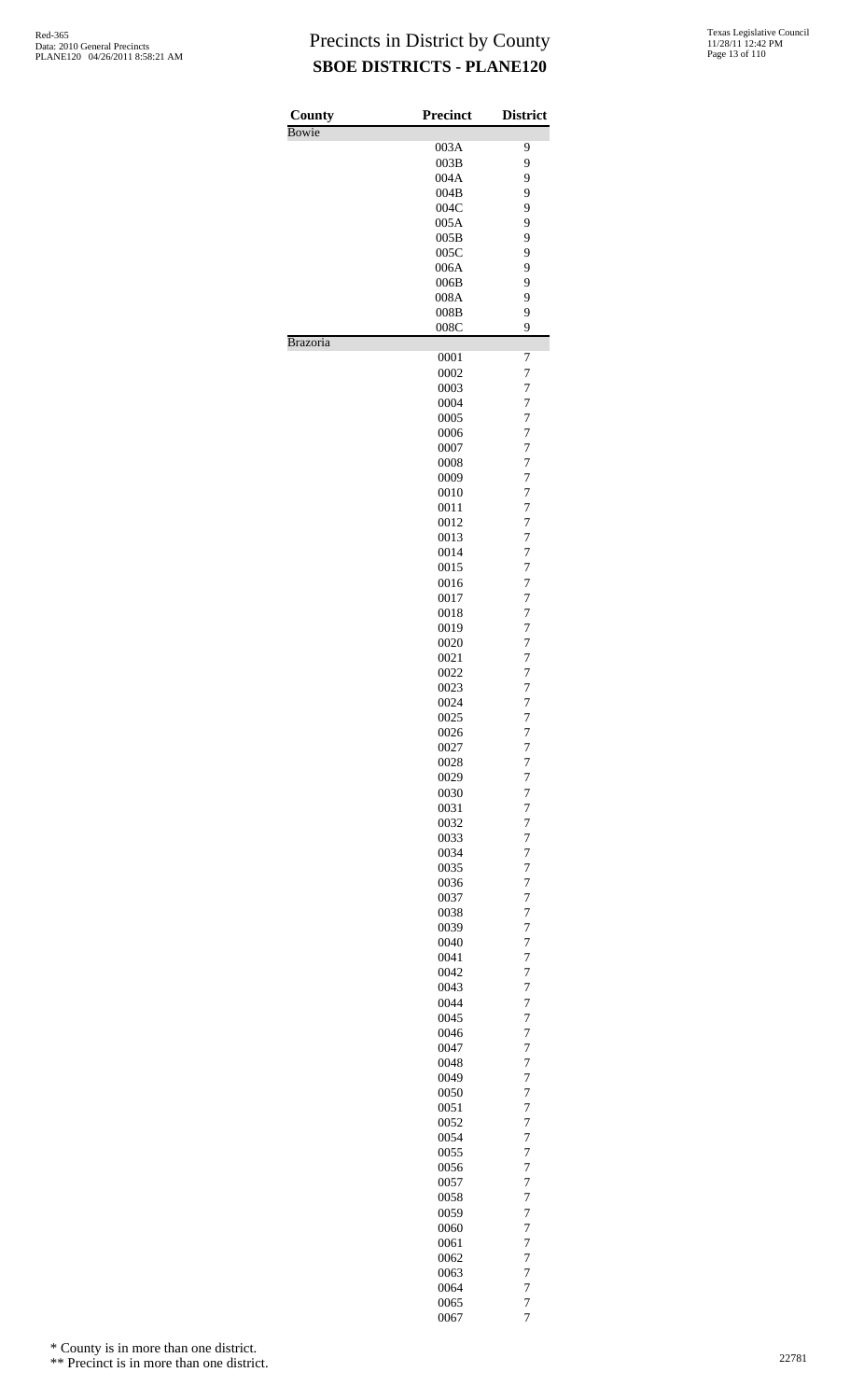| County          | <b>Precinct</b> | <b>District</b> |
|-----------------|-----------------|-----------------|
| <b>Brazoria</b> |                 |                 |
|                 | 0068            | 7               |
|                 | 0071            | 7               |
|                 | 0072            | 7               |
|                 | 0074            | 7               |
|                 | 0075            | 7<br>7          |
|                 | 0076<br>0077    | 7               |
| <b>Brazos</b>   |                 |                 |
|                 | 0001            | 8               |
|                 | 0006            | 8               |
|                 | 0008            | 8               |
|                 | 0009            | 8               |
|                 | 0011            | 8               |
|                 | 0012            | 8               |
|                 | 0013            | 8               |
|                 | 0014            | 8               |
|                 | 0015            | 8               |
|                 | 0016<br>0017    | 8<br>8          |
|                 | 0019            | 8               |
|                 | 0020            | 8               |
|                 | 0021            | 8               |
|                 | 0022            | 8               |
|                 | 0023            | 8               |
|                 | 0024            | 8               |
|                 | 0025            | 8               |
|                 | 0026            | 8               |
|                 | 0029            | 8               |
|                 | 002A            | 8               |
|                 | 002B            | 8               |
|                 | 002C<br>0030    | 8<br>8          |
|                 | 0031            | 8               |
|                 | 0032            | 8               |
|                 | 0033            | 8               |
|                 | 0034            | 8               |
|                 | 0036            | 8               |
|                 | 0038            | 8               |
|                 | 0039            | 8               |
|                 | 003A            | 8               |
|                 | 003B            | 8               |
|                 | 0040            | 8               |
|                 | 0041            | 8<br>8          |
|                 | 0042<br>0043    | 8               |
|                 | 0044            | 8               |
|                 | 0045            | 8               |
|                 | 0046            | 8               |
|                 | 0047            | 8               |
|                 | 0049            | 8               |
|                 | 004A            | 8               |
|                 | 004B            | 8               |
|                 | 004C            | 8               |
|                 | 0052            | 8               |
|                 | 0053            | 8               |
|                 | 0054<br>0055    | 8<br>8          |
|                 | 0057            | 8               |
|                 | 005A            | 8               |
|                 | 005B            | 8               |
|                 | 0062            | 8               |
|                 | 0064            | 8               |
|                 | 0067            | 8               |
|                 | 0068            | 8               |
|                 | 0072            | 8               |
|                 | 0074            | 8               |
|                 | 0077            | 8               |
|                 | 0078            | 8<br>8          |
|                 | 0079<br>007A    | 8               |
|                 | 007B            | 8               |
|                 | 0080            | 8               |
|                 | 0081            | 8               |
|                 | 0082            | 8               |
|                 | 0083            | 8               |
|                 | 010A            | 8               |
|                 | 010B            | 8               |
|                 | 018A            | 8               |
|                 | 018B            | 8               |

\* County is in more than one district.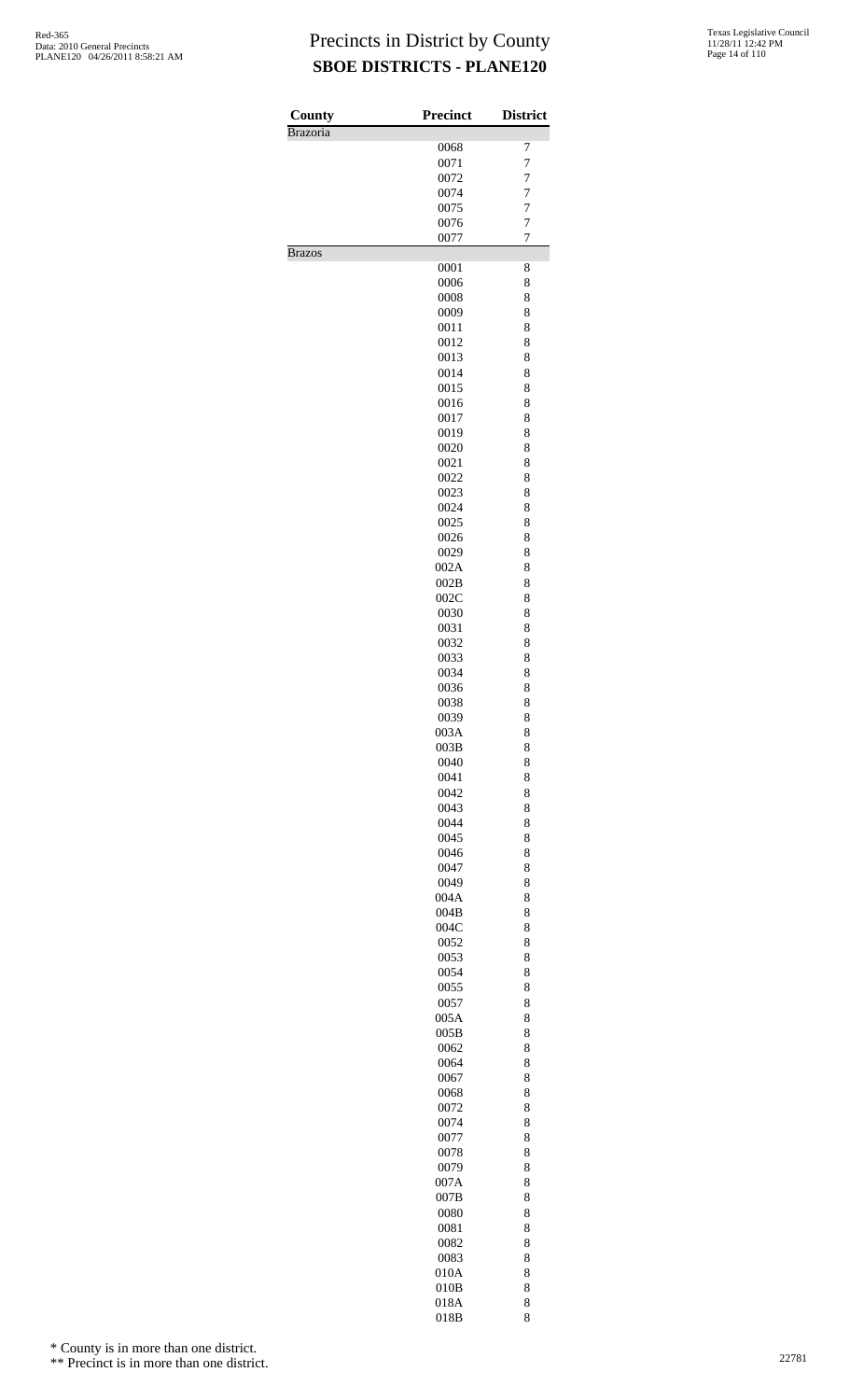| County          | <b>Precinct</b> | <b>District</b>   |
|-----------------|-----------------|-------------------|
| <b>Brazos</b>   | 018C            | 8                 |
|                 | 027A            | 8                 |
|                 | 027B            | 8                 |
|                 | 028A            | 8                 |
|                 | 028B            | 8                 |
|                 | 035A            | 8                 |
|                 | 035B            | 8                 |
|                 | 063A<br>063B    | 8<br>8            |
|                 | 070A            | 8                 |
|                 | 070B            | 8                 |
| <b>Brewster</b> |                 |                   |
|                 | 0001            | 1                 |
|                 | 0002            | 1                 |
|                 | 0003            | 1                 |
|                 | 0004            | 1                 |
|                 | 0005            | 1                 |
|                 | 0006<br>0007    | 1<br>$\mathbf{1}$ |
|                 | 0008            | 1                 |
| <b>Briscoe</b>  |                 |                   |
|                 | 0001            | 15                |
|                 | 0002            | 15                |
|                 | 0003            | 15                |
|                 | 0004            | 15                |
|                 | 0006            | 15                |
| <b>Brooks</b>   |                 |                   |
|                 | 0001<br>0002    | 3<br>3            |
|                 | 0003            | 3                 |
|                 | 0004            | 3                 |
|                 | 0005            | 3                 |
|                 | 0006            | 3                 |
|                 | 0007            | 3                 |
|                 | 0008            | 3                 |
|                 | 0009            | 3                 |
| <b>Brown</b>    |                 |                   |
|                 | 0101            | 14                |
|                 | 0105<br>0109    | 14<br>14          |
|                 | 0113            | 14                |
|                 | 0202            | 14                |
|                 | 0204            | 14                |
|                 | 0212            | 14                |
|                 | 0214            | 14                |
|                 | 0215            | 14                |
|                 | 0303            | 14                |
|                 | 0306            | 14                |
|                 | 0307            | 14                |
|                 | 0308            | 14                |
|                 | 0316            | 14                |
|                 | 0318            | 14                |
|                 | 0410<br>0411    | 14<br>14          |
|                 | 0417            | 14                |
| <b>Burleson</b> |                 |                   |
|                 | 0113            | 10                |
|                 | 0114            | 10                |
|                 | 0202            | 10                |
|                 | 0203            | 10                |
|                 | 0204            | 10                |
|                 | 0207            | 10                |
|                 | 0211            | 10                |
|                 | 0215<br>0301    | 10<br>10          |
|                 | 0305            | 10                |
|                 | 0308            | 10                |
|                 | 0309            | 10                |
|                 | 0406            | 10                |
|                 | 0410            | 10                |
|                 | 0412            | 10                |
| <b>Burnet</b>   |                 |                   |
|                 | 0001            | 10                |
|                 | 0002            | 10                |
|                 | 0003            | 10                |
|                 | 0004<br>0005    | 10                |
|                 | 0006            | 10<br>10          |
|                 | 0007            | 10                |

\* County is in more than one district.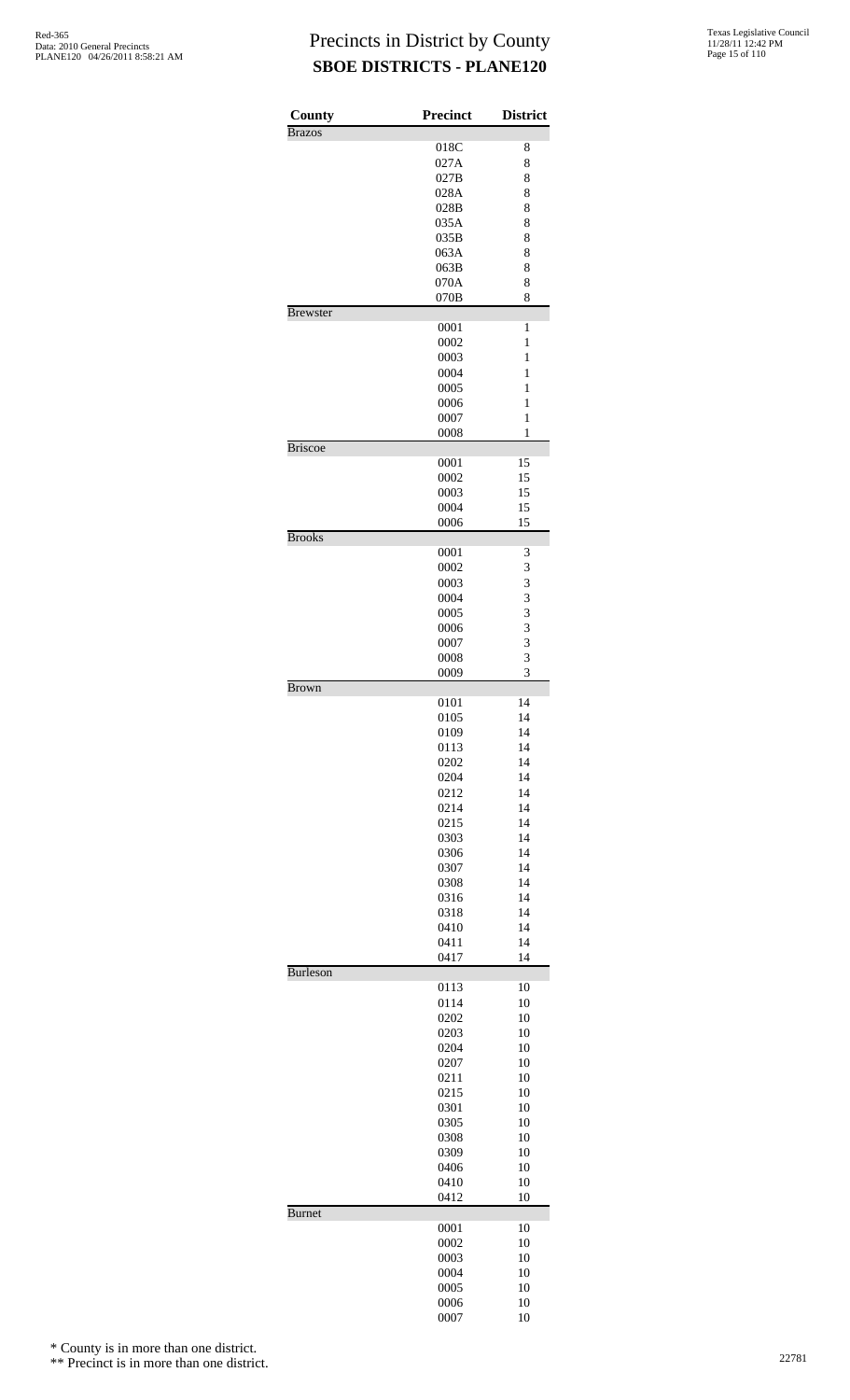| County        | <b>Precinct</b> | <b>District</b>                  |
|---------------|-----------------|----------------------------------|
| <b>Burnet</b> | 0008            | 10                               |
|               | 0009            | 10                               |
|               | 0010            | 10                               |
|               | 0011            | 10                               |
|               | 0012            | 10                               |
|               | 0013            | 10                               |
|               | 0014            | 10                               |
|               | 0015            | 10                               |
|               | 0016            | 10                               |
|               | 0017            | 10                               |
|               | 0018            | 10                               |
|               | 0019            | 10                               |
|               | 0020            | 10                               |
|               | 0021            | 10                               |
|               | 0022            | 10                               |
| Caldwell      | 0023            | 10                               |
|               | 0100            | 5                                |
|               | 0101            | 5                                |
|               | 0102            | 5                                |
|               | 0103            | 5                                |
|               | 0104            | 5                                |
|               | 0105            | 5                                |
|               | 0106            | 5                                |
|               | 0201            | 5                                |
|               | 0202            | 5                                |
|               | 0203            | 5                                |
|               | 0204            | 5                                |
|               | 0205            | 5                                |
|               | 0206            | 5                                |
|               | 0207            | 5                                |
|               | 0301            | 5                                |
|               | 0302            | 5                                |
|               | 0303            | 5                                |
|               | 0304            | 5                                |
|               | 0305            | $\frac{5}{5}$                    |
|               | 0400            |                                  |
|               | 0401            | 5<br>5                           |
|               | 0402            |                                  |
|               | 0403            | 5<br>5                           |
|               | 0404<br>0405    | 5                                |
|               | 0406            | 5                                |
| Calhoun       |                 |                                  |
|               | 0001            | $\overline{\mathbf{c}}$          |
|               | 0002            | $\overline{c}$                   |
|               | 0003<br>0004    | $\overline{c}$<br>$\overline{c}$ |
|               | 0005            | $\overline{c}$                   |
|               | 0006            | $\overline{c}$                   |
|               | 0007            | $\overline{c}$                   |
|               | 0008            | $\overline{c}$                   |
|               | 0009            | $\overline{c}$                   |
|               | 0010            | $\overline{c}$                   |
|               | 0011            | $\overline{c}$                   |
|               | 0012            | $\overline{c}$                   |
|               | 0013            | $\overline{c}$                   |
|               | 0014            | $\overline{c}$                   |
|               | 0015            | $\overline{c}$                   |
|               | 0016            | $\overline{c}$                   |
|               | 0017            | $\overline{c}$                   |
|               | 0018            | $\overline{c}$                   |
|               | 0019            | $\overline{c}$                   |
|               | 0020            | $\overline{c}$                   |
|               | 0021            | $\overline{c}$                   |
|               | 0022            | $\overline{c}$                   |
|               | 0023            | $\overline{c}$                   |
|               | 0024            | $\overline{c}$                   |
| Callahan      | 0025            | $\overline{c}$                   |
|               | 0001            | 15                               |
|               | 0002            | 15                               |
|               | 0003            | 15                               |
|               | 0004            | 15                               |
|               | 0005            | 15                               |
|               | 0006            | 15                               |
|               | 0007            | 15                               |
| Cameron       | 0001            | 2                                |

\* County is in more than one district.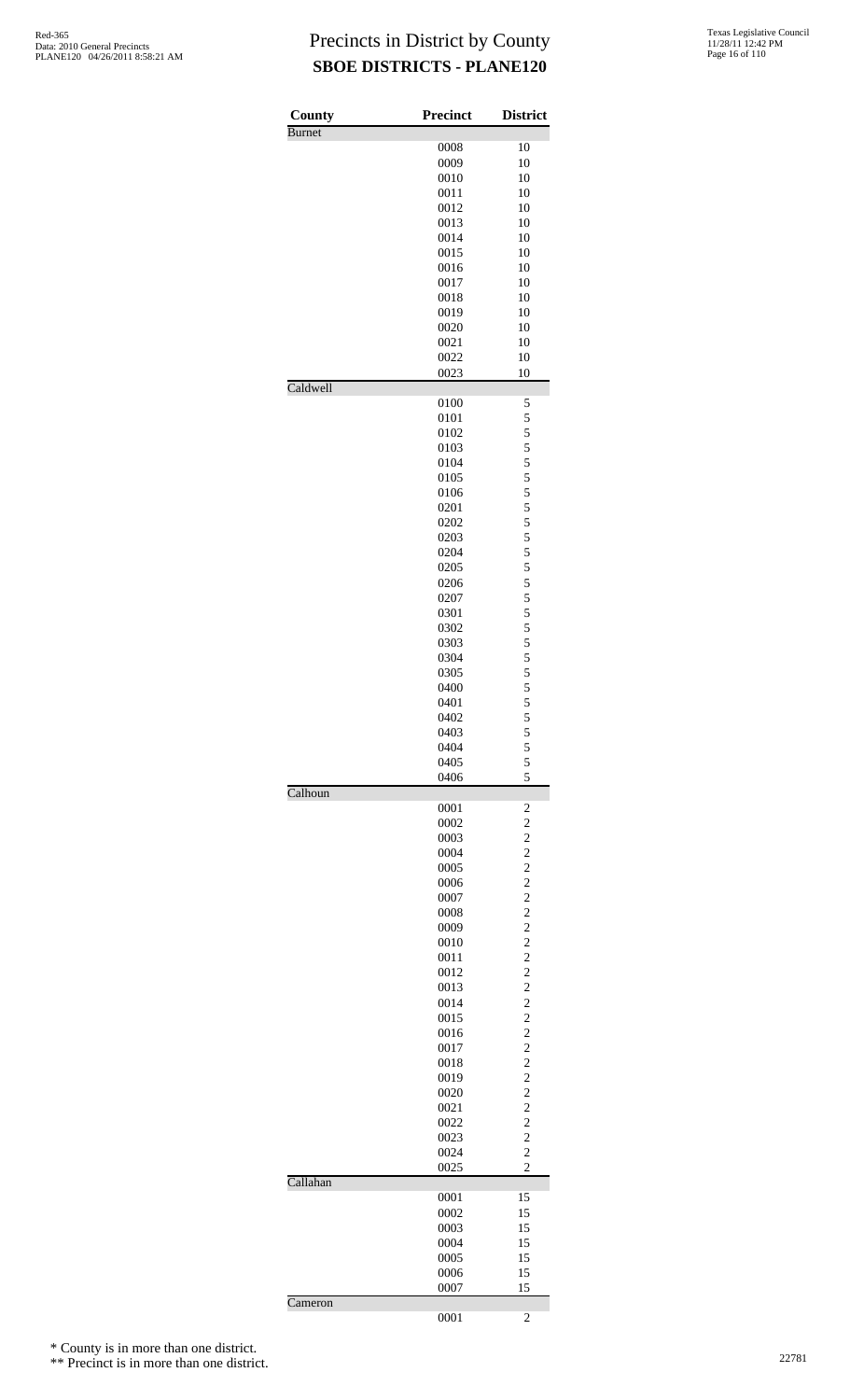| County  | Precinct     | <b>District</b>                           |
|---------|--------------|-------------------------------------------|
| Cameron |              |                                           |
|         | 0002         | $\overline{\mathbf{c}}$                   |
|         | 0003<br>0004 | $\overline{c}$<br>$\overline{\mathbf{c}}$ |
|         | 0005         | $\overline{\mathbf{c}}$                   |
|         | 0006         | $\overline{c}$                            |
|         | 0007         | $\overline{c}$                            |
|         | 0008         | $\overline{c}$                            |
|         | 0009         | $\overline{\mathbf{c}}$                   |
|         | 0010         | $\overline{\mathbf{c}}$                   |
|         | 0011         | $\overline{c}$                            |
|         | 0012<br>0013 | $\overline{c}$<br>$\overline{c}$          |
|         | 0014         | $\overline{\mathbf{c}}$                   |
|         | 0015         | $\overline{\mathbf{c}}$                   |
|         | 0016         | $\overline{c}$                            |
|         | 0017         | $\overline{c}$                            |
|         | 0018         | $\overline{c}$                            |
|         | 0019         | $\overline{\mathbf{c}}$                   |
|         | 0020         | $\overline{\mathbf{c}}$                   |
|         | 0021         | $\overline{c}$<br>$\overline{c}$          |
|         | 0022<br>0023 | $\overline{c}$                            |
|         | 0024         | $\overline{\mathbf{c}}$                   |
|         | 0025         | $\overline{\mathbf{c}}$                   |
|         | 0026         | $\overline{c}$                            |
|         | 0027         | $\overline{c}$                            |
|         | 0028         | $\overline{c}$                            |
|         | 0029         | $\overline{\mathbf{c}}$                   |
|         | 002A         | $\overline{\mathbf{c}}$                   |
|         | 0030<br>0031 | $\overline{c}$<br>$\overline{c}$          |
|         | 0032         | $\overline{c}$                            |
|         | 0033         | $\overline{\mathbf{c}}$                   |
|         | 0034         | $\overline{\mathbf{c}}$                   |
|         | 0035         | $\overline{c}$                            |
|         | 0036         | $\overline{c}$                            |
|         | 0037         | $\overline{\mathbf{c}}$                   |
|         | 0038         | $\overline{\mathbf{c}}$                   |
|         | 0039         | $\overline{c}$                            |
|         | 0040<br>0041 | $\overline{\mathbf{c}}$<br>$\overline{c}$ |
|         | 0042         | $\overline{c}$                            |
|         | 0043         | $\overline{\mathbf{c}}$                   |
|         | 0044         | $\overline{c}$                            |
|         | 0045         | $\overline{c}$                            |
|         | 0046         | $\overline{c}$                            |
|         | 0047         | $\overline{c}$                            |
|         | 0048         | $\overline{\mathbf{c}}$                   |
|         | 0049<br>0050 | $\overline{c}$<br>$\overline{c}$          |
|         | 0051         | $\overline{c}$                            |
|         | 0052         | $\overline{c}$                            |
|         | 0053         | $\overline{\mathbf{c}}$                   |
|         | 0054         | $\overline{c}$                            |
|         | 0055         | $\overline{c}$                            |
|         | 0056         | $\overline{c}$                            |
|         | 0057         | $\overline{c}$                            |
|         | 0058<br>0059 | $\overline{\mathbf{c}}$<br>$\overline{c}$ |
|         | 0060         | $\overline{c}$                            |
|         | 0061         | $\overline{c}$                            |
|         | 0062         | $\overline{c}$                            |
|         | 0063         | $\overline{\mathbf{c}}$                   |
|         | 0064         | $\overline{c}$                            |
|         | 0065         | $\overline{c}$                            |
|         | 0066         | $\overline{c}$                            |
|         | 0067         | $\overline{c}$                            |
|         | 0068<br>0069 | $\overline{\mathbf{c}}$<br>$\overline{c}$ |
|         | 0070         | $\overline{c}$                            |
|         | 0071         | $\overline{c}$                            |
|         | 0072         | $\overline{c}$                            |
|         | 0073         | $\overline{\mathbf{c}}$                   |
|         | 0074         | $\overline{c}$                            |
|         | 0075         | $\overline{c}$                            |
|         | 0076         | $\overline{c}$                            |
|         | 0077         | $\overline{c}$                            |
|         | 0078<br>0079 | $\overline{\mathbf{c}}$<br>$\overline{c}$ |
|         |              |                                           |

\* County is in more than one district.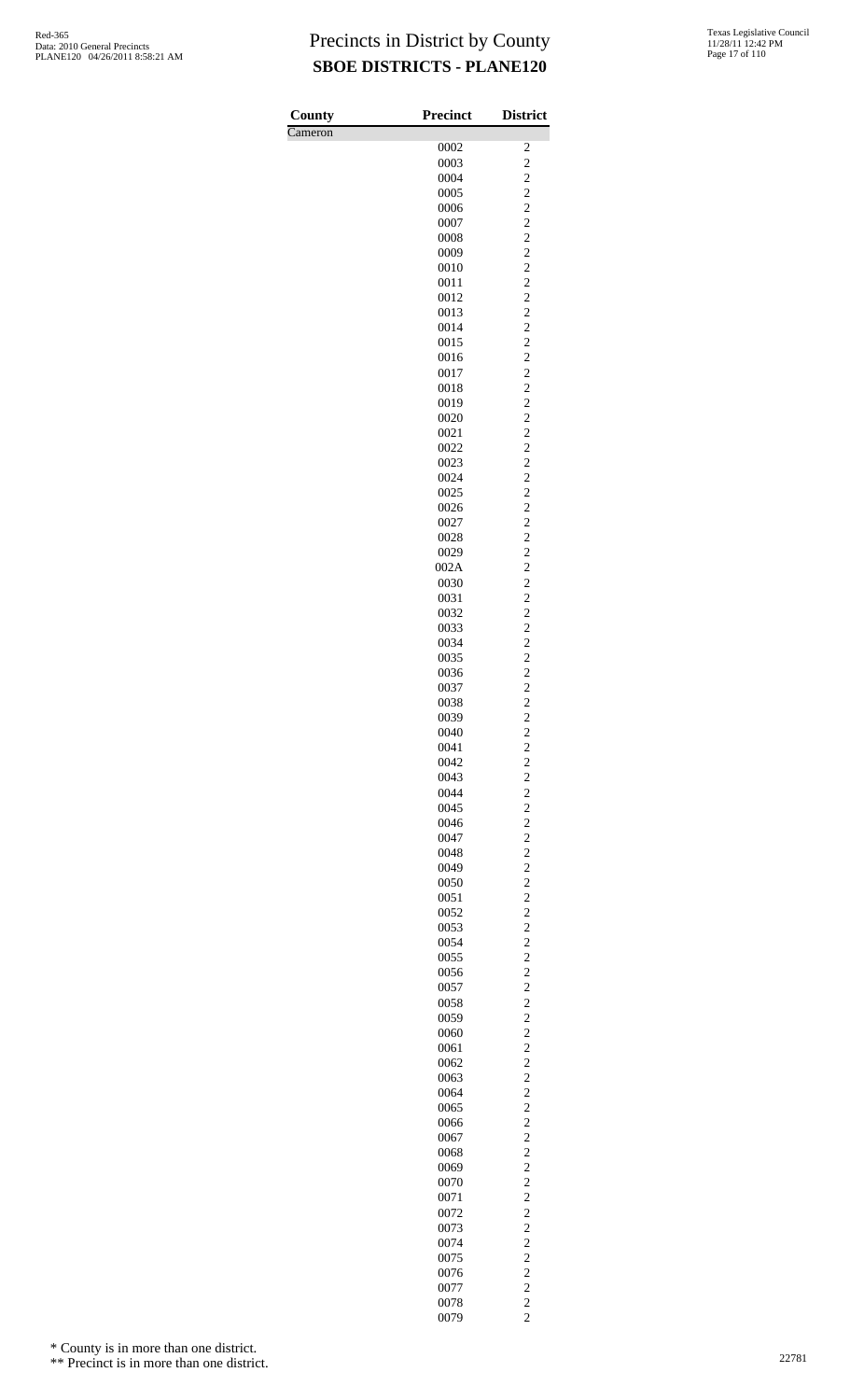| County                     | <b>Precinct</b> | <b>District</b>                  |
|----------------------------|-----------------|----------------------------------|
| Cameron                    | 0080            | $\overline{\mathbf{c}}$          |
|                            | 0081            | $\overline{c}$                   |
|                            | 0082            |                                  |
|                            | 0083            | $\frac{2}{2}$                    |
|                            | 0084            | $\overline{c}$                   |
|                            | 0085            | $\overline{c}$                   |
|                            | 0086            | $\overline{c}$                   |
|                            | 0087<br>0088    | $\frac{2}{2}$                    |
|                            | 0089            | $\overline{c}$                   |
|                            | 0090            | $\overline{\mathbf{c}}$          |
|                            | 0091            | $\overline{c}$                   |
|                            | 0092            | $\frac{2}{2}$                    |
|                            | 0093            |                                  |
|                            | 0094<br>034A    | $\overline{c}$<br>$\overline{c}$ |
|                            | 034B            | $\overline{c}$                   |
|                            | 062A            | $\overline{c}$                   |
| $\overline{\text{Camp}}$   |                 |                                  |
|                            | 1001            | 9                                |
|                            | 2002            | 9                                |
|                            | 3003            | 9                                |
|                            | 4004            | 9                                |
| $\overline{\text{Carson}}$ | 0101            | 15                               |
|                            | 0102            | 15                               |
|                            | 0103            | 15                               |
|                            | 0201            | 15                               |
|                            | 0202            | 15                               |
|                            | 0301            | 15                               |
|                            | 0302            | 15                               |
|                            | 0401            | 15                               |
| Cass                       | 0402            | 15                               |
|                            | 0001            | 9                                |
|                            | 0002            | 9                                |
|                            | 0004            | 9                                |
|                            | 0005            | 9                                |
|                            | 0006            | 9                                |
|                            | 0007            | 9                                |
|                            | 0009<br>0011    | 9<br>9                           |
|                            | 0012            | 9                                |
|                            | 0014            | 9                                |
|                            | 0015            | 9                                |
|                            | 0016            | 9                                |
|                            | 0017            | 9                                |
|                            | 0018            | 9                                |
|                            | 0019            | 9                                |
|                            | 0021<br>013T    | 9<br>9                           |
|                            | 020E            | 9                                |
| Castro                     |                 |                                  |
|                            | 0101            | 15                               |
|                            | 0105            | 15                               |
|                            | 0109            | 15                               |
|                            | 0201            | 15                               |
|                            | 0206<br>0301    | 15<br>15                         |
|                            | 0307            | 15                               |
|                            | 0401            | 15                               |
|                            | 0408            | 15                               |
| Chambers                   |                 |                                  |
|                            | 0001            | 7                                |
|                            | 0002            | $\overline{7}$                   |
|                            | 0003<br>0004    | $\overline{7}$<br>$\overline{7}$ |
|                            | 0005            | $\overline{7}$                   |
|                            | 0006            | $\overline{7}$                   |
|                            | 0007            | $\overline{7}$                   |
|                            | 0008            | $\overline{7}$                   |
|                            | 0009            | $\overline{7}$                   |
|                            | 0010            | $\overline{7}$                   |
|                            | 0011            | $\overline{7}$                   |
|                            | 0012<br>0013    | $\overline{7}$<br>$\overline{7}$ |
| Cherokee                   |                 |                                  |
|                            | 0010            | 9                                |
|                            | 0011            | 9                                |

\* County is in more than one district.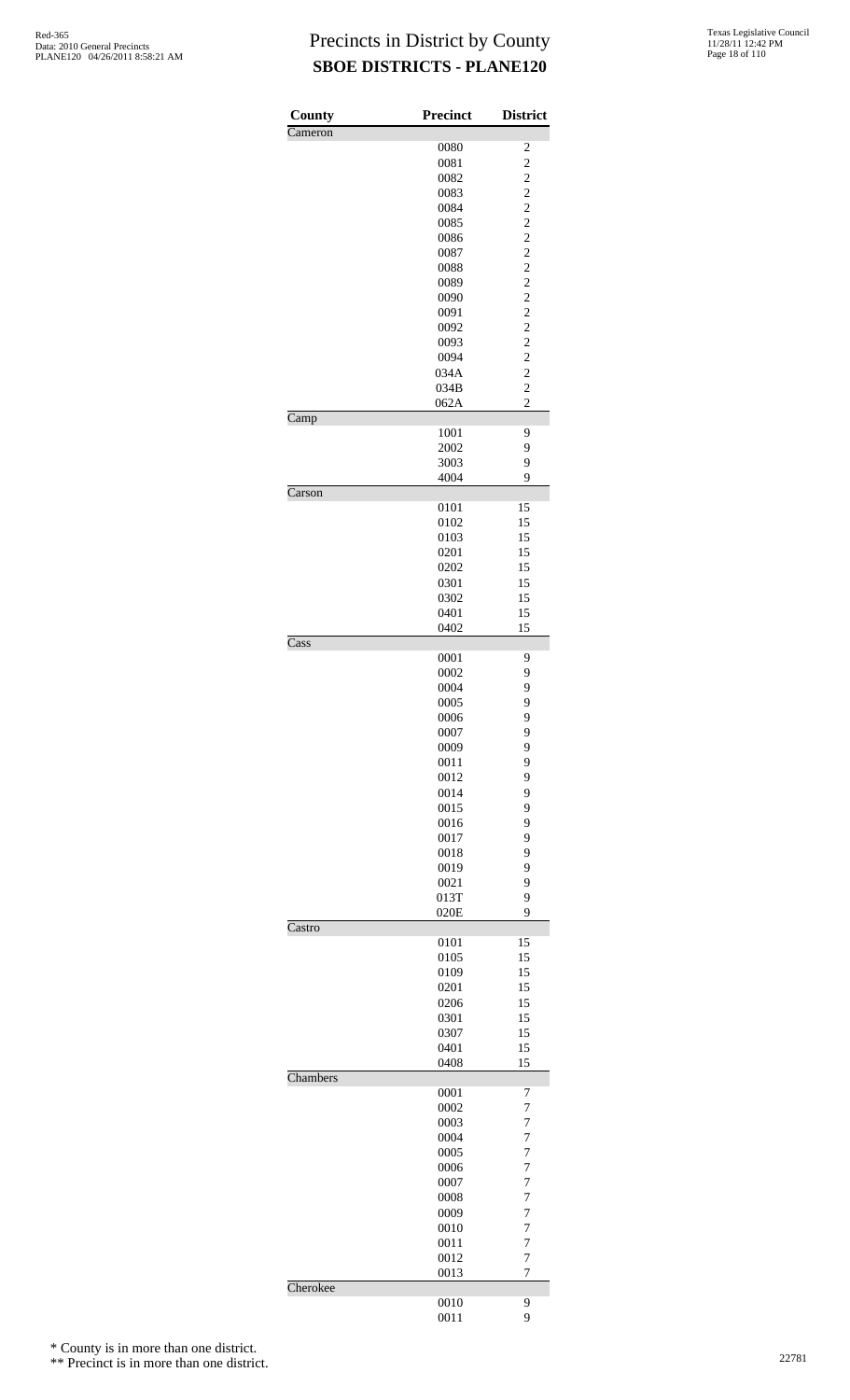| County                   | <b>Precinct</b> | <b>District</b> |
|--------------------------|-----------------|-----------------|
| Cherokee                 |                 |                 |
|                          | 0012            | 9               |
|                          | 0013<br>0014    | 9<br>9          |
|                          | 0015            | 9               |
|                          | 0016            | 9               |
|                          | 0023            | 9               |
|                          | 0024            | 9               |
|                          | 0025<br>0026    | 9<br>9          |
|                          | 0027            | 9               |
|                          | 0028            | 9               |
|                          | 0029            | 9               |
|                          | 0032            | 9               |
|                          | 0033<br>0034    | 9<br>9          |
|                          | 0035            | 9               |
|                          | 0036            | 9               |
|                          | 0037            | 9               |
|                          | 0038            | 9               |
|                          | 0042<br>0043    | 9<br>9          |
|                          | 0044            | 9               |
|                          | 0045            | 9               |
|                          | 0046            | 9               |
|                          | 0047            | 9               |
| Childress                | 0048            | 9               |
|                          | 0101            | 15              |
|                          | 0201            | 15              |
|                          | 0301            | 15              |
| $\overline{\text{Clay}}$ | 0401            | 15              |
|                          | 0001            | 15              |
|                          | 0006            | 15              |
|                          | 0008            | 15              |
|                          | 0009            | 15              |
|                          | 0010<br>0011    | 15<br>15        |
|                          | 0012            | 15              |
|                          | 0013            | 15              |
|                          | 0014            | 15              |
|                          | 0015            | 15              |
|                          | 0017<br>0020    | 15<br>15        |
|                          | 0024            | 15              |
|                          | 0026            | 15              |
|                          | 0027            | 15              |
| Cochran                  | 0032            | 15              |
|                          | 0101            | 15              |
|                          | 0202            | 15              |
|                          | 0303            | 15              |
|                          | 0306            | 15              |
| Coke                     | 0404            | 15              |
|                          | 0001            | 15              |
|                          | 0002            | 15              |
|                          | 0003            | 15              |
| Coleman                  | 0004            | 15              |
|                          | 0001            | 15              |
|                          | 0002            | 15              |
|                          | 0003            | 15              |
|                          | 0004<br>002E    | 15<br>15        |
| Collin                   |                 |                 |
|                          | 0001            | 12              |
|                          | 0002            | 12              |
|                          | 0003<br>0004    | 12<br>12        |
|                          | 0005            | 12              |
|                          | 0006            | 12              |
|                          | 0007            | 12              |
|                          | 0008            | 12              |
|                          | 0009            | 12              |
|                          | 0010<br>0011    | 12<br>12        |
|                          | 0012            | 12              |
|                          | 0013            | 12              |

\* County is in more than one district.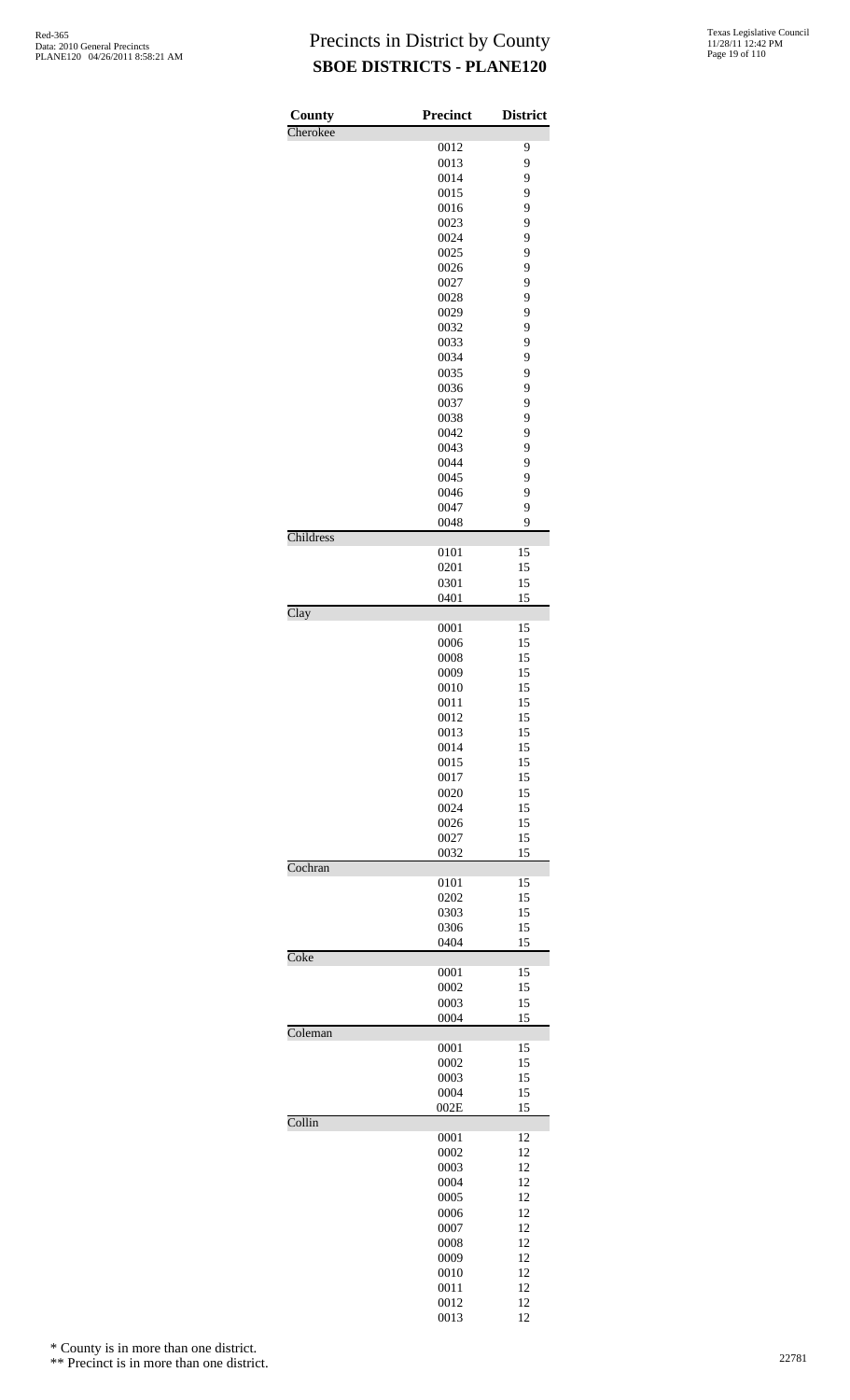Collin

| <b>Texas Legislative Council</b> |  |
|----------------------------------|--|
| 11/28/11 12:42 PM                |  |
| Page 20 of 110                   |  |

| County | <b>Precinct</b> | <b>District</b> |
|--------|-----------------|-----------------|
| Collin | 0014            | 12              |
|        | 0015            | 12              |
|        | 0016            | 12              |
|        | 0017            | 12              |
|        | 0018            | 12              |
|        | 0019            | 12              |
|        | 0020            | 12              |
|        | 0021            | 12              |
|        | 0022<br>0023    | 12<br>12        |
|        | 0024            | 12              |
|        | 0025            | 12              |
|        | 0026            | 12              |
|        | 0027            | 12              |
|        | 0028            | 12              |
|        | 0029            | 12              |
|        | 0030            | 12              |
|        | 0031            | 12<br>12        |
|        | 0032<br>0033    | 12              |
|        | 0034            | 12              |
|        | 0035            | 12              |
|        | 0036            | 12              |
|        | 0037            | 12              |
|        | 0038            | 12              |
|        | 0039            | 12              |
|        | 0040            | 12              |
|        | 0041<br>0042    | 12<br>12        |
|        | 0043            | 12              |
|        | 0044            | 12              |
|        | 0045            | 12              |
|        | 0046            | 12              |
|        | 0047            | 12              |
|        | 0048            | 12              |
|        | 0049            | 12              |
|        | 0050            | 12              |
|        | 0051<br>0052    | 12<br>12        |
|        | 0053            | 12              |
|        | 0054            | 12              |
|        | 0055            | 12              |
|        | 0056            | 12              |
|        | 0057            | 12              |
|        | 0058            | 12              |
|        | 0059            | 12              |
|        | 0060            | 12<br>12        |
|        | 0061<br>0062    | 12              |
|        | 0063            | 12              |
|        | 0064            | 12              |
|        | 0065            | 12              |
|        | 0066            | 12              |
|        | 0067            | 12              |
|        | 0068            | 12              |
|        | 0069            | 12              |
|        | 0070            | 12<br>12        |
|        | 0071<br>0072    | 12              |
|        | 0073            | 12              |
|        | 0074            | 12              |
|        | 0075            | 12              |
|        | 0076            | 12              |
|        | 0077            | 12              |
|        | 0078            | 12              |
|        | 0079            | 12              |
|        | 0080<br>0081    | 12<br>12        |
|        | 0082            | 12              |
|        | 0083            | 12              |
|        | 0084            | 12              |
|        | 0085            | 12              |
|        | 0086            | 12              |
|        | 0087            | 12              |
|        | 0088            | 12              |
|        | 0089            | 12              |
|        | 0090            | 12<br>12        |
|        | 0091<br>0092    | 12              |
|        |                 |                 |

\* County is in more than one district.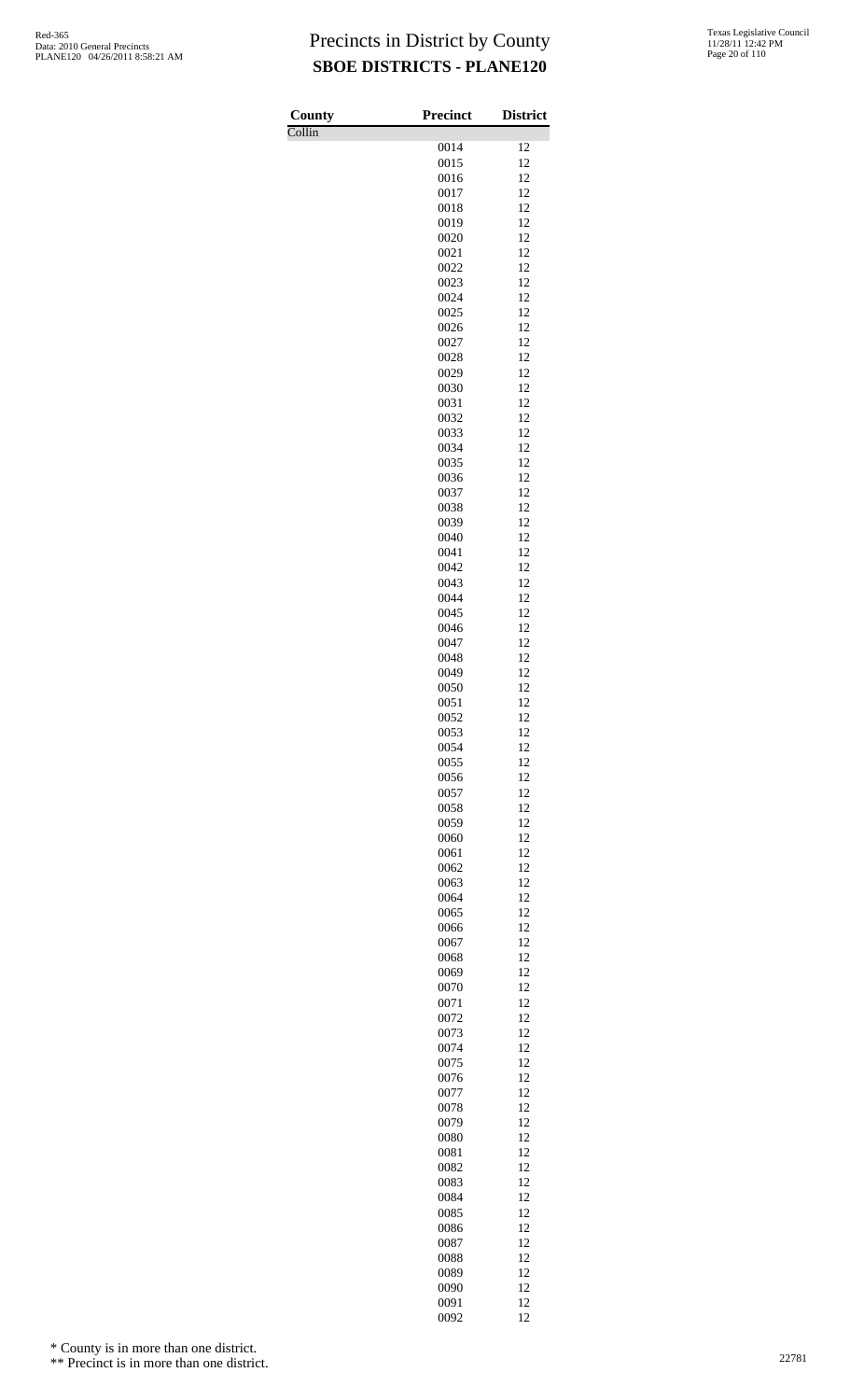Collin

| County | <b>Precinct</b> | <b>District</b> |
|--------|-----------------|-----------------|
| Collin | 0093            | 12              |
|        | 0094            | 12              |
|        | 0095            | 12              |
|        | 0096            | 12              |
|        | 0097<br>0098    | 12<br>12        |
|        | 0099            | 12              |
|        | 0100            | 12              |
|        | 0101            | 12              |
|        | 0102            | 12              |
|        | 0103<br>0104    | 12<br>12        |
|        | 0105            | 12              |
|        | 0106            | 12              |
|        | 0107            | 12              |
|        | 0108            | 12              |
|        | 0109<br>0110    | 12<br>12        |
|        | 0111            | 12              |
|        | 0112            | 12              |
|        | 0113            | 12              |
|        | 0114            | 12              |
|        | 0115<br>0116    | 12<br>12        |
|        | 0117            | 12              |
|        | 0118            | 12              |
|        | 0119            | 12              |
|        | 0120            | 12              |
|        | 0121<br>0122    | 12<br>12        |
|        | 0123            | 12              |
|        | 0124            | 12              |
|        | 0125            | 12              |
|        | 0126            | 12              |
|        | 0127<br>0128    | 12<br>12        |
|        | 0129            | 12              |
|        | 0130            | 12              |
|        | 0131            | 12              |
|        | 0132            | 12              |
|        | 0133<br>0134    | 12<br>12        |
|        | 0135            | 12              |
|        | 0136            | 12              |
|        | 0137            | 12              |
|        | 0138            | 12              |
|        | 0139<br>0140    | 12<br>12        |
|        | 0141            | 12              |
|        | 0142            | 12              |
|        | 0143            | 12              |
|        | 0144            | 12              |
|        | 0145<br>0146    | 12<br>12        |
|        | 0147            | 12              |
|        | 0148            | 12              |
|        | 0149            | 12              |
|        | 0150            | 12              |
|        | 0151            | 12<br>12        |
|        | 0152<br>0153    | 12              |
|        | 0154            | 12              |
|        | 0155            | 12              |
|        | 0156            | 12              |
|        | 0157            | 12<br>12        |
|        | 0158<br>0159    | 12              |
|        | 0160            | 12              |
|        | 0161            | 12              |
|        | 0162            | 12              |
|        | 0163            | 12              |
|        | 0164<br>0165    | 12<br>12        |
|        | 0166            | 12              |
|        | 0167            | 12              |
|        | 0168            | 12              |
|        | 0169            | 12              |
|        | 0170<br>0171    | 12<br>12        |

\* County is in more than one district.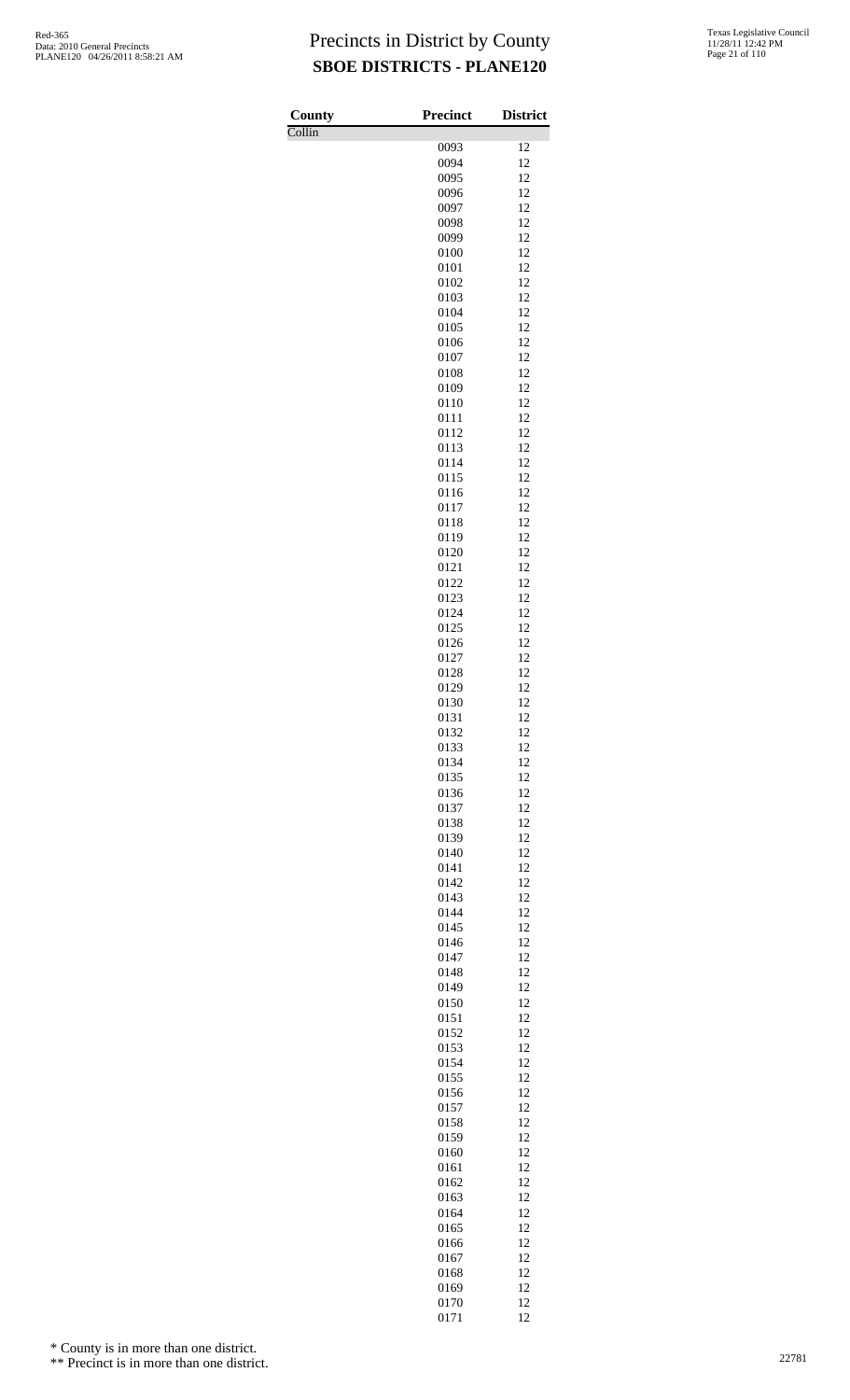| County        | Precinct     | <b>District</b>                            |
|---------------|--------------|--------------------------------------------|
| Collin        |              |                                            |
|               | 0172         | 12                                         |
|               | 0173         | 12                                         |
|               | 0174         | 12                                         |
|               | 0175<br>0176 | 12<br>12                                   |
|               | 0177         | 12                                         |
|               | 0178         | 12                                         |
|               | 0179         | 12                                         |
| Collingsworth |              |                                            |
|               | 0101         | 15                                         |
|               | 0102         | 15                                         |
|               | 0201<br>0301 | 15<br>15                                   |
|               | 0302         | 15                                         |
|               | 0401         | 15                                         |
|               | 0402         | 15                                         |
| Colorado      |              |                                            |
|               | 0101         | $\overline{\mathbf{c}}$                    |
|               | 0102         | $\overline{\mathbf{c}}$                    |
|               | 0103         | $\overline{c}$                             |
|               | 0201<br>0202 | $\begin{array}{c} 2 \\ 2 \\ 2 \end{array}$ |
|               | 0301         |                                            |
|               | 0302         |                                            |
|               | 0303         | $\frac{2}{2}$                              |
|               | 0304         | $\frac{1}{2}$                              |
|               | 0305         | $\overline{\mathbf{c}}$                    |
|               | 0401         | $\overline{c}$<br>$\overline{c}$           |
| Comal         | 0402         |                                            |
|               | 0101         | 5                                          |
|               | 0103         |                                            |
|               | 0104         | 55555555                                   |
|               | 0105         |                                            |
|               | 0106         |                                            |
|               | 0107         |                                            |
|               | 0201<br>0202 |                                            |
|               | 0203         |                                            |
|               | 0204         |                                            |
|               | 0205         |                                            |
|               | 0206         |                                            |
|               | 0301         |                                            |
|               | 0302         |                                            |
|               | 0303<br>0304 |                                            |
|               | 0401         |                                            |
|               | 0402         |                                            |
|               | 0403         | 5 5 5 5 5 5 5 5 5 5 5                      |
|               | 0404         |                                            |
|               | 0405         | 5                                          |
| Comanche      | 0406         | 5                                          |
|               | 0001         | 14                                         |
|               | 0002         | 14                                         |
|               | 0003         | 14                                         |
|               | 0004         | 14                                         |
|               | 0005         | 14                                         |
|               | 0006<br>0007 | 14<br>14                                   |
|               | 0008         | 14                                         |
|               | 0009         | 14                                         |
|               | 0013         | 14                                         |
|               | 0014         | 14                                         |
|               | 0015         | 14                                         |
|               | 0016         | 14                                         |
|               | 0019<br>0022 | 14<br>14                                   |
|               | 0027         | 14                                         |
| Concho        |              |                                            |
|               | 0101         | 1                                          |
|               | 0102         | $\mathbf{1}$                               |
|               | 0203         | 1                                          |
|               | 0204<br>0205 | 1<br>$\mathbf{1}$                          |
|               | 0306         | $\mathbf{1}$                               |
|               | 0407         | $\mathbf{1}$                               |
|               | 0408         | 1                                          |

\* County is in more than one district.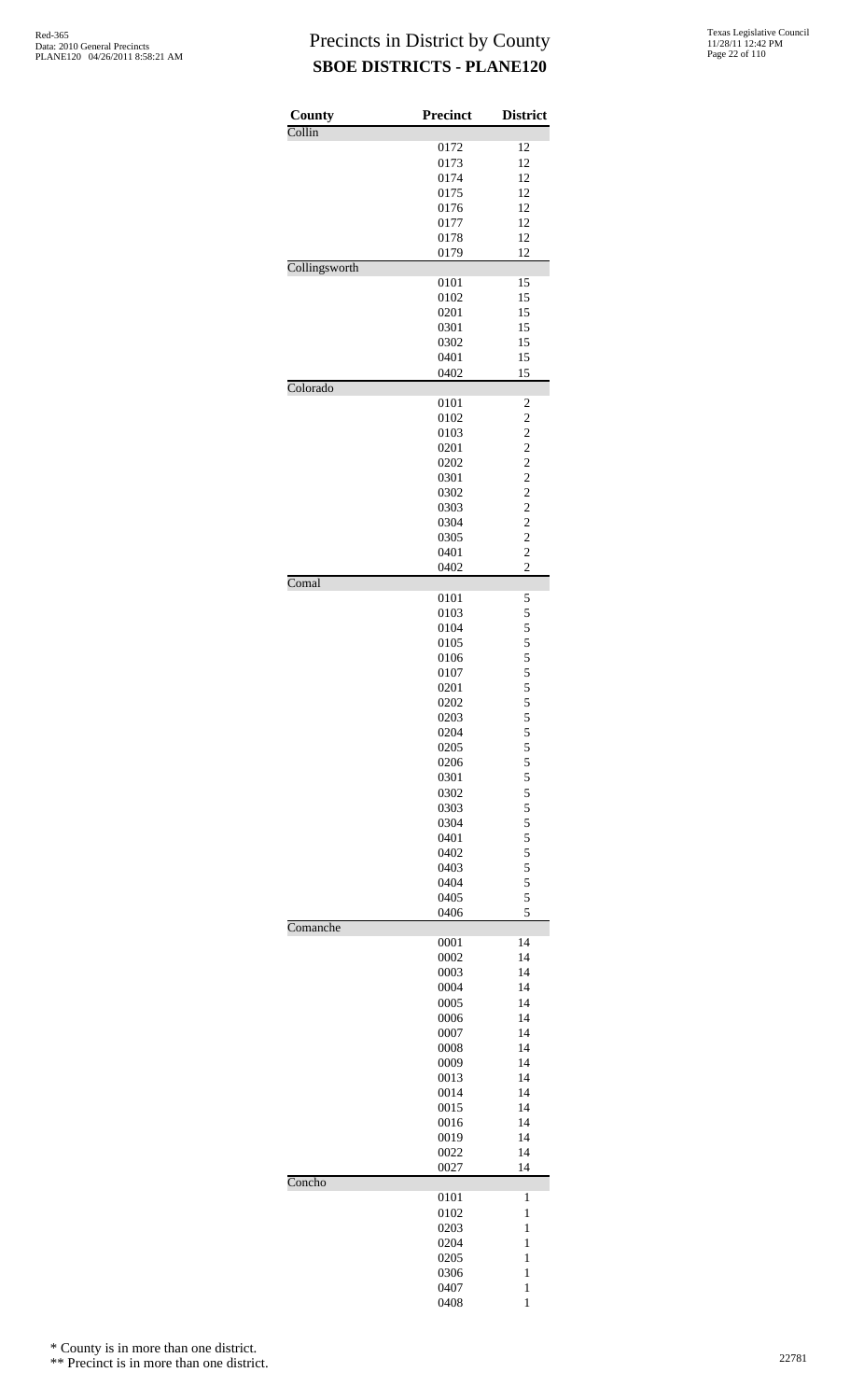| County    | <b>Precinct</b> | <b>District</b> |
|-----------|-----------------|-----------------|
| Cooke     |                 |                 |
|           | 0001            | 15              |
|           | 0002            | 15              |
|           | 0003<br>0004    | 15              |
|           | 0005            | 15<br>15        |
|           | 0006            | 15              |
|           | 0007            | 15              |
|           | 0008            | 15              |
|           | 0009            | 15              |
|           | 0010            | 15              |
|           | 0011            | 15              |
|           | 0012            | 15              |
|           | 0014            | 15              |
|           | 0015            | 15              |
|           | 0017            | 15              |
|           | 0018            | 15              |
|           | 0019            | 15              |
|           | 0020            | 15              |
|           | 0021            | 15<br>15        |
|           | 0022<br>0030    | 15              |
|           | 0033            | 15              |
|           | 0034            | 15              |
|           | 0035            | 15              |
|           | 0037            | 15              |
| Coryell   |                 |                 |
|           | 0105            | 14              |
|           | 0108            | 14              |
|           | 0109            | 14<br>14        |
|           | 0110<br>0111    | 14              |
|           | 0116            | 14              |
|           | 0117            | 14              |
|           | 0122            | 14              |
|           | 0202            | 14              |
|           | 0213            | 14              |
|           | 0219            | 14              |
|           | 0221            | 14              |
|           | 0303            | 14              |
|           | 0312            | 14              |
|           | 0314            | 14              |
|           | 0315            | 14              |
|           | 0320            | 14              |
|           | 0401            | 14              |
|           | 0404            | 14              |
|           | 0406<br>0407    | 14<br>14        |
|           | 0418            | 14              |
| Cottle    |                 |                 |
|           | 0101            | 15              |
|           | 0102            | 15              |
|           | 0201            | 15              |
|           | 0301<br>0401    | 15<br>15        |
| Crane     |                 |                 |
|           | 0001            | 1               |
|           | 0002            | 1               |
|           | 0003            | $\mathbf{1}$    |
|           | 0004            | 1               |
| Crockett  | 0001            | 1               |
|           | 0002            | 1               |
|           | 0003            | 1               |
|           | 0004            | 1               |
| Crosby    |                 |                 |
|           | 0011            | 15              |
|           | 0027            | 15<br>15        |
|           | 0039<br>0044    | 15              |
| Culberson |                 |                 |
|           | 0001            | 1               |
|           | 0002            | 1               |
|           | 0004            | 1               |
|           | $03 - 3$        | $\mathbf{1}$    |
| Dallam    | $03 - 5$        | 1               |
|           | 0001            | 15              |
|           | 0002            | 15              |
|           | 0003            | 15              |

\* County is in more than one district.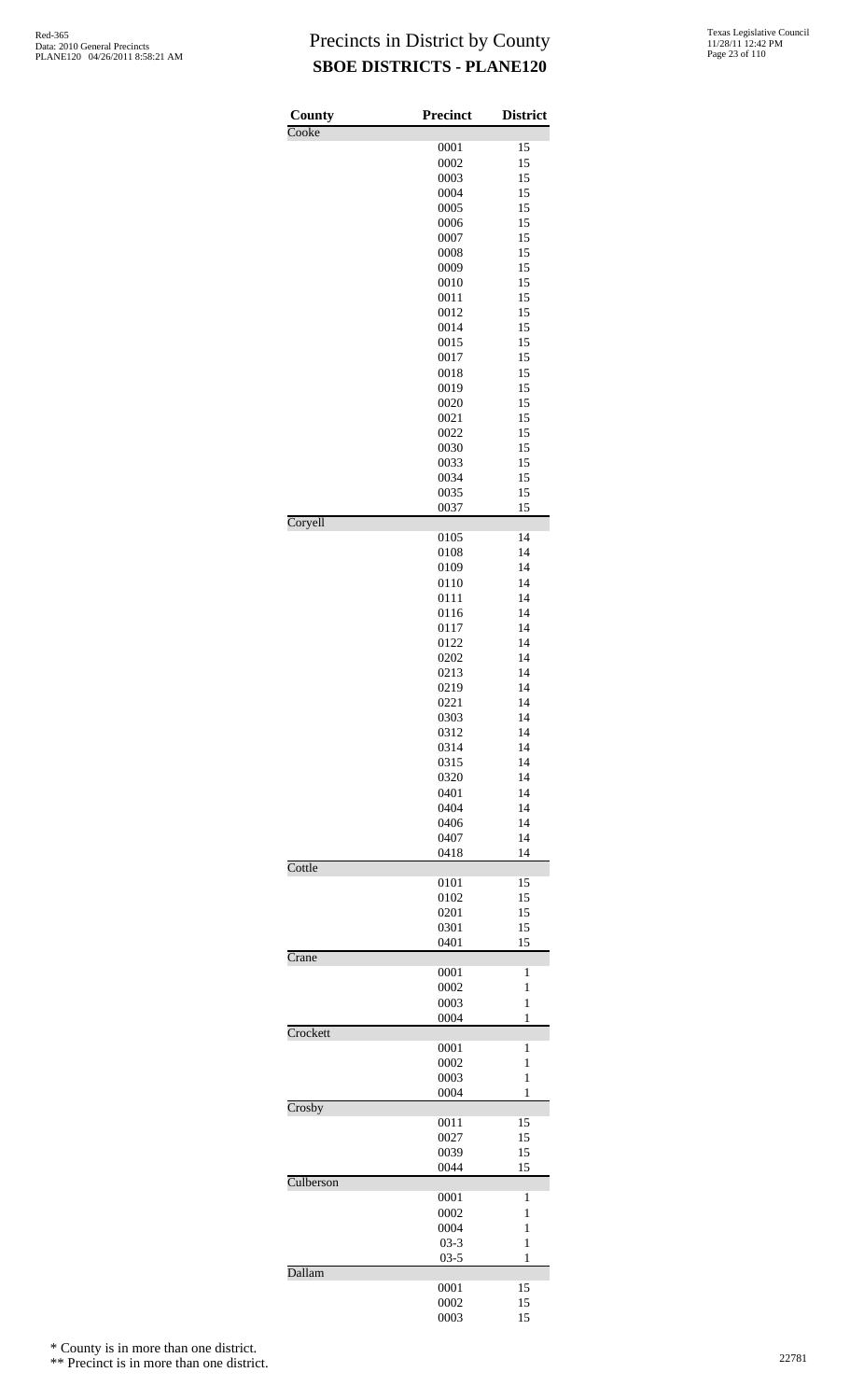| County<br>Dallam    | <b>Precinct</b>    | <b>District</b> |
|---------------------|--------------------|-----------------|
|                     | 0004               | 15              |
|                     | 0005               | 15              |
|                     | 0006               | 15              |
|                     | 0007               | 15              |
|                     | 0008               | 15              |
|                     | 0009               | 15              |
| Dallas <sup>*</sup> | 1100               | 12              |
|                     | 1101               | 13              |
|                     | 1102               | 12              |
|                     | 1103               | 13              |
|                     | 1104               | 12              |
|                     | 1105               | 13<br>13        |
|                     | 1106<br>1107       | 13              |
|                     | 1108               | 11              |
|                     | 1109               | 11              |
|                     | 1110               | 11              |
|                     | 1111               | 11              |
|                     | ** 1112<br>**      | 11              |
|                     | 1112<br>1113       | 13<br>11        |
|                     | 1114               | 11              |
|                     | 1115               | 11              |
|                     | 1116               | 12              |
|                     | **<br>1117         | 12              |
|                     | **<br>1117         | 13              |
|                     | 1118               | 12<br>12        |
|                     | 1119<br>1120       | 12              |
|                     | 1121               | 12              |
|                     | **<br>1122         | 12              |
|                     | **<br>1122         | 13              |
|                     | 1123               | 12              |
|                     | 1124<br>**         | 12              |
|                     | 1125<br>**<br>1125 | 12<br>13        |
|                     | 1126               | 12              |
|                     | **<br>1127         | 12              |
|                     | **<br>1127         | 13              |
|                     | 1128               | 13              |
|                     | 1129               | 13              |
|                     | 1130<br>1131       | 12<br>12        |
|                     | 1132               | 12              |
|                     | 1133               | 12              |
|                     | 1134               | 11              |
|                     | 1135               | 12              |
|                     | 1136               | 12              |
|                     | 1137<br>1138       | 12<br>12        |
|                     | 1139               | 12              |
|                     | 1140               | 12              |
|                     | 1141               | 12              |
|                     | 1142               | 12              |
|                     | 1143               | 12<br>12        |
|                     | 1144<br>1145       | 12              |
|                     | 1146               | 12              |
|                     | 1147               | 12              |
|                     | 1148               | 12              |
|                     | 1149               | 11              |
|                     | 1150               | 11              |
|                     | 1151<br>1200       | 11<br>12        |
|                     | 1201               | 12              |
|                     | 1202               | 12              |
|                     | 1203               | 12              |
|                     | 1204               | 13              |
|                     | 1205               | 12              |
|                     | 1206               | 12              |
|                     | 1207<br>1208       | 12<br>12        |
|                     | 1209               | 12              |
|                     | 1210               | 12              |
|                     | 1211               | 12              |
|                     | 1212               | 13              |
|                     | 1213<br>1214       | 12<br>12        |

\* County is in more than one district.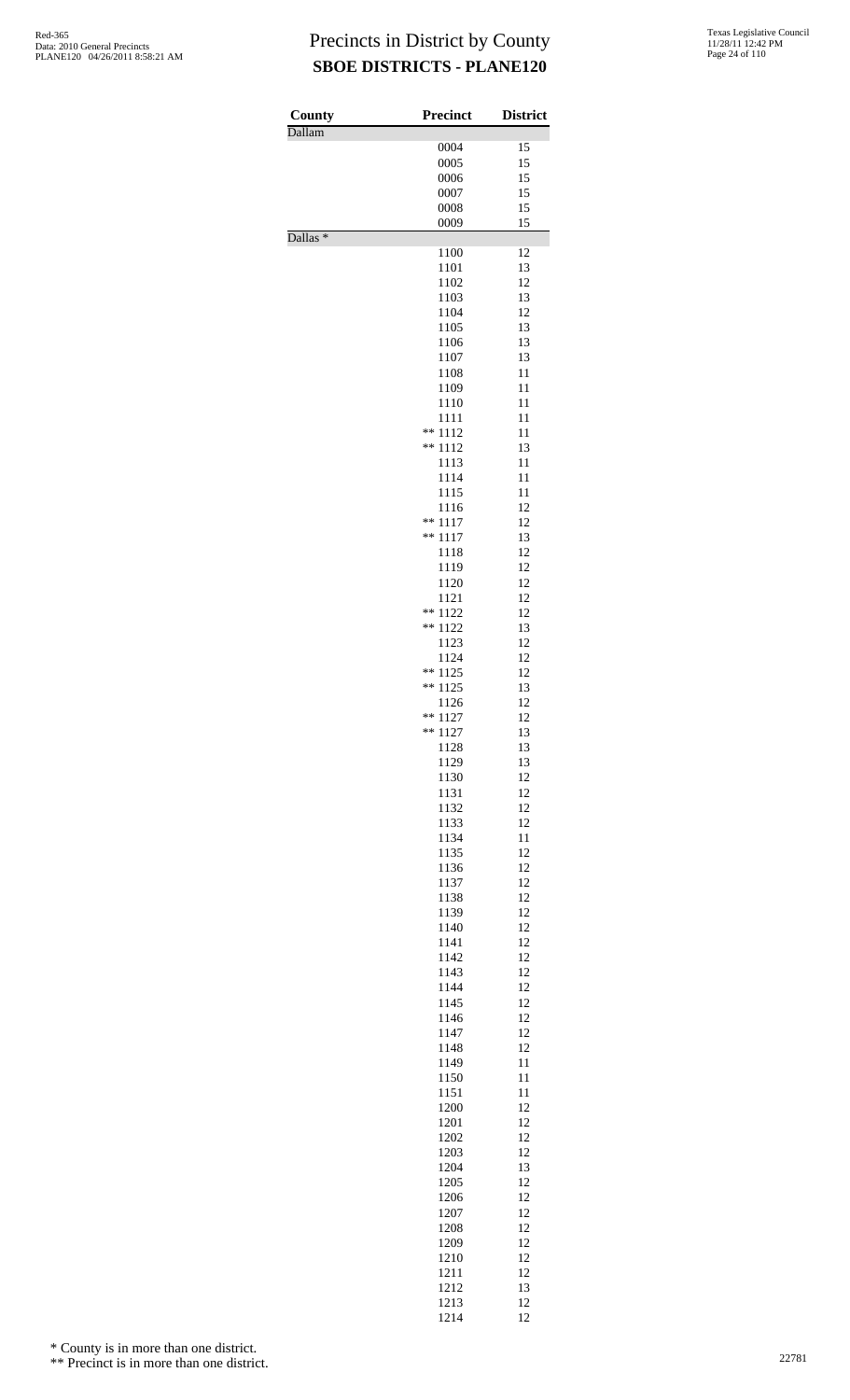Dallas \*

| County              | Precinct         | <b>District</b> |
|---------------------|------------------|-----------------|
| Dallas <sup>*</sup> | 1215             | 12              |
|                     | 1216             | 12              |
|                     | 1217             | 12              |
|                     | 1218             | 12              |
|                     | 1219             | 12              |
|                     | 1220             | 12              |
|                     | 1221<br>$***$    | 12              |
|                     | 1221<br>**       | 13              |
|                     | 1222             | 12              |
|                     | **<br>1223<br>** | 12              |
|                     | 1223<br>1224     | 13<br>12        |
|                     | 1225             | 12              |
|                     | 1226             | 12              |
|                     | 1227             | 12              |
|                     | 1228             | 12              |
|                     | 1229             | 12              |
|                     | 1230             | 12              |
|                     | 1231             | 12              |
|                     | 1232             | 12              |
|                     | 1233             | 12              |
|                     | 1234             | 12              |
|                     | 1235             | 12<br>12        |
|                     | 1236<br>1237     | 12              |
|                     | 1238             | 13              |
|                     | 1239             | 12              |
|                     | 1240             | 12              |
|                     | 1241             | 13              |
|                     | **<br>1242       | 12              |
|                     | **<br>1242       | 13              |
|                     | 1243             | 12              |
|                     | 1244             | 13              |
|                     | 1400             | 11              |
|                     | 1401             | 11              |
|                     | 1402<br>1403     | 11<br>11        |
|                     | 1404             | 11              |
|                     | 1405             | 11              |
|                     | 1406             | 11              |
|                     | 1407             | 11              |
|                     | 1408             | 11              |
|                     | 1409             | 11              |
|                     | 1410             | 11              |
|                     | 1411             | 11              |
|                     | 1500<br>1501     | 11<br>11        |
|                     | 1502             | 11              |
|                     | 1503             | 11              |
|                     | 1504             | 11              |
|                     | 1505             | 11              |
|                     | 1506             | 11              |
|                     | 1507             | 11              |
|                     | 1508             | 11              |
|                     | 1509             | 11              |
|                     | 1510             | 11              |
|                     | 1511<br>1600     | 13<br>11        |
|                     | 1601             | 11              |
|                     | 1602             | 11              |
|                     | 1700             | 12              |
|                     | 1701             | 12              |
|                     | 1702             | 12              |
|                     | 1703             | 12              |
|                     | 1704             | 12              |
|                     | 1705             | 12              |
|                     | 1706<br>1707     | 12<br>12        |
|                     | 1708             | 12              |
|                     | 1709             | 12              |
|                     | 1710             | 12              |
|                     | 1711             | 12              |
|                     | 1712             | 12              |
|                     | 1713             | 12              |
|                     | 1714             | 12              |
|                     | 1715             | 12              |
|                     | 1716<br>1717     | 12              |
|                     | 1718             | 12<br>12        |

\* County is in more than one district.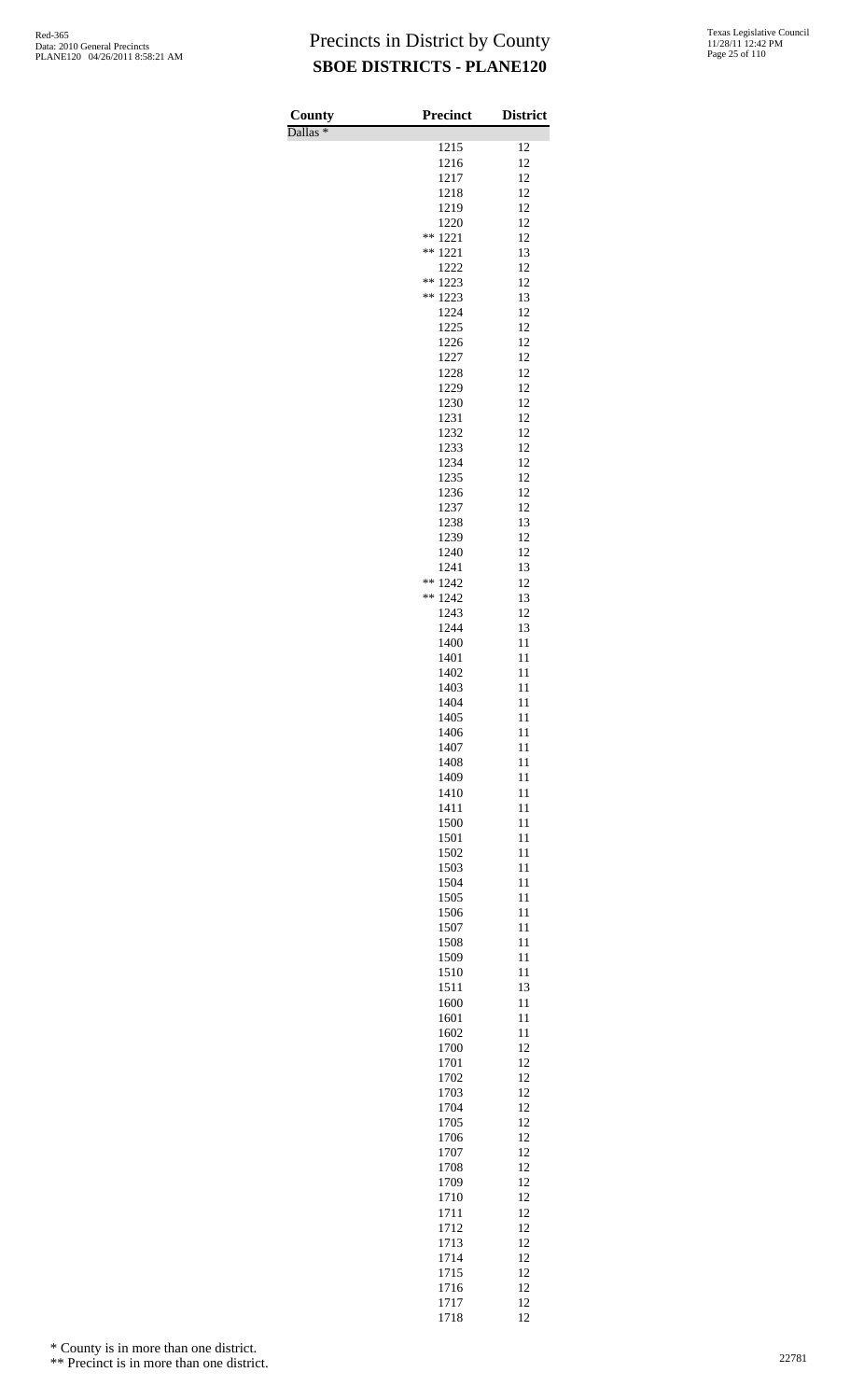Dallas \*

| County              | <b>Precinct</b> | <b>District</b> |
|---------------------|-----------------|-----------------|
| Dallas <sup>*</sup> | 1719            | 12              |
|                     | 1720            | 12              |
|                     | 1721            | 12              |
|                     | 1722<br>1723    | 12<br>12        |
|                     | 1724            | 12              |
|                     | 1725            | 12              |
|                     | 1726<br>1800    | 12<br>11        |
|                     | 1801            | 11              |
|                     | 1802<br>1803    | 12<br>12        |
|                     | 1804            | 12              |
|                     | 1805            | 12              |
|                     | 1806<br>1807    | 12<br>12        |
|                     | 1808            | 11              |
|                     | 1809            | 12              |
|                     | 1810<br>1811    | 12<br>12        |
|                     | 1812            | 12              |
|                     | 1813            | 11              |
|                     | 1814<br>1815    | 11<br>11        |
|                     | 1816            | 12              |
|                     | 1817<br>1818    | 12<br>12        |
|                     | 1819            | 12              |
|                     | 1820            | 12              |
|                     | 1821<br>2100    | 12<br>12        |
|                     | 2101            | 12              |
|                     | 2102            | 12              |
|                     | 2103<br>2104    | 12<br>12        |
|                     | 2105            | 12              |
|                     | 2106<br>2107    | 12<br>12        |
|                     | 2108            | 12              |
|                     | 2109            | 12              |
|                     | 2110<br>2111    | 12<br>12        |
|                     | 2112            | 12              |
|                     | 2113            | 12<br>12        |
|                     | 2114<br>2115    | 12              |
|                     | 2116            | 12              |
|                     | 2117<br>2118    | 12<br>12        |
|                     | 2119            | 12              |
|                     | 2120            | 12              |
|                     | 2121<br>2122    | 12<br>12        |
|                     | 2123            | 12              |
|                     | 2124<br>2125    | 12<br>12        |
|                     | 2126            | 12              |
|                     | 2127            | 12              |
|                     | 2128<br>2129    | 12<br>12        |
|                     | 2130            | 12              |
|                     | 2131<br>2132    | 12<br>13        |
|                     | 2133            | 12              |
|                     | 2134            | 12              |
|                     | 2135<br>2136    | 12<br>12        |
|                     | 2137            | 12              |
|                     | ** 2138         | 12              |
|                     | ** 2138<br>2139 | 13<br>12        |
|                     | 2140            | 12              |
|                     | 2141<br>2142    | 12<br>12        |
|                     | 2143            | 12              |
|                     | 2144            | 12              |
|                     | 2145<br>2146    | 12<br>12        |
|                     | 2147            | 12              |

\* County is in more than one district.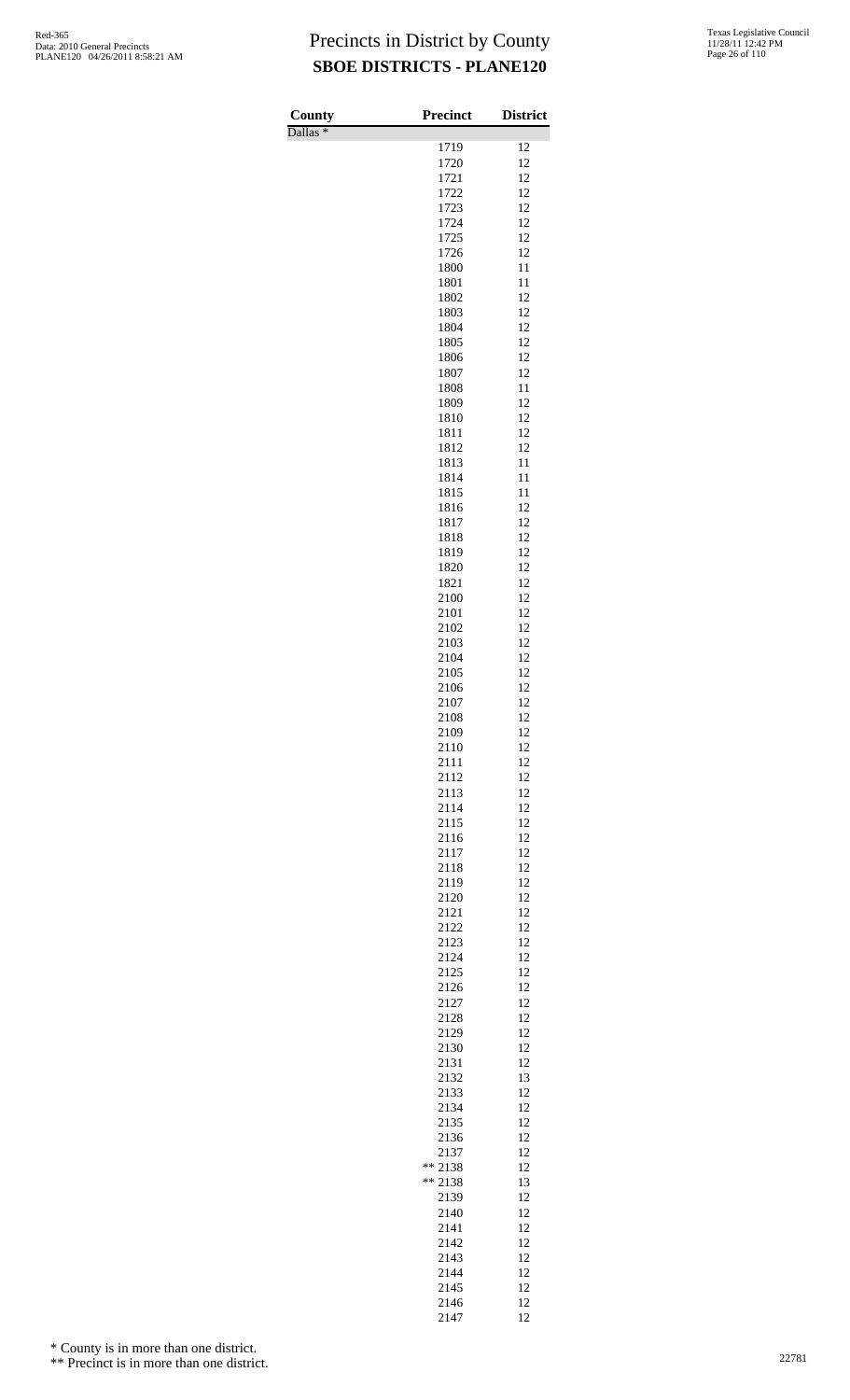Dallas \*

| County              | Precinct               | <b>District</b> |
|---------------------|------------------------|-----------------|
| Dallas <sup>*</sup> | 2148                   | 12              |
|                     | 2149                   | 12              |
|                     | 2150                   | 12              |
|                     | 2151                   | 12              |
|                     | 2152                   | 12              |
|                     | 2200                   | 12              |
|                     | 2201                   | 12              |
|                     | 2202                   | 12              |
|                     | 2203<br>2204           | 12<br>12        |
|                     | 2205                   | 12              |
|                     | 2206                   | 12              |
|                     | 2207                   | 12              |
|                     | 2208                   | 12              |
|                     | 2209                   | 12              |
|                     | 2210                   | 12              |
|                     | 2211                   | 12              |
|                     | 2212                   | 12              |
|                     | 2213<br>2214           | 12              |
|                     | 2215                   | 12<br>12        |
|                     | 2216                   | 12              |
|                     | 2217                   | 12              |
|                     | 2218                   | 12              |
|                     | 2219                   | 12              |
|                     | 2220                   | 12              |
|                     | 2221                   | 12              |
|                     | 2222                   | 12              |
|                     | 2223                   | 12              |
|                     | 2224                   | 12              |
|                     | 2225                   | 12              |
|                     | 2226<br>2227           | 12<br>13        |
|                     | 2228                   | 12              |
|                     | 2229                   | 12              |
|                     | 2230                   | 12              |
|                     | 2231                   | 12              |
|                     | 2232                   | 13              |
|                     | 2233                   | 13              |
|                     | 2234                   | 13              |
|                     | 2235                   | 13              |
|                     | 2236                   | 13              |
|                     | 2237<br>2238           | 13<br>13        |
|                     | ** 2239                | 12              |
|                     | ** 2239                | 13              |
|                     | 2240                   | 12              |
|                     | 2241                   | 12              |
|                     | 2242                   | 12              |
|                     | ** 2243                | 12              |
|                     | $** 2243$              | 13              |
|                     | 2244                   | 13              |
|                     | 2245<br>2246           | 13<br>13        |
|                     | ** 2247                | 12              |
|                     | $** 2247$              | 13              |
|                     | ** 2248                | 12              |
|                     | ** 2248                | 13              |
|                     | 2249                   | 12              |
|                     | ** 2300                | 12              |
|                     | ** 2300                | 13              |
|                     | 2301                   | 12              |
|                     | 2302<br>2303           | 12<br>13        |
|                     | 2304                   | 12              |
|                     | 2305                   | 12              |
|                     | 2306                   | 12              |
|                     | 2307                   | 12              |
|                     | ** 2308                | 12              |
|                     | ** 2308                | 13              |
|                     | ** 2309                | 12              |
|                     | ** 2309                | 13              |
|                     | ** 2310                | 12              |
|                     | $** 2310$<br>$** 2312$ | 13<br>12        |
|                     | $** 2312$              | 13              |
|                     | 2313                   | 12              |
|                     | 2314                   | 12              |
|                     | 2315                   | 12              |

\* County is in more than one district.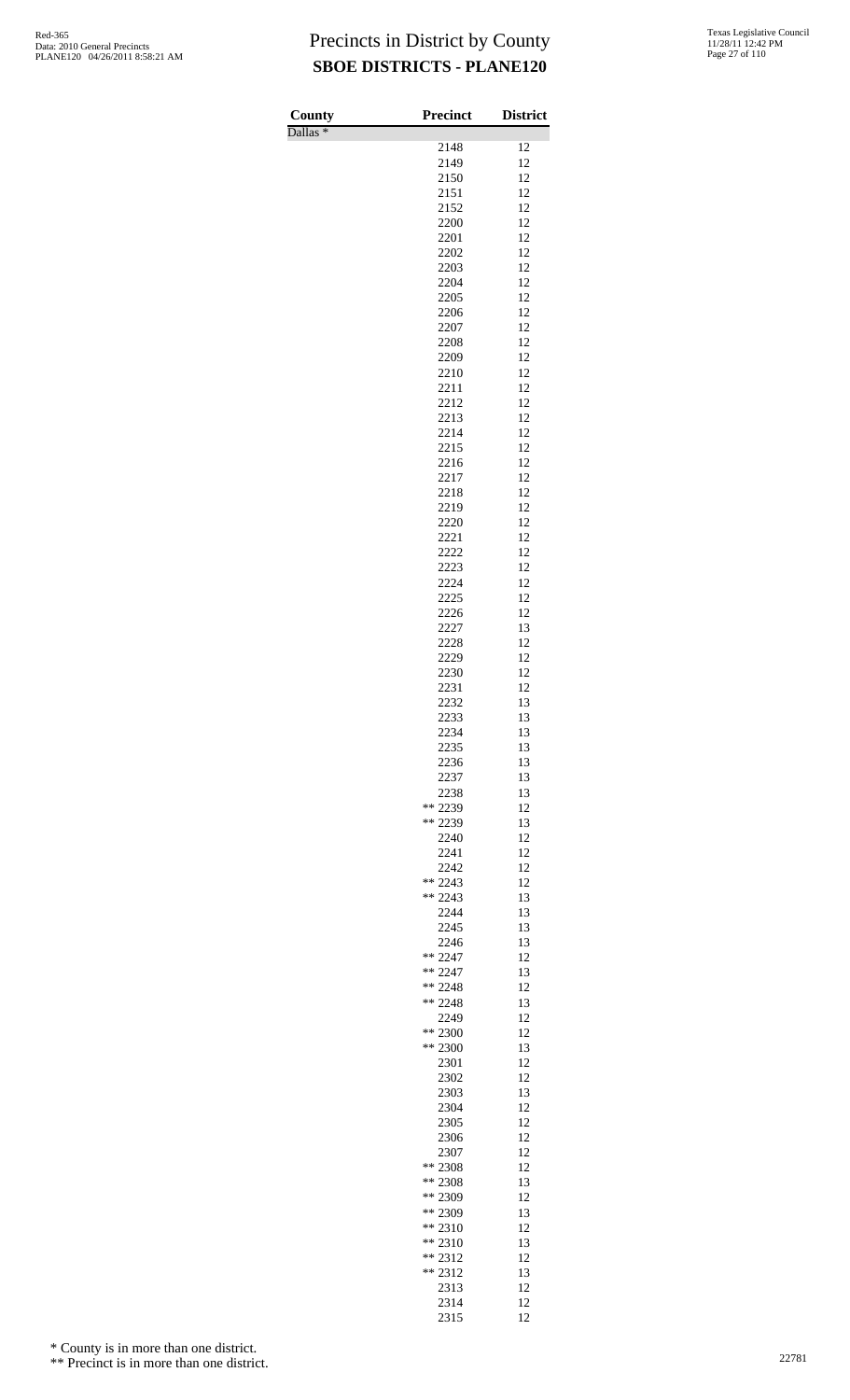| County<br>Dallas <sup>*</sup> | Precinct        | <b>District</b> |
|-------------------------------|-----------------|-----------------|
|                               | 2316            | 12              |
|                               | 2317            | 12              |
|                               | 2318            | 12              |
|                               | 2319<br>** 2320 | 12<br>12        |
|                               | ** 2320         | 13              |
|                               | 2321            | 13              |
|                               | 2322            | 13              |
|                               | 2323            | 12              |
|                               | 2324            | 12<br>12        |
|                               | 2325<br>2326    | 12              |
|                               | 2327            | 12              |
|                               | 2328            | 12              |
|                               | 2329            | 12              |
|                               | 2330            | 12              |
|                               | 2331<br>2332    | 12<br>13        |
|                               | 2333            | 13              |
|                               | 2400            | 12              |
|                               | 2500            | 12              |
|                               | 2501            | 12<br>12        |
|                               | 2502<br>2503    | 12              |
|                               | 2504            | 12              |
|                               | 2505            | 12              |
|                               | 2506            | 12              |
|                               | 2507            | 12              |
|                               | 2600<br>2601    | 12<br>12        |
|                               | 2602            | 12              |
|                               | 3000            | 13              |
|                               | 3001            | 13              |
|                               | 3002            | 12              |
|                               | 3003<br>3004    | 12<br>13        |
|                               | 3005            | 13              |
|                               | 3006            | 13              |
|                               | 3007            | 13              |
|                               | 3008            | 13              |
|                               | 3009<br>3010    | 13<br>13        |
|                               | 3011            | 13              |
|                               | 3012            | 13              |
|                               | 3013            | 13              |
|                               | 3014            | 13              |
|                               | 3015<br>3016    | 13<br>13        |
|                               | 3100            | 13              |
|                               | 3101            | 13              |
|                               | 3102            | 13              |
|                               | 3103            | 13              |
|                               | 3200            | 13<br>13        |
|                               | 3201<br>3202    | 12              |
|                               | 3203            | 12              |
|                               | 3204            | 12              |
|                               | 3205            | 13              |
|                               | 3206            | 12              |
|                               | 3207<br>3208    | 12<br>13        |
|                               | 3209            | 12              |
|                               | 3210            | 12              |
|                               | 3211            | 13              |
|                               | 3212            | 13              |
|                               | 3213<br>3214    | 13<br>12        |
|                               | 3215            | 13              |
|                               | 3216            | 13              |
|                               | 3217            | 13              |
|                               | 3218            | 13              |
|                               | 3219<br>3220    | 13<br>13        |
|                               | 3300            | 13              |
|                               | 3301            | 13              |
|                               | 3302            | 13              |
|                               | 3303            | 13              |
|                               | 3304<br>3305    | 13<br>13        |
|                               |                 |                 |

\* County is in more than one district.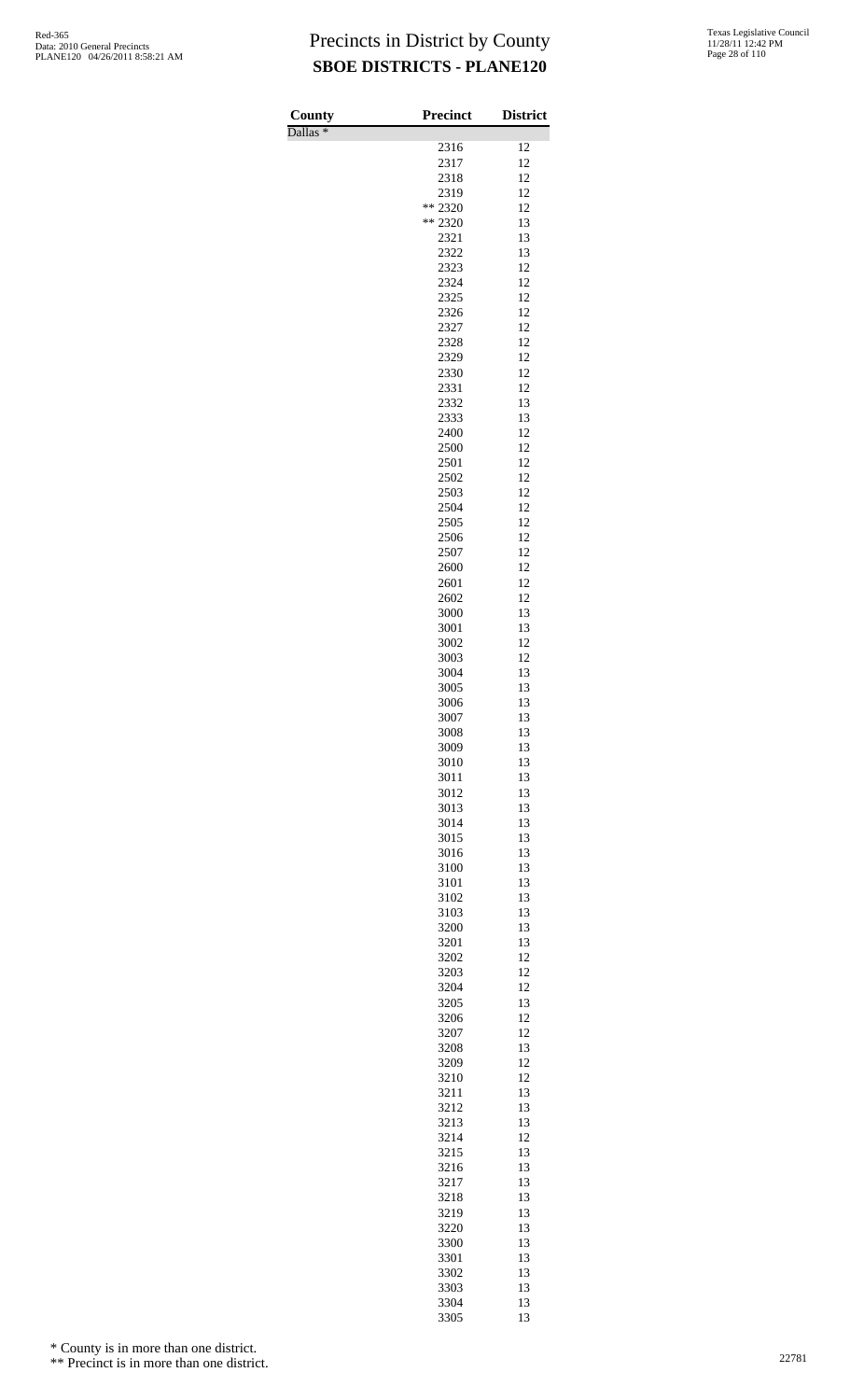Dallas \*

| County              | Precinct     | <b>District</b> |
|---------------------|--------------|-----------------|
| Dallas <sup>*</sup> | 3306         | 13              |
|                     | 3307         | 12              |
|                     | ** 3308      | 12              |
|                     | ** 3308      | 13              |
|                     | 3309         | 13              |
|                     | 3310         | 13              |
|                     | 3311<br>3312 | 13<br>13        |
|                     | 3313         | 13              |
|                     | 3314         | 13              |
|                     | 3315         | 13              |
|                     | 3316         | 13              |
|                     | 3317         | 13              |
|                     | 3318<br>3319 | 13<br>13        |
|                     | 3320         | 13              |
|                     | 3321         | 13              |
|                     | 3322         | 13              |
|                     | 3323         | 13              |
|                     | 3324         | 13              |
|                     | 3325<br>3326 | 13<br>13        |
|                     | 3327         | 13              |
|                     | 3328         | 13              |
|                     | 3329         | 13              |
|                     | 3330         | 13              |
|                     | 3331         | 13              |
|                     | 3332         | 13<br>13        |
|                     | 3333<br>3334 | 13              |
|                     | 3335         | 13              |
|                     | 3336         | 12              |
|                     | 3337         | 12              |
|                     | 3338         | 12              |
|                     | 3339         | 12              |
|                     | 3340<br>3341 | 13<br>13        |
|                     | 3342         | 13              |
|                     | 3343         | 13              |
|                     | 3344         | 13              |
|                     | 3345         | 13              |
|                     | 3346         | 13              |
|                     | 3347<br>3348 | 13<br>13        |
|                     | 3349         | 13              |
|                     | 3350         | 13              |
|                     | 3351         | 13              |
|                     | 3352         | 13              |
|                     | 3353<br>3354 | 13<br>13        |
|                     | 3355         | 13              |
|                     | 3356         | 12              |
|                     | 3357         | 12              |
|                     | 3400         | 13              |
|                     | 3401         | 13              |
|                     | 3402<br>3403 | 13<br>13        |
|                     | 3404         | 13              |
|                     | 3405         | 13              |
|                     | ** 3406      | 12              |
|                     | ** 3406      | 13              |
|                     | 3407<br>3408 | 12<br>12        |
|                     | 3409         | 12              |
|                     | 3500         | 13              |
|                     | 3501         | 13              |
|                     | 3502         | 13              |
|                     | 3503         | 13              |
|                     | 3504<br>3505 | 13<br>13        |
|                     | 3506         | 13              |
|                     | 3507         | 13              |
|                     | 3508         | 13              |
|                     | 3509         | 13              |
|                     | 3510         | 13              |
|                     | 3511<br>3512 | 13<br>13        |
|                     | 3513         | 13              |
|                     | 3514         | 13              |

\* County is in more than one district.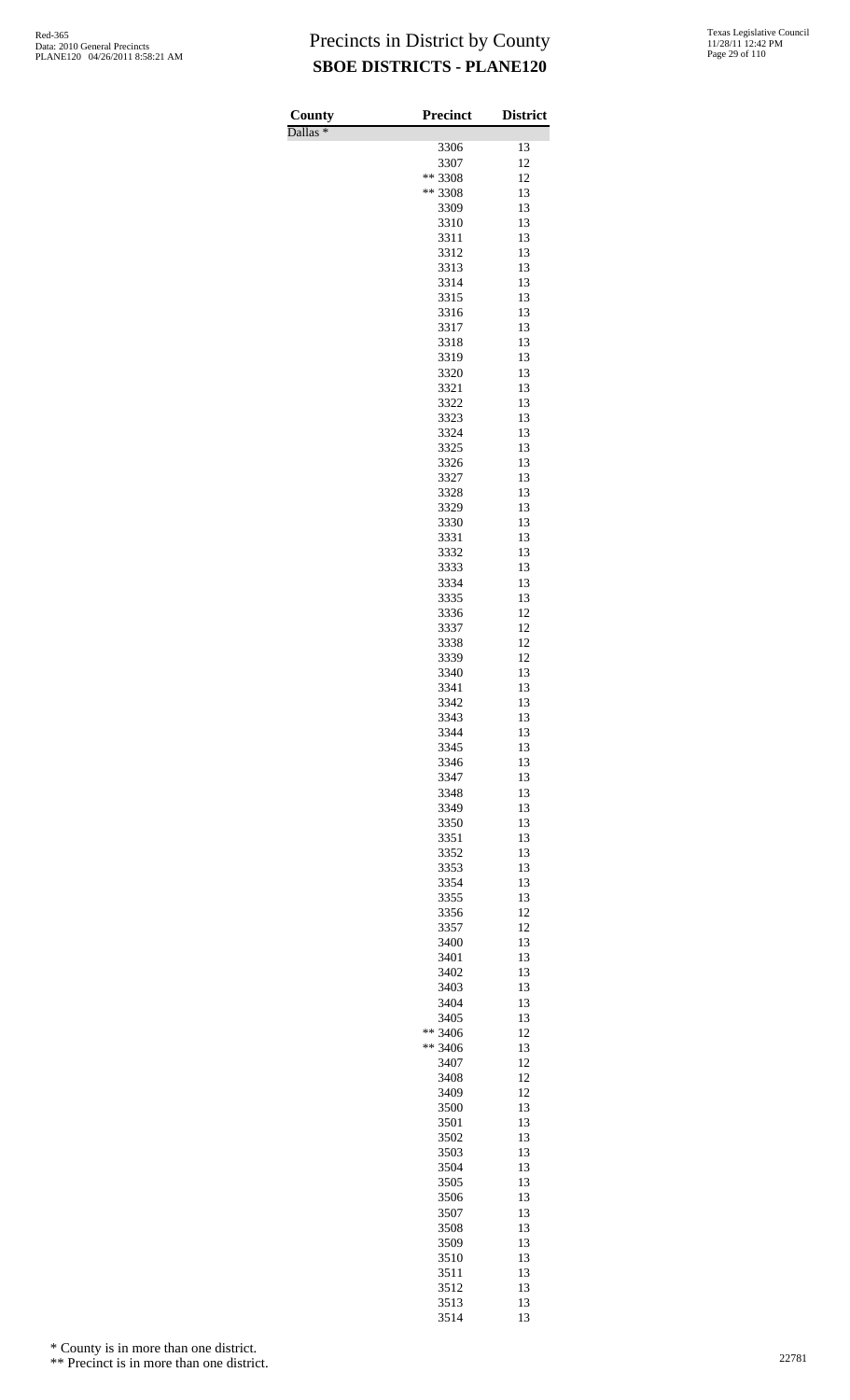Dallas \*

| County              | <b>Precinct</b> | <b>District</b> |
|---------------------|-----------------|-----------------|
| Dallas <sup>*</sup> |                 |                 |
|                     | 3515<br>3516    | 13<br>13        |
|                     | 3517            | 13              |
|                     | 3518            | 13              |
|                     | 3519            | 13              |
|                     | 3520            | 13              |
|                     | 3521            | 13              |
|                     | 3522<br>3523    | 13<br>13        |
|                     | 3524            | 13              |
|                     | 3525            | 13              |
|                     | 3526            | 13              |
|                     | 3527            | 13              |
|                     | 3528            | 13              |
|                     | 3529            | 13              |
|                     | 3530<br>3531    | 13<br>13        |
|                     | 3532            | 13              |
|                     | 3533            | 13              |
|                     | 3534            | 13              |
|                     | 3535            | 13              |
|                     | 3536            | 13              |
|                     | 3537            | 13              |
|                     | 3538<br>3539    | 13<br>13        |
|                     | 3540            | 13              |
|                     | 3541            | 13              |
|                     | 3542            | 13              |
|                     | 3543            | 13              |
|                     | 3544            | 13              |
|                     | 3545            | 13              |
|                     | 3546<br>3547    | 13<br>13        |
|                     | 3548            | 13              |
|                     | 3549            | 13              |
|                     | 3550            | 13              |
|                     | 3551            | 13              |
|                     | 3552            | 13              |
|                     | 3553<br>3554    | 13<br>13        |
|                     | 3555            | 13              |
|                     | 3556            | 13              |
|                     | 3600            | 13              |
|                     | 3601            | 13              |
|                     | 3602            | 13              |
|                     | 3603            | 13<br>13        |
|                     | 3604<br>3605    | 13              |
|                     | 3606            | 13              |
|                     | 3607            | 13              |
|                     | 3608            | 13              |
|                     | 3609            | 13              |
|                     | 3610            | 13              |
|                     | 3611<br>3612    | 13<br>13        |
|                     | 3613            | 13              |
|                     | 3614            | 13              |
|                     | 3615            | 13              |
|                     | 3616            | 13              |
|                     | 3617            | 13              |
|                     | 3618<br>3619    | 13<br>13        |
|                     | 3620            | 13              |
|                     | 3700            | 13              |
|                     | 3800            | 13              |
|                     | 3801            | 13              |
|                     | 3802            | 13              |
|                     | 3803<br>3804    | 13<br>13        |
|                     | 3805            | 13              |
|                     | 3806            | 13              |
|                     | 3807            | 13              |
|                     | 3808            | 13              |
|                     | 3809            | 13              |
|                     | 3810            | 13              |
|                     | 3900<br>3901    | 12<br>12        |
|                     | 3902            | 12              |
|                     | 3903            | 13              |

\* County is in more than one district.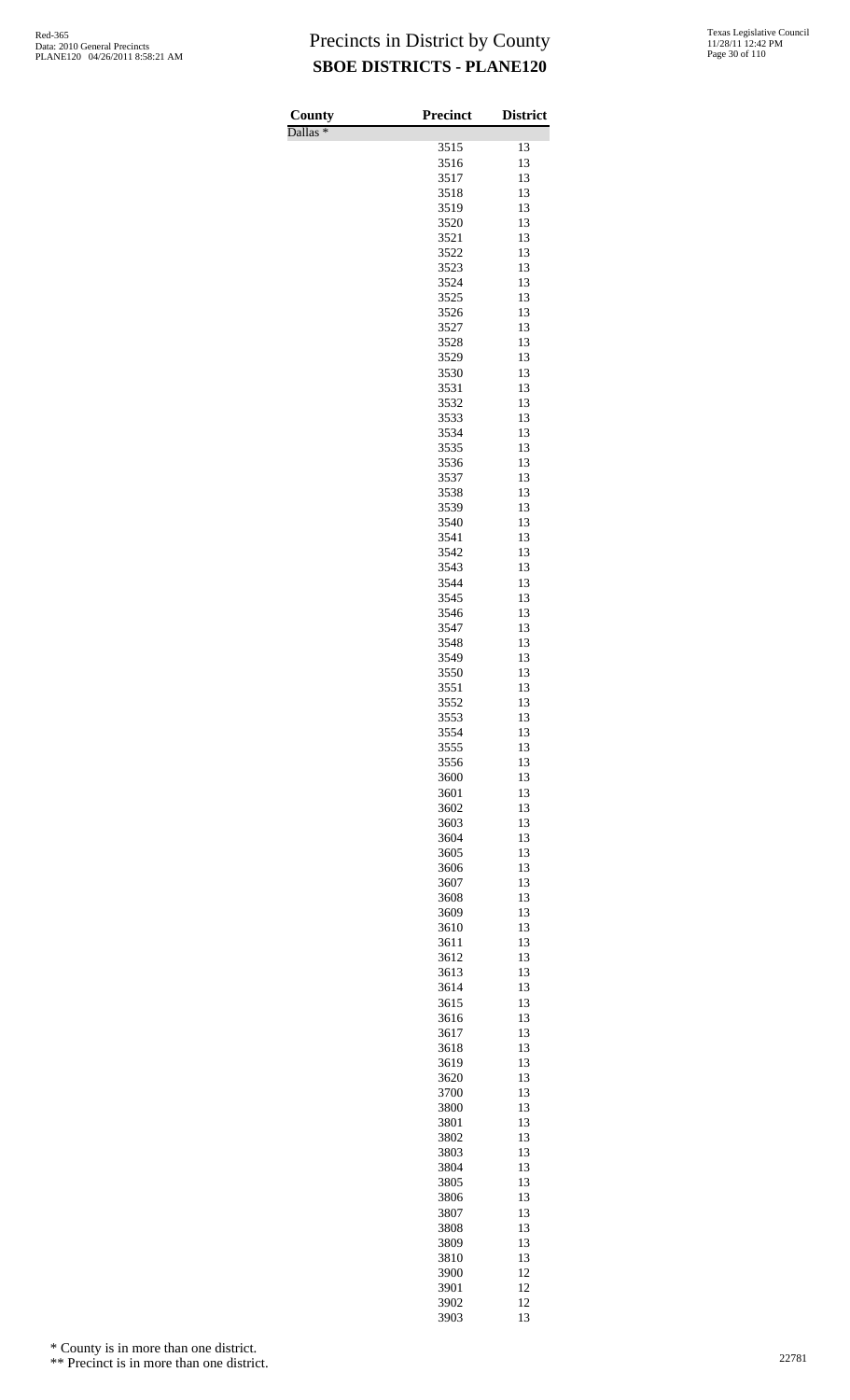Dallas \*

| County              | Precinct     | <b>District</b> |
|---------------------|--------------|-----------------|
| Dallas <sup>*</sup> | 3904         | 13              |
|                     | 3905         | 13              |
|                     | 4100         | 13              |
|                     | 4101         | 13              |
|                     | 4102         | 13              |
|                     | 4103         | 13              |
|                     | 4104         | 13              |
|                     | 4105<br>4106 | 13<br>13        |
|                     | 4107         | 13              |
|                     | 4108         | 13              |
|                     | 4109         | 13              |
|                     | 4110         | 13              |
|                     | 4200         | 13              |
|                     | 4201<br>4202 | 13<br>13        |
|                     | 4203         | 13              |
|                     | 4204         | 13              |
|                     | 4205         | 13              |
|                     | 4206         | 13              |
|                     | 4207<br>4208 | 13              |
|                     | 4209         | 13<br>13        |
|                     | 4210         | 13              |
|                     | 4211         | 13              |
|                     | 4212         | 13              |
|                     | 4213         | 13              |
|                     | 4300<br>4400 | 13              |
|                     | 4401         | 13<br>13        |
|                     | 4402         | 13              |
|                     | 4403         | 13              |
|                     | 4404         | 13              |
|                     | 4405         | 13              |
|                     | 4406<br>4407 | 13<br>13        |
|                     | 4408         | 13              |
|                     | 4409         | 13              |
|                     | 4410         | 13              |
|                     | 4411         | 13              |
|                     | 4412         | 13              |
|                     | 4413<br>4414 | 13<br>13        |
|                     | 4415         | 13              |
|                     | 4416         | 13              |
|                     | 4417         | 13              |
|                     | 4418         | 13              |
|                     | 4419<br>4420 | 13<br>13        |
|                     | 4421         | 13              |
|                     | 4422         | 13              |
|                     | 4423         | 13              |
|                     | 4424         | 13              |
|                     | 4425         | 13              |
|                     | 4426<br>4427 | 13<br>13        |
|                     | 4428         | 13              |
|                     | 4429         | 13              |
|                     | 4430         | 13              |
|                     | 4431         | 13              |
|                     | 4432<br>4433 | 13<br>13        |
|                     | 4434         | 13              |
|                     | 4435         | 13              |
|                     | 4436         | 13              |
|                     | 4437         | 13              |
|                     | 4438         | 13              |
|                     | 4439<br>4440 | 13<br>13        |
|                     | 4441         | 13              |
|                     | 4442         | 13              |
|                     | 4443         | 13              |
|                     | 4444         | 13              |
|                     | 4445         | 13              |
|                     | 4446<br>4447 | 13<br>13        |
|                     | 4448         | 11              |
|                     | 4500         | 13              |
|                     | 4501         | 13              |

\* County is in more than one district.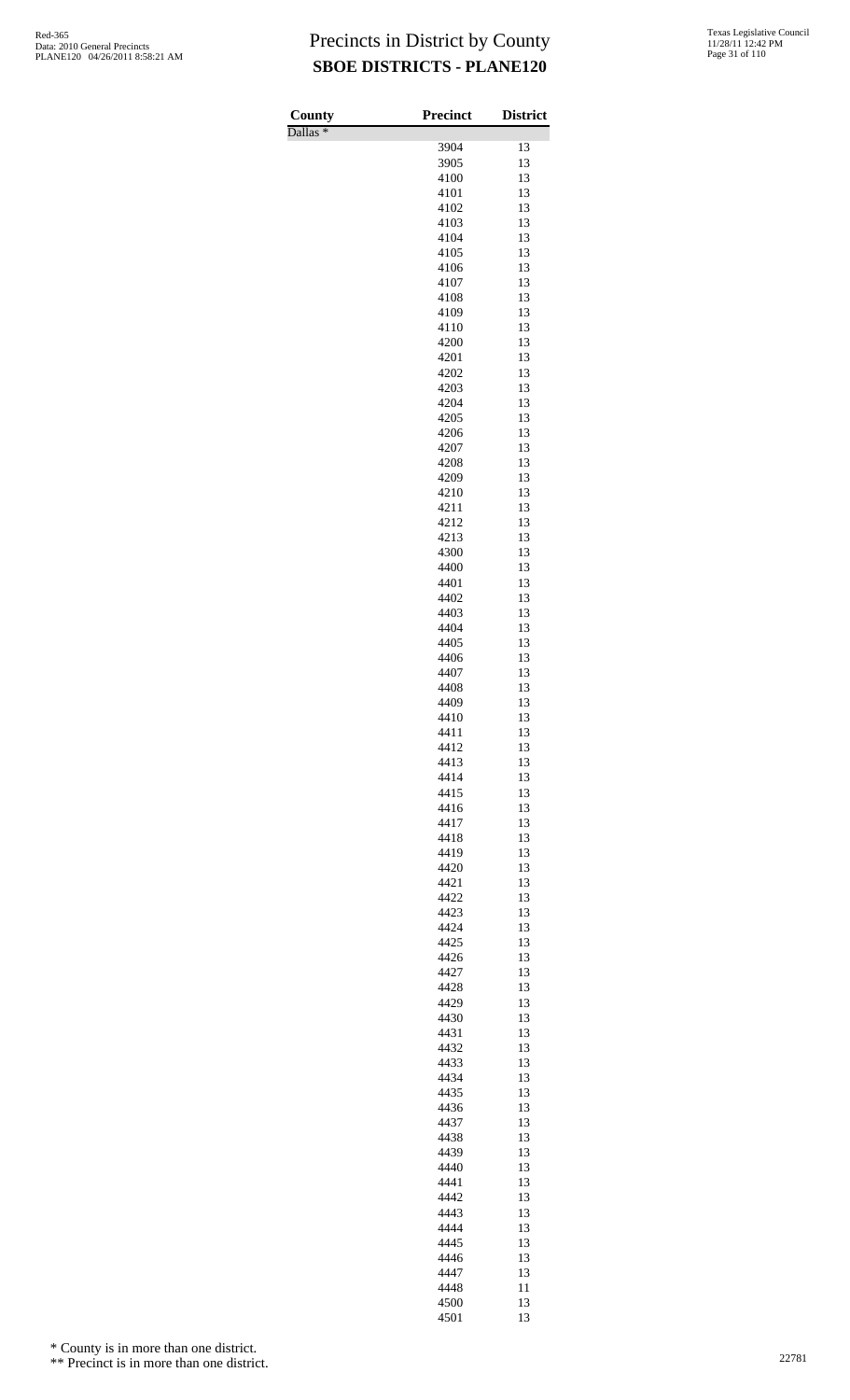Dallas \*

| County              | <b>Precinct</b>      | <b>District</b> |
|---------------------|----------------------|-----------------|
| Dallas <sup>*</sup> | 4502                 | 13              |
|                     | 4503                 | 13              |
|                     | 4504                 | 13              |
|                     | 4505                 | 13              |
|                     | 4506                 | 13              |
|                     | 4507                 | 13              |
|                     | 4508<br>4509         | 13<br>13        |
|                     | 4510                 | 13              |
|                     | 4511                 | 13              |
|                     | 4512                 | 13              |
|                     | 4513                 | 13              |
|                     | 4514                 | 13              |
|                     | 4515                 | 13<br>13        |
|                     | 4516<br>4517         | 13              |
|                     | 4518                 | 13              |
|                     | 4519                 | 13              |
|                     | 4520                 | 13              |
|                     | 4521                 | 13              |
|                     | 4522                 | 13              |
|                     | 4523<br>4524         | 13<br>13        |
|                     | 4525                 | 13              |
|                     | 4526                 | 13              |
|                     | 4527                 | 13              |
|                     | 4528                 | 13              |
|                     | 4600                 | 13              |
|                     | 4601<br>4602         | 13<br>13        |
|                     | 4603                 | 13              |
|                     | 4604                 | 13              |
|                     | 4605                 | 13              |
|                     | 4606                 | 13              |
|                     | 4607                 | 13              |
|                     | ** 4608<br>** 4608   | 11              |
|                     | 4609                 | 13<br>13        |
|                     | 4610                 | 13              |
|                     | 4611                 | 13              |
|                     | 4612                 | 13              |
|                     | 4613                 | 13              |
|                     | 4614                 | 13              |
|                     | $** 4615$<br>** 4615 | 11<br>13        |
|                     | 4616                 | 13              |
|                     | 4617                 | 13              |
|                     | 4618                 | 11              |
|                     | 4619                 | 11              |
|                     | 4620                 | 11              |
|                     | 4621<br>4622         | 11<br>11        |
|                     | 4623                 | 11              |
|                     | 4624                 | 11              |
|                     | 4625                 | 11              |
|                     | 4626                 | 11              |
|                     | 4627                 | 11              |
|                     | ** 4628<br>** 4628   | 11<br>13        |
|                     | ** 4629              | 11              |
|                     | ** 4629              | 13              |
|                     | 4630                 | 11              |
|                     | 4631                 | 11              |
|                     | 4632                 | 11              |
|                     | 4633                 | 11<br>11        |
|                     | 4634<br>4635         | 11              |
|                     | 4636                 | 11              |
|                     | ** 4637              | 11              |
|                     | ** 4637              | 13              |
|                     | 4638                 | 11              |
|                     | 4639                 | 11              |
|                     | 4640<br>4641         | 11<br>11        |
|                     | 4642                 | 11              |
|                     | 4643                 | 11              |
|                     | 4644                 | 11              |
|                     | 4645                 | 13              |
|                     | 4646                 | 11              |

\* County is in more than one district.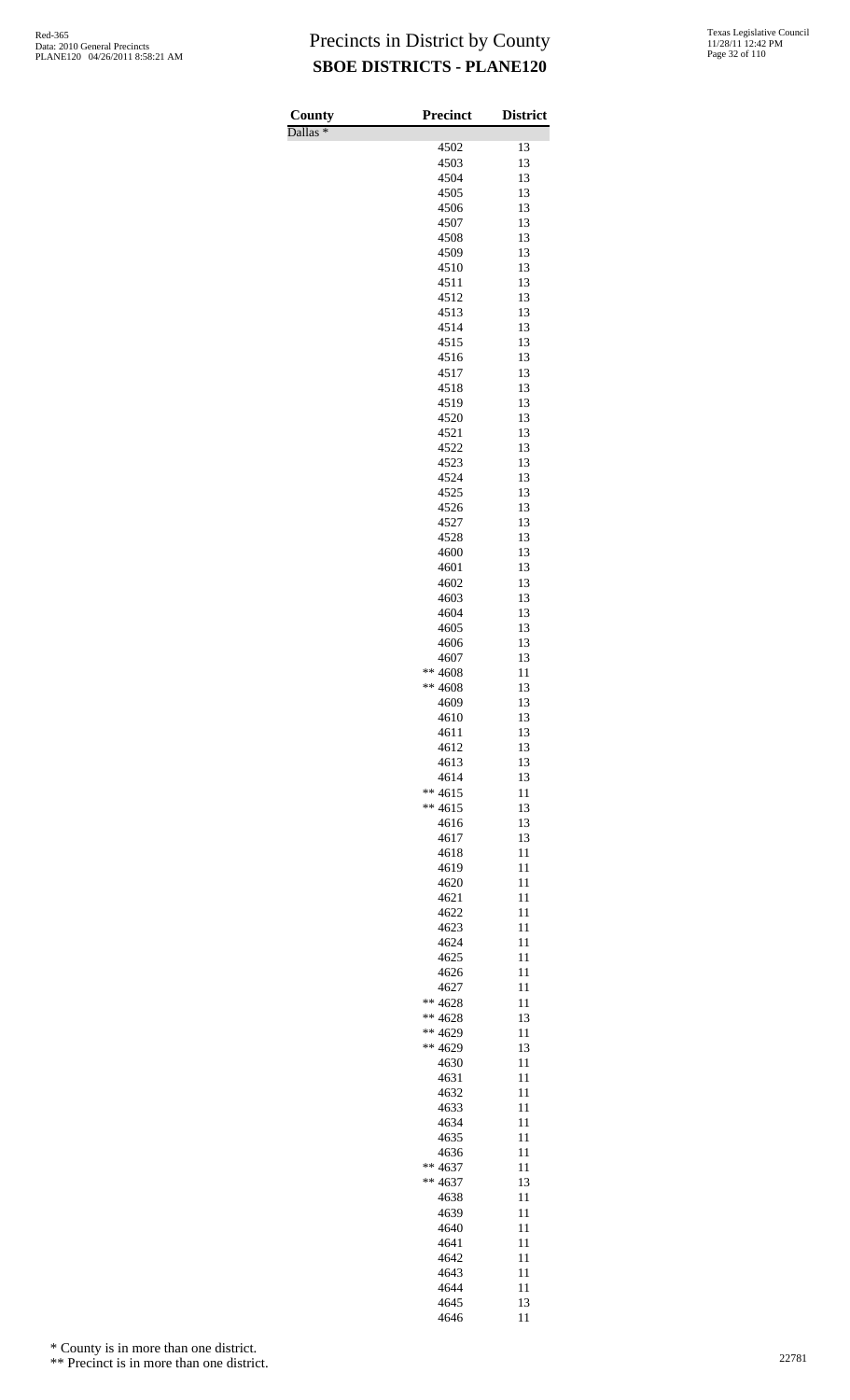| County              | <b>Precinct</b> | <b>District</b>                                   |
|---------------------|-----------------|---------------------------------------------------|
| Dallas <sup>*</sup> |                 | 11                                                |
|                     | 4647<br>4648    | 11                                                |
|                     | 4649            | 11                                                |
|                     | 4650            | 11                                                |
|                     | 4651            | 11                                                |
|                     | 4700            | 11                                                |
|                     | 4701            | 11                                                |
|                     | 4702            | 11                                                |
|                     | 4703            | 11                                                |
|                     | 4704            | 11                                                |
|                     | 4705            | 11                                                |
|                     | 4706            | 11                                                |
|                     | 4707            | 11                                                |
|                     | 4708            | 11                                                |
|                     | 4709            | 11                                                |
|                     | 4710            | 11                                                |
| Dawson              |                 |                                                   |
|                     | 0001            | 15                                                |
|                     | 0002            | 15                                                |
|                     | 0003            | 15                                                |
|                     | 0004            | 15                                                |
|                     | 0005            | 15                                                |
|                     | 0011            | 15                                                |
|                     | 0012            | 15                                                |
|                     | 0013<br>0015    | 15<br>15                                          |
|                     | 0017            | 15                                                |
| De Witt             |                 |                                                   |
|                     | 0001            | $\overline{\mathbf{c}}$                           |
|                     | 0002            | $\overline{c}$                                    |
|                     | 0003            |                                                   |
|                     | 0006            |                                                   |
|                     | 0007            | $\begin{array}{c}\n2 \\ 2 \\ 2 \\ 2\n\end{array}$ |
|                     | 0008            |                                                   |
|                     | 0018            |                                                   |
|                     | 0023            | $\frac{2}{2}$                                     |
|                     | 0024            |                                                   |
|                     | 0026            |                                                   |
|                     | 0028            | $\overline{2}$                                    |
| Deaf Smith          | 0001            | 15                                                |
|                     | 0002            | 15                                                |
|                     | 0003            | 15                                                |
|                     | 0004            | 15                                                |
| Delta               |                 |                                                   |
|                     | 0001            | 9                                                 |
|                     | 0002            | 9                                                 |
|                     | 0003            | 9                                                 |
|                     | 0004            | 9                                                 |
|                     | 0005            | 9                                                 |
|                     | 0007            | 9                                                 |
|                     | 0009            | 9                                                 |
|                     | 0010            | 9                                                 |
| Denton              |                 |                                                   |
|                     | 0100<br>0101    | 14<br>14                                          |
|                     | 0102            | 14                                                |
|                     | 0103            | 14                                                |
|                     | 0104            | 14                                                |
|                     | 0105            | 14                                                |
|                     | 0106            | 14                                                |
|                     | 0107            | 14                                                |
|                     | 0108            | 14                                                |
|                     | 0109            | 14                                                |
|                     | 0110            | 14                                                |
|                     | 0111            | 14                                                |
|                     | 0112            | 14                                                |
|                     | 0113            | 14                                                |
|                     | 0114            | 14                                                |
|                     | 0115            | 14                                                |
|                     | 0116            | 14                                                |
|                     | 0117            | 14                                                |
|                     | 0118            | 14                                                |
|                     | 0119            | 14                                                |
|                     | 0120            | 14                                                |
|                     | 0121            | 14                                                |
|                     | 0122            | 14                                                |
|                     | 0123            | 14                                                |

14

\* County is in more than one district.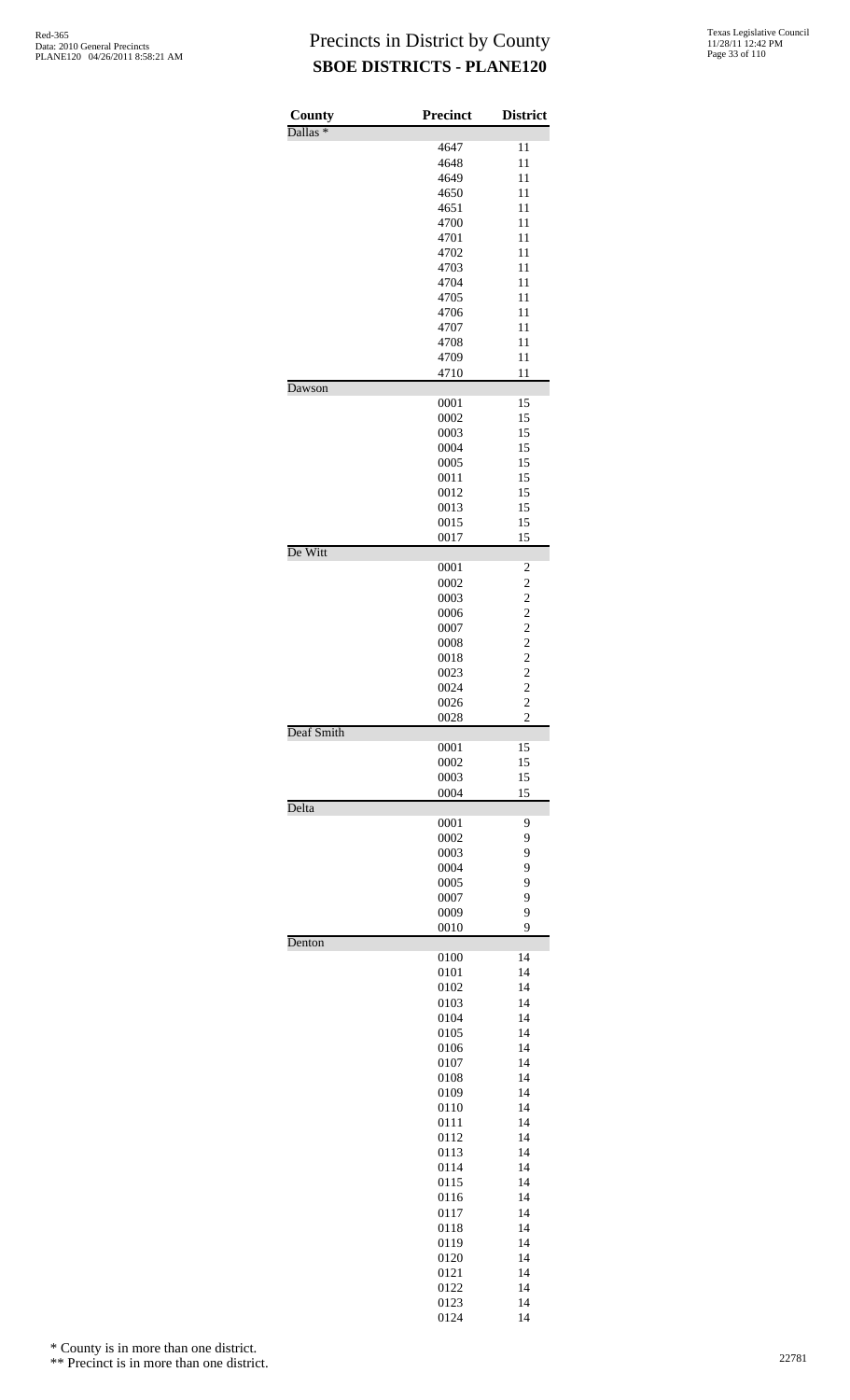Denton

| County | <b>Precinct</b> | <b>District</b> |
|--------|-----------------|-----------------|
| Denton | 0125            | 14              |
|        | 0126            | 14              |
|        | 0127            | 14              |
|        | 0128            | 14              |
|        | 0129            | 14              |
|        | 0130            | 14              |
|        | 0131<br>0132    | 14<br>14        |
|        | 0133            | 14              |
|        | 0134            | 14              |
|        | 0135            | 14              |
|        | 0136            | 14              |
|        | 0137            | 14              |
|        | 0138<br>0139    | 14<br>14        |
|        | 0140            | 14              |
|        | 0141            | 14              |
|        | 0142            | 14              |
|        | 0143            | 14              |
|        | 0200            | 14              |
|        | 0201<br>0202    | 14<br>14        |
|        | 0203            | 14              |
|        | 0204            | 14              |
|        | 0205            | 14              |
|        | 0206            | 14              |
|        | 0207            | 14              |
|        | 0208<br>0209    | 14<br>14        |
|        | 0210            | 14              |
|        | 0211            | 14              |
|        | 0212            | 14              |
|        | 0213            | 14              |
|        | 0214            | 14              |
|        | 0215<br>0216    | 14<br>14        |
|        | 0217            | 14              |
|        | 0218            | 14              |
|        | 0219            | 14              |
|        | 0220            | 14              |
|        | 0221<br>0222    | 14<br>14        |
|        | 0223            | 14              |
|        | 0224            | 14              |
|        | 0225            | 14              |
|        | 0226            | 14              |
|        | 0300<br>0301    | 14<br>14        |
|        | 0302            | 14              |
|        | 0303            | 14              |
|        | 0304            | 14              |
|        | 0305            | 14              |
|        | 0306            | 14              |
|        | 0307<br>0308    | 14<br>14        |
|        | 0309            | 14              |
|        | 0310            | 14              |
|        | 0311            | 14              |
|        | 0312            | 14              |
|        | 0313            | 14              |
|        | 0314<br>0315    | 14<br>14        |
|        | 0316            | 14              |
|        | 0317            | 14              |
|        | 0318            | 14              |
|        | 0319            | 14              |
|        | 0320<br>0321    | 14<br>14        |
|        | 0322            | 14              |
|        | 0323            | 14              |
|        | 0324            | 14              |
|        | 0400            | 14              |
|        | 0401            | 14              |
|        | 0402<br>0403    | 14<br>14        |
|        | 0404            | 14              |
|        | 0405            | 14              |
|        | 0406            | 14              |
|        | 0407            | 14              |

\* County is in more than one district.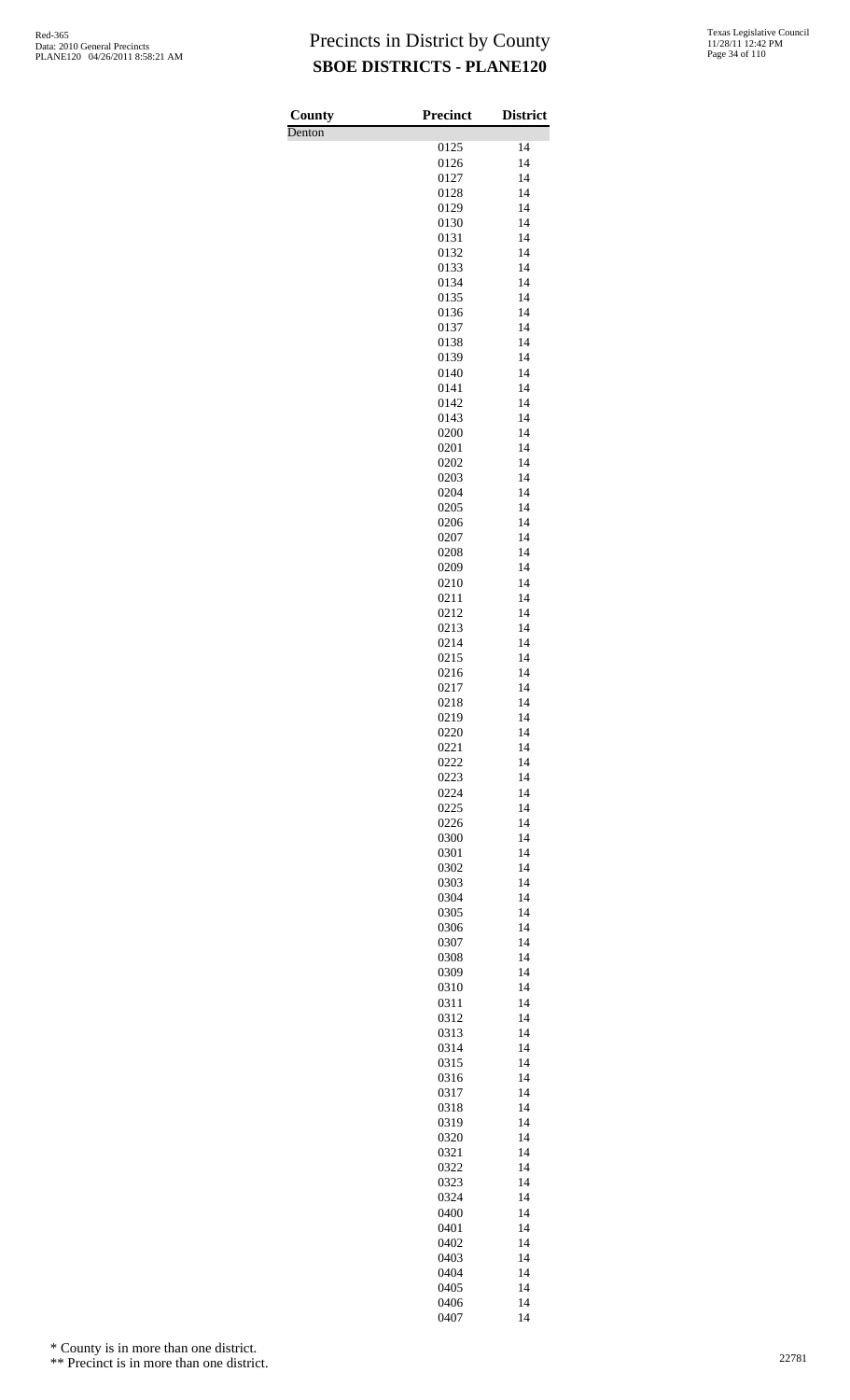| County   | <b>Precinct</b> | <b>District</b>              |
|----------|-----------------|------------------------------|
| Denton   |                 |                              |
|          | 0408            | 14                           |
|          | 0409            | 14                           |
|          | 0410<br>0411    | 14<br>14                     |
|          | 0412            | 14                           |
|          | 0413            | 14                           |
|          | 0414            | 14                           |
|          | 0415            | 14                           |
|          | 0416            | 14                           |
|          | 0417            | 14                           |
|          | 0418            | 14                           |
|          | 0419<br>0420    | 14<br>14                     |
|          | 0421            | 14                           |
|          | 0422            | 14                           |
|          | 0423            | 14                           |
|          | 0424            | 14                           |
|          | 0425            | 14                           |
|          | 0426            | 14                           |
|          | 0427            | 14                           |
|          | 0428            | 14                           |
|          | 0429<br>0430    | 14<br>14                     |
| Dickens  |                 |                              |
|          | 0001            | 15                           |
|          | 0002            | 15                           |
|          | 0003            | 15                           |
|          | 0004            | 15                           |
|          | 0005            | 15                           |
|          | 0006            | 15                           |
| Dimmit   |                 | 1                            |
|          | 0001<br>0002    | $\mathbf{1}$                 |
|          | 0003            | $\mathbf{1}$                 |
|          | 0004            | $\mathbf{1}$                 |
|          | 0005            | 1                            |
|          | 0006            | $\mathbf{1}$                 |
|          | 0007            | $\mathbf{1}$                 |
| Donley   |                 |                              |
|          | 0101            | 15                           |
|          | 0102            | 15<br>15                     |
|          | 0201<br>0301    | 15                           |
|          | 0303            | 15                           |
|          | 0401            | 15                           |
| Duval    |                 |                              |
|          | 0001            | 3                            |
|          | 0002            | 3                            |
|          | 0003            | 3                            |
|          | 0004            | 3                            |
|          | 0005<br>0006    | 3<br>3                       |
|          | 0007            | 3                            |
|          | 0008            | 3                            |
|          | 0009            | 3                            |
|          | 0010            | 3                            |
|          | 0011            | 3                            |
| Eastland |                 |                              |
|          | 0001            | 14<br>14                     |
|          | 0002<br>0003    | 14                           |
|          | 0004            | 14                           |
|          | 0005            | 14                           |
|          | 0006            | 14                           |
|          | 0007            | 14                           |
|          | 0008            | 14                           |
|          | 0009            | 14                           |
| Ector    |                 | $\mathbf{1}$                 |
|          | 0101<br>0102    | $\mathbf{1}$                 |
|          | 0103            | 1                            |
|          | 0105            | $\mathbf{1}$                 |
|          | 0106            | $\mathbf{1}$                 |
|          | 0107            | $\mathbf{1}$                 |
|          | 0108            | $\mathbf{1}$                 |
|          | 0109            | 1                            |
|          | 0110            | $\mathbf{1}$                 |
|          | 0201<br>0202    | $\mathbf{1}$<br>$\mathbf{1}$ |
|          |                 |                              |

\* County is in more than one district.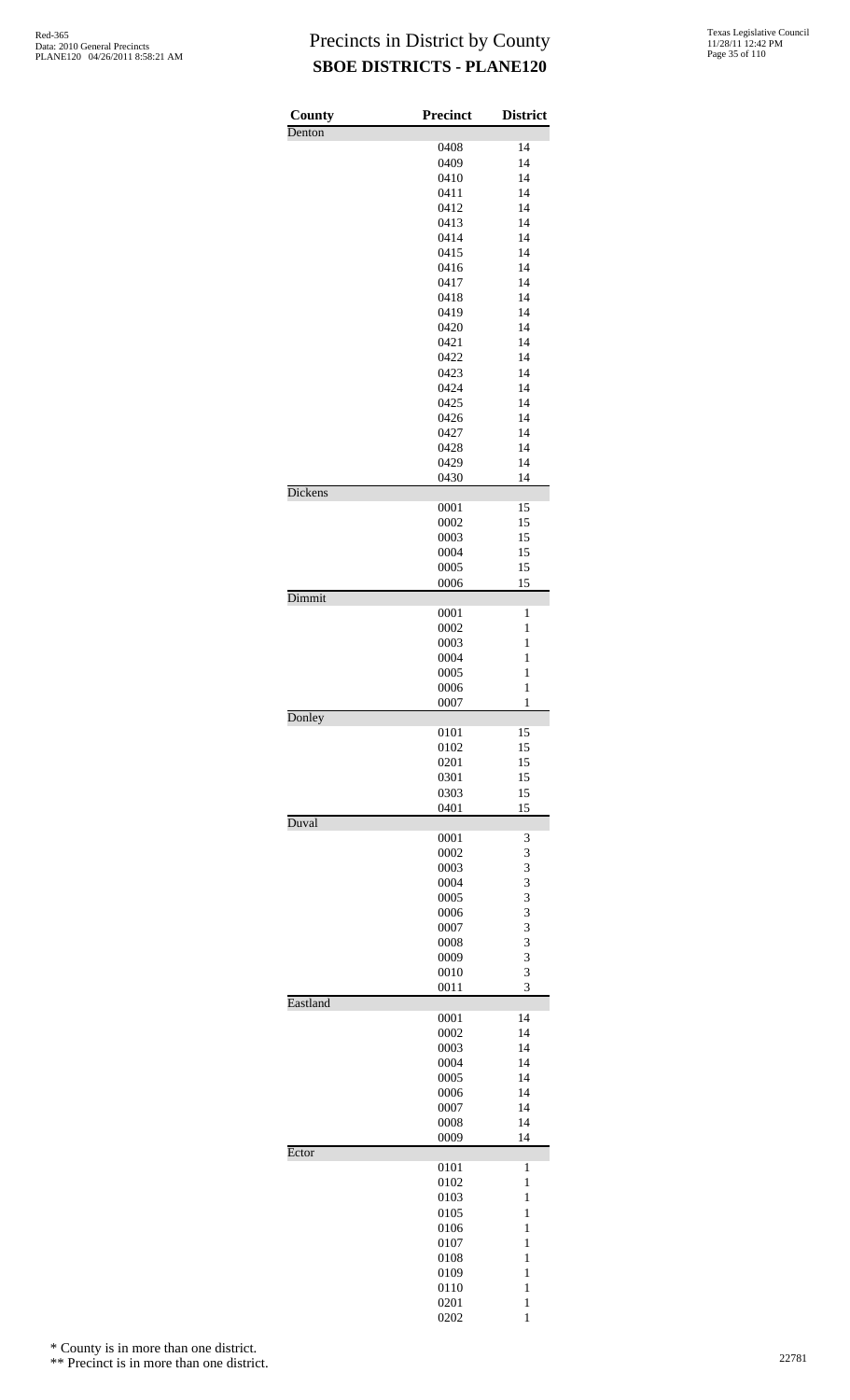| County  | <b>Precinct</b> | <b>District</b> |
|---------|-----------------|-----------------|
| Ector   |                 |                 |
|         | 0203            | 1               |
|         | 0204            | $\mathbf{1}$    |
|         | 0205            | $\mathbf{1}$    |
|         | 0206            | $\mathbf{1}$    |
|         | 0207            | 1               |
|         | 0208            | $\mathbf{1}$    |
|         | 0209            | $\mathbf{1}$    |
|         | 0301            | $\mathbf{1}$    |
|         | 0302            | 1               |
|         | 0303            | 1               |
|         | 0304            | $\mathbf{1}$    |
|         | 0306            | $\mathbf{1}$    |
|         | 0307            | $\mathbf{1}$    |
|         | 0309            | $\mathbf{1}$    |
|         | 0311            | 1               |
|         | 0312            | $\mathbf{1}$    |
|         | 0401            | $\mathbf{1}$    |
|         | 0402            | $\mathbf{1}$    |
|         | 0403            | 1               |
|         | 0404            | 1               |
|         | 0405            | $\mathbf{1}$    |
|         | 0406            | $\mathbf{1}$    |
|         | 0407            | $\mathbf{1}$    |
|         | 0412            | $\mathbf{1}$    |
| Edwards |                 |                 |
|         | 0001            | 1               |
|         | 0002            | $\mathbf{1}$    |
|         | 0003            | $\mathbf{1}$    |
|         | 0004            | $\mathbf{1}$    |
| El Paso | 0005            | $\mathbf{1}$    |
|         | 0001            | $\mathbf{1}$    |
|         | 0002            | $\mathbf{1}$    |
|         | 0003            | $\mathbf{1}$    |
|         | 0004            | 1               |
|         | 0005            | $\mathbf{1}$    |
|         | 0006            | $\mathbf{1}$    |
|         | 0007            | $\mathbf{1}$    |
|         | 0008            | 1               |
|         | 0009            | $\mathbf{1}$    |
|         | 0010            | $\mathbf{1}$    |
|         | 0011            | $\mathbf{1}$    |
|         | 0012            | $\mathbf{1}$    |
|         | 0013            | $\mathbf{1}$    |
|         | 0014            | $\mathbf{1}$    |
|         | 0015            | $\mathbf{1}$    |
|         | 0016            | $\mathbf{1}$    |
|         | 0017            | $\mathbf{1}$    |
|         | 0018            | $\mathbf{1}$    |
|         | 0019            | $\mathbf{1}$    |
|         | 0020            | $\mathbf{1}$    |
|         | 0021            | $\mathbf{1}$    |
|         | 0022            | $\mathbf{1}$    |
|         | 0023            | $\mathbf{1}$    |
|         |                 |                 |
|         | 0024            | $\mathbf{1}$    |
|         | 0025            | $\mathbf{1}$    |
|         | 0026            | $\mathbf{1}$    |
|         | 0027            | $\mathbf{1}$    |
|         | 0028            | $\mathbf{1}$    |
|         | 0029            | $\mathbf{1}$    |
|         | 0030            | $\mathbf{1}$    |
|         | 0031            | $\mathbf{1}$    |
|         | 0032            | $\mathbf{1}$    |
|         | 0033            | $\mathbf{1}$    |
|         | 0034            | $\mathbf{1}$    |
|         | 0035            | $\mathbf{1}$    |
|         | 0036            | $\mathbf{1}$    |
|         | 0037            | $\mathbf{1}$    |
|         | 0038            | $\mathbf{1}$    |
|         | 0039            | $\mathbf{1}$    |
|         | 0040            | $\mathbf{1}$    |
|         | 0041            | $\mathbf{1}$    |
|         | 0042            | $\mathbf{1}$    |
|         | 0043            | $\mathbf{1}$    |
|         | 0044            | $\mathbf{1}$    |
|         | 0045            | $\mathbf{1}$    |
|         | 0046            | $\mathbf{1}$    |
|         | 0047            | $\mathbf{1}$    |
|         | 0048            | $\mathbf{1}$    |
|         |                 |                 |

\* County is in more than one district.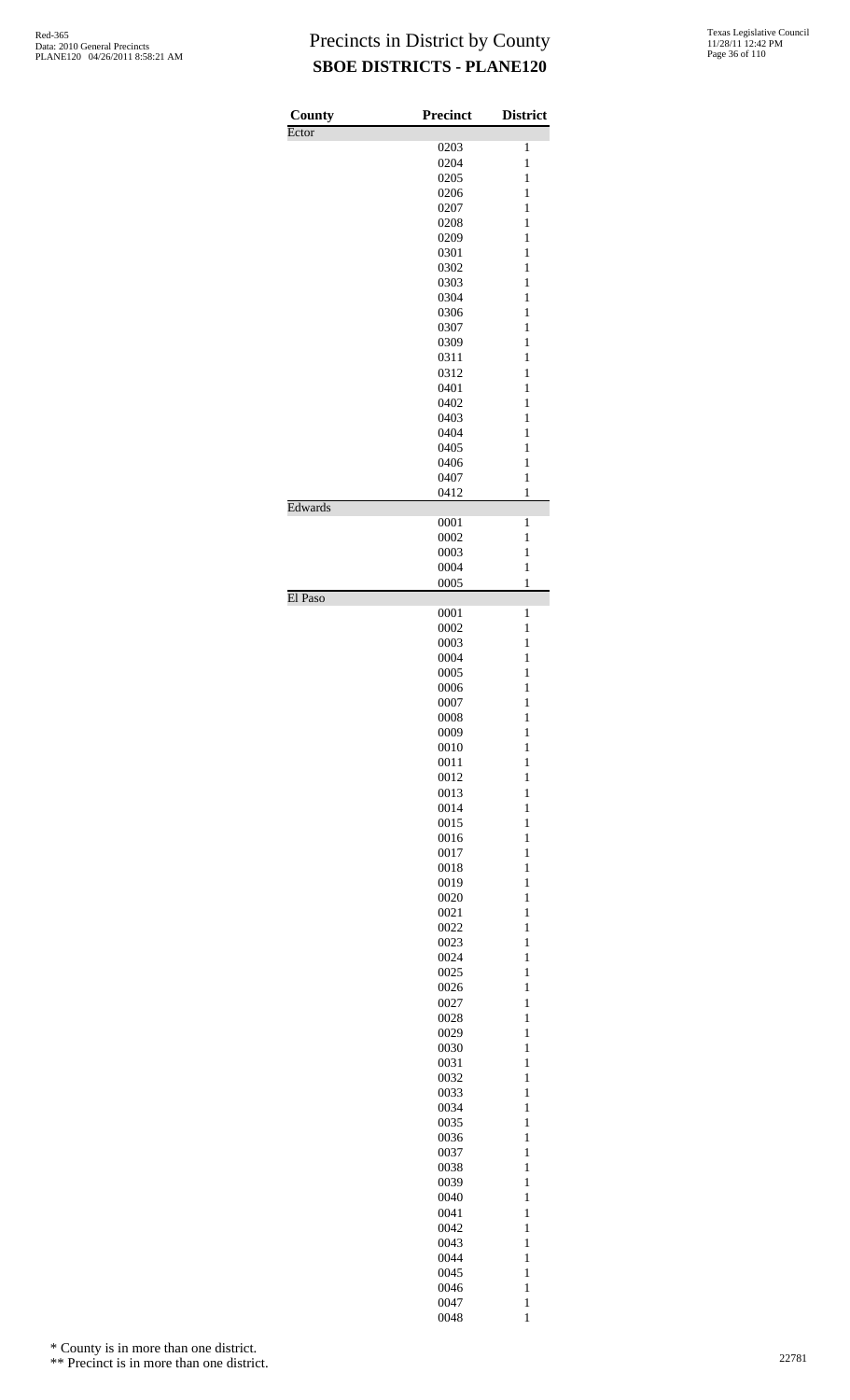| County<br>El Paso | <b>Precinct</b> | <b>District</b>              |
|-------------------|-----------------|------------------------------|
|                   | 0049            | 1                            |
|                   | 0050            | $\mathbf{1}$                 |
|                   | 0051            | $\mathbf{1}$                 |
|                   | 0052<br>0053    | $\mathbf{1}$<br>$\mathbf{1}$ |
|                   | 0054            | $\mathbf{1}$                 |
|                   | 0055            | $\mathbf{1}$                 |
|                   | 0056            | $\mathbf{1}$                 |
|                   | 0057            | $\mathbf{1}$                 |
|                   | 0058<br>0059    | $\mathbf{1}$<br>$\mathbf{1}$ |
|                   | 0060            | $\mathbf{1}$                 |
|                   | 0061            | $\mathbf{1}$                 |
|                   | 0062            | $\mathbf{1}$                 |
|                   | 0063            | $\mathbf{1}$                 |
|                   | 0064<br>0065    | $\mathbf{1}$<br>$\mathbf{1}$ |
|                   | 0066            | $\mathbf{1}$                 |
|                   | 0067            | $\mathbf{1}$                 |
|                   | 0068            | $\mathbf{1}$                 |
|                   | 0069            | $\mathbf{1}$                 |
|                   | 0070<br>0071    | $\mathbf{1}$<br>$\mathbf{1}$ |
|                   | 0072            | $\mathbf{1}$                 |
|                   | 0073            | $\mathbf{1}$                 |
|                   | 0074            | $\mathbf{1}$                 |
|                   | 0075            | $\mathbf{1}$                 |
|                   | 0076<br>0077    | $\mathbf{1}$<br>$\mathbf{1}$ |
|                   | 0078            | $\mathbf{1}$                 |
|                   | 0079            | $\mathbf{1}$                 |
|                   | 0080            | $\mathbf{1}$                 |
|                   | 0081            | $\mathbf{1}$                 |
|                   | 0082<br>0083    | $\mathbf{1}$<br>$\mathbf{1}$ |
|                   | 0084            | $\mathbf{1}$                 |
|                   | 0085            | $\mathbf{1}$                 |
|                   | 0086            | $\mathbf{1}$                 |
|                   | 0087            | $\mathbf{1}$                 |
|                   | 0088            | $\mathbf{1}$<br>$\mathbf{1}$ |
|                   | 0089<br>0090    | $\mathbf{1}$                 |
|                   | 0091            | $\mathbf{1}$                 |
|                   | 0092            | $\mathbf{1}$                 |
|                   | 0093            | $\mathbf{1}$                 |
|                   | 0094            | $\mathbf{1}$                 |
|                   | 0095<br>0096    | $\mathbf{1}$<br>$\mathbf{1}$ |
|                   | 0097            | $\mathbf{1}$                 |
|                   | 0098            | $\mathbf{1}$                 |
|                   | 0099            | $\mathbf{1}$                 |
|                   | 0100            | $\mathbf{1}$                 |
|                   | 0101<br>0102    | $\mathbf{1}$<br>$\mathbf{1}$ |
|                   | 0103            | $\mathbf{1}$                 |
|                   | 0104            | $\mathbf{1}$                 |
|                   | 0105            | $\mathbf{1}$                 |
|                   | 0106            | $\mathbf{1}$                 |
|                   | 0107<br>0108    | $\mathbf{1}$<br>$\mathbf{1}$ |
|                   | 0109            | $\mathbf{1}$                 |
|                   | 0110            | $\mathbf{1}$                 |
|                   | 0111            | $\mathbf{1}$                 |
|                   | 0112            | $\mathbf{1}$                 |
|                   | 0113<br>0114    | $\mathbf{1}$<br>$\mathbf{1}$ |
|                   | 0115            | $\mathbf{1}$                 |
|                   | 0116            | $\mathbf{1}$                 |
|                   | 0117            | $\mathbf{1}$                 |
|                   | 0118            | $\mathbf{1}$                 |
|                   | 0119<br>0120    | $\mathbf{1}$<br>$\mathbf{1}$ |
|                   | 0121            | $\mathbf{1}$                 |
|                   | 0122            | $\mathbf{1}$                 |
|                   | 0123            | $\mathbf{1}$                 |
|                   | 0124            | $\mathbf{1}$                 |
|                   | 0125<br>0126    | $\mathbf{1}$<br>$\mathbf{1}$ |
|                   | 0127            | $\mathbf{1}$                 |

\* County is in more than one district.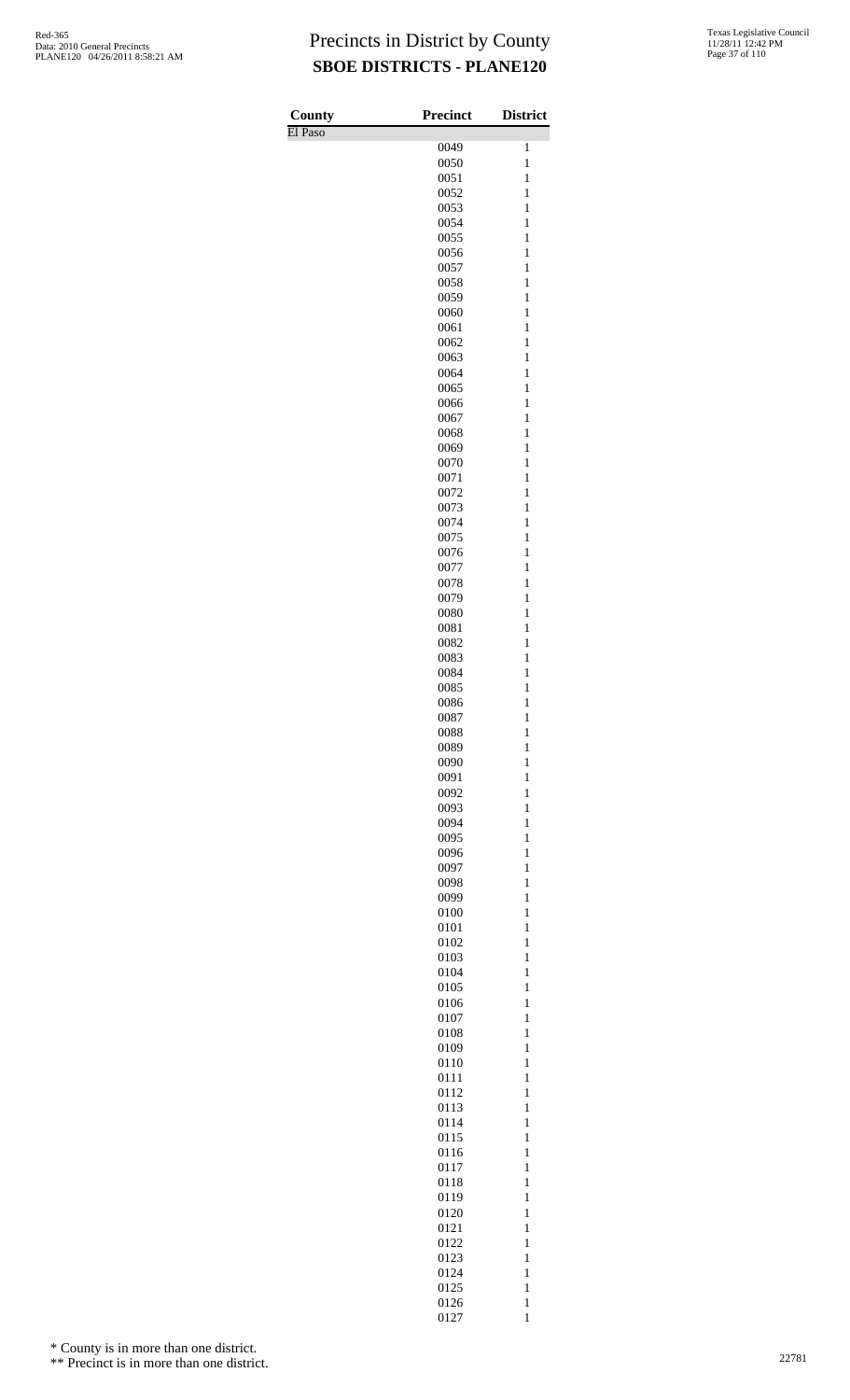| County  | <b>Precinct</b> | <b>District</b>              |
|---------|-----------------|------------------------------|
| El Paso | 0128            | 1                            |
|         | 0129            | $\mathbf{1}$                 |
|         | 0130            | $\mathbf{1}$                 |
|         | 0131            | $\mathbf{1}$                 |
|         | 0132            | $\mathbf{1}$                 |
|         | 0133            | $\mathbf{1}$                 |
|         | 0134            | $\mathbf{1}$                 |
|         | 0135<br>0136    | $\mathbf{1}$<br>$\mathbf{1}$ |
|         | 0137            | $\mathbf{1}$                 |
|         | 0138            | $\mathbf{1}$                 |
|         | 0139            | $\mathbf{1}$                 |
|         | 0140            | $\mathbf{1}$                 |
|         | 0141<br>0142    | $\mathbf{1}$<br>$\mathbf{1}$ |
|         | 0143            | $\mathbf{1}$                 |
|         | 0144            | $\mathbf{1}$                 |
|         | 0145            | $\mathbf{1}$                 |
|         | 0146            | $\mathbf{1}$                 |
|         | 0147            | $\mathbf{1}$                 |
|         | 0148<br>0149    | $\mathbf{1}$<br>$\mathbf{1}$ |
|         | 0150            | $\mathbf{1}$                 |
|         | 0151            | $\mathbf{1}$                 |
|         | 0152            | $\mathbf{1}$                 |
|         | 0153            | $\mathbf{1}$                 |
|         | 0154<br>0155    | $\mathbf{1}$<br>$\mathbf{1}$ |
|         | 0156            | $\mathbf{1}$                 |
|         | 0157            | $\mathbf{1}$                 |
|         | 0158            | $\mathbf{1}$                 |
|         | 0159            | $\mathbf{1}$                 |
|         | 0160            | $\mathbf{1}$<br>$\mathbf{1}$ |
|         | 0161<br>0162    | $\mathbf{1}$                 |
|         | 0163            | $\mathbf{1}$                 |
|         | 0164            | $\mathbf{1}$                 |
|         | 0165            | $\mathbf{1}$                 |
|         | 0166            | 1<br>1                       |
|         | 0167<br>0168    | $\mathbf{1}$                 |
|         | 0169            | $\mathbf{1}$                 |
|         | 0170            | 1                            |
|         | 0171            | 1<br>1                       |
|         | 0172<br>0173    | $\mathbf{1}$                 |
| Ellis   |                 |                              |
|         | 0101            | 14                           |
|         | 0102            | 14                           |
|         | 0103<br>0104    | 14<br>14                     |
|         | 0105            | 14                           |
|         | 0106            | 14                           |
|         | 0107            | 14                           |
|         | 0108            | 14                           |
|         | 0109<br>0110    | 14<br>14                     |
|         | 0111            | 14                           |
|         | 0112            | 14                           |
|         | 0113            | 14                           |
|         | 0114            | 14                           |
|         | 0115<br>0116    | 14<br>14                     |
|         | 0117            | 14                           |
|         | 0118            | 14                           |
|         | 0119            | 14                           |
|         | 0120            | 14                           |
|         | 0121<br>0122    | 14<br>14                     |
|         | 0123            | 14                           |
|         | 0124            | 14                           |
|         | 0125            | 14                           |
|         | 0126            | 14                           |
|         | 0127            | 14                           |
|         | 0128<br>0129    | 14<br>14                     |
|         | 0130            | 14                           |
|         | 0131            | 14                           |

14

\* County is in more than one district.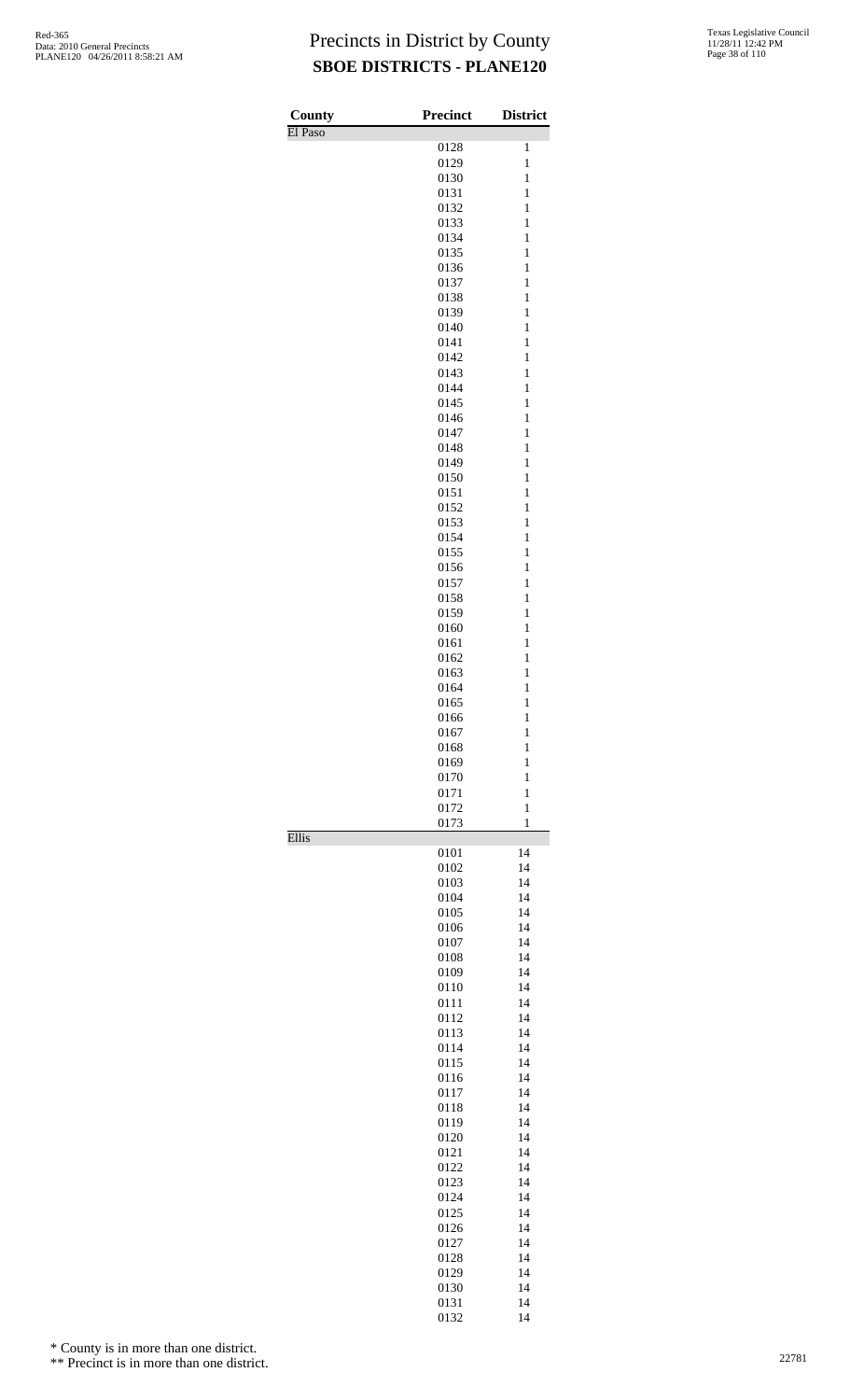| County       | Precinct     | <b>District</b> |
|--------------|--------------|-----------------|
| <b>Ellis</b> | 0133         | 14              |
|              | 0134         | 14              |
|              | 0135         | 14              |
|              | 0136         | 14              |
|              | 0137         | 14              |
|              | 0138         | 14              |
|              | 0139         | 14              |
|              | 0140         | 14              |
|              | 0141         | 14              |
|              | 0142         | 14              |
|              | 0143         | 14              |
|              | 0144         | 14              |
|              | 0145         | 14              |
| Erath        |              |                 |
|              | 0010         | 14              |
|              | 0011         | 14              |
|              | 0012         | 14              |
|              | 0018         | 14              |
|              | 0019         | 14              |
|              | 0020         | 14              |
|              | 0021         | 14              |
|              | 0023         | 14              |
|              | 0024         | 14              |
|              | 0025         | 14              |
|              | 0030         | 14              |
|              | 0031         | 14              |
|              | 0032         | 14              |
|              | 0033         | 14              |
|              | 0034         | 14              |
|              | 0041         | 14              |
|              | 0044         | 14              |
|              | 0045         | 14              |
|              | 0046         | 14              |
| Falls        | 0047         | 14              |
|              | 0101         | 10              |
|              | 0104         | 10              |
|              | 0105         | 10              |
|              | 0201         | 10              |
|              | 0203         | 10              |
|              | 0204         | 10              |
|              | 0301         | 10              |
|              | 0302         | 10              |
|              | 0303         | 10              |
|              | 0304         | 10              |
|              | 0403         | 10              |
|              | 0404         | 10              |
|              | 0405         | 10              |
| Fannin       | 0001         | 9               |
|              | 0002         | 9               |
|              | 0003         | 9               |
|              | 0004         | 9               |
|              | 0005         | 9               |
|              | 0006         | 9               |
|              | 0007         | 9               |
|              | 0008         | 9               |
|              | 0009         | 9               |
|              | 0010         | 9               |
|              |              | 9               |
|              | 0011<br>0012 | 9               |
|              | 0013         | 9               |
|              |              |                 |
|              | 0014<br>0015 | 9<br>9          |
|              |              | 9               |
|              | 0016         |                 |
|              | 0017         | 9<br>9          |
|              | 0018<br>0019 | 9               |
| Fayette      |              |                 |
|              | 0002<br>0003 | 10<br>10        |
|              | 0004         | 10              |
|              | 0005         | 10              |
|              | 0006         | 10              |
|              | 0007         | 10              |
|              | 0008         | 10              |
|              |              |                 |
|              | 0009<br>0010 | 10<br>10        |
|              | 0011         | 10              |
|              |              |                 |

\* County is in more than one district.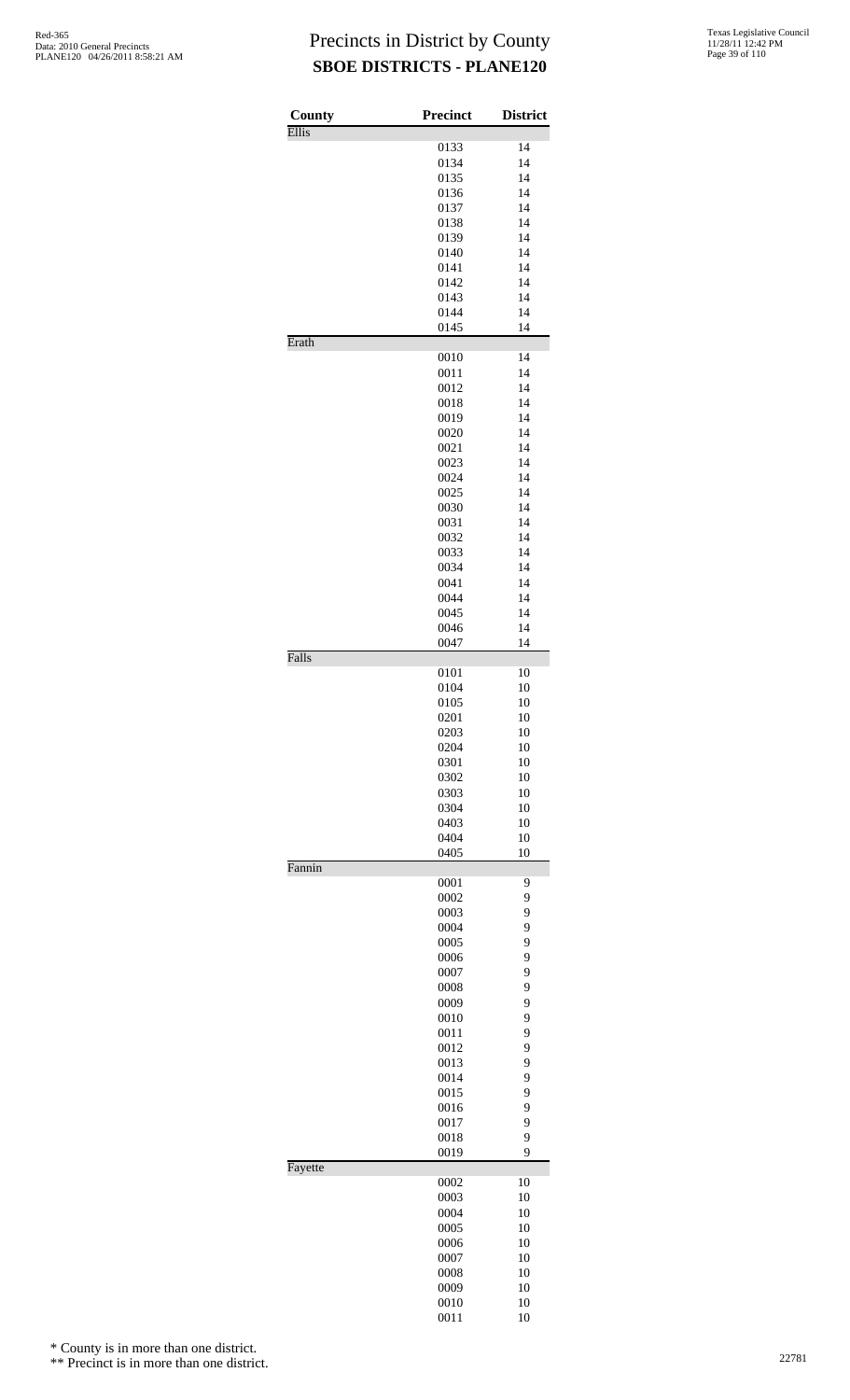| County                 | Precinct     | <b>District</b>                            |
|------------------------|--------------|--------------------------------------------|
| Fayette                |              |                                            |
|                        | 0012<br>0013 | 10<br>10                                   |
|                        | 0014         | 10                                         |
|                        | 0015         | 10                                         |
|                        | 0016         | 10                                         |
|                        | 0017         | 10                                         |
|                        | 001E         | 10                                         |
|                        | 001N<br>001W | 10<br>10                                   |
|                        | 0020         | 10                                         |
|                        | 0021         | 10                                         |
|                        | 0022         | 10                                         |
|                        | 0023         | 10                                         |
|                        | 0024<br>0025 | 10<br>10                                   |
|                        | 0026         | 10                                         |
| Fisher                 |              |                                            |
|                        | 0001         | 15                                         |
|                        | 0002         | 15                                         |
|                        | 0004<br>0006 | 15<br>15                                   |
|                        | 0010         | 15                                         |
|                        | 0012         | 15                                         |
|                        | 0013         | 15                                         |
|                        | 0017         | 15                                         |
|                        | 0018<br>0022 | 15<br>15                                   |
| Floyd                  |              |                                            |
|                        | 0001         | 15                                         |
|                        | 0009         | 15<br>15                                   |
|                        | 0018<br>0023 | 15                                         |
|                        | 0024         | 15                                         |
| Foard                  |              |                                            |
|                        | 0101<br>0201 | 15<br>15                                   |
|                        | 0301         | 15                                         |
|                        | 0401         | 15                                         |
| Fort Bend <sup>*</sup> |              |                                            |
|                        | 1001         | 7<br>$\overline{7}$                        |
|                        | 1002<br>1003 | $\overline{\mathcal{L}}$                   |
|                        | 1007         | $\overline{7}$                             |
|                        | 1008         | $\overline{7}$                             |
|                        | 1010         | $\overline{7}$                             |
|                        | 1012         | $\overline{7}$                             |
|                        | 1013<br>1015 | $\overline{7}$<br>$\overline{7}$           |
|                        | 1016         | $\overline{7}$                             |
|                        | 1018         | $\overline{7}$                             |
|                        | 1021         | $\overline{7}$                             |
|                        | 1024         | $\overline{7}$                             |
|                        | 1025<br>1037 | $\overline{7}$<br>$\overline{7}$           |
|                        | 1039         | $\overline{7}$                             |
|                        | 1040         | $\overline{7}$                             |
|                        | 1048         | $\overline{7}$                             |
|                        | 1054         | $\overline{7}$                             |
|                        | 1058<br>1067 | $\overline{7}$<br>$\overline{7}$           |
|                        | 1068         | $\overline{7}$                             |
|                        | 1072         | $\overline{7}$                             |
|                        | 1073         | $\overline{7}$                             |
|                        | 1074         | $\overline{7}$                             |
|                        | 1076<br>1085 | $\overline{7}$<br>$\overline{7}$           |
|                        | 1087         | $\overline{7}$                             |
|                        | 1097         | $\overline{7}$                             |
|                        | 1103         | $\overline{7}$                             |
|                        | 1114         | $\overline{\mathcal{L}}$                   |
|                        | 1118<br>1120 | $\overline{7}$<br>7                        |
|                        | 1128         | 7                                          |
|                        | 1134         | $\overline{\mathcal{L}}$                   |
|                        | 2017         | $\overline{\mathcal{L}}$                   |
|                        | 2023         | $\overline{\mathcal{L}}$                   |
|                        | 2027<br>2028 | $\overline{\mathcal{L}}$<br>$\overline{7}$ |
|                        |              |                                            |

7

\* County is in more than one district.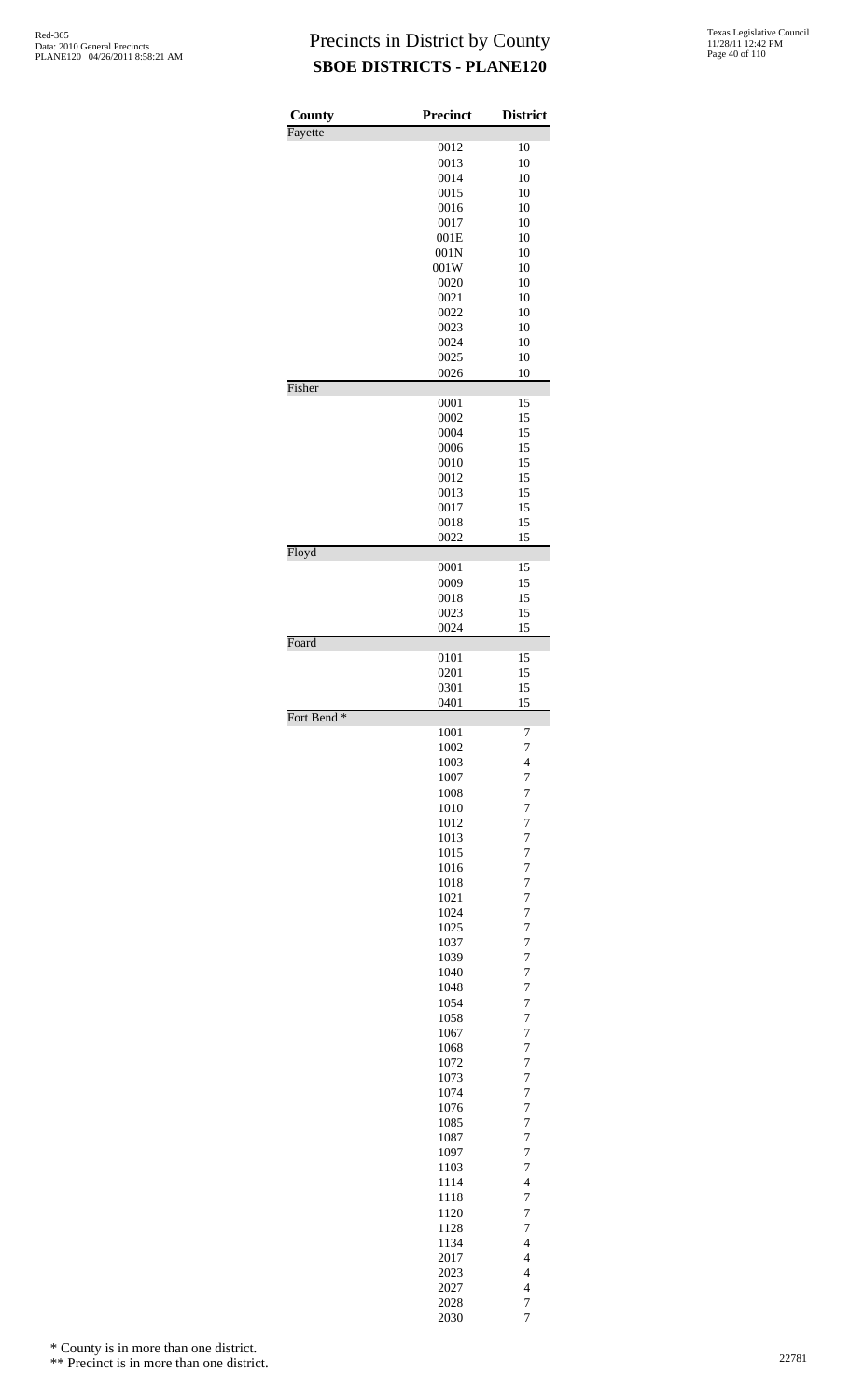| Texas Legislative Council |
|---------------------------|
| 11/28/11 12:42 PM         |
| Page 41 of 110            |

| County                 | Precinct     | <b>District</b>                                     |
|------------------------|--------------|-----------------------------------------------------|
| Fort Bend <sup>*</sup> |              |                                                     |
|                        | 2031         | 4<br>$\overline{4}$                                 |
|                        | 2033         |                                                     |
|                        | 2034<br>2036 | $\overline{\mathcal{L}}$<br>$\overline{\mathbf{4}}$ |
|                        | 2050         | $\overline{\mathcal{L}}$                            |
|                        | 2051         | $\overline{\mathcal{L}}$                            |
|                        | 2052         | $\overline{\mathcal{L}}$                            |
|                        | 2055         | $\overline{\mathcal{L}}$                            |
|                        | 2056         | $\overline{\mathcal{L}}$                            |
|                        | 2059         | $\overline{\mathcal{L}}$                            |
|                        | 2060         | $\overline{7}$                                      |
|                        | 2061         | $\overline{7}$                                      |
|                        | 2070         | $\overline{\mathbf{4}}$                             |
|                        | 2071         | $\overline{\mathbf{4}}$                             |
|                        | 2075         | $\overline{\mathcal{L}}$                            |
|                        | 2077         | $\overline{\mathcal{L}}$                            |
|                        | 2078         | $\overline{7}$<br>$\overline{\mathbf{4}}$           |
|                        | 2079<br>2081 | $\overline{4}$                                      |
|                        | 2088         | $\overline{4}$                                      |
|                        | 2089         | $\overline{\mathcal{L}}$                            |
|                        | 2090         | $\overline{\mathcal{L}}$                            |
|                        | 2091         | $\overline{\mathbf{4}}$                             |
|                        | 2092         | $\overline{7}$                                      |
|                        | 2093         | $\overline{7}$                                      |
|                        | 2096         | $\overline{7}$                                      |
|                        | 2108         | $\overline{4}$                                      |
|                        | 2112         | $\overline{\mathcal{L}}$                            |
|                        | 2115         | $\overline{\mathcal{L}}$                            |
|                        | 2116         | $\overline{\mathcal{L}}$                            |
|                        | 2117         | 7                                                   |
|                        | 2123         | $\overline{4}$                                      |
|                        | 2136         | $\overline{\mathcal{L}}$                            |
|                        | 2137         | $\boldsymbol{7}$                                    |
|                        | 2138         | $\overline{\mathcal{L}}$<br>7                       |
|                        | 2139<br>2140 | $\overline{4}$                                      |
|                        | 2141         | $\overline{\mathcal{L}}$                            |
|                        | 3004         | $\overline{7}$                                      |
|                        | 3005         | 7                                                   |
|                        | 3006         | $\overline{7}$                                      |
|                        | 3009         | $\overline{7}$                                      |
|                        | 3014         | $\overline{7}$                                      |
|                        | 3019         | $\overline{7}$                                      |
|                        | 3020         | $\overline{7}$                                      |
|                        | 3022         | $\overline{7}$                                      |
|                        | 3032         | $\overline{7}$                                      |
|                        | 3035         | $\overline{7}$                                      |
|                        | 3038         | $\overline{7}$                                      |
|                        | 3041         | $\overline{7}$                                      |
|                        | 3043         | $\overline{7}$                                      |
|                        | 3053         | $\overline{7}$                                      |
|                        | 3057         | $\overline{7}$                                      |
|                        | 3063         | $\overline{7}$<br>$\overline{7}$                    |
|                        | 3066<br>3069 | $\overline{7}$                                      |
|                        | 3082         | $\overline{7}$                                      |
|                        | 3083         | $\overline{7}$                                      |
|                        | 3086         | $\overline{7}$                                      |
|                        | 3095         | $\overline{7}$                                      |
|                        | 3098         | $\overline{7}$                                      |
|                        | 3099         | $\overline{7}$                                      |
|                        | 3100         | $\overline{7}$                                      |
|                        | 3101         | $\overline{7}$                                      |
|                        | 3104         | $\overline{7}$                                      |
|                        | 3106         | $\overline{7}$                                      |
|                        | 3113         | $\overline{7}$                                      |
|                        | 3122         | $\overline{7}$                                      |
|                        | 3130         | $\overline{7}$                                      |
|                        | 3132         | $\overline{7}$                                      |
|                        | 3133         | $\overline{7}$                                      |
|                        | 3142         | $\overline{7}$                                      |
|                        | 3143<br>3144 | $\overline{7}$<br>$\overline{7}$                    |
|                        | 4011         | $\overline{7}$                                      |
|                        | 4026         | $\overline{7}$                                      |
|                        | 4029         | $\overline{7}$                                      |
|                        | 4042         | $\overline{7}$                                      |
|                        | 4044         | $\overline{7}$                                      |
|                        |              |                                                     |

\* County is in more than one district.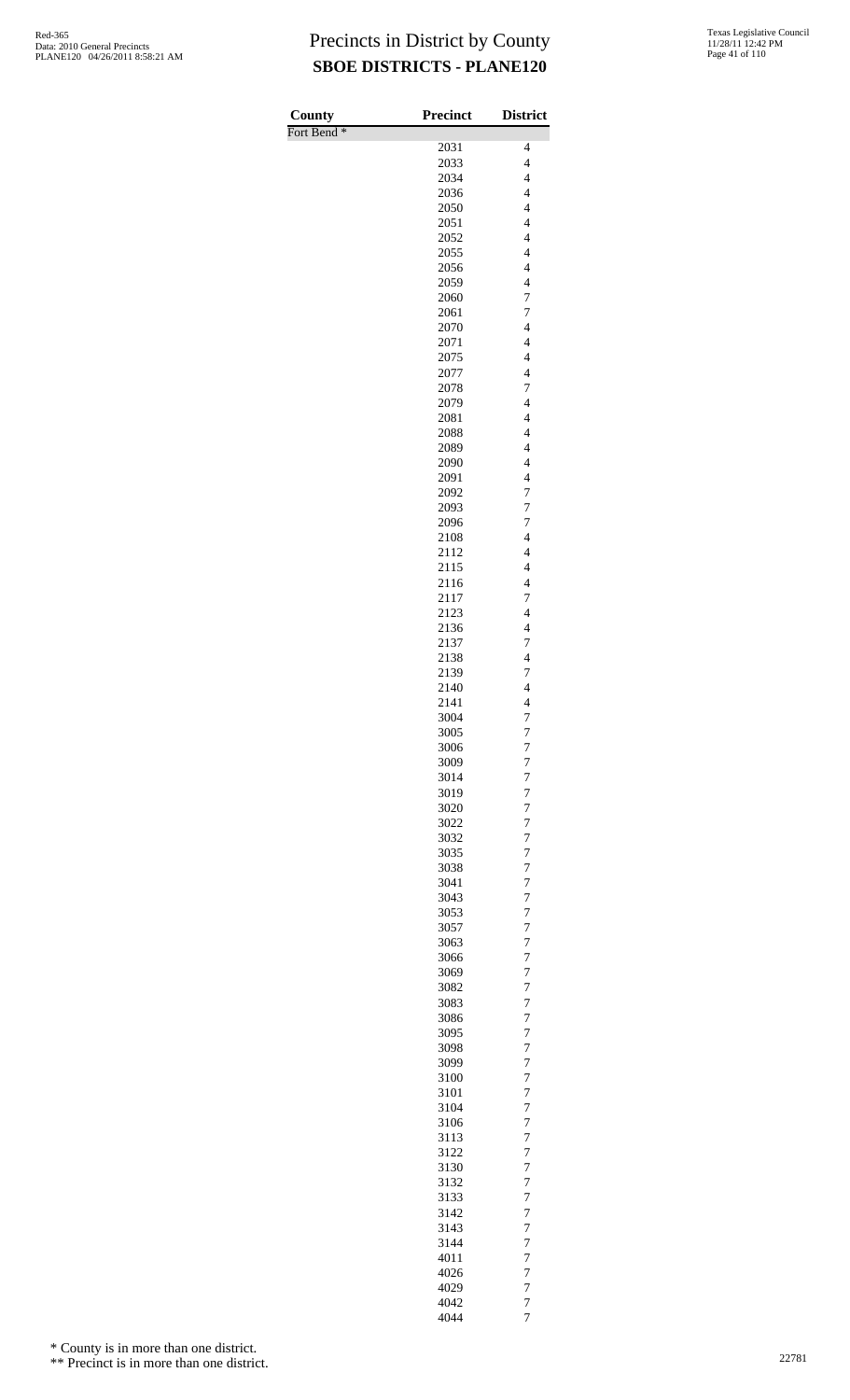| County<br>Fort Bend <sup>*</sup> | <b>Precinct</b> | <b>District</b>                  |
|----------------------------------|-----------------|----------------------------------|
|                                  | 4045            | 7                                |
|                                  | 4046            | $\overline{7}$                   |
|                                  | 4047            | 7                                |
|                                  | 4049            | 7                                |
|                                  | 4062            | $\overline{7}$                   |
|                                  | 4064            | $\overline{7}$                   |
|                                  | 4065<br>4080    | $\overline{7}$<br>$\overline{7}$ |
|                                  | 4083            | $\overline{7}$                   |
|                                  | 4084            | $\overline{7}$                   |
|                                  | 4094            | $\overline{7}$                   |
|                                  | 4102            | $\overline{7}$                   |
|                                  | 4105<br>4107    | $\overline{7}$<br>$\overline{7}$ |
|                                  | 4109            | $\overline{7}$                   |
|                                  | 4110            | $\overline{7}$                   |
|                                  | 4111            | $\overline{7}$                   |
|                                  | 4119            | $\overline{7}$                   |
|                                  | 4121            | $\overline{7}$                   |
|                                  | 4124<br>4125    | $\overline{7}$<br>$\overline{7}$ |
|                                  | 4126            | $\overline{7}$                   |
|                                  | 4127            | $\overline{7}$                   |
|                                  | 4129            | $\overline{7}$                   |
|                                  | 4131            | $\overline{7}$                   |
| Franklin                         | 4135            | $\overline{7}$                   |
|                                  | 0101            | 9                                |
|                                  | 0102            | 9                                |
|                                  | 0201            | 9                                |
|                                  | 0202            | 9                                |
|                                  | 0301<br>0302    | 9<br>9                           |
|                                  | 0401            | 9                                |
|                                  | 0402            | 9                                |
| Freestone                        |                 |                                  |
|                                  | 0001<br>0002    | 10<br>10                         |
|                                  | 0003            | 10                               |
|                                  | 0004            | 10                               |
|                                  | 0005            | 10                               |
|                                  | 0006            | 10                               |
|                                  | 0007            | 10                               |
|                                  | 0008<br>0009    | 10<br>10                         |
|                                  | 0010            | 10                               |
|                                  | 0011            | 10                               |
|                                  | 0012            | 10                               |
|                                  | 0013            | 10                               |
|                                  | 0014<br>0015    | 10<br>10                         |
| Frio                             |                 |                                  |
|                                  | 0001            | 1                                |
|                                  | 0002            | $\mathbf{1}$                     |
|                                  | 0003<br>0004    | 1<br>1                           |
|                                  | 0005            | 1                                |
|                                  | 0006            | 1                                |
|                                  | 0008            | $\mathbf{1}$                     |
|                                  | 0009            | $\mathbf{1}$                     |
| Gaines                           | 0010            | $\mathbf{1}$                     |
|                                  | 0002            | 15                               |
|                                  | 0003            | 15                               |
|                                  | 0004            | 15                               |
|                                  | 0005<br>0006    | 15<br>15                         |
|                                  | 0007            | 15                               |
|                                  | 0008            | 15                               |
|                                  | 0009            | 15                               |
| Galveston                        | 0101            | 7                                |
|                                  | 0102            | 7                                |
|                                  | 0103            | 7                                |
|                                  | 0104            | $\overline{7}$                   |
|                                  | 0105            | $\overline{7}$                   |
|                                  | 0106<br>0107    | $\overline{7}$<br>$\overline{7}$ |
|                                  | 0108            | 7                                |

\* County is in more than one district.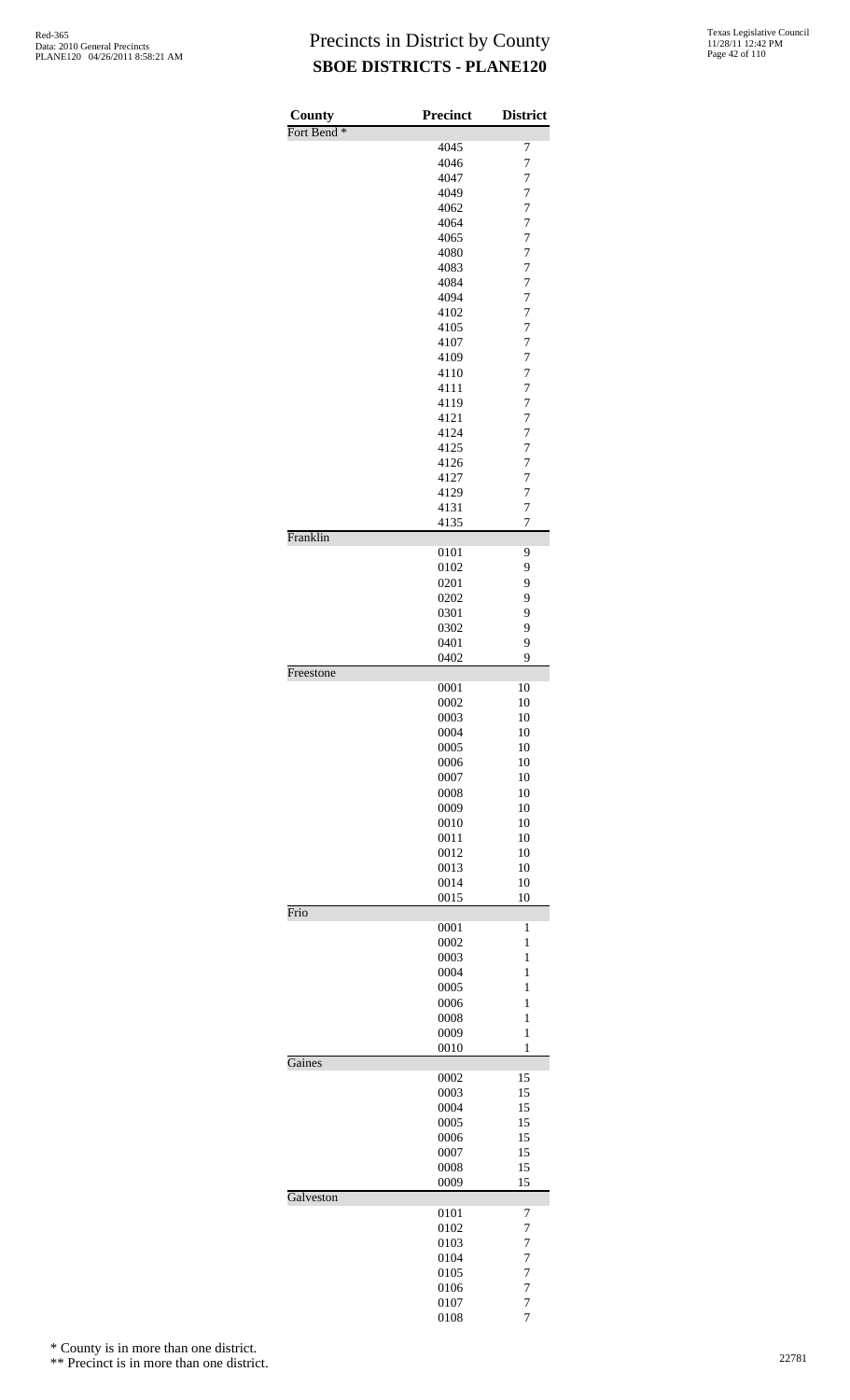| County    | <b>Precinct</b> | <b>District</b>                  |
|-----------|-----------------|----------------------------------|
| Galveston |                 |                                  |
|           | 0115<br>0118    | 7<br>$\overline{7}$              |
|           | 0146            | $\overline{7}$                   |
|           | 0148            | $\overline{7}$                   |
|           | 0149            | $\overline{7}$                   |
|           | 0150            | $\overline{7}$                   |
|           | 0151            | $\overline{7}$                   |
|           | 0159<br>0165    | $\overline{7}$<br>$\overline{7}$ |
|           | 0168            | $\overline{7}$                   |
|           | 0172            | $\overline{7}$                   |
|           | 0173            | $\overline{7}$                   |
|           | 0194            | $\overline{7}$                   |
|           | 0195<br>0196    | $\overline{7}$<br>$\overline{7}$ |
|           | 0197            | $\overline{7}$                   |
|           | 0199            | $\overline{7}$                   |
|           | 0201            | $\overline{7}$                   |
|           | 0216            | $\overline{7}$                   |
|           | 0217            | $\overline{7}$<br>$\overline{7}$ |
|           | 0219<br>0220    | $\overline{7}$                   |
|           | 0221            | $\overline{7}$                   |
|           | 0222            | $\overline{7}$                   |
|           | 0223            | $\overline{7}$                   |
|           | 0224            | $\overline{7}$                   |
|           | 0225<br>0226    | $\overline{7}$<br>$\overline{7}$ |
|           | 0227            | $\overline{7}$                   |
|           | 0228            | $\overline{7}$                   |
|           | 0232            | $\overline{7}$                   |
|           | 0258            | $\overline{7}$                   |
|           | 0263<br>0274    | $\overline{7}$<br>7              |
|           | 0275            | $\overline{7}$                   |
|           | 0276            | $\overline{7}$                   |
|           | 0277            | $\overline{7}$                   |
|           | 0278            | $\overline{7}$                   |
|           | 0279<br>0280    | $\overline{7}$<br>7              |
|           | 0281            | $\overline{7}$                   |
|           | 0286            | $\overline{7}$                   |
|           | 0301            | 7                                |
|           | 0302            | 7                                |
|           | 0309<br>0310    | $\overline{7}$<br>7              |
|           | 0311            | $\overline{7}$                   |
|           | 0312            | 7                                |
|           | 0313            | 7                                |
|           | 0314            | $\overline{7}$                   |
|           | 0329<br>0330    | 7<br>$\overline{7}$              |
|           | 0331            | 7                                |
|           | 0333            | 7                                |
|           | 0334            | $\overline{7}$                   |
|           | 0335            | 7                                |
|           | 0336<br>0337    | $\overline{7}$<br>7              |
|           | 0338            | 7                                |
|           | 0339            | $\overline{7}$                   |
|           | 0340            | 7                                |
|           | 0341            | $\overline{7}$                   |
|           | 0342<br>0343    | 7<br>7                           |
|           | 0344            | $\overline{7}$                   |
|           | 0345            | 7                                |
|           | 0347            | $\overline{7}$                   |
|           | 0369            | 7                                |
|           | 0389<br>0398    | 7<br>$\overline{7}$              |
|           | 0401            | 7                                |
|           | 0402            | $\overline{7}$                   |
|           | 0452            | 7                                |
|           | 0453            | 7                                |
|           | 0454<br>0455    | $\overline{7}$<br>7              |
|           | 0456            | $\overline{7}$                   |
|           | 0457            | $\overline{7}$                   |
|           | 0460            | 7                                |

\* County is in more than one district.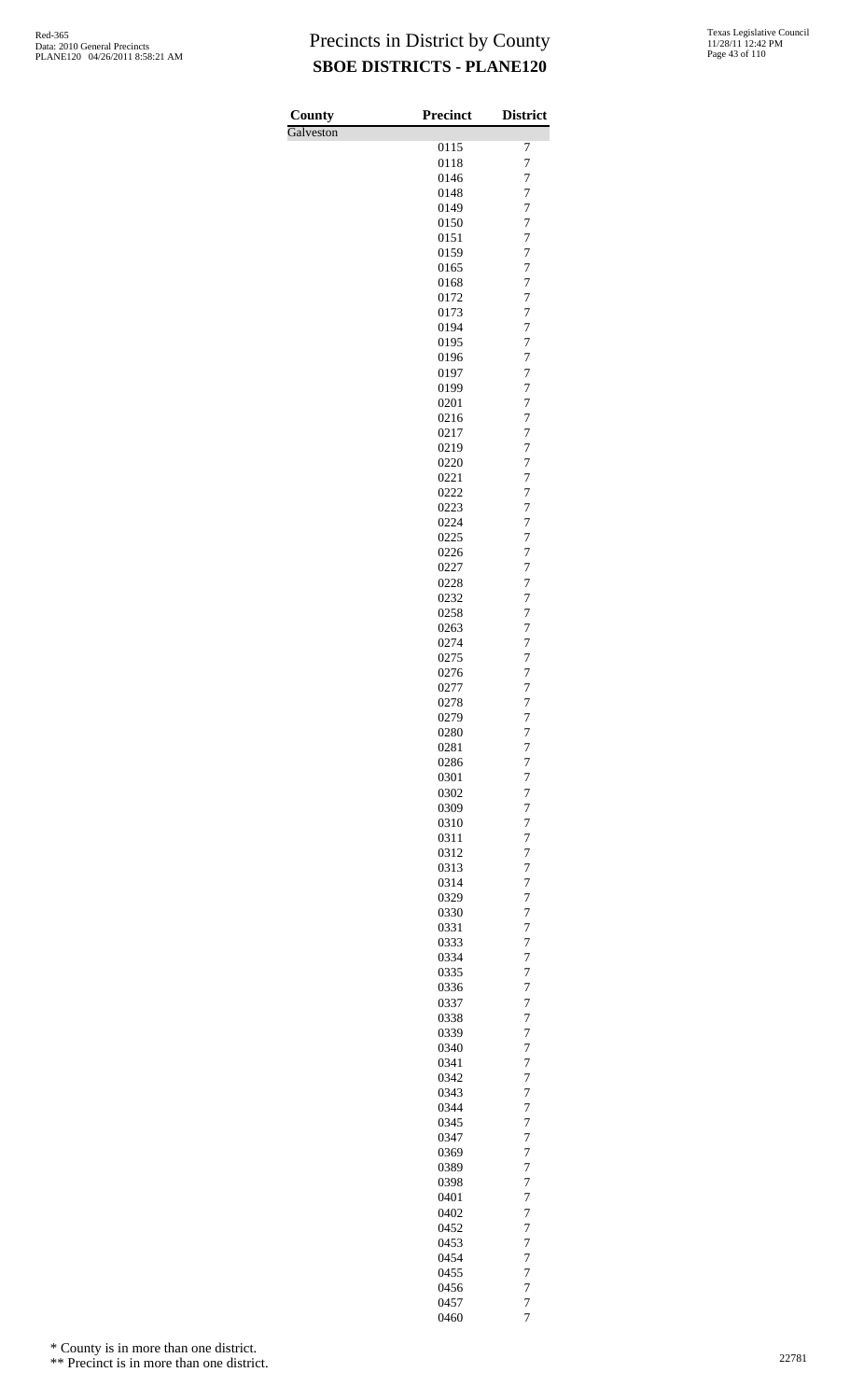| County    | <b>Precinct</b> | <b>District</b>                  |
|-----------|-----------------|----------------------------------|
| Galveston |                 |                                  |
|           | 0461            | 7                                |
|           | 0462<br>0464    | $\overline{7}$<br>$\overline{7}$ |
|           | 0466            | $\overline{7}$                   |
|           | 0467            | $\overline{7}$                   |
|           | 0470            | $\overline{7}$                   |
|           | 0471            | $\overline{7}$                   |
|           | 0482            | $\overline{7}$                   |
|           | 0483            | $\overline{7}$                   |
|           | 0484<br>0485    | $\overline{7}$<br>$\overline{7}$ |
|           | 0487            | $\overline{7}$                   |
|           | 0488            | $\overline{7}$                   |
|           | 0490            | $\overline{7}$                   |
|           | 0491            | $\overline{7}$                   |
|           | 0492            | $\overline{7}$                   |
|           | 0493            | $\overline{7}$                   |
|           | 225A<br>226A    | $\overline{7}$<br>$\overline{7}$ |
|           | 329A            | $\overline{7}$                   |
|           | 334A            | $\overline{7}$                   |
|           | 339A            | $\overline{7}$                   |
| Garza     |                 |                                  |
|           | 0001            | 15                               |
|           | 0002            | 15                               |
|           | 0003<br>0004    | 15<br>15                         |
|           | 0005            | 15                               |
|           | 0006            | 15                               |
| Gillespie |                 |                                  |
|           | 0001            | 5                                |
|           | 0002            | 5                                |
|           | 0003<br>0004    | 5<br>5                           |
|           | 0005            | 5                                |
|           | 0006            | 5                                |
|           | 0007            | 5                                |
|           | 0008            | 5                                |
|           | 0009            | 5                                |
|           | 0011            | 5                                |
|           | 0012            | 5                                |
|           | 0013<br>0014    | 5<br>5                           |
|           | 0015            | 5                                |
| Glasscock |                 |                                  |
|           | 0001            | $\mathbf{1}$                     |
|           | 0002            | 1                                |
|           | 0003<br>0004    | $\mathbf{1}$<br>$\mathbf{1}$     |
| Goliad    |                 |                                  |
|           | 0011            | $\overline{\mathbf{c}}$          |
|           | 0012            | $\overline{c}$                   |
|           | 0013            | $\overline{c}$                   |
|           | 0021            | $\overline{c}$                   |
|           | 0022<br>0031    | $\overline{c}$<br>$\overline{c}$ |
|           | 0032            | $\overline{c}$                   |
|           | 0033            |                                  |
|           | 0041            | $\frac{2}{2}$                    |
|           | 0042            | $\overline{c}$                   |
|           | 0043            | $\overline{c}$                   |
| Gonzales  |                 |                                  |
|           | 0001<br>0002    | 3<br>3                           |
|           | 0003            | 3                                |
|           | 0005            | 3                                |
|           | 0007            | 3                                |
|           | 0008            | 3                                |
|           | 0009            | 3                                |
|           | 0010            | 3                                |
|           | 0011<br>0012    | 3<br>3                           |
|           | 0013            | 3                                |
|           | 0014            | 3                                |
|           | 0015            | 3                                |
|           | 04/6            | 3                                |
| Gray      |                 |                                  |
|           | 0001<br>0002    | 15<br>15                         |
|           |                 |                                  |

\* County is in more than one district.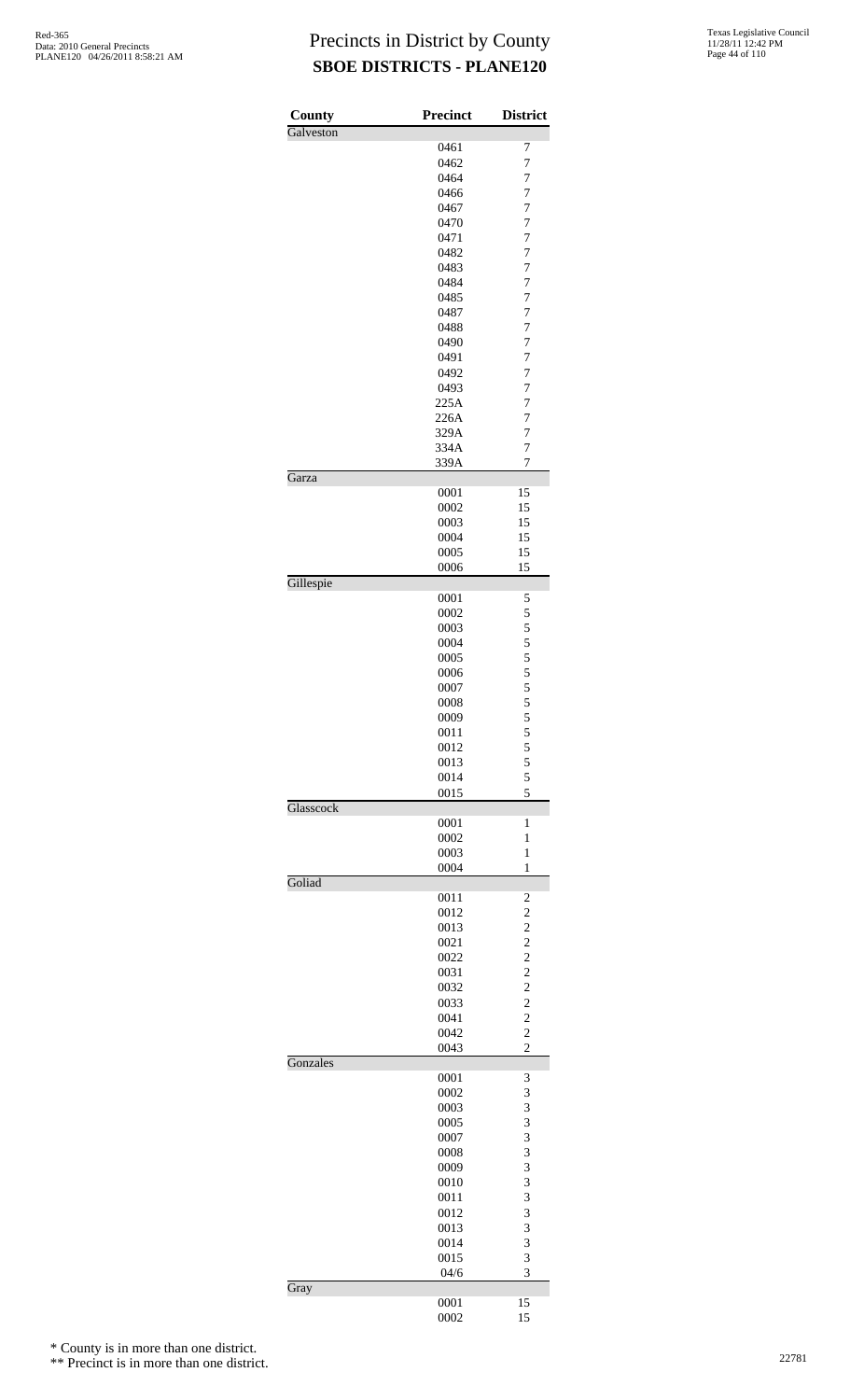| 0003<br>0004<br>0005<br>0006<br>0007<br>0001<br>0002<br>0003<br>0004<br>0005<br>0006<br>0007<br>0008<br>0009 | 15<br>15<br>15<br>15<br>15<br>9<br>9<br>9<br>9<br>9<br>9<br>9                                                                                                                                                                                                                                                                |
|--------------------------------------------------------------------------------------------------------------|------------------------------------------------------------------------------------------------------------------------------------------------------------------------------------------------------------------------------------------------------------------------------------------------------------------------------|
|                                                                                                              |                                                                                                                                                                                                                                                                                                                              |
|                                                                                                              |                                                                                                                                                                                                                                                                                                                              |
|                                                                                                              |                                                                                                                                                                                                                                                                                                                              |
|                                                                                                              |                                                                                                                                                                                                                                                                                                                              |
|                                                                                                              |                                                                                                                                                                                                                                                                                                                              |
|                                                                                                              |                                                                                                                                                                                                                                                                                                                              |
|                                                                                                              |                                                                                                                                                                                                                                                                                                                              |
|                                                                                                              |                                                                                                                                                                                                                                                                                                                              |
|                                                                                                              |                                                                                                                                                                                                                                                                                                                              |
|                                                                                                              |                                                                                                                                                                                                                                                                                                                              |
|                                                                                                              |                                                                                                                                                                                                                                                                                                                              |
|                                                                                                              |                                                                                                                                                                                                                                                                                                                              |
|                                                                                                              |                                                                                                                                                                                                                                                                                                                              |
|                                                                                                              |                                                                                                                                                                                                                                                                                                                              |
|                                                                                                              | 9                                                                                                                                                                                                                                                                                                                            |
|                                                                                                              | 9                                                                                                                                                                                                                                                                                                                            |
| 0010                                                                                                         | 9                                                                                                                                                                                                                                                                                                                            |
| 0011                                                                                                         | 9                                                                                                                                                                                                                                                                                                                            |
| 0012                                                                                                         | 9                                                                                                                                                                                                                                                                                                                            |
| 0013                                                                                                         | 9                                                                                                                                                                                                                                                                                                                            |
|                                                                                                              | 9                                                                                                                                                                                                                                                                                                                            |
|                                                                                                              |                                                                                                                                                                                                                                                                                                                              |
|                                                                                                              | 9                                                                                                                                                                                                                                                                                                                            |
|                                                                                                              | 9                                                                                                                                                                                                                                                                                                                            |
|                                                                                                              | 9                                                                                                                                                                                                                                                                                                                            |
|                                                                                                              | 9                                                                                                                                                                                                                                                                                                                            |
|                                                                                                              | 9                                                                                                                                                                                                                                                                                                                            |
| 0020                                                                                                         | 9                                                                                                                                                                                                                                                                                                                            |
| 0021                                                                                                         | 9                                                                                                                                                                                                                                                                                                                            |
| 0022                                                                                                         | 9                                                                                                                                                                                                                                                                                                                            |
| 0023                                                                                                         | 9                                                                                                                                                                                                                                                                                                                            |
| 0024                                                                                                         | 9                                                                                                                                                                                                                                                                                                                            |
|                                                                                                              | 9                                                                                                                                                                                                                                                                                                                            |
|                                                                                                              | 9                                                                                                                                                                                                                                                                                                                            |
|                                                                                                              | 9                                                                                                                                                                                                                                                                                                                            |
|                                                                                                              | 9                                                                                                                                                                                                                                                                                                                            |
|                                                                                                              | 9                                                                                                                                                                                                                                                                                                                            |
|                                                                                                              | 9                                                                                                                                                                                                                                                                                                                            |
|                                                                                                              | 9                                                                                                                                                                                                                                                                                                                            |
|                                                                                                              | 9                                                                                                                                                                                                                                                                                                                            |
|                                                                                                              | 9                                                                                                                                                                                                                                                                                                                            |
|                                                                                                              |                                                                                                                                                                                                                                                                                                                              |
|                                                                                                              | 9                                                                                                                                                                                                                                                                                                                            |
|                                                                                                              | 9                                                                                                                                                                                                                                                                                                                            |
|                                                                                                              | 9                                                                                                                                                                                                                                                                                                                            |
|                                                                                                              | 9                                                                                                                                                                                                                                                                                                                            |
|                                                                                                              | 9                                                                                                                                                                                                                                                                                                                            |
|                                                                                                              | 9                                                                                                                                                                                                                                                                                                                            |
|                                                                                                              | 9                                                                                                                                                                                                                                                                                                                            |
| 0042                                                                                                         | 9                                                                                                                                                                                                                                                                                                                            |
|                                                                                                              | 9                                                                                                                                                                                                                                                                                                                            |
|                                                                                                              | 9                                                                                                                                                                                                                                                                                                                            |
|                                                                                                              | 9                                                                                                                                                                                                                                                                                                                            |
|                                                                                                              | 9                                                                                                                                                                                                                                                                                                                            |
|                                                                                                              | 9                                                                                                                                                                                                                                                                                                                            |
|                                                                                                              | 9                                                                                                                                                                                                                                                                                                                            |
|                                                                                                              | 9                                                                                                                                                                                                                                                                                                                            |
|                                                                                                              | 9                                                                                                                                                                                                                                                                                                                            |
|                                                                                                              | 9                                                                                                                                                                                                                                                                                                                            |
|                                                                                                              |                                                                                                                                                                                                                                                                                                                              |
|                                                                                                              | 9                                                                                                                                                                                                                                                                                                                            |
|                                                                                                              | 9                                                                                                                                                                                                                                                                                                                            |
|                                                                                                              | 9<br>9                                                                                                                                                                                                                                                                                                                       |
|                                                                                                              |                                                                                                                                                                                                                                                                                                                              |
|                                                                                                              | 9                                                                                                                                                                                                                                                                                                                            |
|                                                                                                              | 9                                                                                                                                                                                                                                                                                                                            |
|                                                                                                              | 9                                                                                                                                                                                                                                                                                                                            |
|                                                                                                              | 9                                                                                                                                                                                                                                                                                                                            |
|                                                                                                              | 9                                                                                                                                                                                                                                                                                                                            |
| 0006                                                                                                         | 9                                                                                                                                                                                                                                                                                                                            |
|                                                                                                              | 9                                                                                                                                                                                                                                                                                                                            |
|                                                                                                              |                                                                                                                                                                                                                                                                                                                              |
| 0007                                                                                                         |                                                                                                                                                                                                                                                                                                                              |
| 0008                                                                                                         | 9                                                                                                                                                                                                                                                                                                                            |
| 0009                                                                                                         | 9                                                                                                                                                                                                                                                                                                                            |
| 0010                                                                                                         | 9                                                                                                                                                                                                                                                                                                                            |
| 0011                                                                                                         | 9                                                                                                                                                                                                                                                                                                                            |
| 0012                                                                                                         |                                                                                                                                                                                                                                                                                                                              |
|                                                                                                              | 9<br>9                                                                                                                                                                                                                                                                                                                       |
| 0013                                                                                                         |                                                                                                                                                                                                                                                                                                                              |
| 0014                                                                                                         | 9                                                                                                                                                                                                                                                                                                                            |
| 0015                                                                                                         | 9                                                                                                                                                                                                                                                                                                                            |
| 0016<br>0017                                                                                                 | 9<br>9                                                                                                                                                                                                                                                                                                                       |
|                                                                                                              | 0014<br>0015<br>0016<br>0017<br>0018<br>0019<br>0025<br>0026<br>0027<br>0028<br>0030<br>0031<br>0032<br>0033<br>0034<br>0035<br>0036<br>0037<br>0038<br>0039<br>0040<br>0041<br>0043<br>0044<br>0045<br>0046<br>0047<br>0049<br>0051<br>0053<br>0054<br>0058<br>0064<br>0065<br>0066<br>0001<br>0002<br>0003<br>0004<br>0005 |

\* County is in more than one district.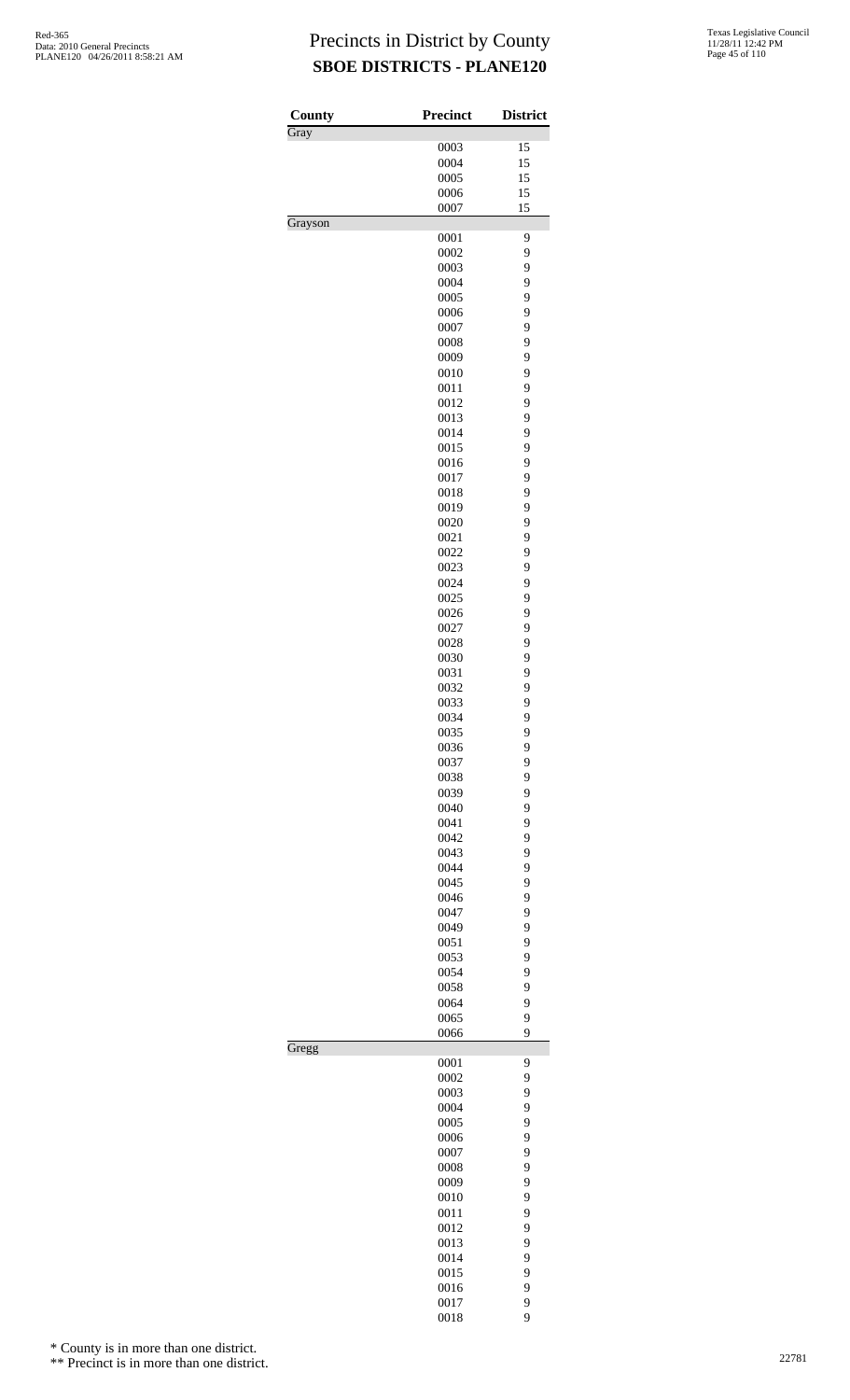| County    | <b>Precinct</b> | <b>District</b> |
|-----------|-----------------|-----------------|
| Gregg     |                 |                 |
|           | 0019            | 9               |
|           | 0020            | 9               |
|           | 0021            | 9               |
|           | 0022            | 9               |
| Grimes    | 008A            | 9               |
|           | 0001            | 8               |
|           | 0002            | 8               |
|           | 0003            | 8               |
|           | 0004            | 8               |
|           | 0005            | 8               |
|           | 0006            | 8               |
|           | 0007            | 8               |
|           | 0008            | 8               |
|           | 0009            | 8               |
|           | 0010            | 8               |
|           |                 |                 |
|           | 0011            | 8               |
|           | 0012            | 8               |
|           | 0014            | 8               |
| Guadalupe | 0015            | 8               |
|           | 0101            | 5               |
|           | 0102            | 5               |
|           | 0103            | 5               |
|           | 0104            | 5               |
|           | 0105            | 5               |
|           | 0106            | 5               |
|           | 0107            | 5               |
|           | 0108            | 5               |
|           | 0109            | 5               |
|           | 0110            | 5               |
|           | 0111            | 5               |
|           | 0112            | 5               |
|           | 0113            | 5               |
|           | 0201            | 5               |
|           | 0202            | 5               |
|           | 0203            | 5               |
|           | 0204            | 5               |
|           | 0205            | 5               |
|           | 0206            |                 |
|           | 0207            | $\frac{5}{5}$   |
|           | 0208            |                 |
|           | 0209            | $\frac{5}{5}$   |
|           | 0210            | 5               |
|           | 0211            | 5               |
|           | 0301            | 5               |
|           | 0302            | 5               |
|           | 0303            | 5               |
|           | 0304            | 5               |
|           | 0305            | 5               |
|           | 0306            | 5               |
|           | 0307            | 5               |
|           | 0308            | 5               |
|           | 0401            | 5               |
|           | 0402            | 5               |
|           | 0403            | 5               |
|           | 0404            | 5               |
|           | 0405            |                 |
|           |                 | 5               |
|           | 0406            | 5<br>5          |
|           | 0407<br>0408    | 5               |
| Hale      |                 |                 |
|           | 0101            | 15              |
|           | 0102            | 15              |
|           | 0103            | 15              |
|           | 0104            | 15              |
|           | 0110            | 15              |
|           | 0111            | 15              |
|           | 0112            | 15              |
|           | 0202            | 15              |
|           | 0203            | 15              |
|           | 0204            | 15              |
|           | 0205            | 15              |
|           | 0206            | 15              |
|           | 0213            | 15              |
|           | 0214            | 15              |
|           | 0215            | 15              |
|           | 0304            | 15              |
|           | 0305            | 15              |

\* County is in more than one district.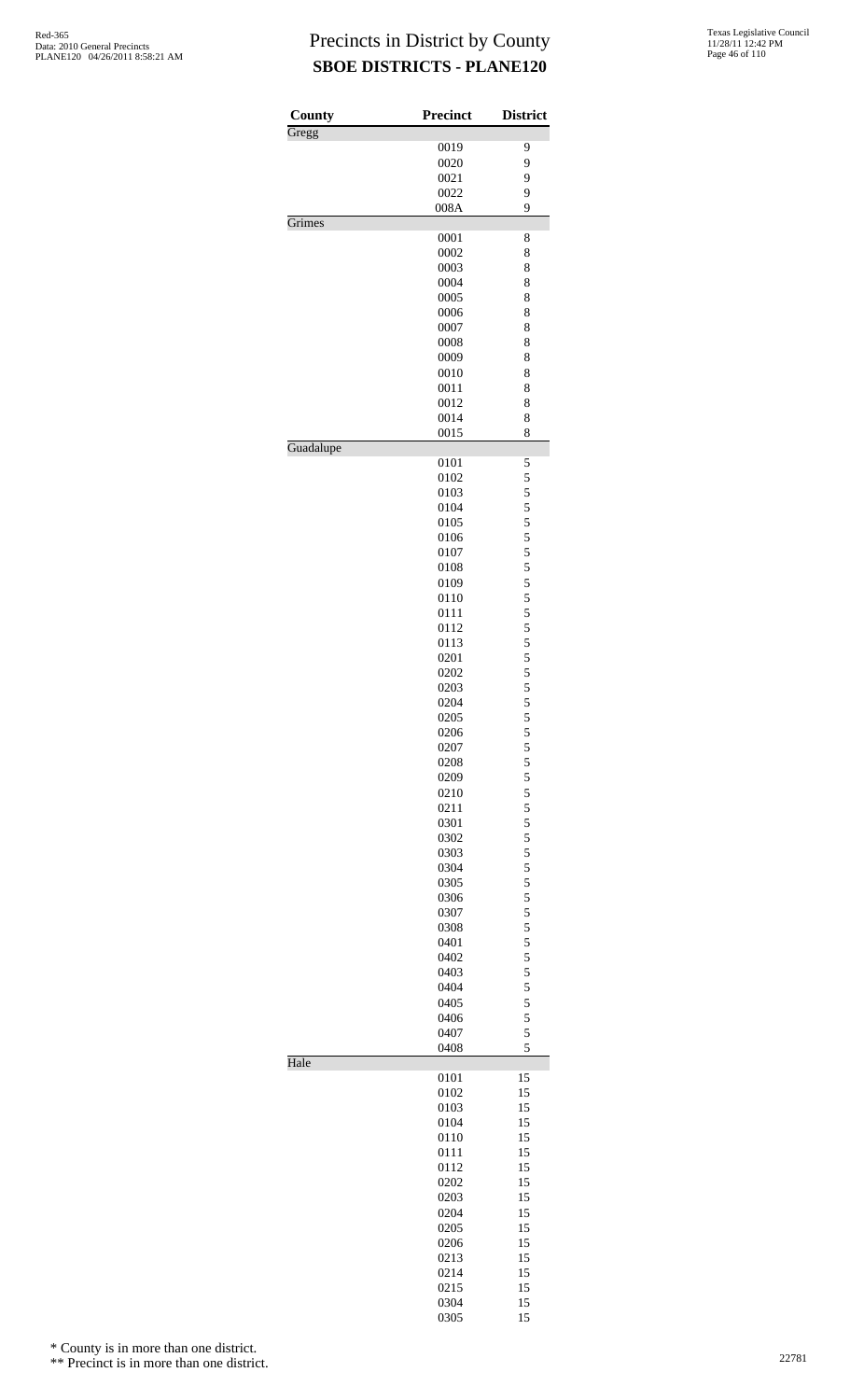| County              | Precinct     | <b>District</b>                  |
|---------------------|--------------|----------------------------------|
| Hale                |              |                                  |
|                     | 0306<br>0307 | 15<br>15                         |
|                     | 0308         | 15                               |
|                     | 0316         | 15                               |
|                     | 0317         | 15                               |
|                     | 0318         | 15                               |
|                     | 0406         | 15                               |
|                     | 0407         | 15                               |
|                     | 0408         | 15                               |
|                     | 0409         | 15                               |
|                     | 0419         | 15                               |
| Hall                | 0420         | 15                               |
|                     | 0101         | 15                               |
|                     | 0201         | 15                               |
|                     | 0202         | 15                               |
|                     | 0301         | 15                               |
|                     | 0302         | 15                               |
|                     | 0401<br>0402 | 15<br>15                         |
| Hamilton            |              |                                  |
|                     | 0001         | 14                               |
|                     | 0004         | 14                               |
|                     | 0005         | 14                               |
|                     | 0007         | 14                               |
|                     | 0009         | 14                               |
|                     | 0012         | 14<br>14                         |
|                     | 0014<br>0015 | 14                               |
|                     | 0017         | 14                               |
|                     | 0022         | 14                               |
|                     | 0023         | 14                               |
| Hansford            |              |                                  |
|                     | 0001<br>0002 | 15<br>15                         |
|                     | 0003         | 15                               |
|                     | 0004         | 15                               |
|                     | 0005         | 15                               |
|                     | 0006         | 15                               |
|                     | 0007         | 15                               |
|                     | 0009         | 15                               |
| Hardeman            | 0001         | 15                               |
|                     | 0002         | 15                               |
|                     | 0003         | 15                               |
|                     | 0004         | 15                               |
|                     | 0301         | 15                               |
| Hardin              |              |                                  |
|                     | 0001<br>0002 | 7<br>$\overline{7}$              |
|                     | 0003         | 7                                |
|                     | 0004         | $\overline{7}$                   |
|                     | 0005         | $\overline{7}$                   |
|                     | 0006         | $\overline{7}$                   |
|                     | 0007         | $\overline{7}$                   |
|                     | 0008         | $\overline{7}$                   |
|                     | 0009         | $\overline{7}$                   |
|                     | 0010<br>0011 | $\overline{7}$<br>$\overline{7}$ |
|                     | 0012         | $\overline{7}$                   |
|                     | 0013         | $\overline{7}$                   |
|                     | 0014         | $\overline{7}$                   |
|                     | 0015         | $\overline{7}$                   |
|                     | 0016         | $\overline{7}$                   |
|                     | 0017         | $\overline{7}$                   |
|                     | 0018         | 7                                |
| Harris <sup>*</sup> | 0019         | $\overline{7}$                   |
|                     | 0001         | 6                                |
|                     | 0002         | 6                                |
|                     | 0003         | 6                                |
|                     | 0004         | 6                                |
|                     | 0005         | 6                                |
|                     | 0006         | 8                                |
|                     | 0007<br>0008 | $\overline{4}$<br>6              |
|                     | 0009         | $\overline{4}$                   |
|                     | 0010         | $\overline{4}$                   |
|                     | 0011         | $\overline{4}$                   |

\* County is in more than one district.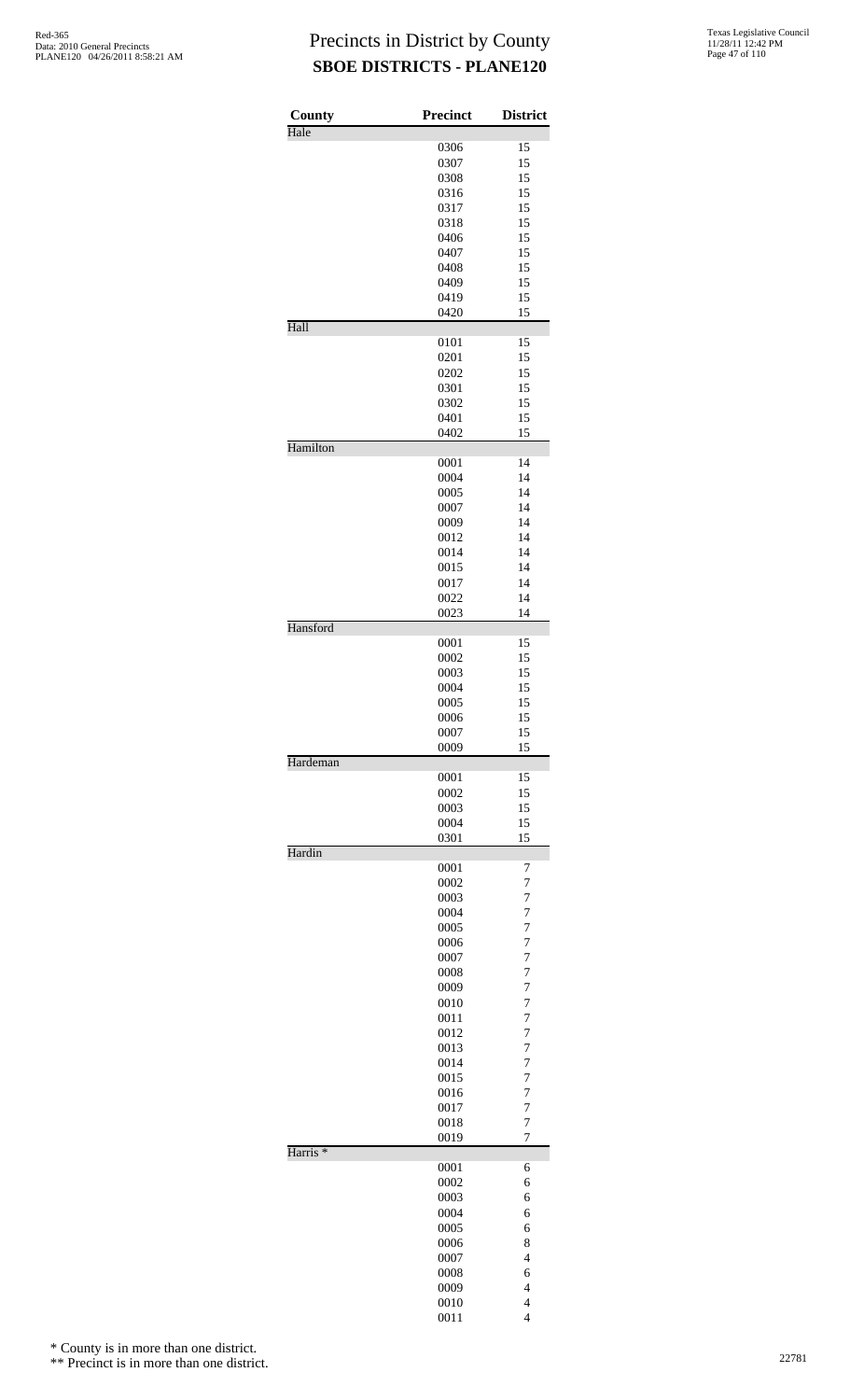| County<br>Harris <sup>*</sup> | <b>Precinct</b>        | <b>District</b>                                     |
|-------------------------------|------------------------|-----------------------------------------------------|
|                               | 0012                   | 8                                                   |
|                               | 0013                   | 8                                                   |
|                               | 0014                   | 6                                                   |
|                               | 0015                   | 6                                                   |
|                               | 0016                   | $\overline{4}$                                      |
|                               | $** 0017$<br>$** 0017$ | $\overline{\mathcal{L}}$<br>6                       |
|                               | 0018                   | 6                                                   |
|                               | 0019                   | $\overline{4}$                                      |
|                               | 0020                   | $\overline{4}$                                      |
|                               | 0021                   | $\overline{\mathcal{L}}$                            |
|                               | 0022                   | $\overline{\mathcal{L}}$<br>$\overline{\mathbf{4}}$ |
|                               | 0023<br>0024           | $\overline{\mathbf{4}}$                             |
|                               | 0025                   | $\overline{\mathcal{L}}$                            |
|                               | 0026                   | $\overline{\mathcal{L}}$                            |
|                               | 0027                   | $\overline{\mathcal{L}}$                            |
|                               | 0028                   | 8<br>$\overline{\mathcal{L}}$                       |
|                               | 0029<br>0030           | $\overline{\mathcal{L}}$                            |
|                               | 0031                   | $\overline{\mathcal{L}}$                            |
|                               | 0032                   | 6                                                   |
|                               | 0033                   | 6                                                   |
|                               | 0034                   | 6                                                   |
|                               | 0035<br>0036           | $\overline{4}$<br>$\overline{4}$                    |
|                               | 0037                   | 6                                                   |
|                               | 0038                   | 6                                                   |
|                               | 0039                   | 6                                                   |
|                               | 0040                   | 6                                                   |
|                               | 0041<br>0042           | 8<br>$\overline{4}$                                 |
|                               | 0043                   | 6                                                   |
|                               | 0044                   | 6                                                   |
|                               | 0045                   | $\overline{4}$                                      |
|                               | 0046                   | 6                                                   |
|                               | 0047<br>0048           | $\overline{4}$<br>$\overline{4}$                    |
|                               | 0049                   | 8                                                   |
|                               | 0050                   | 6                                                   |
|                               | 0051                   | 8                                                   |
|                               | 0052<br>0053           | 6<br>6                                              |
|                               | 0054                   | 6                                                   |
|                               | 0055                   | 6                                                   |
|                               | 0056                   | 6                                                   |
|                               | 0057                   | 6                                                   |
|                               | 0058<br>0059           | 6<br>6                                              |
|                               | 0060                   | 6                                                   |
|                               | 0061                   | $\overline{4}$                                      |
|                               | 0062                   | $\overline{4}$                                      |
|                               | 0063                   | 8                                                   |
|                               | 0064<br>0065           | $\overline{4}$<br>$\overline{4}$                    |
|                               | 0066                   | $\overline{\mathcal{L}}$                            |
|                               | 0067                   | $\overline{4}$                                      |
|                               | 0068                   | $\overline{4}$                                      |
|                               | 0069<br>0070           | $\overline{\mathbf{4}}$<br>6                        |
|                               | 0071                   | 6                                                   |
|                               | 0072                   | $\overline{4}$                                      |
|                               | 0073                   | $\overline{4}$                                      |
|                               | 0074                   | 6                                                   |
|                               | 0075<br>0076           | 6<br>8                                              |
|                               | 0077                   | $\overline{4}$                                      |
|                               | 0078                   | $\overline{4}$                                      |
|                               | 0079                   | $\overline{\mathbf{4}}$                             |
|                               | 0080                   | $\overline{4}$                                      |
|                               | 0081<br>0082           | $\overline{4}$<br>6                                 |
|                               | 0083                   | $\overline{4}$                                      |
|                               | 0084                   | 8                                                   |
|                               | 0085                   | $\overline{4}$                                      |
|                               | 0086<br>0087           | 6                                                   |
|                               | 0088                   | 6<br>8                                              |
|                               | 0089                   | 6                                                   |

\* County is in more than one district.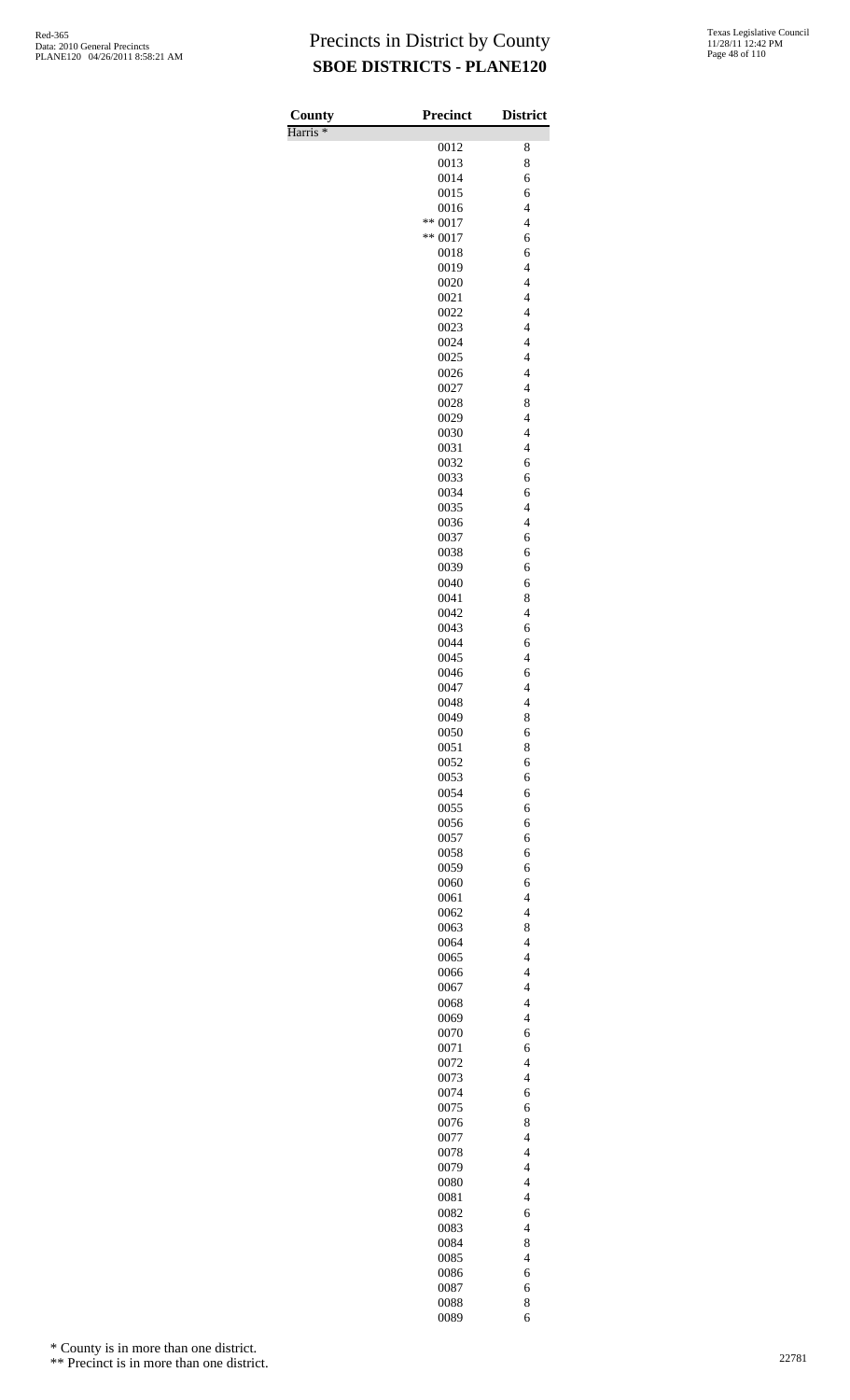Harris \*

| County<br>Harris <sup>*</sup> | Precinct        | <b>District</b>                                      |
|-------------------------------|-----------------|------------------------------------------------------|
|                               | 0090            | 8                                                    |
|                               | 0091            | 8                                                    |
|                               | 0092            | 8                                                    |
|                               | 0093<br>0094    | $\overline{4}$<br>$\overline{4}$                     |
|                               | 0095            | 6                                                    |
|                               | 0096            | 6                                                    |
|                               | 0097            | 8                                                    |
|                               | 0098            | 8                                                    |
|                               | 0099<br>0100    | 8<br>8                                               |
|                               | 0101            | $\overline{4}$                                       |
|                               | 0102            | 8                                                    |
|                               | 0103            | 8                                                    |
|                               | 0104            | $\overline{\mathbf{4}}$                              |
|                               | 0105<br>0106    | $\overline{4}$<br>$\overline{4}$                     |
|                               | 0107            | $\overline{4}$                                       |
|                               | 0108            | 8                                                    |
|                               | 0109            | $\overline{\mathcal{L}}$                             |
|                               | 0110<br>0111    | 8<br>6                                               |
|                               | 0112            | 6                                                    |
|                               | 0113            | 6                                                    |
|                               | 0114            | 6                                                    |
|                               | 0115            | $\overline{\mathcal{L}}$                             |
|                               | 0116<br>0117    | 6<br>6                                               |
|                               | 0118            | 6                                                    |
|                               | 0119            | 8                                                    |
|                               | 0120            | 6                                                    |
|                               | 0121            | 8<br>$\overline{4}$                                  |
|                               | 0122<br>** 0123 | $\overline{\mathcal{L}}$                             |
|                               | ** 0123         | 6                                                    |
|                               | 0124            | 6                                                    |
|                               | 0125            | 6                                                    |
|                               | 0126<br>0127    | 6<br>6                                               |
|                               | 0128            | 6                                                    |
|                               | 0129            | 6                                                    |
|                               | 0130            | 6                                                    |
|                               | 0131<br>0132    | $\overline{\mathcal{L}}$<br>$\overline{\mathcal{L}}$ |
|                               | 0133            | 6                                                    |
|                               | 0134            | $\overline{\mathcal{L}}$                             |
|                               | 0135            | 6                                                    |
|                               | 0136            | $\overline{\mathcal{L}}$                             |
|                               | 0137<br>0138    | 6<br>$\overline{\mathcal{L}}$                        |
|                               | 0139            | 6                                                    |
|                               | 0140            | $\overline{\mathcal{L}}$                             |
|                               | 0141            | 8                                                    |
|                               | 0142<br>0143    | $\overline{4}$<br>8                                  |
|                               | 0144            | $\overline{4}$                                       |
|                               | 0145            | $\overline{4}$                                       |
|                               | 0146            | $\overline{\mathcal{L}}$                             |
|                               | 0147            | $\overline{\mathcal{L}}$<br>6                        |
|                               | 0148<br>0149    | 8                                                    |
|                               | 0150            | $\overline{4}$                                       |
|                               | 0151            | $\overline{\mathcal{L}}$                             |
|                               | 0152            | $\overline{\mathcal{L}}$                             |
|                               | 0153<br>0154    | $\overline{4}$<br>$\overline{4}$                     |
|                               | 0155            | 6                                                    |
|                               | 0156            | $\overline{\mathcal{L}}$                             |
|                               | 0157            | $\overline{\mathcal{L}}$                             |
|                               | 0158            | $\overline{\mathcal{L}}$                             |
|                               | 0159<br>0160    | $\overline{4}$<br>$\overline{4}$                     |
|                               | 0161            | $\overline{4}$                                       |
|                               | 0162            | $\overline{\mathcal{L}}$                             |
|                               | 0163            | $\overline{\mathcal{L}}$                             |
|                               | 0164            | $\overline{\mathcal{L}}$                             |
|                               | 0165<br>0166    | 6<br>6                                               |
|                               | 0167            | $\overline{\mathcal{L}}$                             |

\* County is in more than one district.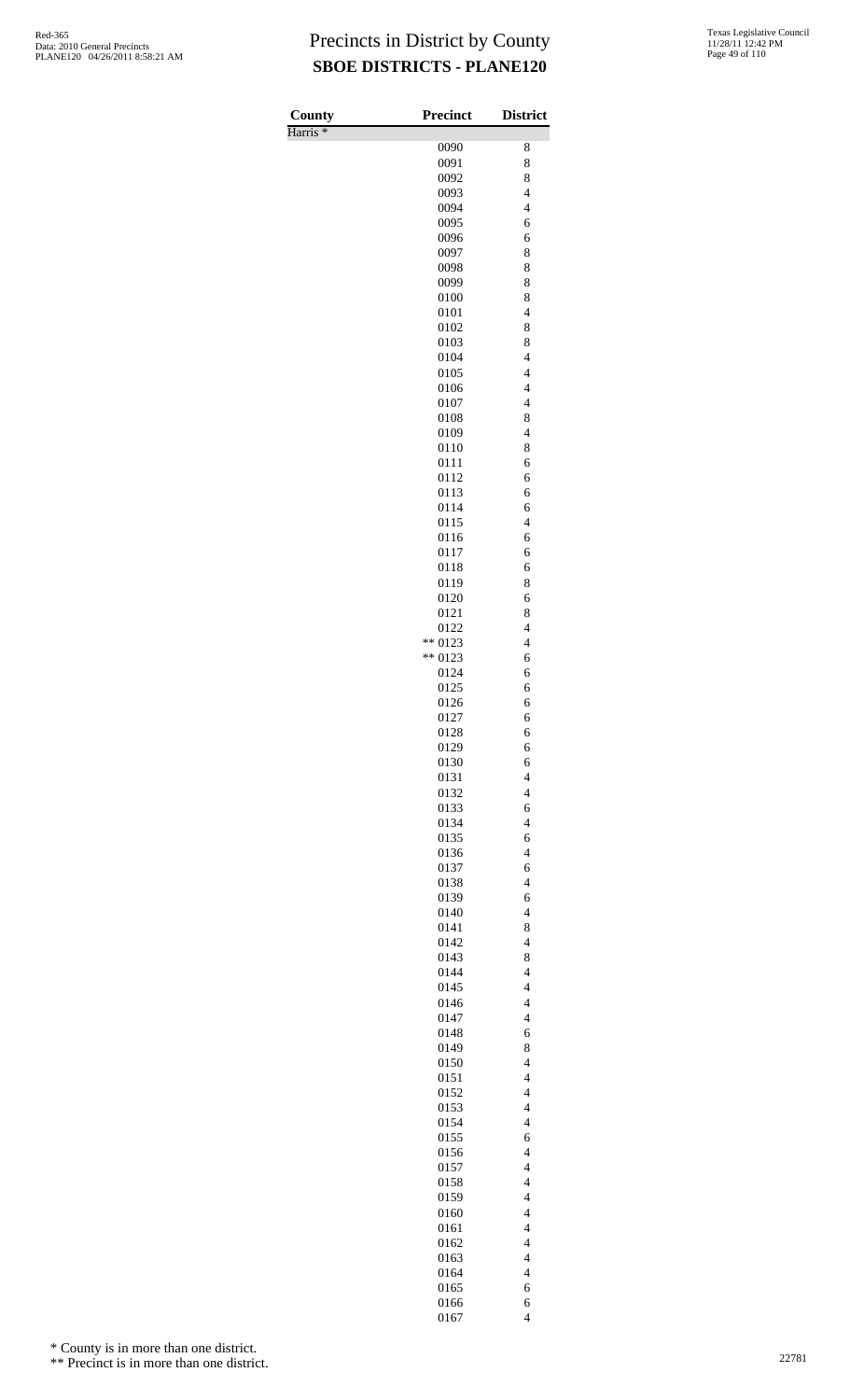| County              | <b>Precinct</b> | <b>District</b>                            |
|---------------------|-----------------|--------------------------------------------|
| Harris <sup>*</sup> | 0168            | 4                                          |
|                     | 0169            | $\overline{\mathcal{L}}$                   |
|                     | 0170            | 8                                          |
|                     | 0171            | $\overline{\mathcal{L}}$                   |
|                     | 0172            | $\overline{\mathcal{L}}$                   |
|                     | 0173<br>0174    | 6<br>8                                     |
|                     | 0175            | 6                                          |
|                     | 0176            | 6                                          |
|                     | 0177            | 6                                          |
|                     | 0178<br>0179    | 6<br>6                                     |
|                     | 0180            | $\overline{\mathcal{L}}$                   |
|                     | 0181            | $\overline{\mathcal{L}}$                   |
|                     | 0182<br>0183    | 6<br>6                                     |
|                     | 0184            | $\overline{4}$                             |
|                     | 0185            | $\overline{4}$                             |
|                     | 0186            | $\overline{4}$                             |
|                     | 0187<br>0188    | $\overline{4}$<br>$\overline{4}$           |
|                     | 0189            | $\overline{4}$                             |
|                     | 0190            | $\overline{4}$                             |
|                     | 0191            | $\overline{4}$                             |
|                     | 0192<br>0193    | $\overline{4}$<br>$\overline{4}$           |
|                     | 0194            | $\overline{4}$                             |
|                     | 0195            | $\overline{4}$                             |
|                     | 0196            | $\overline{4}$                             |
|                     | 0197<br>0198    | $\overline{4}$<br>$\overline{4}$           |
|                     | 0199            | 8                                          |
|                     | 0200            | 6                                          |
|                     | 0201            | $\overline{\mathcal{L}}$                   |
|                     | 0202<br>0203    | $\overline{4}$<br>$\overline{4}$           |
|                     | 0204            | 6                                          |
|                     | 0205            | $\overline{\mathcal{L}}$                   |
|                     | 0206<br>0207    | 6<br>4                                     |
|                     | 0208            | $\overline{\mathcal{L}}$                   |
|                     | 0209            | 6                                          |
|                     | 0210            | $\overline{4}$                             |
|                     | 0211<br>0212    | $\overline{4}$<br>$\overline{\mathcal{L}}$ |
|                     | 0213            | 6                                          |
|                     | 0214            | 6                                          |
|                     | 0215            | 6                                          |
|                     | 0216<br>0217    | $\overline{4}$<br>6                        |
|                     | 0218            | $\overline{\mathcal{L}}$                   |
|                     | 0219            | $\overline{\mathcal{L}}$                   |
|                     | 0220            | 8<br>$\overline{4}$                        |
|                     | 0221<br>0222    | 6                                          |
|                     | 0223            | $\overline{\mathcal{L}}$                   |
|                     | 0224            | 6                                          |
|                     | 0225<br>0226    | 6<br>$\overline{4}$                        |
|                     | 0227            | 6                                          |
|                     | 0228            | $\overline{\mathcal{L}}$                   |
|                     | 0229            | $\overline{\mathcal{L}}$                   |
|                     | 0230<br>0231    | $\overline{\mathcal{L}}$<br>$\overline{4}$ |
|                     | 0232            | 6                                          |
|                     | 0233            | 6                                          |
|                     | 0234<br>0235    | 6<br>$\overline{\mathbf{4}}$               |
|                     | 0236            | $\overline{\mathcal{L}}$                   |
|                     | 0237            | $\overline{4}$                             |
|                     | 0238            | $\overline{4}$                             |
|                     | 0239<br>0240    | $\overline{\mathcal{L}}$<br>$\overline{4}$ |
|                     | 0241            | $\overline{4}$                             |
|                     | 0242            | 8                                          |
|                     | 0243            | $\overline{\mathcal{L}}$                   |
|                     | 0244<br>0245    | 6<br>6                                     |
|                     | 0246            | 6                                          |

\* County is in more than one district.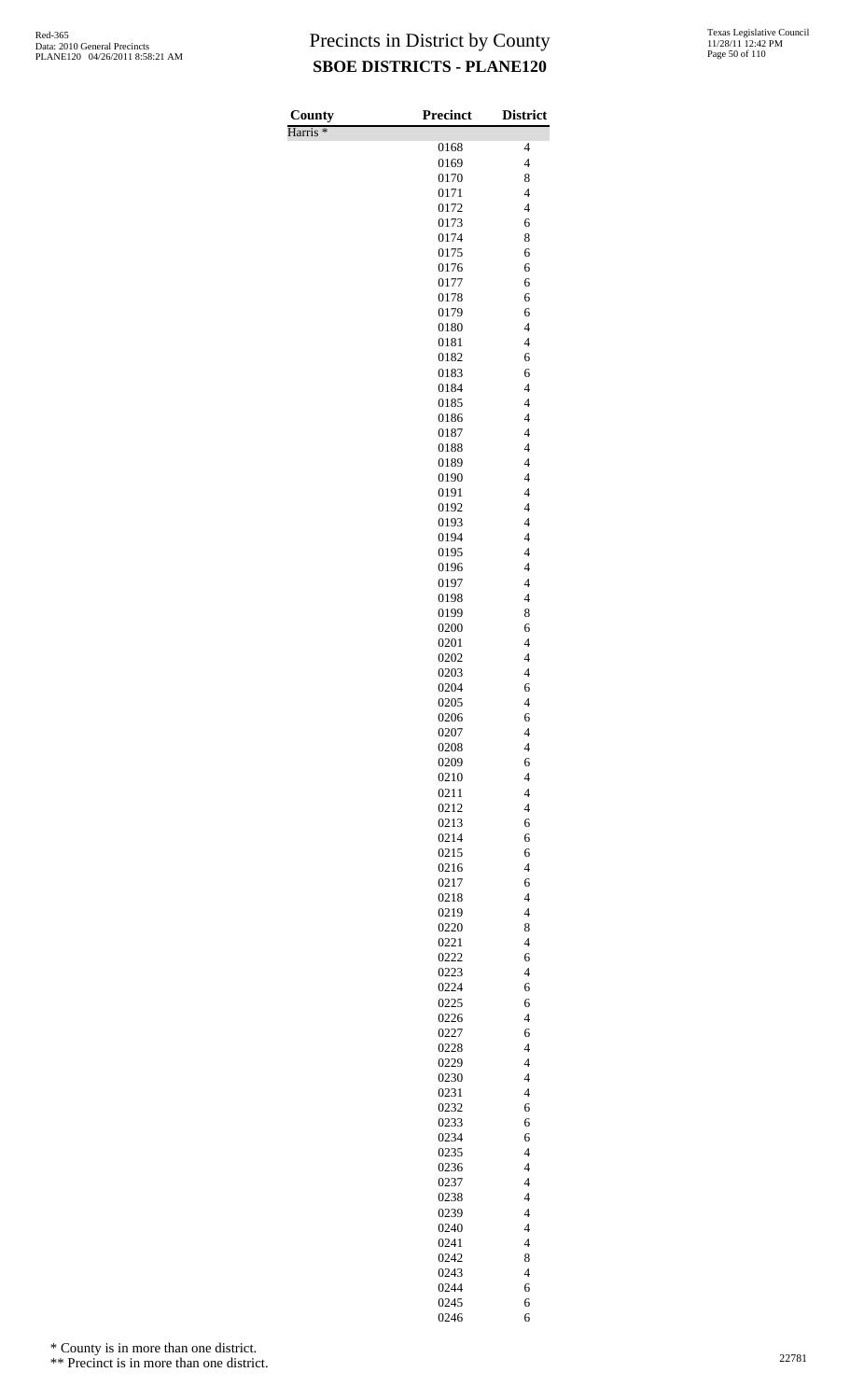| County<br>Harris <sup>*</sup> | <b>Precinct</b> | <b>District</b>                                      |
|-------------------------------|-----------------|------------------------------------------------------|
|                               | 0247            | $\overline{\mathcal{L}}$                             |
|                               | 0248            | 8                                                    |
|                               | 0249            | 8                                                    |
|                               | 0250            | 8                                                    |
|                               | 0251            | 8                                                    |
|                               | 0252            | $\overline{\mathcal{L}}$                             |
|                               | 0253            | $\overline{4}$                                       |
|                               | 0254<br>0255    | $\overline{4}$<br>$\overline{4}$                     |
|                               | 0256            | 6                                                    |
|                               | 0257            | $\overline{4}$                                       |
|                               | 0258            | 6                                                    |
|                               | 0259            | $\overline{4}$                                       |
|                               | 0260            | 6                                                    |
|                               | 0261            | $\overline{\mathcal{L}}$                             |
|                               | 0262            | 6                                                    |
|                               | 0263<br>0264    | 6<br>6                                               |
|                               | 0265            | 6                                                    |
|                               | 0266            | $\overline{4}$                                       |
|                               | 0267            | $\overline{4}$                                       |
|                               | 0268            | 6                                                    |
|                               | 0269            | 6                                                    |
|                               | 0270            | $\overline{\mathcal{L}}$                             |
|                               | 0271            | $\overline{\mathcal{L}}$                             |
|                               | 0272            | 6                                                    |
|                               | 0273<br>0274    | 6<br>6                                               |
|                               | 0275            | $\overline{4}$                                       |
|                               | 0276            | $\overline{4}$                                       |
|                               | 0277            | $\overline{4}$                                       |
|                               | 0278            | $\overline{4}$                                       |
|                               | 0279            | 8                                                    |
|                               | 0280            | $\overline{\mathcal{L}}$                             |
|                               | 0281            | 6                                                    |
|                               | 0282            | 6                                                    |
|                               | 0283<br>0284    | 6<br>6                                               |
|                               | 0285            | $\overline{\mathcal{L}}$                             |
|                               | 0286            | $\overline{\mathcal{L}}$                             |
|                               | 0287            | $\overline{4}$                                       |
|                               | 0288            | $\overline{\mathcal{L}}$                             |
|                               | 0289            | $\overline{4}$                                       |
|                               | 0290            | 8                                                    |
|                               | 0291            | $\overline{4}$                                       |
|                               | 0292<br>0293    | $\overline{\mathcal{L}}$<br>$\overline{\mathcal{L}}$ |
|                               | 0294            | $\overline{4}$                                       |
|                               | 0295            | $\overline{\mathcal{L}}$                             |
|                               | 0296            | 6                                                    |
|                               | 0297            | 6                                                    |
|                               | 0298            | 6                                                    |
|                               | 0299            | 6                                                    |
|                               | 0300            | 6                                                    |
|                               | 0301            | $\overline{\mathcal{L}}$                             |
|                               | 0302<br>0303    | 8<br>6                                               |
|                               | 0304            | 6                                                    |
|                               | 0305            | 8                                                    |
|                               | 0306            | 8                                                    |
|                               | 0307            | 8                                                    |
|                               | 0308            | $\overline{\mathcal{L}}$                             |
|                               | 0309            | 6                                                    |
|                               | 0310            | 6                                                    |
|                               | 0311            | 6                                                    |
|                               | 0312<br>0313    | 6<br>$\overline{\mathcal{L}}$                        |
|                               | 0314            | 6                                                    |
|                               | 0315            | 6                                                    |
|                               | 0316            | 6                                                    |
|                               | 0317            | 6                                                    |
|                               | 0318            | $\overline{\mathcal{L}}$                             |
|                               | 0319            | $\overline{4}$                                       |
|                               | 0320            | $\overline{4}$                                       |
|                               | 0321<br>0322    | $\overline{4}$<br>$\overline{\mathcal{L}}$           |
|                               | 0323            | $\overline{\mathcal{L}}$                             |
|                               | 0324            | $\overline{4}$                                       |
|                               | 0325            | $\overline{\mathcal{L}}$                             |

\* County is in more than one district.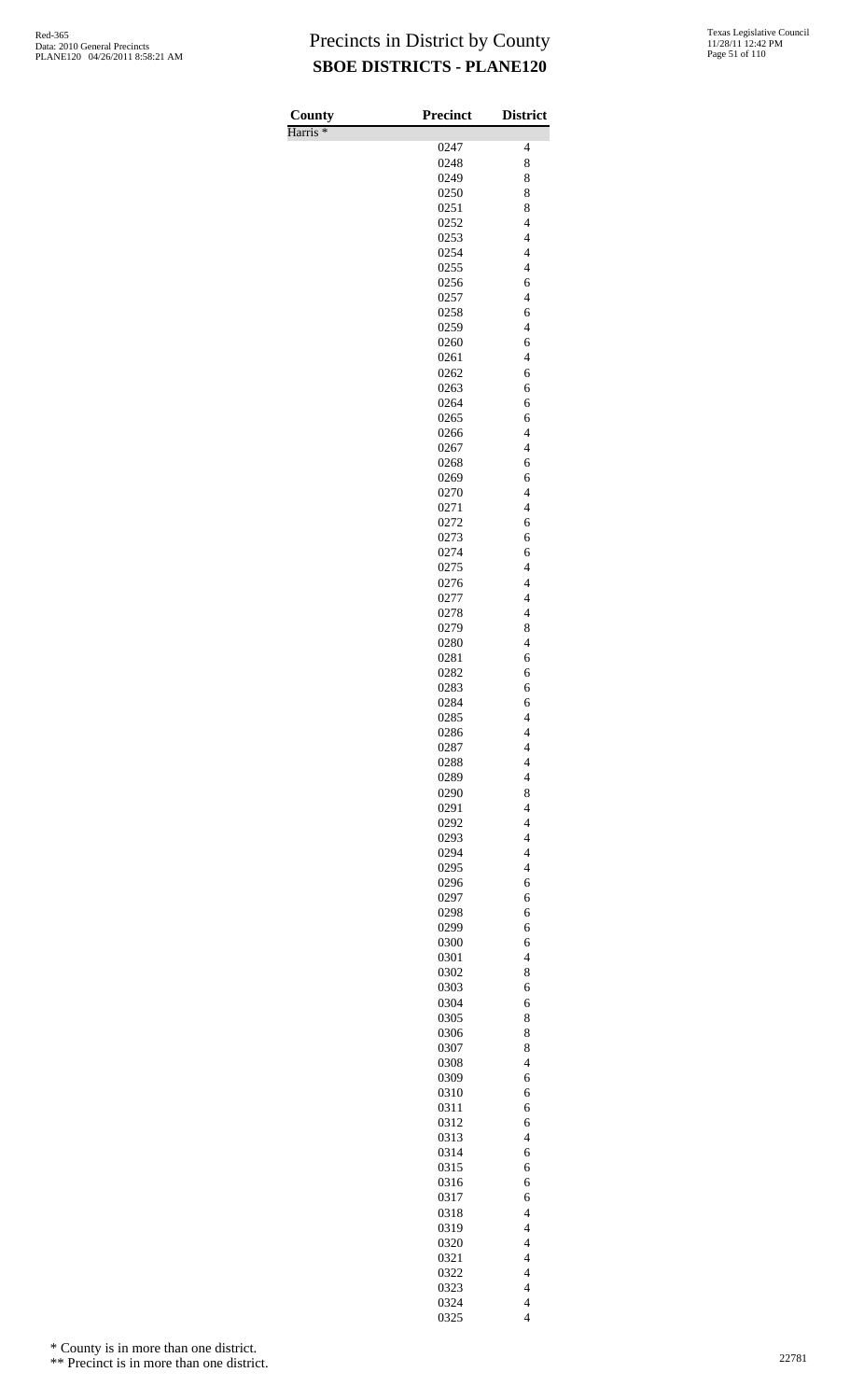Harris \*

| County              | <b>Precinct</b> | <b>District</b>                                      |
|---------------------|-----------------|------------------------------------------------------|
| Harris <sup>*</sup> | 0326            | 4                                                    |
|                     | 0327            | $\overline{4}$                                       |
|                     | 0328            | $\overline{\mathcal{L}}$                             |
|                     | 0329            | $\overline{\mathcal{L}}$                             |
|                     | 0330            | 6                                                    |
|                     | 0331            | $\overline{4}$                                       |
|                     | 0332            | 6                                                    |
|                     | 0333            | 8                                                    |
|                     | 0334            | $\overline{\mathcal{L}}$                             |
|                     | 0335<br>0336    | 6<br>$\overline{4}$                                  |
|                     | 0337            | $\overline{4}$                                       |
|                     | 0338            | 6                                                    |
|                     | 0339            | $\overline{\mathcal{L}}$                             |
|                     | 0340            | 8                                                    |
|                     | 0341            | $\overline{4}$                                       |
|                     | 0342            | $\overline{4}$                                       |
|                     | 0343            | $\overline{\mathcal{L}}$<br>$\overline{\mathcal{L}}$ |
|                     | 0344<br>0345    | 6                                                    |
|                     | 0346            | 8                                                    |
|                     | 0347            | 8                                                    |
|                     | 0348            | 8                                                    |
|                     | 0349            | 8                                                    |
|                     | 0350            | 6                                                    |
|                     | 0351            | 8                                                    |
|                     | 0352            | 8                                                    |
|                     | 0353<br>0354    | $\overline{\mathcal{L}}$<br>$\overline{\mathcal{L}}$ |
|                     | 0355            | $\overline{4}$                                       |
|                     | 0356            | 6                                                    |
|                     | 0357            | 8                                                    |
|                     | 0358            | $\overline{\mathcal{L}}$                             |
|                     | 0359            | $\overline{\mathcal{L}}$                             |
|                     | 0360            | 6                                                    |
|                     | 0361            | 6                                                    |
|                     | 0362            | 6                                                    |
|                     | 0363<br>0364    | $\overline{\mathcal{L}}$<br>6                        |
|                     | 0365            | 4                                                    |
|                     | 0366            | $\overline{4}$                                       |
|                     | 0367            | $\overline{\mathcal{L}}$                             |
|                     | 0368            | $\overline{\mathcal{L}}$                             |
|                     | 0369            | $\overline{\mathcal{L}}$                             |
|                     | 0370            | 6                                                    |
|                     | 0371            | $\overline{4}$                                       |
|                     | 0372<br>0373    | $\overline{4}$<br>$\overline{\mathcal{L}}$           |
|                     | 0374            | $\overline{\mathcal{L}}$                             |
|                     | 0375            | $\overline{4}$                                       |
|                     | 0376            | $\overline{4}$                                       |
|                     | 0377            | 8                                                    |
|                     | 0378            | 8                                                    |
|                     | 0379            | $\overline{\mathcal{L}}$                             |
|                     | 0380            | 8                                                    |
|                     | 0381            | $\overline{4}$<br>8                                  |
|                     | 0382<br>0383    | 6                                                    |
|                     | 0384            | $\overline{4}$                                       |
|                     | 0385            | 6                                                    |
|                     | 0386            | 8                                                    |
|                     | 0387            | 8                                                    |
|                     | 0388            | 8                                                    |
|                     | 0389            | $\overline{\mathcal{L}}$                             |
|                     | 0390            | $\overline{\mathcal{L}}$                             |
|                     | 0391<br>0392    | 8<br>$\overline{\mathcal{L}}$                        |
|                     | 0393            | 8                                                    |
|                     | 0394            | $\overline{\mathcal{L}}$                             |
|                     | 0395            | 6                                                    |
|                     | 0396            | $\overline{4}$                                       |
|                     | 0397            | $\overline{4}$                                       |
|                     | 0398            | 6                                                    |
|                     | 0399            | 8                                                    |
|                     | 0400<br>0401    | 6<br>$\overline{4}$                                  |
|                     | 0402            | $\overline{4}$                                       |
|                     | 0403            | 6                                                    |
|                     | 0404            | 8                                                    |

\* County is in more than one district.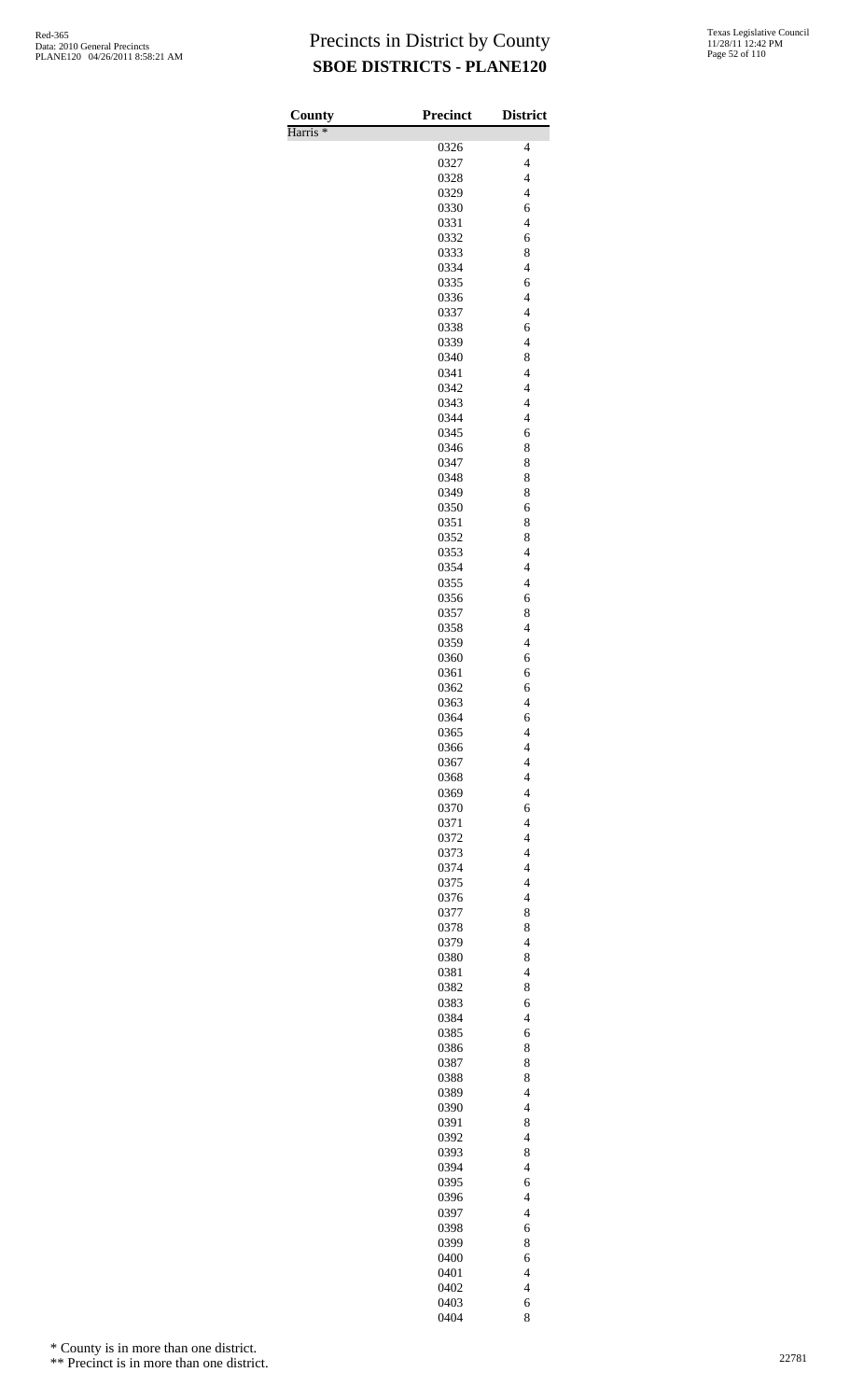| County<br>Harris <sup>*</sup> | <b>Precinct</b> | <b>District</b>                                      |
|-------------------------------|-----------------|------------------------------------------------------|
|                               | 0405            | $\overline{\mathcal{L}}$                             |
|                               | 0406            | $\overline{4}$                                       |
|                               | 0407            | 6                                                    |
|                               | 0408            | $\overline{\mathcal{L}}$                             |
|                               | 0409            | $\overline{\mathcal{L}}$                             |
|                               | 0410<br>0411    | $\overline{4}$<br>$\overline{4}$                     |
|                               | 0412            | $\overline{\mathcal{L}}$                             |
|                               | 0413            | $\overline{\mathcal{L}}$                             |
|                               | 0414            | 8                                                    |
|                               | 0415            | 8                                                    |
|                               | 0416            | 8                                                    |
|                               | 0417<br>0418    | $\overline{\mathcal{L}}$<br>$\overline{\mathcal{L}}$ |
|                               | 0419            | 8                                                    |
|                               | 0420            | 8                                                    |
|                               | 0421            | 6                                                    |
|                               | 0422            | $\overline{4}$                                       |
|                               | 0423            | $\overline{\mathcal{L}}$                             |
|                               | 0424<br>0425    | 6<br>6                                               |
|                               | 0426            | 6                                                    |
|                               | 0427            | 6                                                    |
|                               | 0428            | 6                                                    |
|                               | 0429            | $\overline{4}$                                       |
|                               | 0430<br>0431    | 6                                                    |
|                               | 0432            | 6<br>6                                               |
|                               | 0433            | 6                                                    |
|                               | 0434            | 6                                                    |
|                               | 0435            | 6                                                    |
|                               | 0436            | 6                                                    |
|                               | 0437<br>0438    | 6<br>6                                               |
|                               | 0439            | 6                                                    |
|                               | 0440            | 6                                                    |
|                               | 0441            | 6                                                    |
|                               | 0442            | 6                                                    |
|                               | 0443            | 6                                                    |
|                               | 0444<br>0445    | 6                                                    |
|                               | 0446            | 6<br>6                                               |
|                               | 0447            | 6                                                    |
|                               | 0448            | $\overline{4}$                                       |
|                               | 0449            | $\overline{\mathcal{L}}$                             |
|                               | 0450            | $\overline{4}$                                       |
|                               | 0451<br>0452    | 6<br>6                                               |
|                               | 0453            | $\overline{4}$                                       |
|                               | 0454            | $\overline{4}$                                       |
|                               | 0455            | $\overline{\mathcal{L}}$                             |
|                               | 0456            | 8                                                    |
|                               | 0457            | $\overline{4}$                                       |
|                               | 0458<br>0459    | $\overline{\mathcal{L}}$<br>8                        |
|                               | 0460            | $\overline{\mathcal{L}}$                             |
|                               | 0461            | 6                                                    |
|                               | 0462            | $\overline{4}$                                       |
|                               | 0463            | 6                                                    |
|                               | 0464            | 6                                                    |
|                               | 0465<br>0466    | 6<br>6                                               |
|                               | 0467            | $\overline{4}$                                       |
|                               | 0468            | $\overline{4}$                                       |
|                               | 0469            | 8                                                    |
|                               | 0470            | 8                                                    |
|                               | 0471<br>0472    | 8<br>6                                               |
|                               | 0473            | 8                                                    |
|                               | 0474            | 8                                                    |
|                               | 0475            | $\overline{4}$                                       |
|                               | 0476            | 8                                                    |
|                               | 0477            | 6                                                    |
|                               | 0478<br>0479    | 6<br>6                                               |
|                               | 0480            | 6                                                    |
|                               | 0481            | 6                                                    |
|                               | 0482            | 6                                                    |
|                               | 0483            | 6                                                    |

\* County is in more than one district.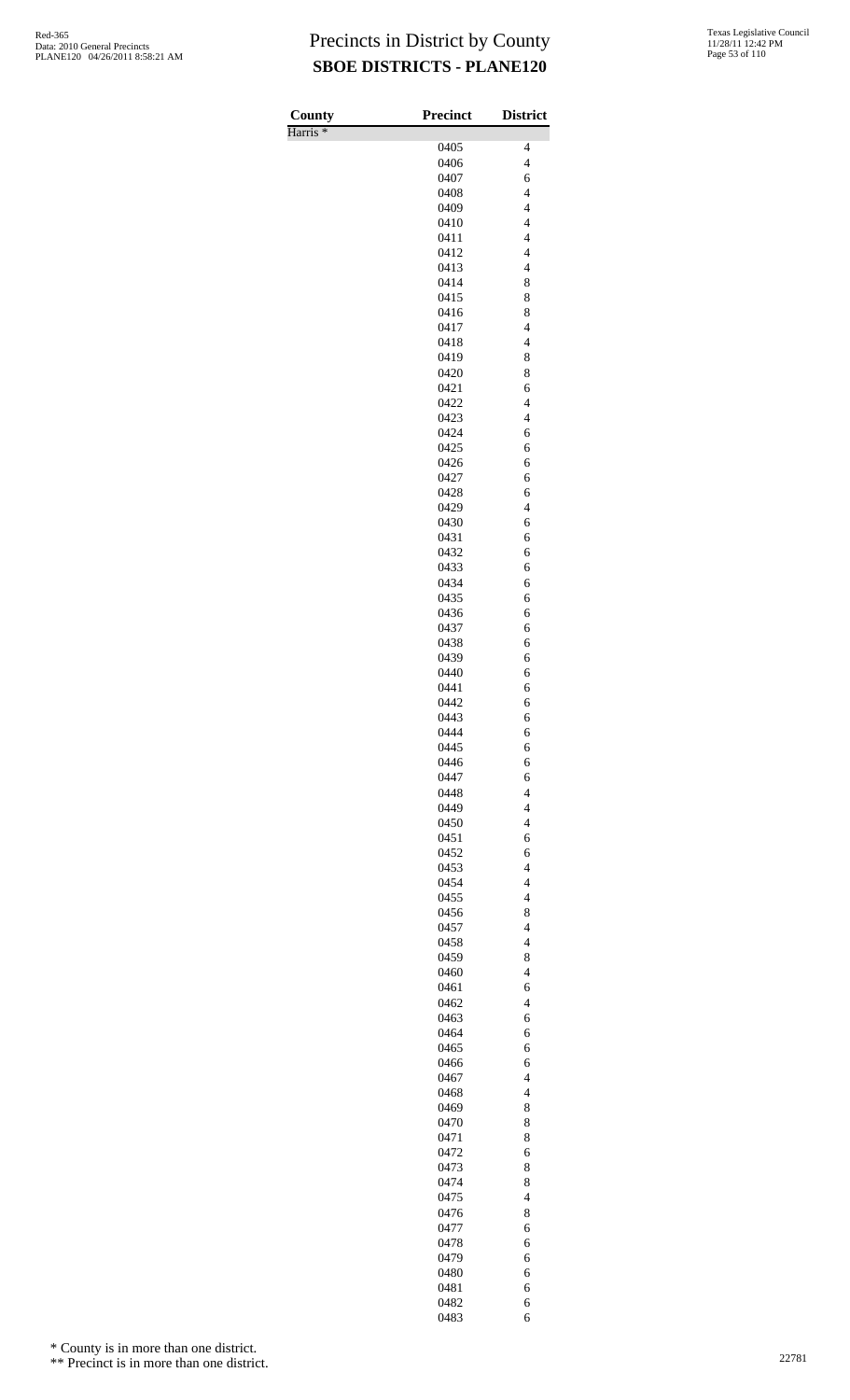Harris \*

| County              | <b>Precinct</b> | <b>District</b>                                      |
|---------------------|-----------------|------------------------------------------------------|
| Harris <sup>*</sup> | 0484            |                                                      |
|                     | 0485            | 6<br>6                                               |
|                     | 0486            | 6                                                    |
|                     | 0487            | 6                                                    |
|                     | 0488            | 6                                                    |
|                     | 0489            | $\overline{4}$                                       |
|                     | 0490            | $\overline{\mathcal{L}}$                             |
|                     | 0491            | 6                                                    |
|                     | 0492            | 6                                                    |
|                     | 0493            | 6                                                    |
|                     | 0494            | $\overline{4}$                                       |
|                     | 0495<br>0496    | 6<br>6                                               |
|                     | 0497            | $\overline{\mathcal{L}}$                             |
|                     | 0498            | 6                                                    |
|                     | 0499            | 6                                                    |
|                     | 0500            | 6                                                    |
|                     | 0501            | 6                                                    |
|                     | 0502            | 8                                                    |
|                     | 0503            | 6                                                    |
|                     | 0504            | 6                                                    |
|                     | 0505            | $\overline{\mathcal{L}}$                             |
|                     | 0506<br>0507    | $\overline{\mathcal{L}}$<br>6                        |
|                     | 0508            | 6                                                    |
|                     | 0509            | 6                                                    |
|                     | 0510            | 6                                                    |
|                     | 0511            | $\overline{\mathcal{L}}$                             |
|                     | 0512            | 6                                                    |
|                     | 0513            | 6                                                    |
|                     | 0514            | 6                                                    |
|                     | 0515            | 6                                                    |
|                     | 0516<br>0517    | 6<br>6                                               |
|                     | 0518            | 6                                                    |
|                     | 0519            | 6                                                    |
|                     | 0520            | $\overline{4}$                                       |
|                     | 0521            | 8                                                    |
|                     | 0522            | 6                                                    |
|                     | 0523            | 6                                                    |
|                     | 0524            | 6                                                    |
|                     | 0525<br>0526    | $\overline{\mathcal{L}}$<br>$\overline{\mathcal{L}}$ |
|                     | 0527            | $\overline{\mathcal{L}}$                             |
|                     | 0528            | $\overline{4}$                                       |
|                     | 0529            | 6                                                    |
|                     | 0530            | $\overline{4}$                                       |
|                     | 0531            | 8                                                    |
|                     | 0532            | 8                                                    |
|                     | 0533            | 8                                                    |
|                     | 0534<br>0535    | 8<br>$\overline{4}$                                  |
|                     | 0536            | $\overline{\mathcal{L}}$                             |
|                     | 0537            | 8                                                    |
|                     | 0538            | $\overline{4}$                                       |
|                     | 0539            | 6                                                    |
|                     | 0540            | $\overline{4}$                                       |
|                     | 0541            | $\overline{\mathcal{L}}$                             |
|                     | 0542            | $\overline{\mathcal{L}}$                             |
|                     | 0543            | $\overline{\mathcal{L}}$<br>$\overline{4}$           |
|                     | 0544<br>0545    | 8                                                    |
|                     | 0546            | 6                                                    |
|                     | 0547            | 6                                                    |
|                     | 0548            | 6                                                    |
|                     | 0549            | $\overline{4}$                                       |
|                     | 0550            | $\overline{\mathcal{L}}$                             |
|                     | 0551            | 6                                                    |
|                     | 0552            | 6                                                    |
|                     | 0553<br>0554    | 6<br>$\overline{4}$                                  |
|                     | 0555            | $\overline{4}$                                       |
|                     | 0556            | $\overline{\mathcal{L}}$                             |
|                     | 0557            | 6                                                    |
|                     | 0558            | 6                                                    |
|                     | 0559            | 6                                                    |
|                     | 0560            | $\overline{\mathcal{L}}$                             |
|                     | 0561            | 8                                                    |
|                     | 0562            | $\overline{\mathcal{L}}$                             |

\* County is in more than one district.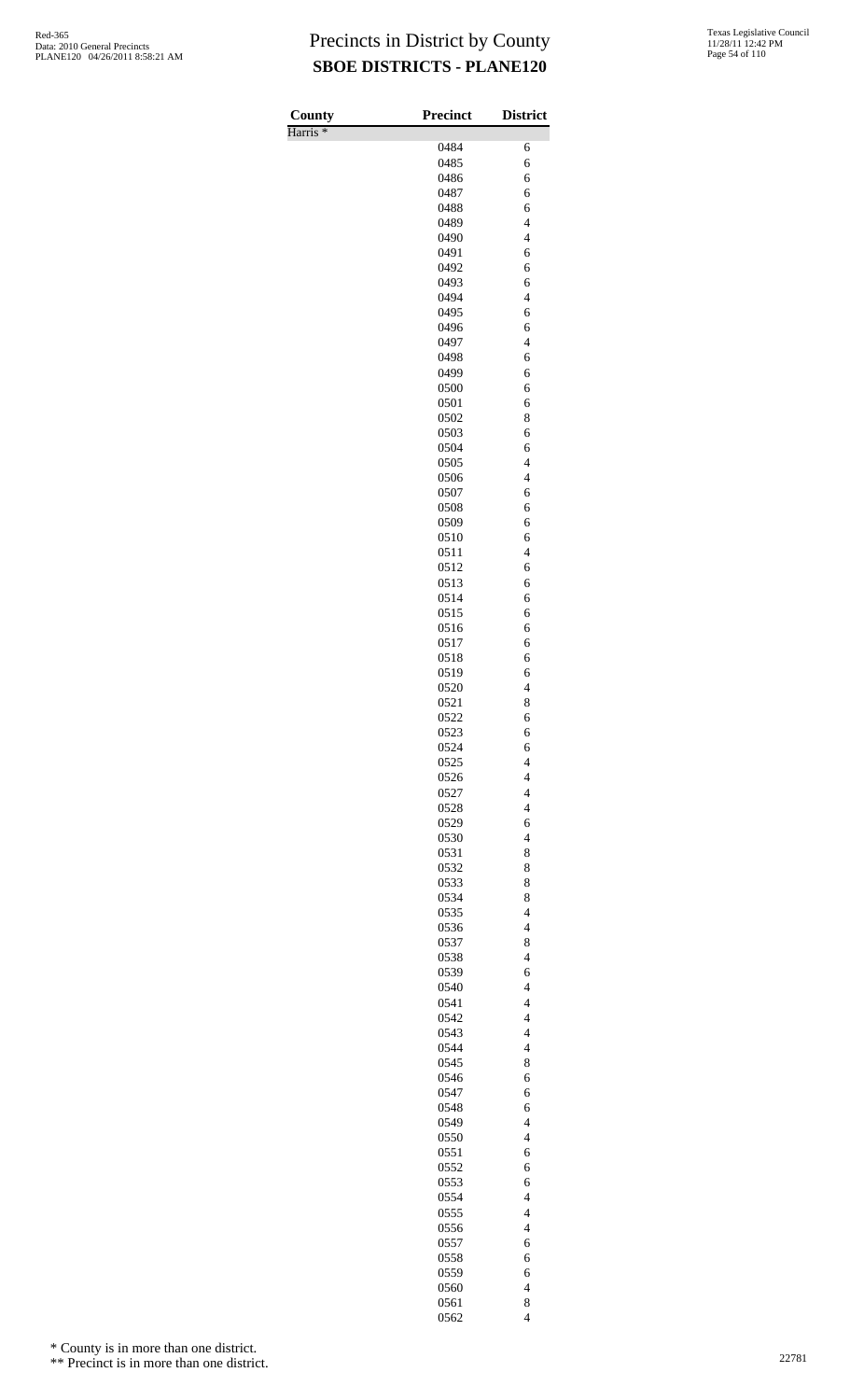| County<br>Harris <sup>*</sup> | <b>Precinct</b> | <b>District</b>                                      |
|-------------------------------|-----------------|------------------------------------------------------|
|                               | 0563            | 8                                                    |
|                               | 0564            | $\overline{\mathcal{L}}$                             |
|                               | 0565            | 6                                                    |
|                               | 0566            | 6                                                    |
|                               | 0567            | 6                                                    |
|                               | 0568<br>0569    | 8<br>6                                               |
|                               | 0570            | 6                                                    |
|                               | 0571            | $\overline{\mathbf{4}}$                              |
|                               | 0572            | 6                                                    |
|                               | 0573            | $\overline{\mathbf{4}}$                              |
|                               | 0574            | $\overline{\mathbf{4}}$                              |
|                               | 0575            | 6<br>$\overline{\mathbf{4}}$                         |
|                               | 0576<br>0577    | 6                                                    |
|                               | 0578            | $\overline{\mathbf{4}}$                              |
|                               | 0579            | $\overline{\mathbf{4}}$                              |
|                               | 0580            | $\overline{\mathbf{4}}$                              |
|                               | 0581            | $\overline{\mathbf{4}}$                              |
|                               | 0582            | $\overline{\mathbf{4}}$                              |
|                               | 0583            | $\overline{\mathbf{4}}$<br>$\overline{\mathbf{4}}$   |
|                               | 0584<br>0585    | $\overline{\mathbf{4}}$                              |
|                               | 0586            | 8                                                    |
|                               | 0587            | $\overline{\mathcal{L}}$                             |
|                               | 0588            | 8                                                    |
|                               | 0589            | 8                                                    |
|                               | 0590            | 8                                                    |
|                               | 0591<br>0592    | $\overline{\mathcal{L}}$<br>6                        |
|                               | 0593            | 6                                                    |
|                               | 0594            | $\overline{\mathcal{L}}$                             |
|                               | 0595            | $\overline{\mathbf{4}}$                              |
|                               | 0596            | 8                                                    |
|                               | 0597            | 6                                                    |
|                               | 0598<br>0599    | 8<br>$\overline{\mathcal{L}}$                        |
|                               | 0600            | 6                                                    |
|                               | 0601            | 6                                                    |
|                               | 0602            | 6                                                    |
|                               | 0603            | 8                                                    |
|                               | 0604            | 8                                                    |
|                               | 0605            | $\overline{4}$                                       |
|                               | 0606<br>0607    | $\overline{\mathbf{4}}$<br>$\overline{\mathcal{L}}$  |
|                               | 0608            | $\overline{\mathcal{L}}$                             |
|                               | 0609            | 6                                                    |
|                               | 0610            | 6                                                    |
|                               | 0611            | $\overline{4}$                                       |
|                               | 0612            | 8                                                    |
|                               | 0613            | $\overline{\mathcal{L}}$                             |
|                               | 0614<br>0615    | 6<br>6                                               |
|                               | 0616            | 6                                                    |
|                               | 0617            | 8                                                    |
|                               | 0618            | 8                                                    |
|                               | 0619            | 6                                                    |
|                               | 0620            | 6                                                    |
|                               | 0621<br>0622    | 6<br>6                                               |
|                               | 0623            | 6                                                    |
|                               | 0624            | 6                                                    |
|                               | 0625            | 6                                                    |
|                               | 0626            | 6                                                    |
|                               | 0627            | $\overline{4}$                                       |
|                               | 0628            | 6<br>$\overline{4}$                                  |
|                               | 0629<br>0630    | $\overline{\mathcal{L}}$                             |
|                               | 0631            | 6                                                    |
|                               | 0632            | $\overline{4}$                                       |
|                               | 0633            | 6                                                    |
|                               | 0634            | 8                                                    |
|                               | 0635            | 8                                                    |
|                               | 0636            | 8                                                    |
|                               | 0637<br>0638    | $\overline{\mathcal{L}}$<br>$\overline{\mathcal{L}}$ |
|                               | 0639            | 8                                                    |
|                               | 0640            | 6                                                    |
|                               | 0641            | 6                                                    |

\* County is in more than one district.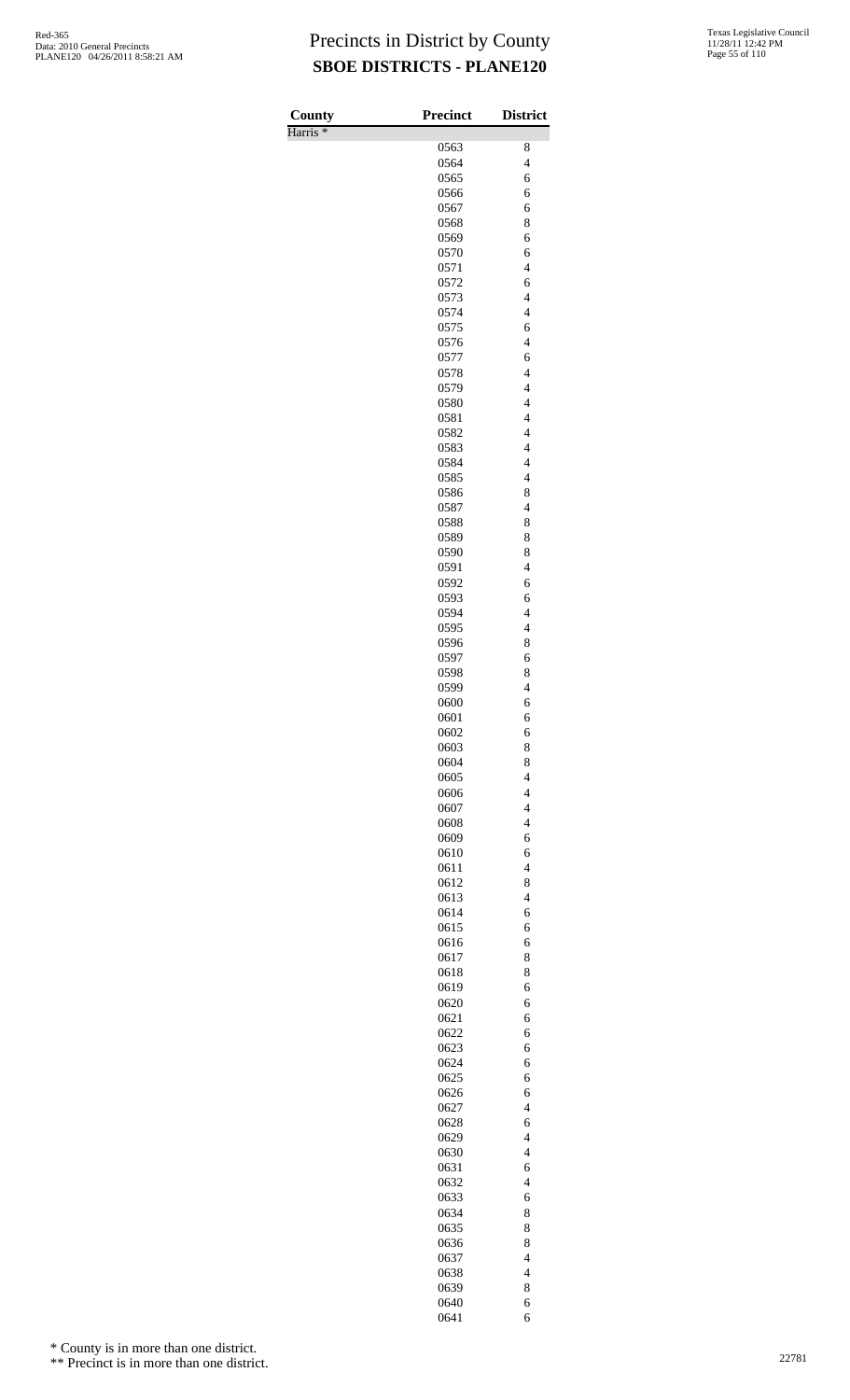Harris \*

| County<br>Harris <sup>*</sup> | <b>Precinct</b> | <b>District</b>                                      |
|-------------------------------|-----------------|------------------------------------------------------|
|                               | 0642            | 6                                                    |
|                               | 0643            | 6                                                    |
|                               | 0644            | 6                                                    |
|                               | 0645            | 6                                                    |
|                               | 0646            | 6                                                    |
|                               | 0647            | 6                                                    |
|                               | 0648<br>0649    | 6<br>$\overline{\mathcal{L}}$                        |
|                               | 0650            | 6                                                    |
|                               | 0651            | 6                                                    |
|                               | 0652            | $\overline{4}$                                       |
|                               | 0653            | $\overline{4}$                                       |
|                               | 0654            | 8                                                    |
|                               | 0655            | 8                                                    |
|                               | 0656            | $\overline{\mathcal{L}}$                             |
|                               | 0657<br>0658    | $\overline{4}$<br>8                                  |
|                               | 0659            | 8                                                    |
|                               | 0660            | $\overline{\mathcal{L}}$                             |
|                               | 0661            | 6                                                    |
|                               | 0662            | 8                                                    |
|                               | 0663            | $\overline{4}$                                       |
|                               | 0664            | $\overline{\mathcal{L}}$                             |
|                               | 0665            | 8                                                    |
|                               | 0666<br>0667    | $\overline{4}$<br>6                                  |
|                               | 0668            | 6                                                    |
|                               | 0669            | 6                                                    |
|                               | 0670            | 8                                                    |
|                               | 0671            | 6                                                    |
|                               | 0672            | 6                                                    |
|                               | 0673            | 8                                                    |
|                               | 0674            | 8                                                    |
|                               | 0675            | $\overline{\mathcal{L}}$<br>$\overline{\mathcal{L}}$ |
|                               | 0676<br>0677    | $\overline{4}$                                       |
|                               | 0678            | 6                                                    |
|                               | 0679            | 8                                                    |
|                               | 0680            | $\overline{\mathcal{L}}$                             |
|                               | 0681            | 6                                                    |
|                               | 0682            | 8                                                    |
|                               | 0683            | $\overline{4}$                                       |
|                               | 0684            | 6                                                    |
|                               | 0685<br>0686    | 6<br>6                                               |
|                               | 0687            | 6                                                    |
|                               | 0688            | 6                                                    |
|                               | 0689            | 6                                                    |
|                               | 0690            | 6                                                    |
|                               | 0691            | 6                                                    |
|                               | 0692            | 8                                                    |
|                               | 0693            | $\overline{4}$                                       |
|                               | 0694<br>0695    | 6<br>8                                               |
|                               | 0696            | 8                                                    |
|                               | 0697            | $\overline{\mathcal{L}}$                             |
|                               | 0698            | $\overline{4}$                                       |
|                               | 0699            | 8                                                    |
|                               | 0700            | 8                                                    |
|                               | 0701            | 6                                                    |
|                               | 0702            | $\overline{\mathcal{L}}$                             |
|                               | 0703            | 8                                                    |
|                               | 0704<br>0705    | 8<br>$\overline{\mathcal{L}}$                        |
|                               | 0706            | 6                                                    |
|                               | 0707            | 6                                                    |
|                               | 0708            | $\overline{4}$                                       |
|                               | 0709            | 6                                                    |
|                               | 0710            | 6                                                    |
|                               | 0711            | 6                                                    |
|                               | 0712            | 8                                                    |
|                               | 0713            | 6                                                    |
|                               | 0714            | $\overline{4}$                                       |
|                               | 0715<br>0716    | 8<br>8                                               |
|                               | 0717            | $\overline{\mathcal{L}}$                             |
|                               | 0718            | 8                                                    |
|                               | 0719            | $\overline{4}$                                       |
|                               | 0720            | 8                                                    |

\* County is in more than one district.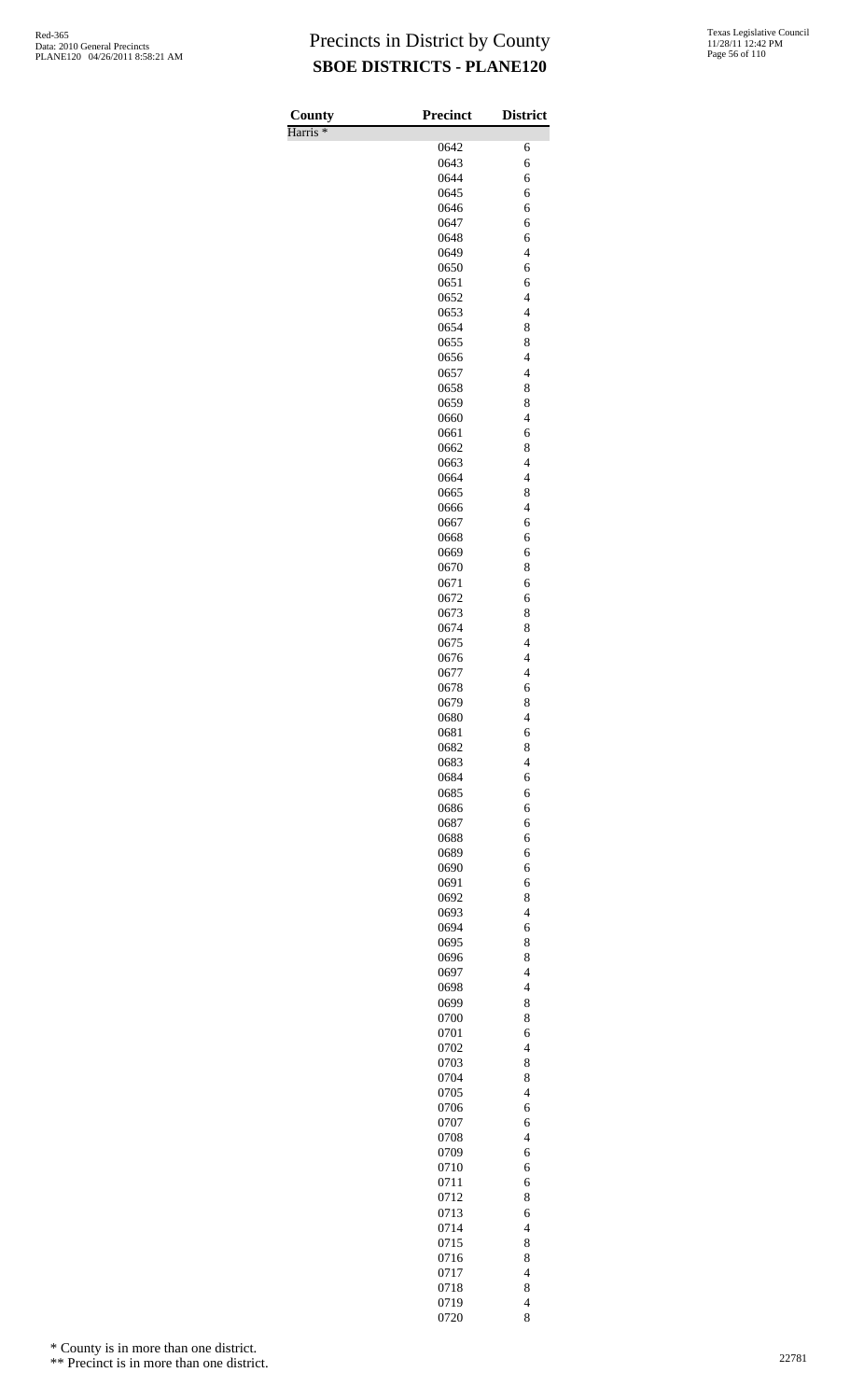Harris \*

| County              | <b>Precinct</b> | <b>District</b>                            |
|---------------------|-----------------|--------------------------------------------|
| Harris <sup>*</sup> | 0721            | 8                                          |
|                     | 0722            | $\overline{4}$                             |
|                     | 0723            | $\overline{\mathcal{L}}$                   |
|                     | 0724            | 8                                          |
|                     | 0725            | $\overline{4}$                             |
|                     | 0726            | 6                                          |
|                     | 0727            | 6                                          |
|                     | 0728            | 8                                          |
|                     | 0729            | $\overline{\mathcal{L}}$                   |
|                     | 0730<br>0731    | 6<br>6                                     |
|                     | 0732            | 8                                          |
|                     | 0733            | $\overline{\mathcal{L}}$                   |
|                     | 0734            | 6                                          |
|                     | 0735            | 6                                          |
|                     | 0736            | $\overline{4}$                             |
|                     | 0737            | $\overline{4}$                             |
|                     | 0738            | $\overline{\mathcal{L}}$                   |
|                     | 0739<br>0740    | 8<br>8                                     |
|                     | 0741            | 6                                          |
|                     | 0742            | $\overline{4}$                             |
|                     | 0743            | $\overline{\mathcal{L}}$                   |
|                     | 0744            | 8                                          |
|                     | 0745            | 8                                          |
|                     | 0746            | 8                                          |
|                     | 0747            | 8                                          |
|                     | 0748<br>0749    | 8<br>$\overline{\mathcal{L}}$              |
|                     | 0750            | 8                                          |
|                     | 0751            | 6                                          |
|                     | 0752            | 8                                          |
|                     | 0753            | 6                                          |
|                     | 0754            | $\overline{4}$                             |
|                     | 0755            | $\overline{\mathcal{L}}$                   |
|                     | 0756            | $\overline{4}$                             |
|                     | 0757            | $\overline{4}$                             |
|                     | 0758<br>0759    | 8<br>6                                     |
|                     | 0760            | 8                                          |
|                     | 0761            | 6                                          |
|                     | 0762            | $\overline{\mathcal{L}}$                   |
|                     | 0763            | $\overline{\mathcal{L}}$                   |
|                     | 0764            | 8                                          |
|                     | 0765            | 6                                          |
|                     | 0766            | $\overline{4}$                             |
|                     | 0767<br>0768    | $\overline{4}$<br>6                        |
|                     | 0769            | $\overline{\mathcal{L}}$                   |
|                     | 0770            | $\overline{4}$                             |
|                     | 0771            | 6                                          |
|                     | 0772            | 6                                          |
|                     | 0773            | 6                                          |
|                     | 0774            | $\overline{4}$                             |
|                     | 0775            | $\overline{4}$                             |
|                     | 0776            | 8                                          |
|                     | 0777<br>0778    | $\overline{4}$<br>$\overline{\mathcal{L}}$ |
|                     | 0779            | $\overline{\mathcal{L}}$                   |
|                     | 0780            | $\overline{4}$                             |
|                     | 0781            | 6                                          |
|                     | 0782            | 8                                          |
|                     | 0783            | 6                                          |
|                     | 0784            | $\overline{4}$                             |
|                     | 0785            | $\overline{4}$                             |
|                     | 0786<br>0787    | $\overline{4}$<br>$\overline{4}$           |
|                     | 0788            | 6                                          |
|                     | 0789            | 6                                          |
|                     | 0790            | 8                                          |
|                     | 0791            | 8                                          |
|                     | 0792            | $\overline{4}$                             |
|                     | 0793            | 8                                          |
|                     | 0794            | $\overline{\mathcal{L}}$                   |
|                     | 0795            | $\overline{4}$                             |
|                     | 0796<br>0797    | 8<br>$\overline{\mathcal{L}}$              |
|                     | 0798            | $\overline{\mathcal{L}}$                   |
|                     | 0799            | $\overline{4}$                             |

\* County is in more than one district.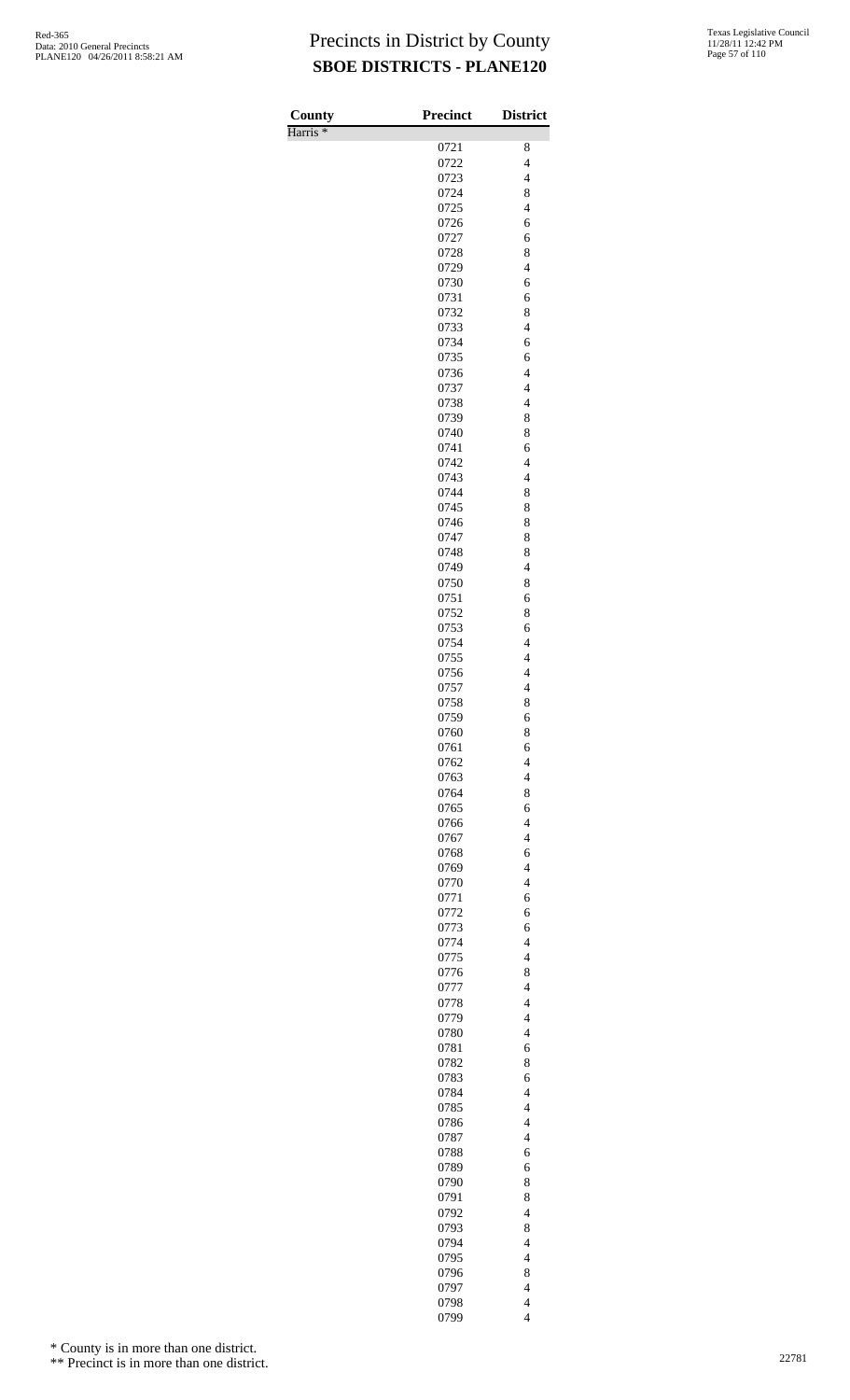Harris \*

| County              | <b>Precinct</b> | <b>District</b>                                      |
|---------------------|-----------------|------------------------------------------------------|
| Harris <sup>*</sup> |                 |                                                      |
|                     | 0800            | 6<br>$\overline{\mathcal{L}}$                        |
|                     | 0801<br>0802    | 6                                                    |
|                     | 0803            | 6                                                    |
|                     | 0804            | 6                                                    |
|                     | 0805            | 6                                                    |
|                     | 0806            | $\overline{4}$                                       |
|                     | 0807            | 6                                                    |
|                     | 0808            | $\overline{\mathcal{L}}$                             |
|                     | 0809            | 6                                                    |
|                     | 0810            | $\overline{4}$                                       |
|                     | 0811            | $\overline{\mathcal{L}}$<br>$\overline{\mathcal{L}}$ |
|                     | 0812<br>0813    | 8                                                    |
|                     | 0814            | 6                                                    |
|                     | 0815            | $\overline{\mathcal{L}}$                             |
|                     | 0816            | $\overline{4}$                                       |
|                     | 0817            | $\overline{\mathcal{L}}$                             |
|                     | 0818            | $\overline{\mathcal{L}}$                             |
|                     | ** 0819         | $\overline{4}$                                       |
|                     | ** 0819         | 6                                                    |
|                     | 0820            | $\overline{\mathcal{L}}$                             |
|                     | 0821            | $\overline{\mathcal{L}}$                             |
|                     | 0822<br>0823    | $\overline{\mathcal{L}}$<br>6                        |
|                     | 0824            | $\overline{4}$                                       |
|                     | 0825            | $\overline{\mathcal{L}}$                             |
|                     | 0826            | 6                                                    |
|                     | 0827            | $\overline{\mathcal{L}}$                             |
|                     | 0828            | 6                                                    |
|                     | 0829            | $\overline{4}$                                       |
|                     | 0830            | $\overline{4}$                                       |
|                     | 0831            | $\overline{\mathcal{L}}$                             |
|                     | 0832            | $\overline{\mathcal{L}}$                             |
|                     | 0833            | $\overline{\mathcal{L}}$                             |
|                     | 0834            | 8                                                    |
|                     | 0835<br>0836    | 6<br>6                                               |
|                     | 0837            | 6                                                    |
|                     | 0838            | $\overline{\mathcal{L}}$                             |
|                     | 0839            | 6                                                    |
|                     | 0840            | $\overline{\mathcal{L}}$                             |
|                     | 0841            | $\overline{\mathcal{L}}$                             |
|                     | 0842            | $\overline{\mathcal{L}}$                             |
|                     | 0843            | $\overline{4}$                                       |
|                     | 0844            | $\overline{4}$                                       |
|                     | 0845<br>0846    | 8<br>$\overline{\mathcal{L}}$                        |
|                     | 0847            | $\overline{\mathcal{L}}$                             |
|                     | 0848            | $\overline{\mathcal{L}}$                             |
|                     | 0849            | $\overline{4}$                                       |
|                     | 0850            | $\overline{4}$                                       |
|                     | 0851            | 6                                                    |
|                     | 0852            | $\overline{\mathcal{L}}$                             |
|                     | 0853            | 6                                                    |
|                     | 0854            | $\overline{4}$                                       |
|                     | 0855            | $\overline{\mathcal{L}}$                             |
|                     | 0856<br>0857    | $\overline{\mathcal{L}}$<br>$\overline{\mathcal{L}}$ |
|                     | 0858            | $\overline{\mathcal{L}}$                             |
|                     | 0859            | $\overline{\mathcal{L}}$                             |
|                     | 0860            | $\overline{4}$                                       |
|                     | 0861            | $\overline{\mathcal{L}}$                             |
|                     | 0862            | $\overline{\mathcal{L}}$                             |
|                     | 0863            | $\overline{\mathcal{L}}$                             |
|                     | 0864            | $\overline{4}$                                       |
|                     | 0865            | $\overline{4}$                                       |
|                     | 0866<br>0867    | $\overline{\mathcal{L}}$<br>$\overline{\mathcal{L}}$ |
|                     | 0868            | $\overline{\mathcal{L}}$                             |
|                     | 0869            | $\overline{4}$                                       |
|                     | 0870            | 6                                                    |
|                     | 0871            | $\overline{\mathcal{L}}$                             |
|                     | 0872            | 8                                                    |
|                     | 0873            | $\overline{\mathcal{L}}$                             |
|                     | 0874            | 6                                                    |
|                     | 0875            | 8                                                    |
|                     | 0876            | 6                                                    |
|                     | 0877            | 8                                                    |

\* County is in more than one district.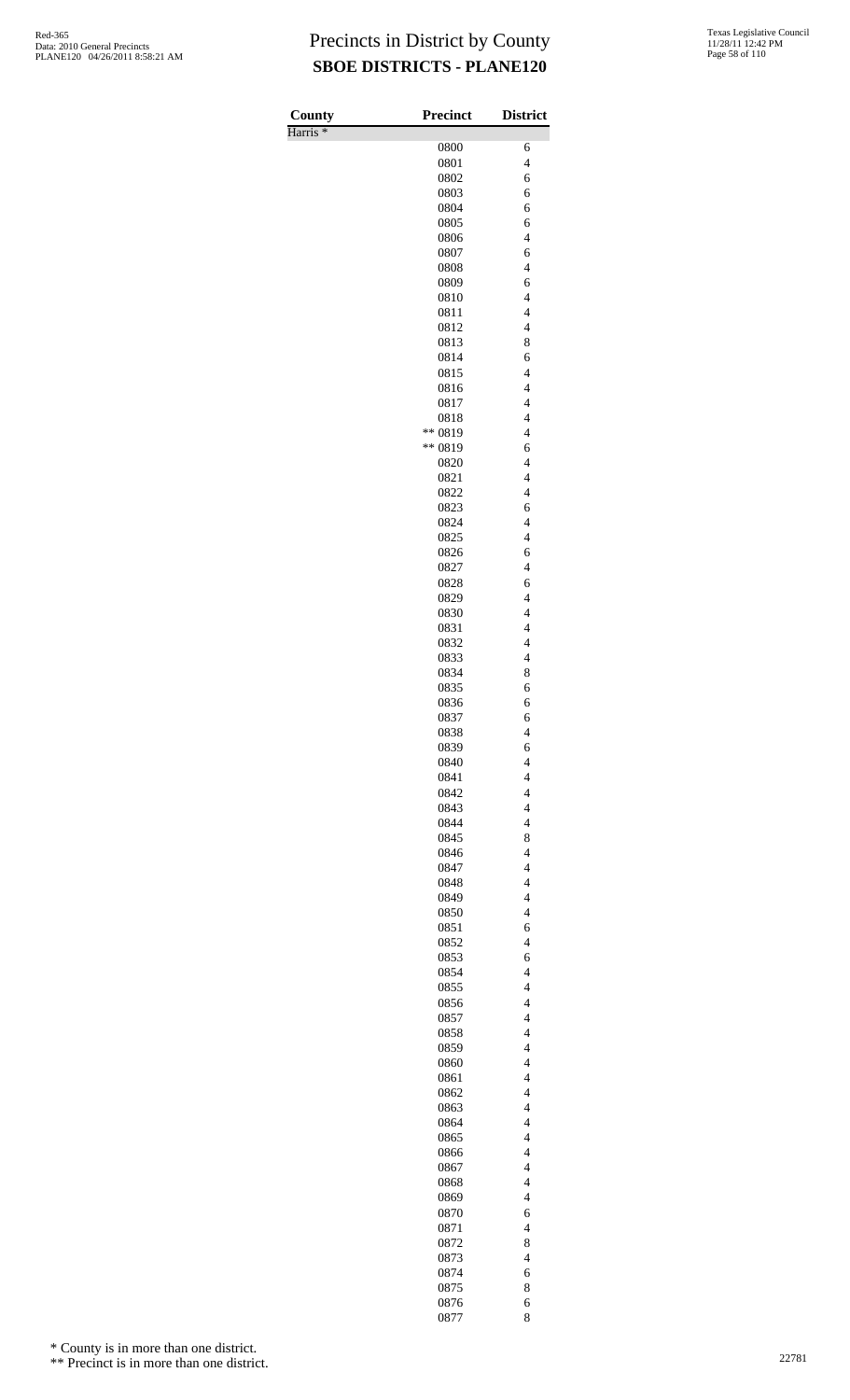| County              | <b>Precinct</b> | <b>District</b>                            |
|---------------------|-----------------|--------------------------------------------|
| Harris <sup>*</sup> |                 |                                            |
|                     | 0878            | 6                                          |
|                     | 0879            | 8                                          |
|                     | 0880<br>0881    | 6<br>8                                     |
|                     | 0882            | 6                                          |
|                     | 0883            | $\overline{4}$                             |
|                     | 0884            | $\overline{4}$                             |
|                     | 0885            | 8                                          |
| Harrison            |                 |                                            |
|                     | 0001            | 9                                          |
|                     | 0002            | 9                                          |
|                     | 0003<br>0004    | 9<br>9                                     |
|                     | 0005            | 9                                          |
|                     | 0006            | 9                                          |
|                     | 0007            | 9                                          |
|                     | 0008            | 9                                          |
|                     | 0009            | 9                                          |
|                     | 0010            | 9                                          |
|                     | 0011            | 9                                          |
|                     | 0012            | 9                                          |
|                     | 0013            | 9                                          |
|                     | 0014<br>0015    | 9<br>9                                     |
|                     | 0016            | 9                                          |
|                     | 0017            | 9                                          |
|                     | 0018            | 9                                          |
|                     | 0019            | 9                                          |
|                     | 0020            | 9                                          |
|                     | 0021            | 9                                          |
|                     | 0022            | 9                                          |
|                     | 0023            | 9                                          |
|                     | 0024            | 9<br>9                                     |
| Hartley             | 0025            |                                            |
|                     | 0101            | 15                                         |
|                     | 0102            | 15                                         |
|                     | 0201            | 15                                         |
|                     | 0202            | 15                                         |
|                     | 0301            | 15                                         |
|                     | 0401            | 15                                         |
| Haskell             | 0001            | 15                                         |
|                     | 0002            | 15                                         |
|                     | 0003            | 15                                         |
|                     | 0004            | 15                                         |
|                     | 0005            | 15                                         |
|                     | 0006            | 15                                         |
|                     | 0007            | 15                                         |
|                     | 0008            | 15                                         |
|                     | 0009            | 15                                         |
| Hays                | 0010            | 15                                         |
|                     | 0110            | 5                                          |
|                     | 0111            | 5                                          |
|                     | 0112            | 5                                          |
|                     | 0113            | 5                                          |
|                     | 0114            | $\frac{5}{5}$                              |
|                     | 0116            |                                            |
|                     | 0120<br>0127    | 5                                          |
|                     | 0221            | $\frac{5}{5}$                              |
|                     | 0223            |                                            |
|                     | 0224            | $\frac{5}{5}$                              |
|                     | 0225            | 5                                          |
|                     | 0226            | $\frac{5}{5}$                              |
|                     | 0227            |                                            |
|                     | 0228            | $\frac{5}{5}$                              |
|                     | 0229            |                                            |
|                     | 0230            | 5                                          |
|                     | 0234<br>0315    | $\frac{5}{5}$                              |
|                     | 0330            |                                            |
|                     | 0331            | $\frac{5}{5}$                              |
|                     | 0332            |                                            |
|                     | 0333            | $\begin{array}{c} 5 \\ 5 \\ 5 \end{array}$ |
|                     | 0334            |                                            |
|                     | 0335            | 5                                          |
|                     | 0336            | 5                                          |

\* County is in more than one district.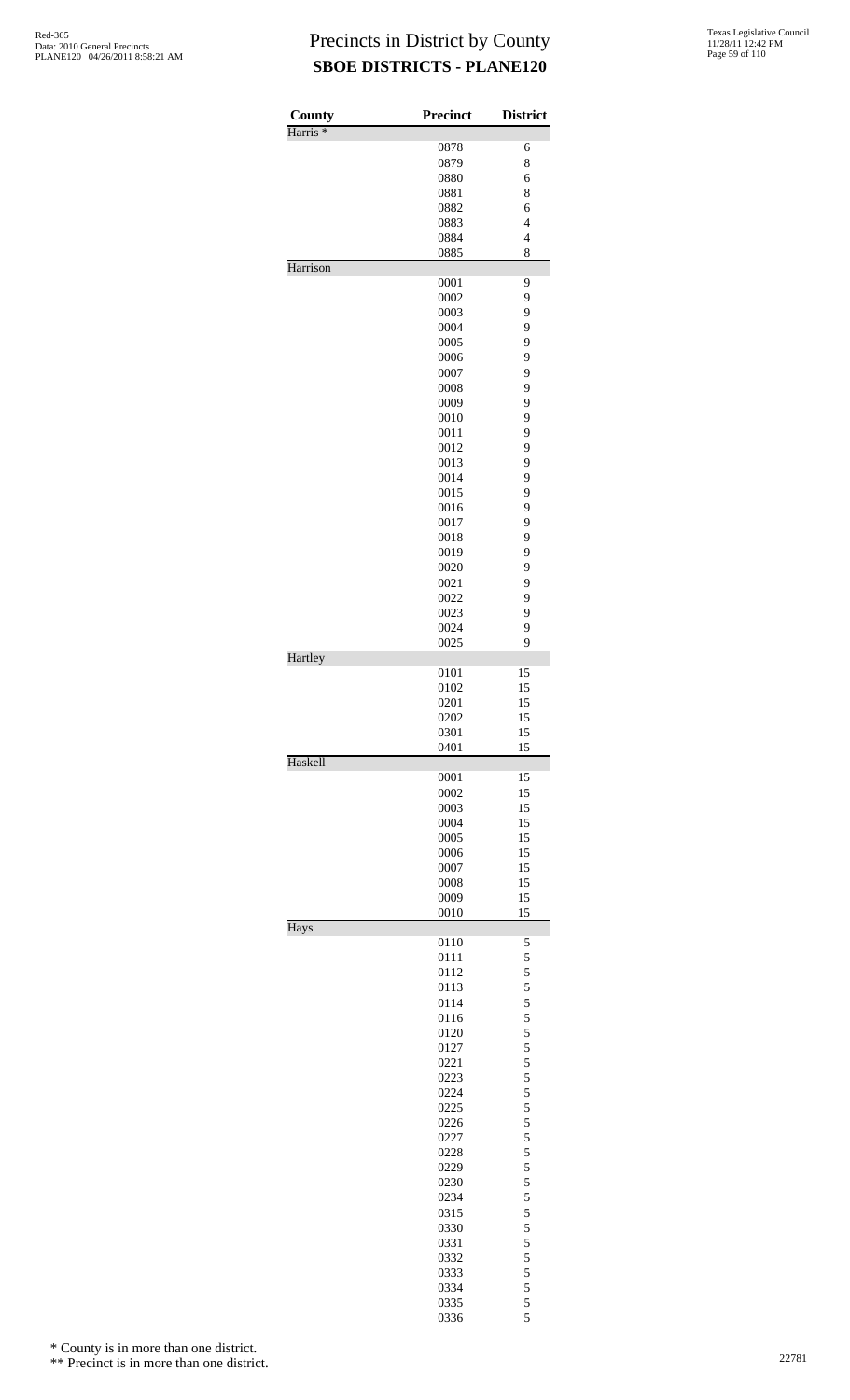| County<br><b>Hays</b> | <b>Precinct</b> | <b>District</b>                  |
|-----------------------|-----------------|----------------------------------|
|                       | 0337            | 5                                |
|                       | 0440            | 5                                |
|                       | 0441            | 5                                |
|                       | 0442            | 5                                |
|                       | 0443            | 5                                |
|                       | 0444            |                                  |
|                       | 0446            | $\frac{5}{5}$                    |
|                       | 0447            | $\overline{5}$                   |
|                       | 0448            | 5                                |
|                       | 0449            | 5                                |
| Hemphill              | 0101            | 15                               |
|                       | 0201            | 15                               |
|                       | 0202            | 15                               |
|                       | 0301            | 15                               |
|                       | 0302            | 15                               |
|                       | 0303            | 15                               |
|                       | 0401            | 15                               |
|                       | 0402            | 15                               |
| Henderson             | 0002            | 9                                |
|                       | 0003            | 9                                |
|                       | 0004            | 9                                |
|                       | 001A            | 9                                |
|                       | 001M            | 9                                |
|                       | 001S            | 9                                |
|                       | 001T            | 9                                |
|                       | 002E            | 9                                |
|                       | 003B            | 9                                |
|                       | 003C            | 9                                |
|                       | 003M            | 9                                |
|                       | $003\mathrm{N}$ | 9                                |
|                       | 004A            | 9                                |
|                       | 004F            | 9                                |
|                       | 004P            | 9                                |
|                       | 004S            | 9                                |
|                       | 004W            | 9                                |
|                       | 01CR            | 9                                |
|                       | 01MN            | 9                                |
|                       | 01TC            | 9                                |
|                       | 02PS            | 9                                |
|                       | 03WS            | 9                                |
|                       | 04BV<br>04CC    | 9<br>9                           |
|                       | 04LA            | 9                                |
|                       | 04LR            | 9                                |
|                       | 04MS            | 9                                |
|                       | 04NY            | 9                                |
|                       | 04SE            | 9                                |
|                       | 2GBN            | 9                                |
|                       | 2GBS            | 9                                |
| Hidalgo <sup>*</sup>  | 0001            | $\overline{\mathbf{c}}$          |
|                       | 0002            | $\overline{c}$                   |
|                       | 0003            | $\overline{c}$                   |
|                       | 0004            | $\overline{c}$                   |
|                       | 0005            | $\overline{c}$                   |
|                       | 0006            | $\overline{c}$                   |
|                       | 0007            | $\overline{c}$                   |
|                       | 0008            | $\overline{c}$                   |
|                       | 0009            | $\overline{c}$                   |
|                       | 0010            | $\overline{c}$                   |
|                       | 0011            | 3                                |
|                       | 0012            | $\overline{c}$                   |
|                       | 0013            | 3                                |
|                       | 0014            | 3                                |
|                       | 0015<br>0016    | $\overline{c}$<br>$\overline{c}$ |
|                       | 0017            | $\overline{c}$                   |
|                       | 0018            | $\overline{c}$                   |
|                       | 0019            | 3                                |
|                       | 0020            | $\overline{c}$                   |
|                       | 0021            | $\overline{c}$                   |
|                       | 0022            | $\overline{c}$                   |
|                       | 0023            | $\overline{c}$                   |
|                       | 0024            | 3                                |
|                       | 0025            | $\overline{c}$                   |
|                       | 0026            | $\overline{c}$                   |
|                       | 0027            | $\overline{c}$                   |

\* County is in more than one district.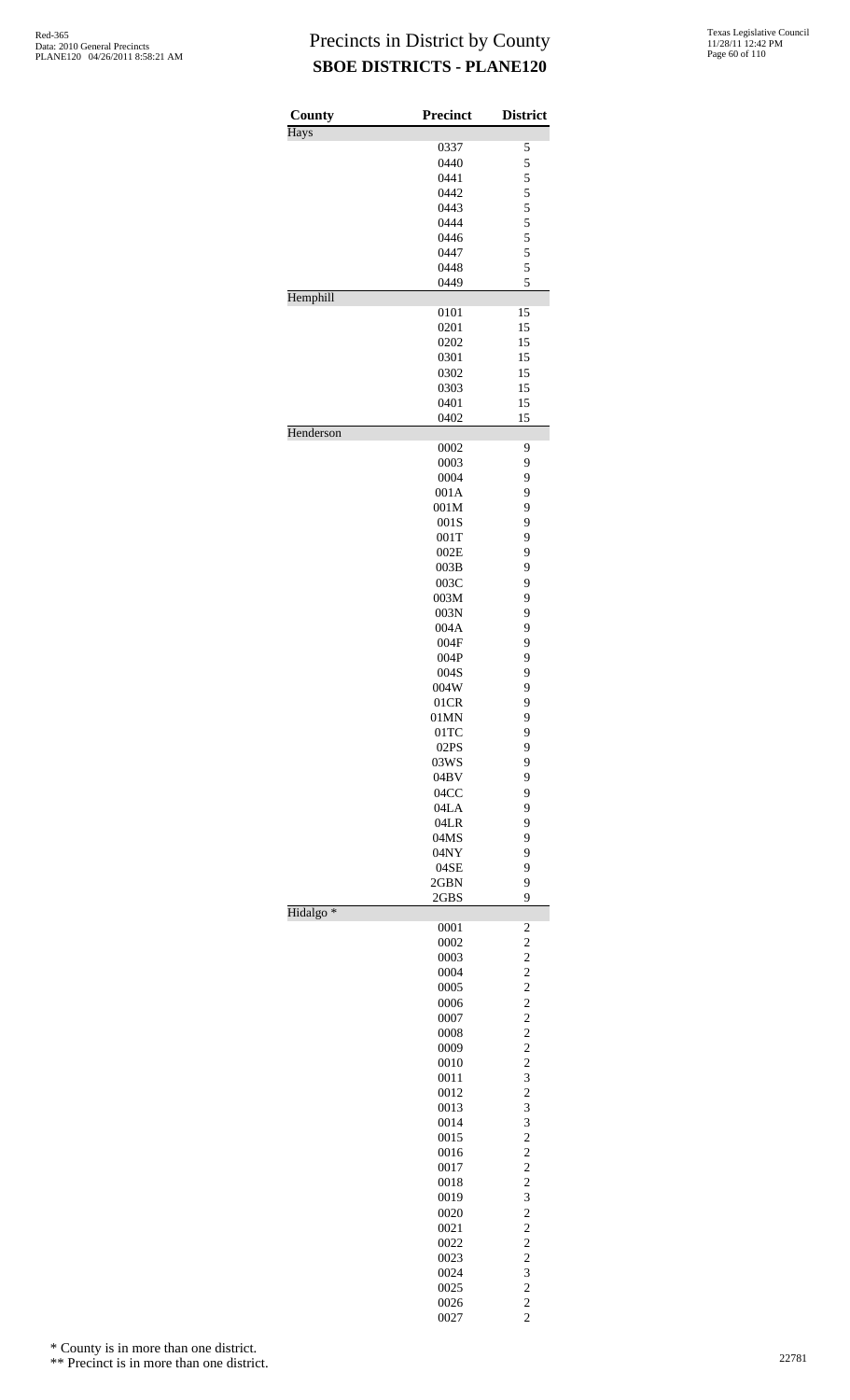| County               | Precinct     | <b>District</b>                                    |
|----------------------|--------------|----------------------------------------------------|
| Hidalgo <sup>*</sup> |              | $\overline{\mathbf{c}}$                            |
|                      | 0028<br>0029 | 3                                                  |
|                      | 0030         | 3                                                  |
|                      | 0031         | 3                                                  |
|                      | 0032         | $\overline{c}$                                     |
|                      | 0033         | $\overline{c}$                                     |
|                      | 0034         | $\overline{\mathbf{c}}$<br>$\overline{\mathbf{c}}$ |
|                      | 0035<br>0036 | $\overline{c}$                                     |
|                      | 0037         | $\overline{c}$                                     |
|                      | 0038         | $\overline{c}$                                     |
|                      | 0039         | $\overline{\mathbf{c}}$                            |
|                      | 0040         | $\overline{\mathbf{c}}$                            |
|                      | 0041<br>0042 | $\overline{c}$<br>$\overline{c}$                   |
|                      | 0043         | $\overline{c}$                                     |
|                      | 0044         | $\overline{\mathbf{c}}$                            |
|                      | 0045         | $\overline{\mathbf{c}}$                            |
|                      | 0046         | $\overline{c}$                                     |
|                      | 0047         | $\overline{c}$                                     |
|                      | 0048         | $\overline{c}$                                     |
|                      | 0049<br>0050 | $\overline{\mathbf{c}}$<br>$\overline{3}$          |
|                      | 0051         | 3                                                  |
|                      | 0052         | 3                                                  |
|                      | 0053         | 3                                                  |
|                      | 0054         | 3                                                  |
|                      | 0055         | $\overline{c}$<br>$\overline{c}$                   |
|                      | 0056<br>0057 | $\overline{c}$                                     |
|                      | 0058         | $\overline{c}$                                     |
|                      | 0059         | $\overline{\mathbf{c}}$                            |
|                      | 0060         | $\overline{\mathbf{c}}$                            |
|                      | 0061         | $\overline{c}$                                     |
|                      | 0062         | $\overline{c}$<br>$\overline{c}$                   |
|                      | 0063<br>0064 | 3                                                  |
|                      | 0065         | $\overline{c}$                                     |
|                      | 0066         | $\overline{c}$                                     |
|                      | 0067         | $\overline{\mathbf{c}}$                            |
|                      | 0068         | 3                                                  |
|                      | 0069<br>0070 | 3<br>$\overline{c}$                                |
|                      | 0071         | $\overline{c}$                                     |
|                      | 0072         | 3                                                  |
|                      | 0073         | 3                                                  |
|                      | 0074         | 3                                                  |
|                      | 0075         | 3                                                  |
|                      | 0076<br>0077 | 3<br>$\overline{c}$                                |
|                      | 0078         | 3                                                  |
|                      | 0079         | $\overline{\mathbf{c}}$                            |
|                      | 0081         | $\overline{c}$                                     |
|                      | 0083         | $\overline{c}$                                     |
|                      | 0084         | $\overline{c}$                                     |
|                      | 0085<br>0087 | $\overline{c}$<br>$\overline{\mathbf{c}}$          |
|                      | 0088         | 3                                                  |
|                      | 0089         | 3                                                  |
|                      | 0090         | $\overline{c}$                                     |
|                      | 0091         | $\overline{c}$                                     |
|                      | 0092<br>0094 | $\overline{\mathbf{c}}$<br>$\overline{c}$          |
|                      | 0095         | $\overline{c}$                                     |
|                      | 0096         | 3                                                  |
|                      | 0097         | $\overline{c}$                                     |
|                      | 0098         | $\overline{\mathbf{c}}$                            |
|                      | 0099         | 3                                                  |
|                      | 0100<br>0101 | 3<br>$\overline{c}$                                |
|                      | 0102         | $\overline{c}$                                     |
|                      | 0103         | $\overline{\mathbf{c}}$                            |
|                      | 0104         | $\overline{c}$                                     |
|                      | 0105         | 3                                                  |
|                      | 0106         | 3                                                  |
|                      | 0107         | 3                                                  |
|                      | 0108<br>0109 | 3<br>3                                             |
|                      | 0110         | 3                                                  |

\* County is in more than one district.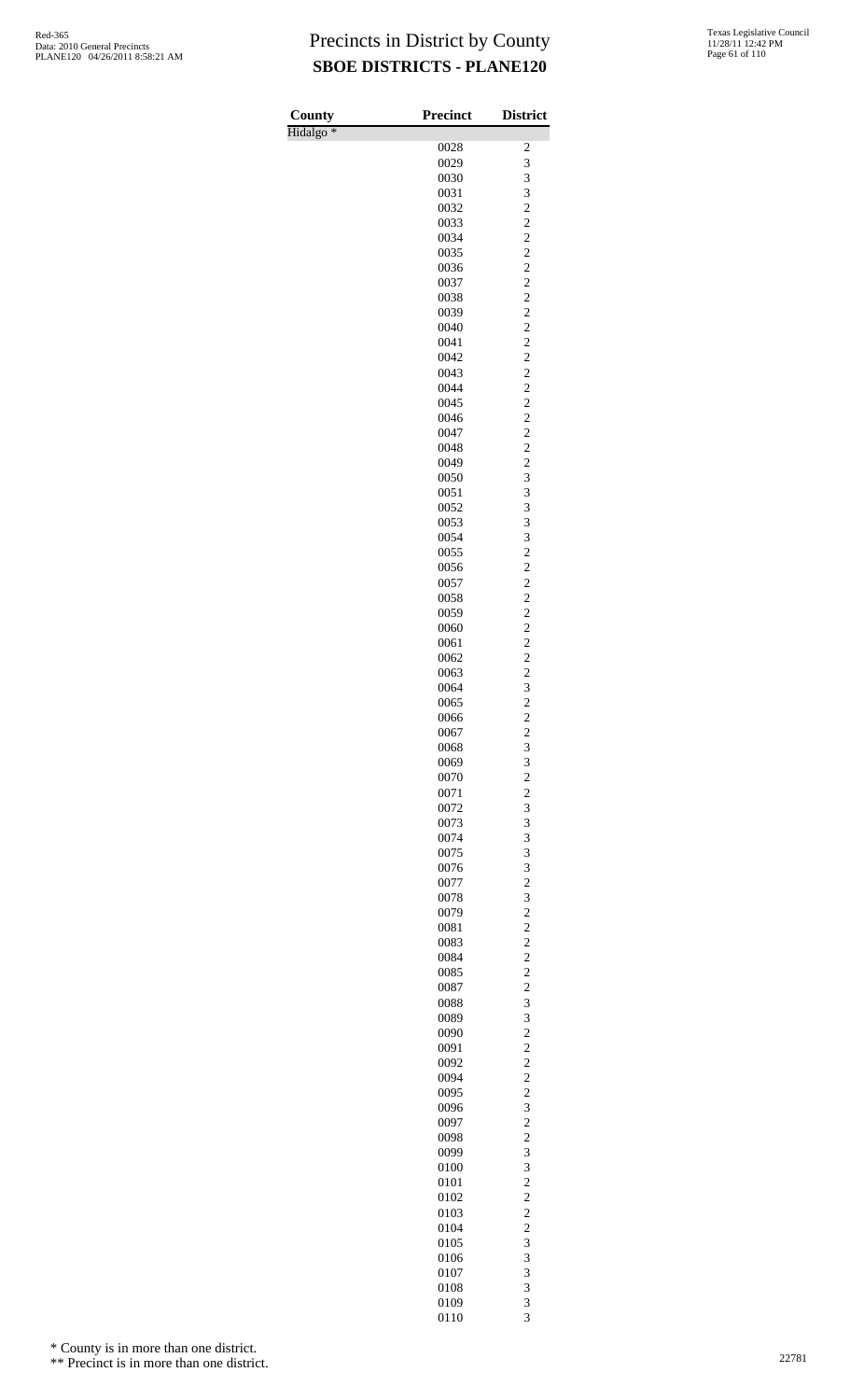| Texas Legislative Council |
|---------------------------|
| 11/28/11 12:42 PM         |
| Page 62 of 110            |

| County               | Precinct     | <b>District</b>                  |
|----------------------|--------------|----------------------------------|
| Hidalgo <sup>*</sup> | 0111         | $\overline{\mathbf{c}}$          |
|                      | 0112         | $\overline{c}$                   |
|                      | 0113         | $\overline{\mathbf{c}}$          |
|                      | 0114         | $\overline{c}$                   |
|                      | 0115         | $\overline{c}$                   |
|                      | 0116         | $\overline{c}$                   |
|                      | 0117         | $\overline{c}$                   |
|                      | 0118<br>0119 | $\overline{c}$<br>$\overline{c}$ |
|                      | 0120         | $\overline{c}$                   |
|                      | 0121         | $\overline{c}$                   |
|                      | 0122         | $\overline{c}$                   |
|                      | 0123         | $\overline{c}$                   |
|                      | 0124         | $\overline{c}$                   |
|                      | 0125         | 3                                |
|                      | 0126         | $\overline{c}$                   |
|                      | 0127         | $\overline{\mathbf{c}}$          |
|                      | 0128<br>0129 | $\overline{\mathbf{c}}$<br>3     |
|                      | 0130         | $\overline{c}$                   |
|                      | 0131         | 3                                |
|                      | 0132         | 3                                |
|                      | 0133         | 3                                |
|                      | 0134         | $\overline{c}$                   |
|                      | 0135         | $\overline{c}$                   |
|                      | 0136         | $\overline{c}$                   |
|                      | 0137         | $\overline{c}$<br>$\frac{1}{2}$  |
|                      | 0138<br>0139 | $\overline{c}$                   |
|                      | 0140         | $\overline{c}$                   |
|                      | 0141         | $\overline{c}$                   |
|                      | 0142         | $\overline{c}$                   |
|                      | 0143         | $\overline{c}$                   |
| Hill                 | 0144         | $\overline{c}$                   |
|                      | 0001         | 14                               |
|                      | 0002         | 14                               |
|                      | 0003         | 14                               |
|                      | 0004         | 14                               |
|                      | 0005         | 14                               |
|                      | 0006<br>0007 | 14<br>14                         |
|                      | 0008         | 14                               |
|                      | 0009         | 14                               |
|                      | 0010         | 14                               |
|                      | 0012         | 14                               |
|                      | 0013         | 14                               |
|                      | 0014         | 14                               |
|                      | 0015         | 14                               |
|                      | 0016         | 14                               |
|                      | 0018<br>0019 | 14<br>14                         |
|                      | 0020         | 14                               |
|                      | 0021         | 14                               |
|                      | 0022         | 14                               |
|                      | 0023         | 14                               |
|                      | 0024         | 14                               |
| Hockley              | 0027         | 14                               |
|                      | 0011         | 15                               |
|                      | 0014         | 15                               |
|                      | 0015         | 15                               |
|                      | 0016         | 15                               |
|                      | 0021         | 15                               |
|                      | 0022<br>0024 | 15<br>15                         |
|                      | 0032         | 15                               |
|                      | 0033         | 15                               |
|                      | 0034         | 15                               |
|                      | 0035         | 15                               |
|                      | 0036         | 15                               |
|                      | 0043         | 15                               |
|                      | 0044         | 15                               |
|                      | 0045         | 15                               |
| Hood                 | 0046         | 15                               |
|                      | 0001         | 14                               |
|                      | 0002         | 14                               |
|                      | 0003         | 14                               |

\* County is in more than one district.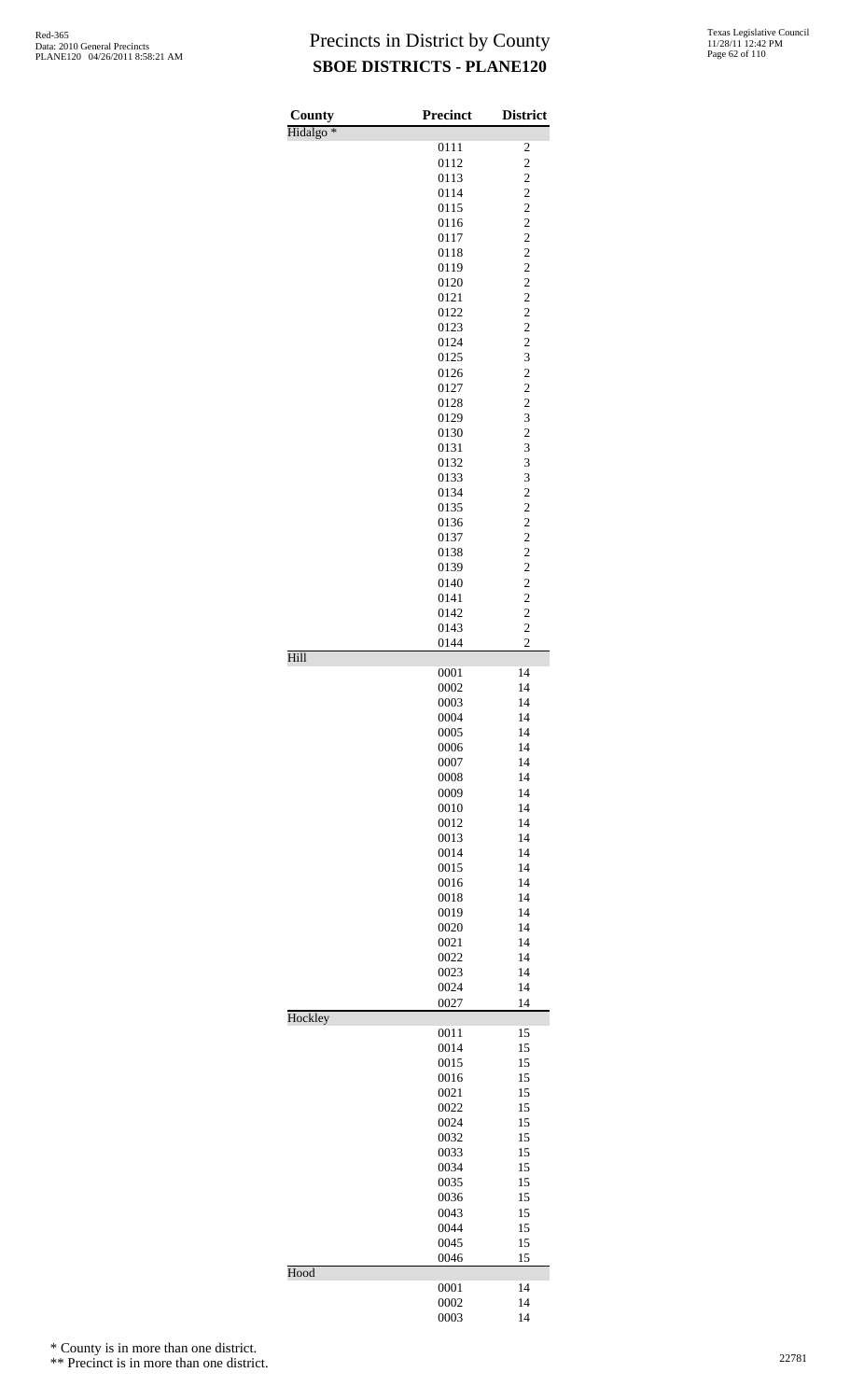| County<br>Hood | <b>Precinct</b> | <b>District</b> |
|----------------|-----------------|-----------------|
|                | 0004            | 14              |
|                | 0005            | 14              |
|                | 0006            | 14              |
|                | 0007            | 14              |
|                | 0008            | 14              |
|                | 0009            | 14              |
|                | 0010            | 14              |
|                | 0011            | 14              |
|                | 0012            | 14              |
|                | 0013            | 14              |
|                | 0014            | 14              |
|                | 0015<br>0016    | 14<br>14        |
| Hopkins        |                 |                 |
|                | 0001<br>0002    | 9<br>9          |
|                | 0003            | 9               |
|                | 0004            | 9               |
|                | 0005            | 9               |
|                | 0008            | 9               |
|                | 0011            | 9               |
|                | 0012            | 9               |
|                | 0013            | 9               |
|                | 0014            | 9               |
|                | 0016            | 9               |
|                | 0017            | 9               |
|                | 001A            | 9               |
|                | 0020            | 9               |
|                | 0023            | 9               |
|                | 0024            | 9<br>9          |
|                | 0025<br>002A    | 9               |
|                | 0036            | 9               |
|                | 003A            | 9               |
|                | 004A            | 9               |
| Houston        |                 |                 |
|                | 0001            | 8               |
|                | 0002            | 8               |
|                | 0003            | 8               |
|                | 0004<br>0005    | 8<br>8          |
|                | 0006            | 8               |
|                | 0007            | 8               |
|                | 0008            | 8               |
|                | 0009            | 8               |
|                | 0010            | 8               |
|                | 0011            | 8               |
|                | 0012            | 8               |
|                | 0014            | 8               |
|                | 0015            | 8               |
|                | 0016            | 8               |
|                | 0017            | 8               |
|                | 0018            | 8               |
|                | 0019            | 8               |
|                | 0020            | 8               |
|                | 0021<br>0022    | 8<br>8          |
| Howard         |                 |                 |
|                | 0011            | 15              |
|                | 0012            | 15              |
|                | 0013            | 15              |
|                | 0014            | 15              |
|                | 0016            | 15              |
|                | 0022            | 15              |
|                | 0024            | 15<br>15        |
|                | 0025<br>0026    | 15              |
|                | 0033            | 15              |
|                | 0034            | 15              |
|                | 0035            | 15              |
|                | 0042            | 15              |
|                | 0044            | 15              |
|                | 0045            | 15              |
|                | 0046            | 15              |
|                | 0103            | 15              |
|                | 0104            | 15              |
|                | 0105            | 15              |
|                | 0205            | 15              |
|                | 0207            | 15              |

\* County is in more than one district.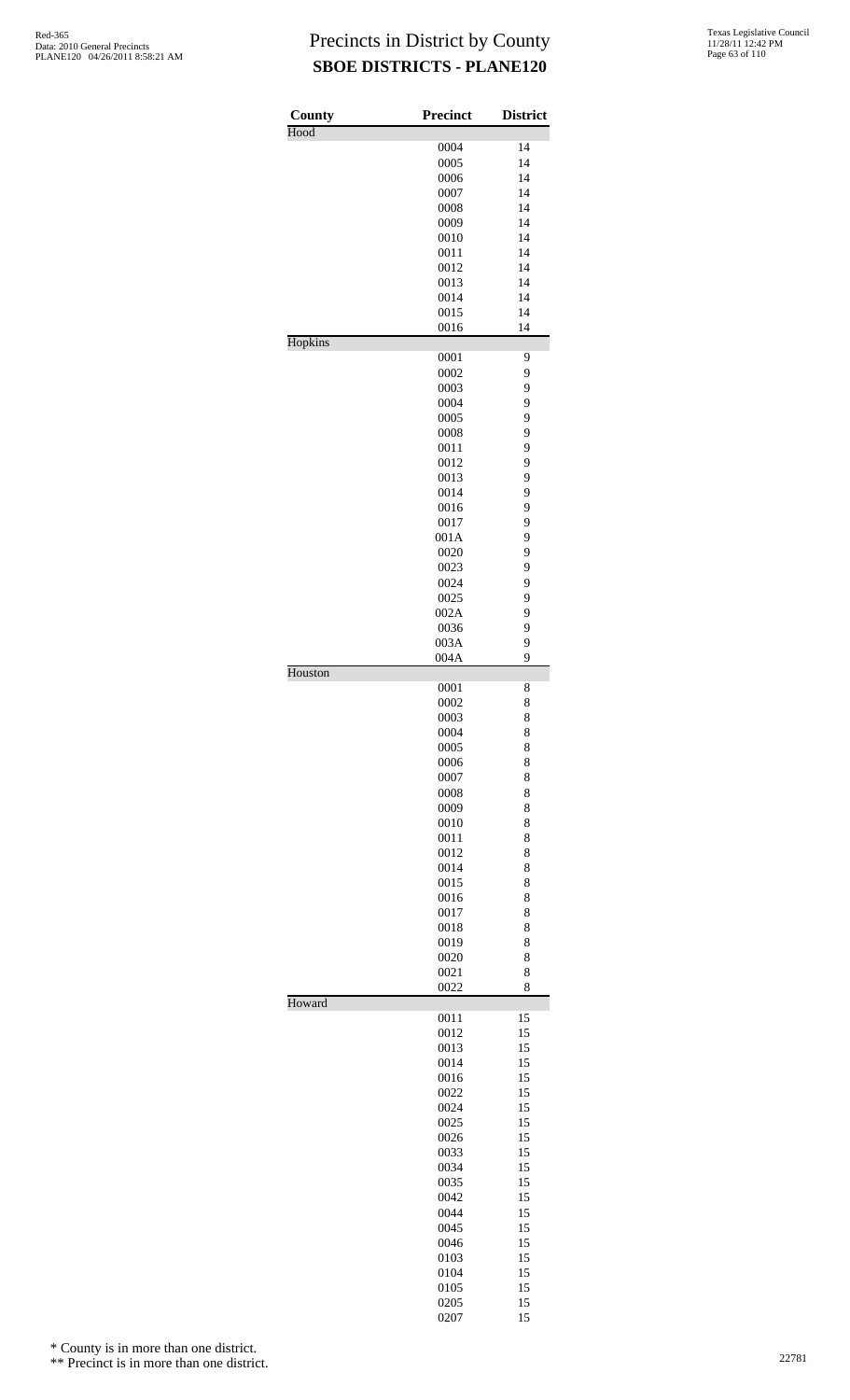| County         | <b>Precinct</b> | <b>District</b>                  |
|----------------|-----------------|----------------------------------|
| Howard         |                 |                                  |
|                | 0208<br>0304    | 15<br>15                         |
|                | 0404            | 15                               |
|                | 0405            | 15                               |
|                | 0406            | 15                               |
|                | 0407            | 15                               |
|                | 0408            | 15                               |
|                | 0409            | 15                               |
|                | 207C            | 15                               |
| Hudspeth       |                 |                                  |
|                | 0001            | $\mathbf{1}$                     |
|                | 0002<br>0004    | $\mathbf{1}$<br>$\mathbf{1}$     |
|                | 003N            | $\mathbf{1}$                     |
|                | 003S            | $\mathbf{1}$                     |
| Hunt           |                 |                                  |
|                | 0101            | 9                                |
|                | 0102            | 9                                |
|                | 0103            | 9                                |
|                | 0104            | 9                                |
|                | 0105            | 9                                |
|                | 0106            | 9                                |
|                | 0107            | 9                                |
|                | 0108            | 9<br>9                           |
|                | 0109<br>0110    | 9                                |
|                | 0211            | 9                                |
|                | 0212            | 9                                |
|                | 0213            | 9                                |
|                | 0214            | 9                                |
|                | 0215            | 9                                |
|                | 0216            | 9                                |
|                | 0217            | 9                                |
|                | 0218            | 9                                |
|                | 0319            | 9                                |
|                | 0320            | 9                                |
|                | 0321            | 9                                |
|                | 0322            | 9                                |
|                | 0323            | 9                                |
|                | 0324            | 9                                |
|                | 0325            | 9                                |
|                | 0326            | 9                                |
|                | 0427            | 9                                |
|                | 0428            | 9                                |
|                | 0429            | 9                                |
|                | 0430<br>0431    | 9<br>9                           |
|                | 0432            | 9                                |
|                | 0433            | 9                                |
|                | 0434            | 9                                |
|                | 0435            | 9                                |
|                | 0436            | 9                                |
| Hutchinson     |                 |                                  |
|                | 0011            | 15                               |
|                | 0014            | 15                               |
|                | 0021            | 15                               |
|                | 0023            | 15                               |
|                | 0031            | 15<br>15                         |
|                | 0033<br>0041    | 15                               |
|                | 0042            | 15                               |
| Irion          |                 |                                  |
|                | 0100            | 1                                |
|                | 0200            | $\mathbf{1}$                     |
|                | 0301            | $\mathbf{1}$                     |
|                | 0302            | $\mathbf{1}$                     |
| <b>Jack</b>    | 0400            | 1                                |
|                | 0001            | 14                               |
|                | 0002            | 14                               |
|                | 0003            | 14                               |
|                | 0004            | 14                               |
|                | 0005            | 14                               |
|                | 0006            | 14                               |
| <b>Jackson</b> |                 |                                  |
|                | 0001            | 2                                |
|                | 0002            | $\overline{\mathbf{c}}$          |
|                | 0003<br>0004    | $\overline{c}$<br>$\overline{c}$ |
|                |                 |                                  |

\* County is in more than one district.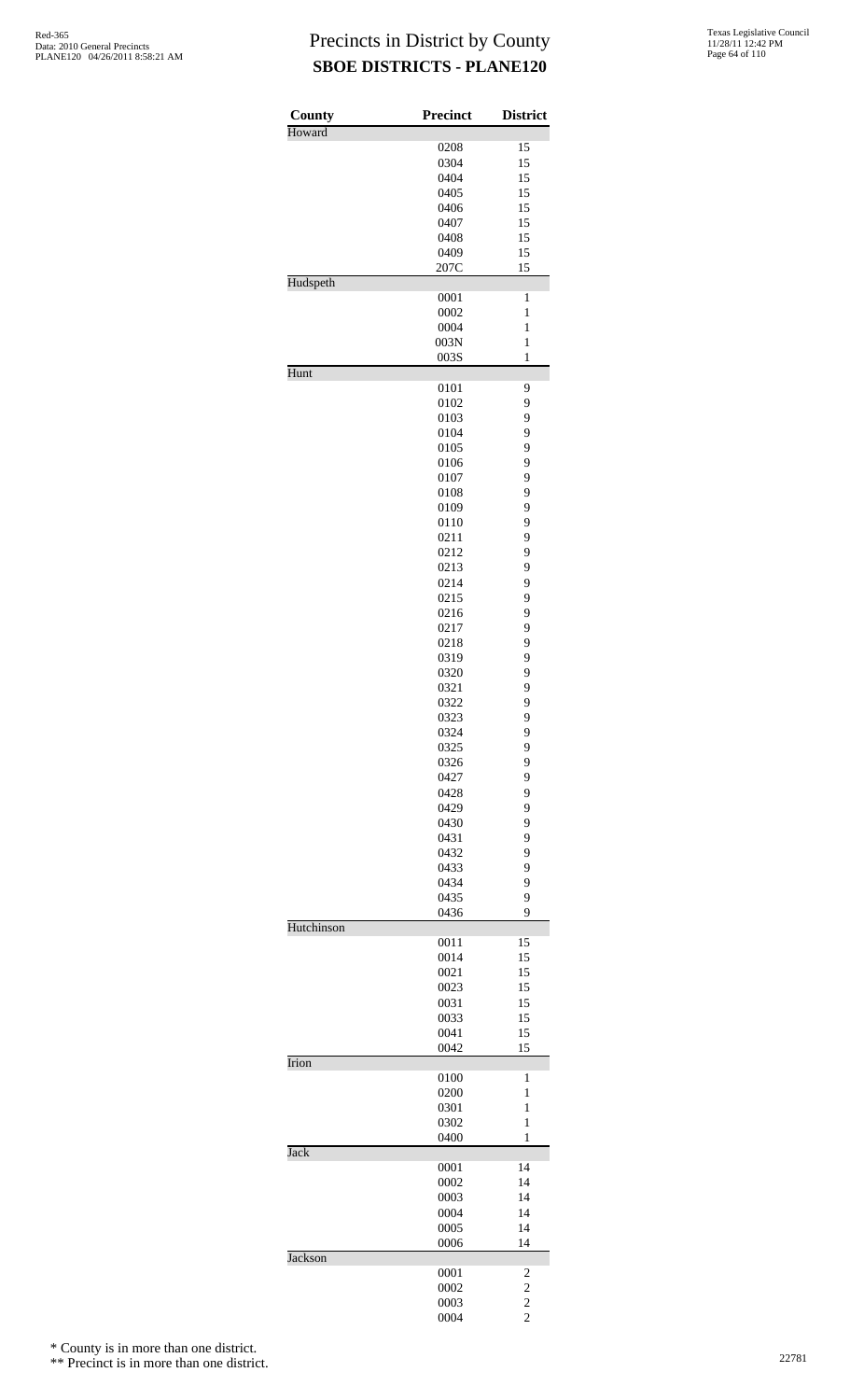| County            | <b>Precinct</b> | <b>District</b>                  |
|-------------------|-----------------|----------------------------------|
| <b>Jackson</b>    |                 |                                  |
|                   | 0005            | $\overline{\mathbf{c}}$          |
|                   | 0006            | $\overline{c}$                   |
|                   | 0007            | $\overline{\mathbf{c}}$          |
|                   | 0008            | $\overline{c}$                   |
|                   | 0009            | $\overline{2}$                   |
| Jasper            | 0001            | 7                                |
|                   | 0002            | 7                                |
|                   | 0003            | $\overline{7}$                   |
|                   | 0004            | $\overline{7}$                   |
|                   | 0005            | $\overline{7}$                   |
|                   | 0006            | $\overline{7}$                   |
|                   | 0007            | $\overline{7}$                   |
|                   | 0008            | $\overline{7}$                   |
|                   | 0009            | $\overline{7}$                   |
|                   | 0010            | $\overline{7}$                   |
|                   | 0011            | $\overline{7}$                   |
|                   | 0012            | $\overline{7}$                   |
|                   | 0013            | $\overline{7}$                   |
|                   | 0014            | $\overline{7}$                   |
|                   | 0015            | $\overline{7}$                   |
|                   | 0016            | $\overline{7}$                   |
|                   | 0017            | $\overline{7}$                   |
|                   | 0019            | $\overline{7}$                   |
|                   | 0020            | $\overline{7}$                   |
|                   | 0021            | $\overline{7}$                   |
| <b>Jeff Davis</b> | 0001            | 1                                |
|                   | 0002            | 1                                |
|                   | 0003            | 1                                |
|                   | 0004            | 1                                |
|                   | 0005            | $\mathbf{1}$                     |
| Jefferson         |                 |                                  |
|                   | 0001<br>0002    | 7<br>$\overline{7}$              |
|                   | 0003            | $\overline{7}$                   |
|                   | 0004            | $\overline{7}$                   |
|                   | 0005            | 7                                |
|                   | 0006            | 7                                |
|                   | 0007            | $\overline{7}$                   |
|                   | 0008            | $\overline{7}$                   |
|                   | 0009            | $\overline{7}$                   |
|                   | 0010            | $\overline{7}$                   |
|                   | 0011            | $\overline{7}$                   |
|                   | 0012            | $\overline{7}$                   |
|                   | 0013<br>0014    | $\overline{7}$                   |
|                   | 0015            | 7<br>$\overline{7}$              |
|                   | 0016            | $\overline{7}$                   |
|                   | 0017            | $\overline{7}$                   |
|                   | 0018            | $\overline{7}$                   |
|                   | 0019            | 7                                |
|                   | 0020            | $\overline{7}$                   |
|                   | 0021            | $\overline{7}$                   |
|                   | 0022            | $\overline{7}$                   |
|                   | 0023            | $\overline{7}$                   |
|                   | 0024            | 7                                |
|                   | 0025            | $\overline{7}$                   |
|                   | 0026            | $\overline{7}$                   |
|                   | 0027            | $\overline{7}$                   |
|                   | 0028<br>0029    | $\overline{7}$<br>7              |
|                   | 0030            | $\overline{7}$                   |
|                   | 0031            | $\overline{7}$                   |
|                   | 0032            | $\overline{7}$                   |
|                   | 0033            | $\overline{7}$                   |
|                   | 0034            | 7                                |
|                   | 0035            | $\overline{7}$                   |
|                   | 0036            | $\overline{7}$                   |
|                   | 0037            | $\overline{7}$                   |
|                   | 0038            | $\overline{7}$                   |
|                   | 0039            | 7                                |
|                   | 0040<br>0041    | $\overline{7}$<br>$\overline{7}$ |
|                   | 0042            | 7                                |
|                   | 0043            | $\overline{7}$                   |
|                   | 0044            | $\overline{7}$                   |
|                   | 0045            | $\overline{7}$                   |
|                   | 0046            | $\overline{7}$                   |

\* County is in more than one district.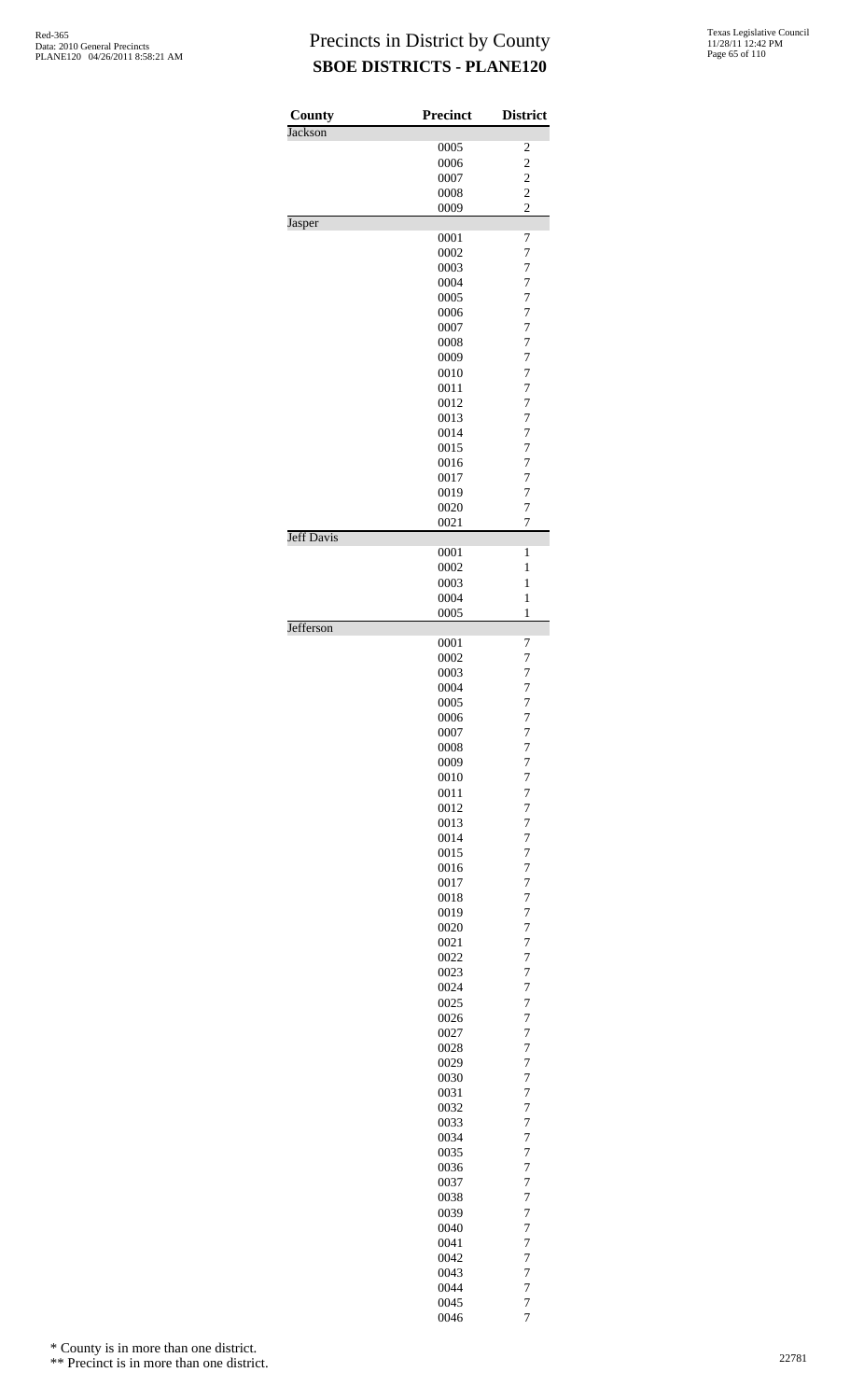| County    | <b>Precinct</b> | <b>District</b>                  |
|-----------|-----------------|----------------------------------|
| Jefferson |                 |                                  |
|           | 0047<br>0048    | 7<br>$\overline{7}$              |
|           | 0049            | $\overline{7}$                   |
|           | 0050            | $\overline{7}$                   |
|           | 0051            | $\overline{7}$                   |
|           | 0052            | $\overline{7}$                   |
|           | 0053<br>0054    | $\overline{7}$<br>7              |
|           | 0055            | 7                                |
|           | 0056            | $\overline{7}$                   |
|           | 0057            | $\overline{7}$                   |
|           | 0058            | $\overline{7}$                   |
|           | 0059            | $\overline{7}$                   |
|           | 0060<br>0061    | $\overline{7}$<br>$\overline{7}$ |
|           | 0062            | $\overline{7}$                   |
|           | 0063            | $\overline{7}$                   |
|           | 0064            | 7                                |
|           | 0065            | 7                                |
|           | 0066<br>0067    | $\overline{7}$<br>$\overline{7}$ |
|           | 0068            | $\overline{7}$                   |
|           | 0069            | $\overline{7}$                   |
|           | 0070            | $\overline{7}$                   |
|           | 0071            | $\overline{7}$                   |
|           | 0072<br>0073    | $\overline{7}$<br>$\overline{7}$ |
|           | 0074            | 7                                |
|           | 0075            | $\overline{7}$                   |
|           | 0076            | $\overline{7}$                   |
|           | 0077            | $\overline{7}$                   |
|           | 0078<br>0079    | $\overline{7}$<br>$\overline{7}$ |
|           | 0080            | $\overline{7}$                   |
|           | 0081            | $\overline{7}$                   |
|           | 0082            | $\overline{7}$                   |
|           | 0083            | $\overline{7}$                   |
|           | 0084<br>0085    | $\overline{7}$<br>$\overline{7}$ |
|           | 0086            | $\overline{7}$                   |
|           | 0087            | $\overline{7}$                   |
|           | 0088            | $\overline{7}$                   |
|           | 0089            | $\overline{7}$                   |
|           | 0090<br>0091    | $\overline{7}$<br>$\overline{7}$ |
|           | 0092            | $\overline{7}$                   |
|           | 0093            | $\overline{7}$                   |
|           | 0094            | $\overline{7}$                   |
|           | 0095            | $\overline{7}$                   |
|           | 0096            | $\overline{7}$                   |
|           | 0097<br>0098    | 7<br>7                           |
|           | 0099            | $\overline{7}$                   |
|           | 0100            | $\overline{7}$                   |
|           | 0101            | $\overline{7}$                   |
|           | 0102            | $\overline{7}$                   |
|           | 0103<br>0104    | $\overline{7}$<br>$\overline{7}$ |
|           | 0105            | $\overline{7}$                   |
|           | 0106            | $\overline{7}$                   |
|           | 0107            | 7                                |
|           | 0108            | 7                                |
|           | 0109<br>0110    | 7<br>$\overline{7}$              |
|           | 0111            | $\overline{7}$                   |
|           | 0112            | $\overline{7}$                   |
|           | 0113            | $\overline{7}$                   |
|           | 0114            | $\overline{7}$                   |
|           | 0115<br>0116    | $\overline{7}$<br>$\overline{7}$ |
| Jim Hogg  |                 |                                  |
|           | 0001            | 3                                |
|           | 0002            | 3                                |
|           | 0003            | 3                                |
|           | 0004<br>0005    | 3<br>3                           |
| Jim Wells |                 |                                  |
|           | 0001            | 3                                |
|           | 0002            | 3                                |

\* County is in more than one district.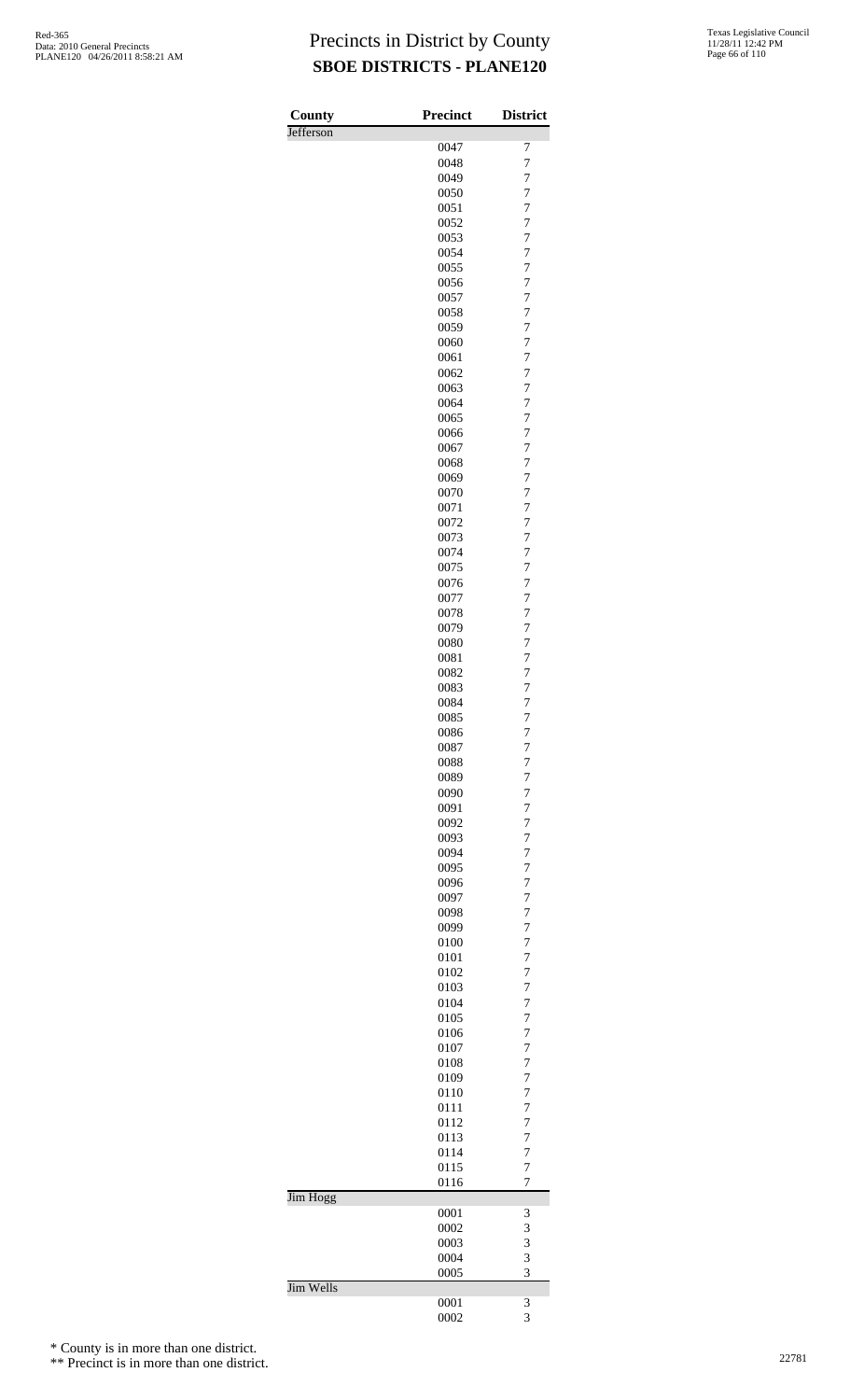| County    | <b>Precinct</b> | <b>District</b> |
|-----------|-----------------|-----------------|
| Jim Wells | 0003            | 3               |
|           | 0004            | 3               |
|           | 0005            | 3               |
|           | 0006            | 3               |
|           | 0007            | 3               |
|           | 0008            | 3               |
|           | 0009            | 3               |
|           | 0010            | 3               |
|           | 0011            | 3               |
|           | 0012            | 3               |
|           | 0013            | 3               |
|           | 0014            | 3               |
|           | 0015            | 3               |
|           | 0016            | 3               |
|           | 0017            | 3               |
|           | 0018            | 3               |
|           | 0019            | 3               |
|           | 0020            | 3<br>3          |
| Johnson   | 0022            |                 |
|           | 0001            | 14              |
|           | 0002            | 14              |
|           | 0003            | 14              |
|           | 0004            | 14              |
|           | 0005            | 14              |
|           | 0006            | 14              |
|           | 0007            | 14              |
|           | 0008            | 14<br>14        |
|           | 0009<br>0010    | 14              |
|           | 0011            | 14              |
|           | 0012            | 14              |
|           | 0013            | 14              |
|           | 0014            | 14              |
|           | 0015            | 14              |
|           | 0016            | 14              |
|           | 0017            | 14              |
|           | 0018            | 14              |
|           | 0019            | 14              |
|           | 0020            | 14              |
|           | 0021            | 14              |
|           | 0022            | 14              |
|           | 0023            | 14              |
|           | 0024            | 14              |
|           | 0025            | 14              |
|           | 0026            | 14              |
|           | 0027            | 14              |
|           | 0028            | 14              |
|           | 0029            | 14              |
|           | 0030            | 14              |
|           | 0031            | 14              |
|           | 0032            | 14              |
|           | 0033            | 14              |
| Jones     | 0035            | 14              |
|           | 0001            | 15              |
|           | 0002            | 15              |
|           | 0003            | 15              |
|           | 0004            | 15              |
|           | 0005            | 15              |
|           | 0006            | 15              |
|           | 0007            | 15              |
|           | 0008            | 15              |
|           | 0009<br>0010    | 15<br>15        |
|           | 0011            | 15              |
|           | 0012            | 15              |
|           | 0013            | 15              |
|           | 0014            | 15              |
| Karnes    |                 |                 |
|           | 0001<br>0002    | 3<br>3          |
|           | 0003            | 3               |
|           | 0004            | 3               |
|           | 0005            | 3               |
|           | 0006            | 3               |
|           | 0007            | 3               |
|           | 0008            | 3               |
|           | 0009            | 3               |

\* County is in more than one district.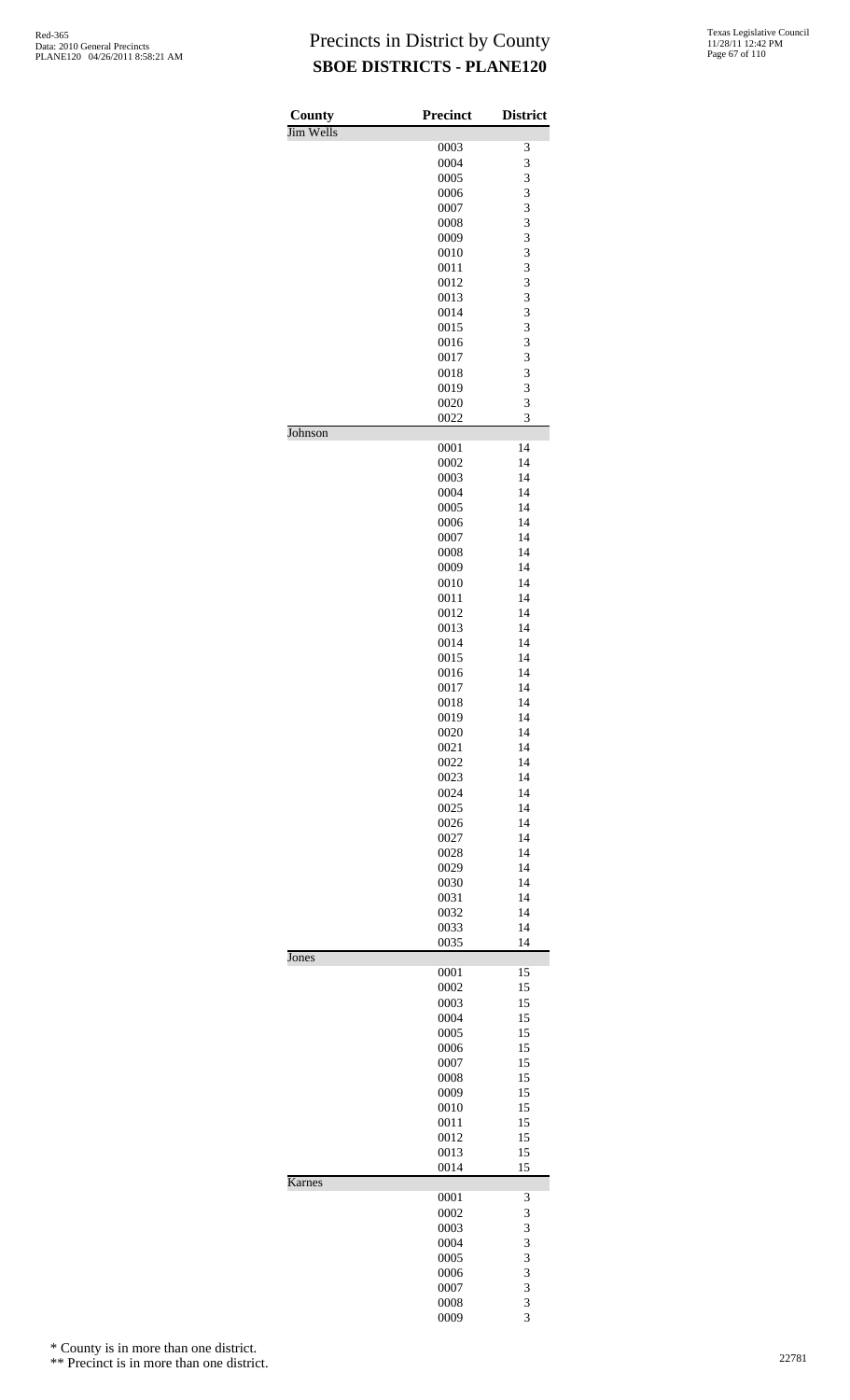| County<br>Karnes | <b>Precinct</b>      | <b>District</b>                            |
|------------------|----------------------|--------------------------------------------|
|                  | 0010                 | 3                                          |
|                  | 0011                 | 3                                          |
|                  | 0012                 | 3                                          |
|                  | 0013                 | 3                                          |
|                  | 0014                 | 3                                          |
|                  | 0015                 | 3                                          |
| Kaufman          |                      |                                            |
|                  | 0001                 | 9                                          |
|                  | 0002                 | 9                                          |
|                  | 0003                 | 9                                          |
|                  | 0004                 | 9                                          |
|                  | 0005                 | 9                                          |
|                  | 0006                 | 9                                          |
|                  | 0007                 | 9                                          |
|                  | 0008                 | 9<br>9                                     |
|                  | 0009<br>0010         | 9                                          |
|                  | 0011                 | 9                                          |
|                  | 0012                 | 9                                          |
|                  | 0013                 | 9                                          |
|                  | 0014                 | 9                                          |
|                  | 0015                 | 9                                          |
|                  | 0016                 | 9                                          |
|                  | 0017                 | 9                                          |
|                  | 0018                 | 9                                          |
|                  | 0019                 | 9                                          |
|                  | 0020                 | 9                                          |
|                  | 0021                 | 9                                          |
|                  | 0022                 | 9                                          |
|                  | 0023                 | 9                                          |
|                  | 0024                 | 9                                          |
|                  | 0025                 | 9                                          |
|                  | 0026                 | 9                                          |
|                  | 0027                 | 9                                          |
|                  | 0028                 | 9                                          |
|                  | 0029                 | 9                                          |
|                  | 0030                 | 9                                          |
|                  | 0031                 | 9                                          |
|                  | 0032                 | 9                                          |
|                  | 0033                 | 9                                          |
|                  | 0034                 | 9                                          |
|                  | 0035                 | 9                                          |
|                  | 0036                 | 9<br>9                                     |
|                  | 0037<br>0038         | 9                                          |
|                  | 0039                 | 9                                          |
|                  | 0040                 | 9                                          |
|                  | 0041                 | 9                                          |
|                  | 0042                 | 9                                          |
| Kendall          |                      |                                            |
|                  | $01 - 1$<br>$02 - 2$ | 5<br>5                                     |
|                  | $03 - 3$             |                                            |
|                  | $04-3$               |                                            |
|                  | $05 - 4$             | $\begin{array}{c} 5 \\ 5 \\ 5 \end{array}$ |
|                  | $06-3$               | 5                                          |
|                  | $07 - 4$             |                                            |
|                  | $08-2$               |                                            |
|                  | $09-1$               | $\frac{5}{5}$ 5 5                          |
|                  | $10 - 4$             |                                            |
|                  | $11 - 1$             | 5                                          |
| Kenedy           | 0001                 |                                            |
|                  | 0002                 | $\overline{\mathbf{c}}$                    |
|                  | 0003                 | $\frac{2}{2}$                              |
|                  | 0004                 | $\overline{\mathbf{c}}$                    |
|                  | 0005                 | $\overline{c}$                             |
|                  | 0006                 | $\overline{c}$                             |
| Kent             |                      |                                            |
|                  | 0101                 | 15                                         |
|                  | 0201                 | 15                                         |
|                  | 0202<br>0301         | 15<br>15                                   |
|                  | 0302                 | 15                                         |
|                  | 0401                 | 15                                         |
| Kerr             |                      |                                            |
|                  | 0101                 | 5                                          |
|                  | 0107                 | 5                                          |
|                  | 0109                 | 5                                          |

\* County is in more than one district.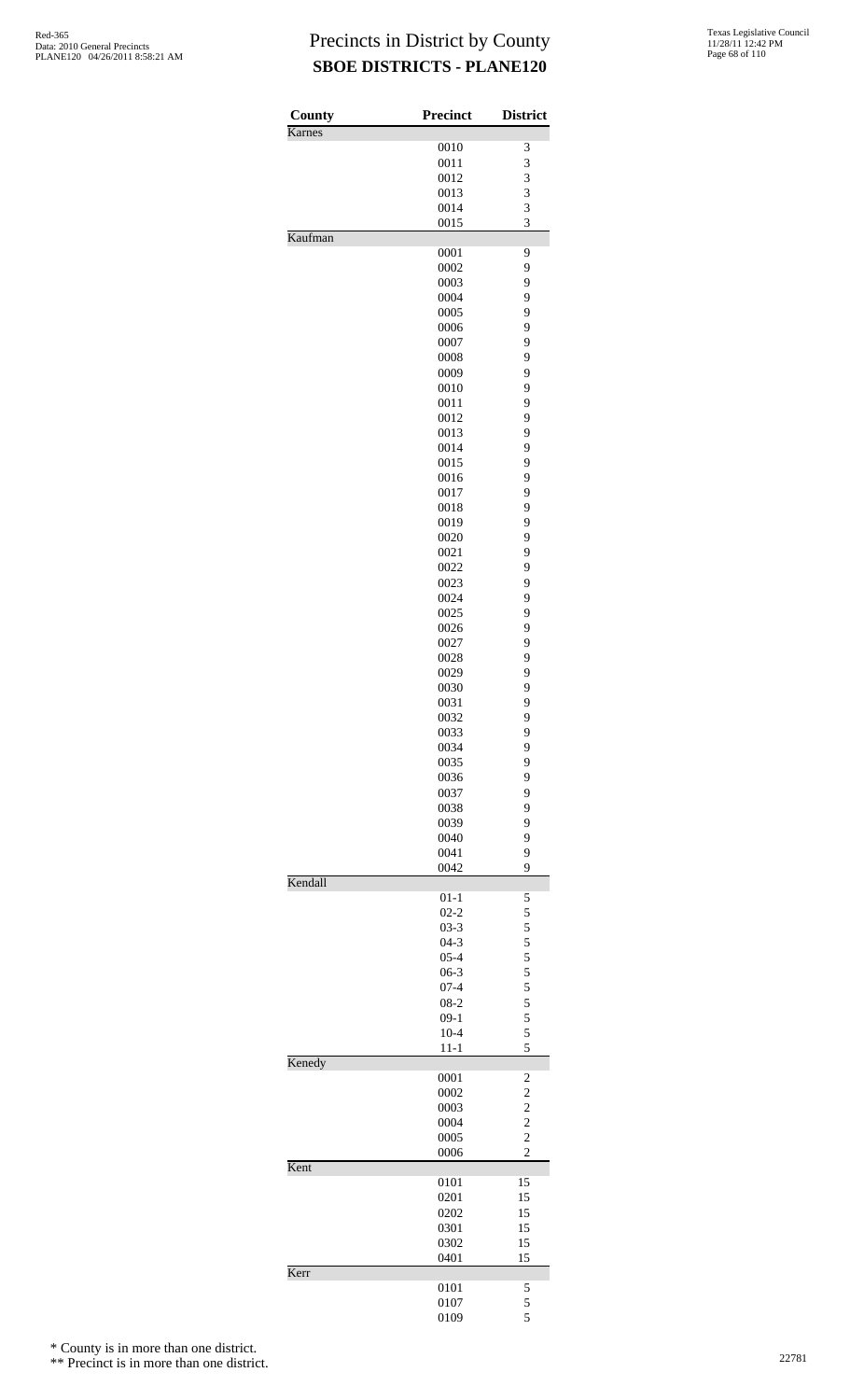| County   | Precinct     | <b>District</b>                            |
|----------|--------------|--------------------------------------------|
| Kerr     |              |                                            |
|          | 0113         | 5                                          |
|          | 0118         | 5                                          |
|          | 0119<br>0202 | 5<br>5                                     |
|          | 0211         | 5                                          |
|          | 0215         | 5                                          |
|          | 0303         | 5                                          |
|          | 0308         | 5                                          |
|          | 0312         | $\frac{5}{5}$                              |
|          | 0314         |                                            |
|          | 0320<br>0404 | 5<br>5                                     |
|          | 0405         | 5                                          |
|          | 0406         | 5                                          |
|          | 0410         | 5                                          |
|          | 0416         | 5                                          |
|          | 0417         | 5                                          |
| Kimble   | 0001         | 1                                          |
|          | 0002         | 1                                          |
|          | 0003         | 1                                          |
|          | 0004         | 1                                          |
|          | 0006         | $\mathbf{1}$                               |
|          | 0007         | 1                                          |
| King     | 0009         | 1                                          |
|          | 0001         | 15                                         |
|          | 0002         | 15                                         |
|          | 0003         | 15                                         |
|          | 0004         | 15                                         |
| Kinney   | 0001         | 1                                          |
|          | 0002         | 1                                          |
|          | 0003         | 1                                          |
|          | 0004         | 1                                          |
| Kleberg  |              |                                            |
|          | 0011         | $\overline{\mathbf{c}}$                    |
|          | 0012<br>0013 | $\overline{\mathbf{c}}$<br>$\overline{c}$  |
|          | 0014         | $\overline{\mathbf{c}}$                    |
|          | 0015         |                                            |
|          | 0021         | $\begin{array}{c} 2 \\ 2 \\ 2 \end{array}$ |
|          | 0022         |                                            |
|          | 0023         | $\frac{2}{2}$                              |
|          | 0024         |                                            |
|          | 0025<br>0031 |                                            |
|          | 0032         | $\begin{array}{c} 2 \\ 2 \\ 2 \end{array}$ |
|          | 0033         |                                            |
|          | 0034         | $\frac{2}{2}$                              |
|          | 0035         | $\frac{2}{2}$                              |
|          | 0041         |                                            |
|          | 0042<br>0043 | $\overline{c}$                             |
|          | 0044         | $\frac{2}{2}$                              |
|          | 0045         | $\overline{c}$                             |
| Knox     |              |                                            |
|          | 0001         | 15                                         |
|          | 0002<br>0003 | 15<br>15                                   |
|          | 0004         | 15                                         |
|          | 0005         | 15                                         |
|          | 0008         | 15                                         |
|          | 006N         | 15                                         |
|          | 006S         | 15                                         |
|          | 007N<br>007S | 15<br>15                                   |
| La Salle |              |                                            |
|          | 0001         | 1                                          |
|          | 0002         | $\mathbf{1}$                               |
|          | 0003         | 1                                          |
|          | 0004         | $\mathbf{1}$                               |
|          | 0005<br>0006 | $\mathbf{1}$<br>1                          |
| Lamar    |              |                                            |
|          | 001B         | 9                                          |
|          | 001C         | 9                                          |
|          | 001D         | 9                                          |
|          | 001E         | 9                                          |

\* County is in more than one district.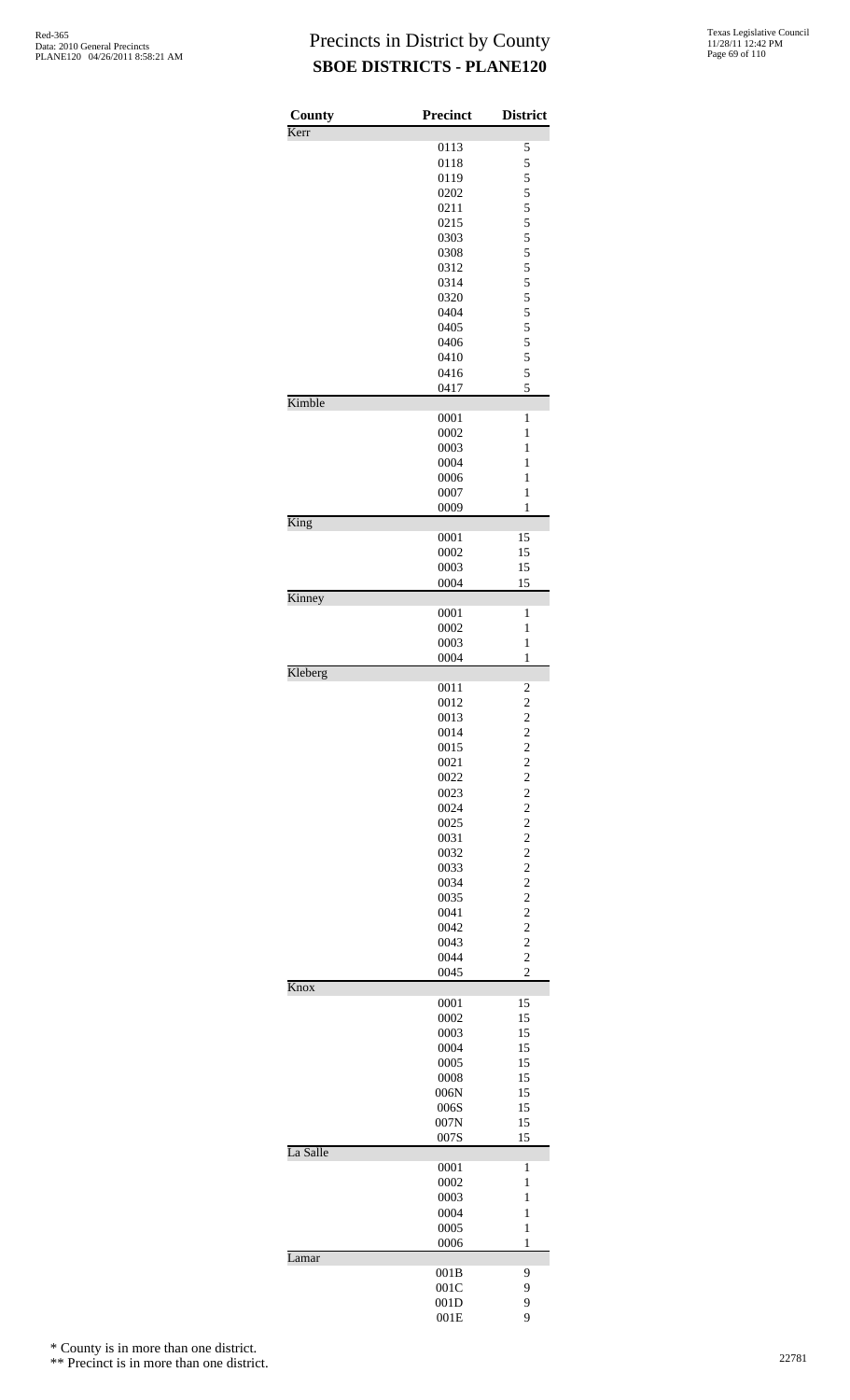| <b>County</b> | Precinct     | <b>District</b> |
|---------------|--------------|-----------------|
| Lamar         |              |                 |
|               | 001F         | 9               |
|               | 001G<br>001H | 9<br>9          |
|               | 001I         | 9               |
|               | 002D         | 9               |
|               | 002E         | 9               |
|               | 002F         | 9               |
|               | 002G<br>002H | 9<br>9          |
|               | 003D         | 9               |
|               | 003E         | 9               |
|               | 003F         | 9               |
|               | 003G         | 9               |
|               | 004B<br>004C | 9<br>9          |
|               | 004D         | 9               |
|               | 004E         | 9               |
|               | 004F         | 9               |
|               | 004G         | 9               |
|               | 1A3B<br>1A5A | 9<br>9          |
|               | 2A1A         | 9               |
|               | 2B2A         | 9               |
|               | 2C3A         | 9               |
|               | 3C7G         | 9               |
|               | 3H3C<br>4A6E | 9<br>9          |
| Lamb          |              |                 |
|               | 0001         | 15              |
|               | 0002         | 15              |
|               | 0003         | 15              |
|               | 0004<br>0005 | 15<br>15        |
|               | 0006         | 15              |
|               | 0007         | 15              |
|               | 0008         | 15              |
|               | 0009         | 15              |
|               | 0010<br>0011 | 15<br>15        |
|               | 0012         | 15              |
| Lampasas      |              |                 |
|               | 0001         | 14              |
|               | 0002<br>0003 | 14<br>14        |
|               | 0004         | 14              |
|               | 0005         | 14              |
|               | 0006         | 14              |
|               | 0007         | 14              |
|               | 0008<br>0009 | 14<br>14        |
|               | 0010         | 14              |
| Lavaca        |              |                 |
|               | 0001         | 3               |
|               | 0002<br>0007 | 3<br>3          |
|               | 0008         | 3               |
|               | 0009         | 3               |
|               | 0011         | 3               |
|               | 0012         | 3               |
|               | 0015<br>0016 | 3<br>3          |
|               | 0017         | 3               |
|               | 0019         | 3               |
|               | 0020         | 3               |
|               | 0023         | 3               |
|               | 0026         | 3<br>3          |
|               | 0027<br>0029 | 3               |
|               | 0030         | 3               |
|               | 0031         | 3               |
|               | 0032         | 3               |
| Lee           |              |                 |
|               | 0101<br>0102 | 10<br>10        |
|               | 0103         | 10              |
|               | 0201         | 10              |
|               | 0202         | 10              |
|               | 0203         | 10              |
|               | 0301         | 10              |

\* County is in more than one district.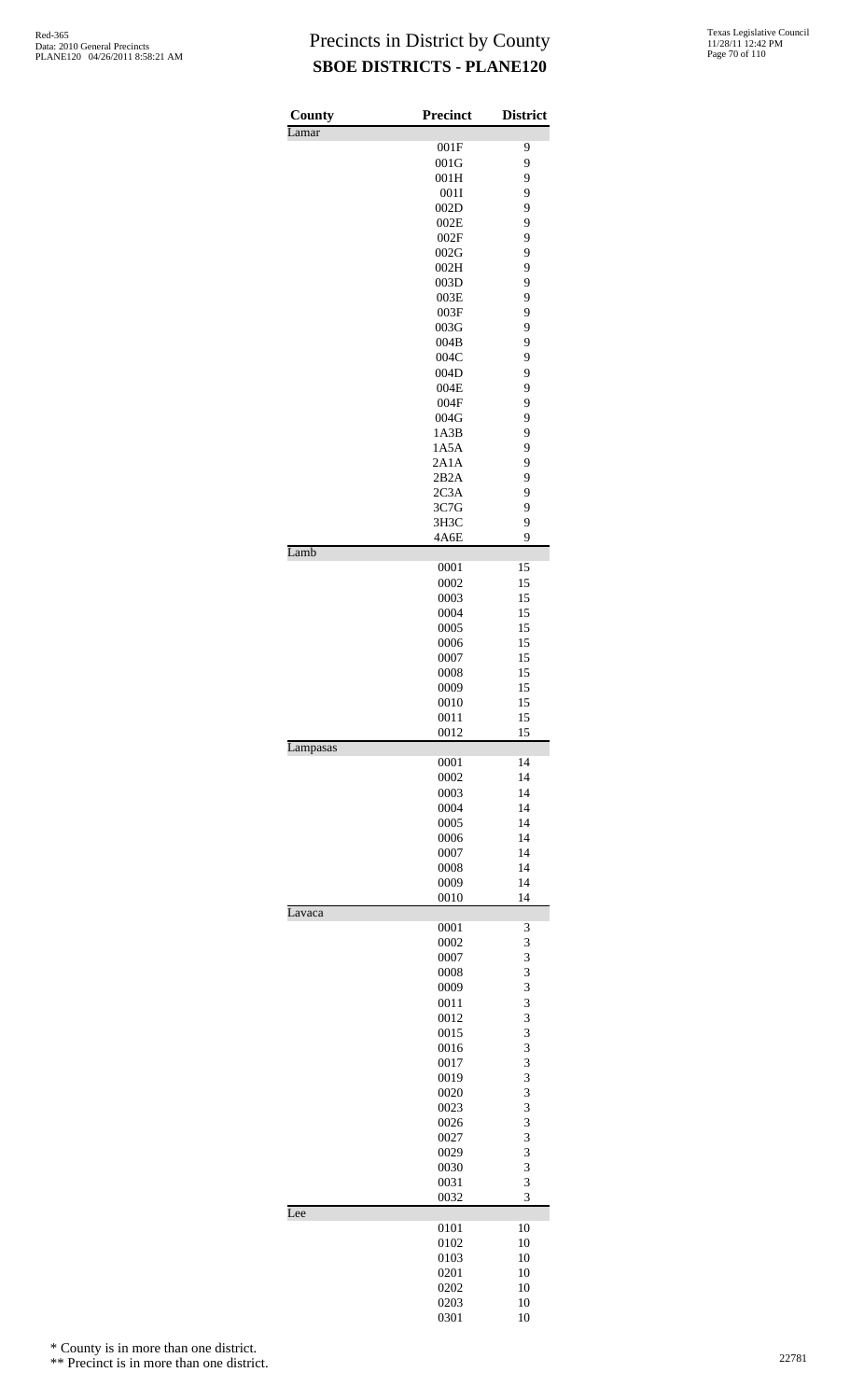| County<br>Lee | Precinct     | <b>District</b>                  |
|---------------|--------------|----------------------------------|
|               | 0302         | 10                               |
|               | 0303         | 10                               |
|               | 0304         | 10                               |
|               | 0401         | 10                               |
|               | 0402         | 10                               |
|               | 0403         | 10                               |
|               | 0404         | 10                               |
|               | 0405         | 10                               |
| Leon          |              |                                  |
|               | 0001         | 10                               |
|               | 0002         | 10                               |
|               | 0003         | 10                               |
|               | 0004<br>0005 | 10<br>10                         |
|               | 0006         | 10                               |
|               | 0007         | 10                               |
|               | 0008         | 10                               |
|               | 0009         | 10                               |
|               | 0010         | 10                               |
|               | 0011         | 10                               |
|               | 0012         | 10                               |
|               | 0013         | 10                               |
|               | 0014         | 10                               |
| Liberty       |              |                                  |
|               | 0001         | 7                                |
|               | 0002         | $\overline{7}$                   |
|               | 0003         | $\overline{7}$                   |
|               | 0004         | $\overline{7}$                   |
|               | 0005         | 7                                |
|               | 0006         | $\overline{7}$                   |
|               | 0007         | $\overline{7}$<br>$\overline{7}$ |
|               | 0008<br>0009 | $\overline{7}$                   |
|               | 0010         | 7                                |
|               | 0011         | $\overline{7}$                   |
|               | 0012         | $\overline{7}$                   |
|               | 0013         | $\overline{7}$                   |
|               | 0014         | $\overline{7}$                   |
|               | 0015         | 7                                |
|               | 0016         | 7                                |
|               | 0017         | $\overline{7}$                   |
|               | 0018         | $\overline{7}$                   |
|               | 0019         | $\overline{7}$                   |
|               | 0020         | 7                                |
|               | 0021         | $\overline{7}$                   |
|               | 0022         | $\overline{7}$                   |
|               | 0023         | $\overline{7}$                   |
|               | 0024         | $\overline{7}$                   |
|               | 0025         | 7                                |
|               | 0026         | $\overline{7}$                   |
|               | 0027         | $\overline{7}$                   |
|               | 0028         | $\overline{7}$                   |
|               | 0029         | $\overline{7}$                   |
|               | 0030         | 7                                |
|               | 0031         | $\overline{7}$                   |
|               | 0032         | $\overline{7}$<br>$\overline{7}$ |
|               | 0033<br>0034 | $\overline{7}$                   |
|               | 0035         | $\overline{7}$                   |
|               | 0036         | 7                                |
| Limestone     |              |                                  |
|               | 0101         | 10                               |
|               | 0102         | 10                               |
|               | 0103         | 10                               |
|               | 0104         | 10                               |
|               | 0105         | 10                               |
|               | 0201         | 10                               |
|               | 0202         | 10                               |
|               | 0203         | 10                               |
|               | 0204         | 10                               |
|               | 0205         | 10                               |
|               | 0206         | 10                               |
|               | 0301         | 10                               |
|               | 0302         | 10                               |
|               | 0303         | 10                               |
|               | 0304         | 10                               |
|               | 0305         | 10                               |
|               |              |                                  |
|               | 0401<br>0402 | 10<br>10                         |

\* County is in more than one district.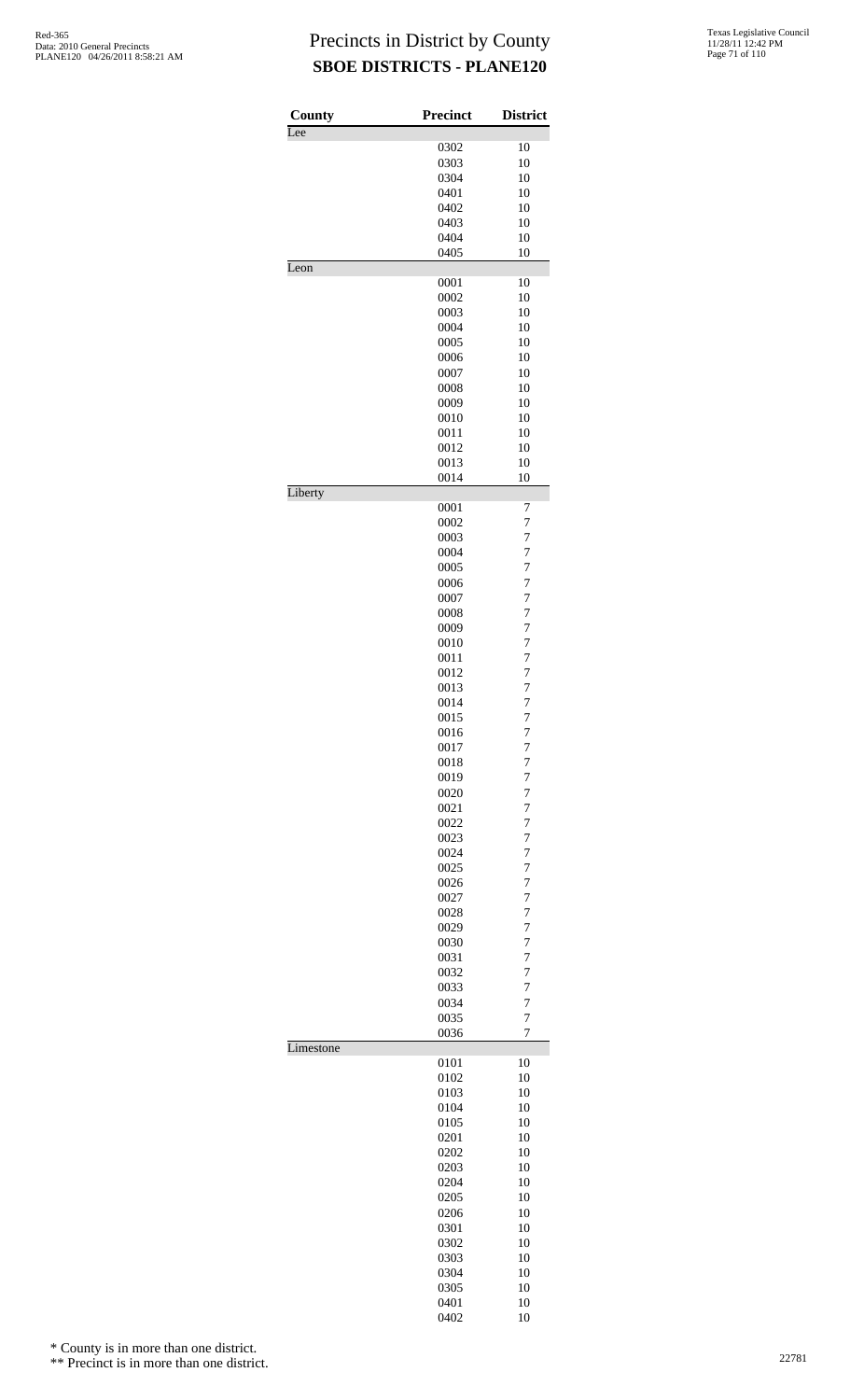| County    | <b>Precinct</b> | <b>District</b>   |
|-----------|-----------------|-------------------|
| Limestone | 0403            | 10                |
|           | 0404            | 10                |
|           | 0405            | 10                |
|           | 0406            | 10                |
| Lipscomb  | 0106            | 15                |
|           | 0202            | 15                |
|           | 0207            | 15                |
|           | 0303            | 15                |
|           | 0308            | 15                |
|           | 0404            | 15                |
| Live Oak  | 0409            | 15                |
|           | 0001            | 3                 |
|           | 0002            | 3                 |
|           | 0003<br>0004    | 3                 |
|           | 0005            | 3<br>3            |
|           | 0006            | 3                 |
|           | 0007            | 3                 |
|           | 0008            | 3                 |
|           | 0009            | 3                 |
|           | 0010            | 3                 |
|           | 0011            | 3                 |
|           | 0012            | 3                 |
|           | 0013            | 3                 |
| Llano     | 0014            | 3                 |
|           | 0101            | 5                 |
|           | 0102            | 5                 |
|           | 0108            | $\frac{5}{5}$     |
|           | 0109            |                   |
|           | 0203<br>0204    | $\frac{5}{5}$     |
|           | 0205            | 5                 |
|           | 0307            | 5                 |
|           | 0410            | 5                 |
| Loving    |                 |                   |
|           | 0001<br>0002    | 1<br>$\mathbf{1}$ |
|           | 0003            | $\mathbf{1}$      |
|           | 0004            | $\mathbf{1}$      |
| Lubbock   | 0001            | 15                |
|           | 0002            | 15                |
|           | 0003            | 15                |
|           | 0004            | 15                |
|           | 0005            | 15                |
|           | 0006            | 15                |
|           | 0007<br>0008    | 15<br>15          |
|           | 0009            | 15                |
|           | 0010            | 15                |
|           | 0012            | 15                |
|           | 0013            | 15                |
|           | 0014            | 15                |
|           | 0015            | 15                |
|           | 0016            | 15                |
|           | 0017            | 15                |
|           | 0018            | 15<br>15          |
|           | 0019<br>0020    | 15                |
|           | 0021            | 15                |
|           | 0022            | 15                |
|           | 0023            | 15                |
|           | 0024            | 15                |
|           | 0025            | 15                |
|           | 0026            | 15                |
|           | 0027            | 15                |
|           | 0028            | 15                |
|           | 0029            | 15                |
|           | 0030            | 15                |
|           | 0031            | 15                |
|           | 0033            | 15<br>15          |
|           | 0034<br>0035    | 15                |
|           | 0036            | 15                |
|           | 0038            | 15                |
|           | 0039            | 15                |

\* County is in more than one district.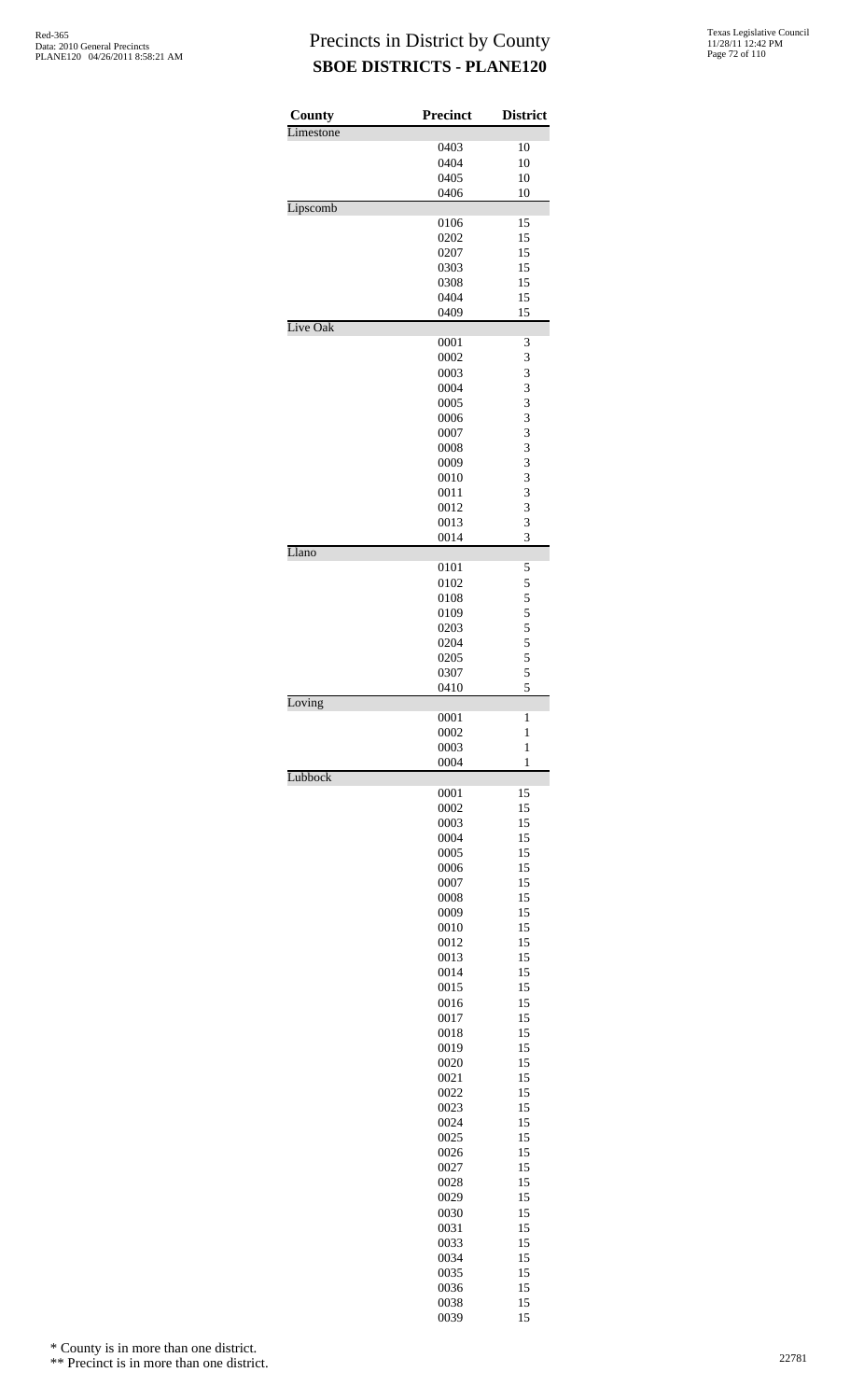| Texas Legislative Council |
|---------------------------|
| 11/28/11 12:42 PM         |
| Page 73 of 110            |

| County  | <b>Precinct</b> | <b>District</b> |
|---------|-----------------|-----------------|
| Lubbock |                 |                 |
|         | 0040            | 15              |
|         | 0041<br>0043    | 15<br>15        |
|         | 0044            | 15              |
|         | 0045            | 15              |
|         | 0046            | 15              |
|         | 0047            | 15              |
|         | 0049            | 15              |
|         | 0050<br>0051    | 15<br>15        |
|         | 0052            | 15              |
|         | 0053            | 15              |
|         | 0054            | 15              |
|         | 0056            | 15              |
|         | 0057            | 15              |
|         | 0058<br>0059    | 15<br>15        |
|         | 0060            | 15              |
|         | 0062            | 15              |
|         | 0063            | 15              |
|         | 0064            | 15              |
|         | 0065            | 15              |
|         | 0066<br>0067    | 15<br>15        |
|         | 0069            | 15              |
|         | 0072            | 15              |
|         | 0075            | 15              |
|         | 0076            | 15              |
|         | 0078            | 15              |
|         | 0092            | 15              |
|         | 0096<br>0102    | 15<br>15        |
|         | 0104            | 15              |
|         | 0109            | 15              |
|         | 0110            | 15              |
|         | 0111            | 15              |
|         | 0112            | 15              |
|         | 0113<br>0114    | 15<br>15        |
|         | 0115            | 15              |
|         | 0116            | 15              |
|         | 0117            | 15              |
|         | 0118            | 15              |
|         | 0119            | 15              |
|         | 0120<br>0121    | 15<br>15        |
|         | 0122            | 15              |
|         | 0123            | 15              |
|         | 0124            | 15              |
|         | 0125            | 15              |
|         | 0126<br>0127    | 15<br>15        |
|         | 0128            | 15              |
|         | 0129            | 15              |
|         | 0130            | 15              |
|         | 0131            | 15              |
|         | 0132            | 15              |
|         | 0133<br>0134    | 15<br>15        |
|         | 0135            | 15              |
|         | 0136            | 15              |
|         | 0137            | 15              |
|         | 0138            | 15              |
| Lynn    | 0139            | 15              |
|         | 0001            | 15              |
|         | 0002            | 15              |
|         | 0003            | 15              |
|         | 0004            | 15              |
|         | 0005<br>0006    | 15<br>15        |
|         | 0007            | 15              |
|         | 0008            | 15              |
|         | 0009            | 15              |
|         | 0010            | 15              |
|         | 0011            | 15              |
|         | 0012<br>0013    | 15              |
|         | 0014            | 15<br>15        |

\* County is in more than one district.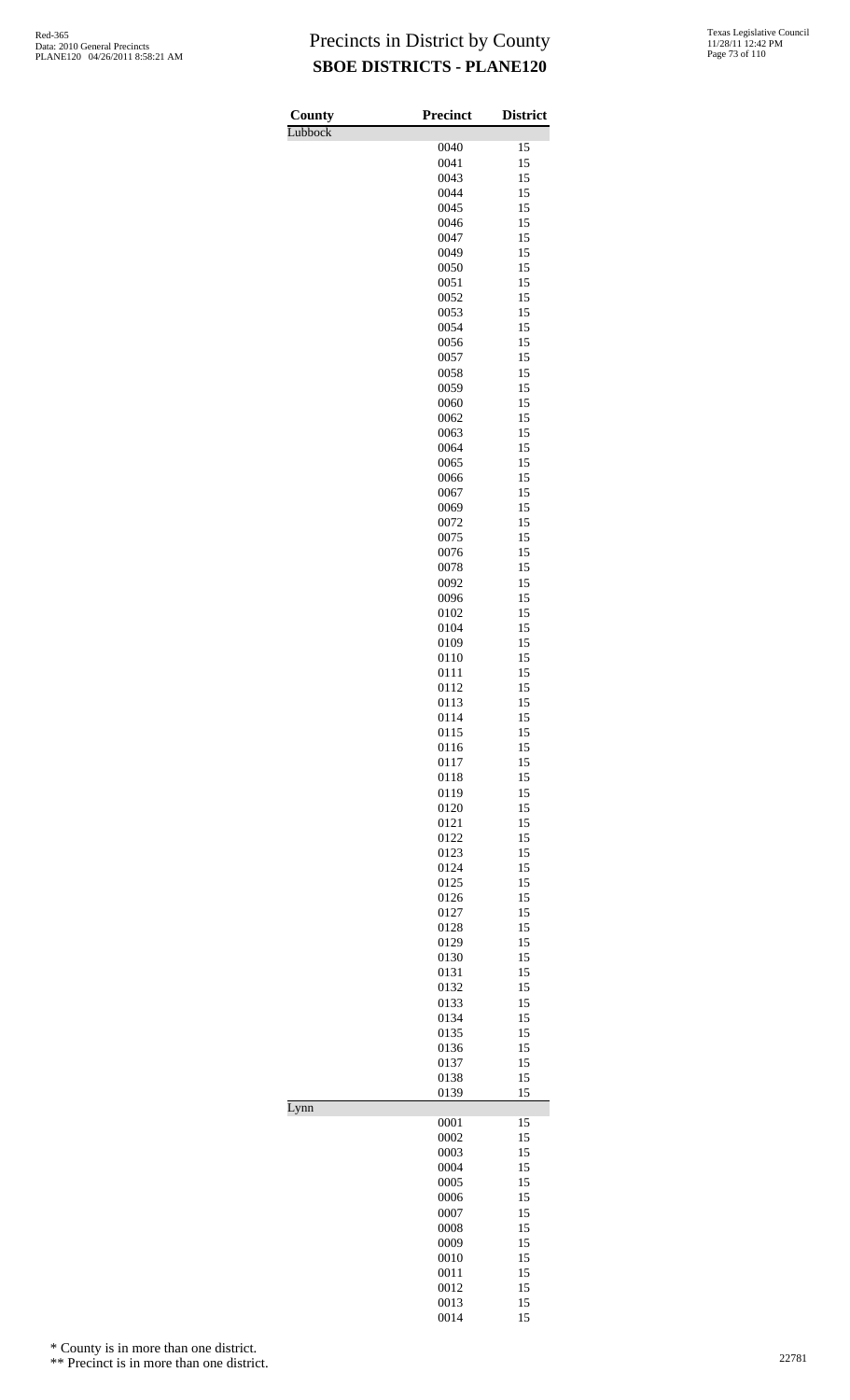| County    | Precinct     | <b>District</b>                           |
|-----------|--------------|-------------------------------------------|
| Madison   |              |                                           |
|           | 0101         | 10                                        |
|           | 0102         | 10                                        |
|           | 0203<br>0204 | 10<br>10                                  |
|           | 0305         | 10                                        |
|           | 0306         | 10                                        |
|           | 0407         | 10                                        |
|           | 0408         | 10                                        |
| Marion    |              |                                           |
|           | 0001         | 9                                         |
|           | 0002         | 9                                         |
|           | 0003<br>0004 | 9<br>9                                    |
|           | 0005         | 9                                         |
|           | 0006         | 9                                         |
|           | 0007         | 9                                         |
|           | 0008         | 9                                         |
|           | 0009         | 9                                         |
| Martin    | 0010         | 9                                         |
|           | 0001         | 15                                        |
|           | 0002         | 15                                        |
|           | 0003         | 15                                        |
|           | 0004         | 15                                        |
|           | 003A         | 15                                        |
|           | 004A         | 15                                        |
| Mason     | 0101         | 5                                         |
|           | 0210         | 5                                         |
|           | 0302         | 5                                         |
|           | 0405         | 5                                         |
| Matagorda |              |                                           |
|           | 0002         | 2                                         |
|           | 0004<br>0005 | $\overline{c}$<br>$\overline{c}$          |
|           | 0006         | $\overline{c}$                            |
|           | 0007         |                                           |
|           | 0008         | $\frac{2}{2}$                             |
|           | 0009         | $\overline{c}$                            |
|           | 0010         | $\overline{c}$                            |
|           | 0012         | $\overline{c}$                            |
|           | 0013         | $\overline{\mathbf{c}}$<br>$\overline{c}$ |
|           | 001A<br>001B | $\overline{c}$                            |
|           | 001C         | $\overline{c}$                            |
|           | 001D         | $\overline{c}$                            |
|           | 001E         | $\overline{\mathbf{c}}$                   |
|           | 001F         | $\overline{c}$                            |
|           | 003A         | $\overline{c}$                            |
| Maverick  | 003B         | $\overline{c}$                            |
|           | 001A         | 1                                         |
|           | 001B         | $\mathbf{1}$                              |
|           | 001C         | $\mathbf{1}$                              |
|           | 002A         | 1                                         |
|           | 002B         | 1                                         |
|           | 002C<br>002D | 1<br>$\mathbf{1}$                         |
|           | 003A         | $\mathbf{1}$                              |
|           | 003B         | 1                                         |
|           | 003C         | 1                                         |
|           | 004A         | 1                                         |
|           | 004B         | $\mathbf{1}$                              |
|           | 004C         | $\mathbf{1}$                              |
| McCulloch | 004D         | 1                                         |
|           | 0101         | 1                                         |
|           | 0102         | $\mathbf{1}$                              |
|           | 0103         | $\mathbf{1}$                              |
|           | 0201         | 1                                         |
|           | 0202         | 1                                         |
|           | 0301<br>0302 | 1<br>$\mathbf{1}$                         |
|           | 0401         | $\mathbf{1}$                              |
|           | 0402         | 1                                         |
|           | 0403         | 1                                         |
| McLennan  |              |                                           |
|           | 0001         | 14                                        |
|           | 0002         | 14                                        |

\* County is in more than one district.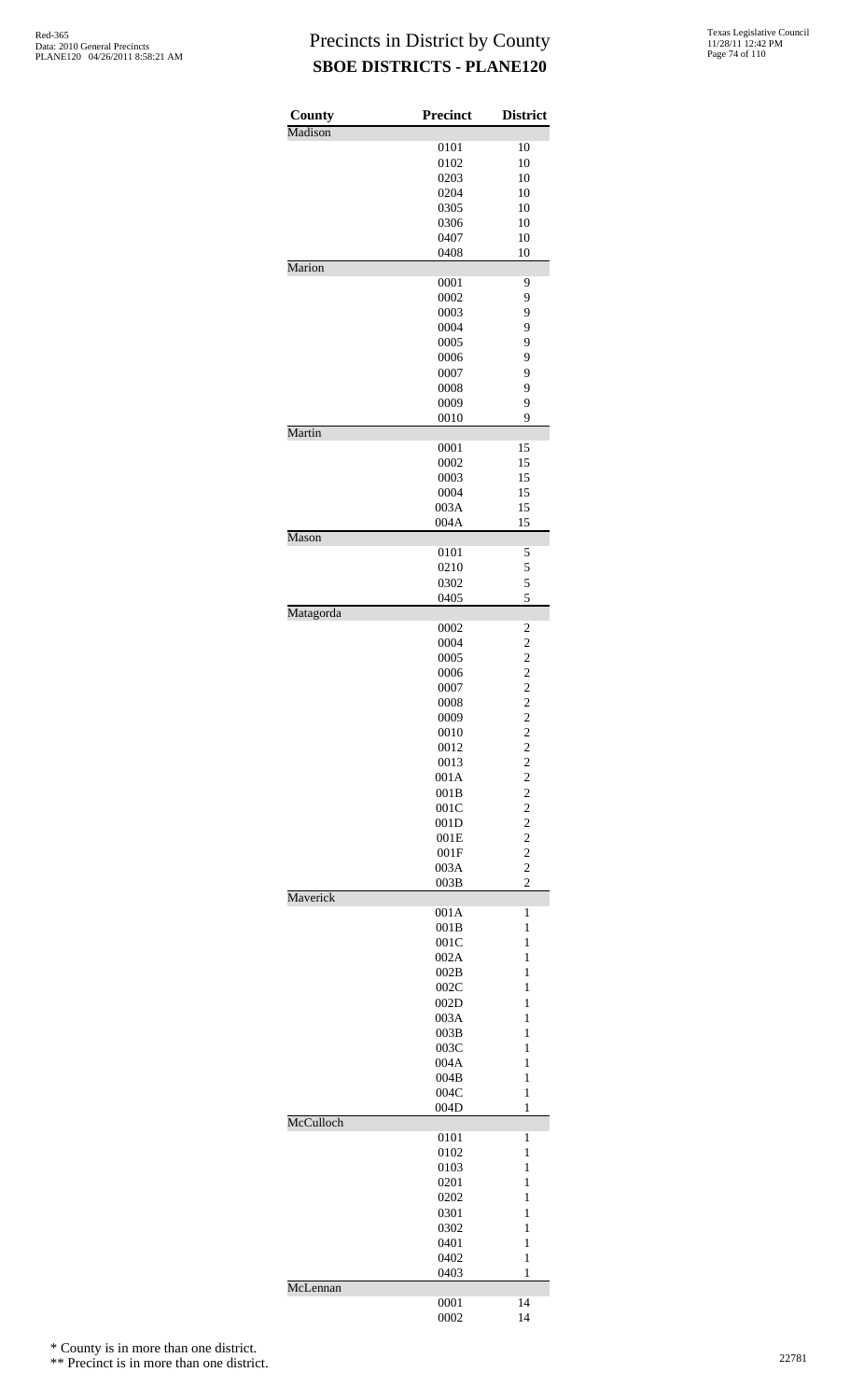| County<br>McLennan | Precinct     | <b>District</b> |
|--------------------|--------------|-----------------|
|                    | 0003         | 14              |
|                    | 0004         | 14              |
|                    | 0005         | 14              |
|                    | 0006         | 14              |
|                    | 0007         | 14              |
|                    | 0008         | 14              |
|                    | 0009<br>0010 | 14<br>14        |
|                    | 0011         | 14              |
|                    | 0012         | 14              |
|                    | 0013         | 14              |
|                    | 0014         | 14              |
|                    | 0015         | 14              |
|                    | 0016         | 14<br>14        |
|                    | 0017<br>0018 | 14              |
|                    | 0019         | 14              |
|                    | 0020         | 14              |
|                    | 0021         | 14              |
|                    | 0022         | 14              |
|                    | 0023         | 14              |
|                    | 0024<br>0025 | 14<br>14        |
|                    | 0026         | 14              |
|                    | 0027         | 14              |
|                    | 0028         | 14              |
|                    | 0029         | 14              |
|                    | 0030         | 14              |
|                    | 0031         | 14              |
|                    | 0032<br>0033 | 14<br>14        |
|                    | 0034         | 14              |
|                    | 0035         | 14              |
|                    | 0036         | 14              |
|                    | 0037         | 14              |
|                    | 0038         | 14              |
|                    | 0039         | 14              |
|                    | 0040<br>0041 | 14<br>14        |
|                    | 0042         | 14              |
|                    | 0043         | 14              |
|                    | 0044         | 14              |
|                    | 0045         | 14              |
|                    | 0046         | 14              |
|                    | 0047<br>0048 | 14<br>14        |
|                    | 0049         | 14              |
|                    | 0050         | 14              |
|                    | 0051         | 14              |
|                    | 0052         | 14              |
|                    | 0053         | 14              |
|                    | 0054         | 14              |
|                    | 0055<br>0056 | 14<br>14        |
|                    | 0057         | 14              |
|                    | 0058         | 14              |
|                    | 0059         | 14              |
|                    | 0060         | 14              |
|                    | 0061         | 14              |
|                    | 0062<br>0063 | 14<br>14        |
|                    | 0064         | 14              |
|                    | 0065         | 14              |
|                    | 0066         | 14              |
|                    | 0067         | 14              |
|                    | 0068         | 14              |
|                    | 0069         | 14              |
|                    | 0070<br>0071 | 14<br>14        |
|                    | 0072         | 14              |
|                    | 0073         | 14              |
|                    | 0074         | 14              |
|                    | 0075         | 14              |
|                    | 0076         | 14              |
|                    | 0077         | 14              |
|                    | 0078         | 14              |
|                    | 0079<br>0080 | 14<br>14        |
|                    | 0081         | 14              |

\* County is in more than one district.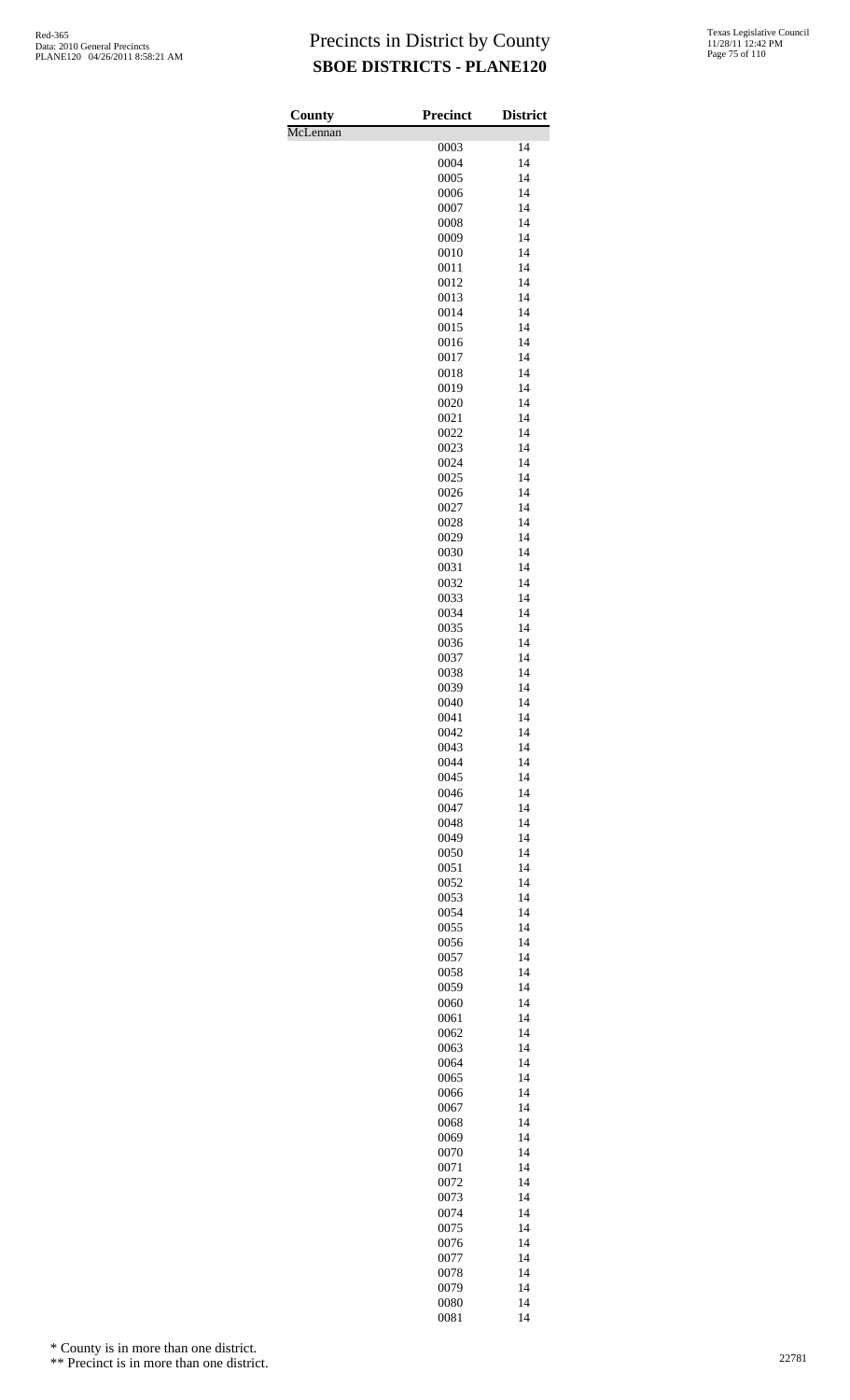| County   | <b>Precinct</b> | <b>District</b> |
|----------|-----------------|-----------------|
| McLennan |                 |                 |
|          | 0082            | 14              |
|          | 0083            | 14              |
|          | 0084            | 14              |
|          | 0085            | 14              |
|          | 0086            | 14              |
|          | 0087            | 14              |
|          | 0088            | 14              |
|          | 0089            | 14              |
|          | 0090            | 14              |
|          | 0091            | 14              |
|          | 0092            | 14              |
| McMullen |                 |                 |
|          | 0001            | 3               |
|          | 0003            | 3               |
|          |                 | 3               |
|          | 002A            |                 |
|          | 002B            | 3               |
|          | 004A            | 3               |
|          | 004B            | 3               |
| Medina   |                 |                 |
|          | 0001            | 1               |
|          | 0002            | $\mathbf{1}$    |
|          | 0003            | $\mathbf{1}$    |
|          | 0004            | $\mathbf{1}$    |
|          | 0005            | 1               |
|          | 0006            | 1               |
|          | 0007            | $\mathbf{1}$    |
|          | 0008            | $\mathbf{1}$    |
|          | 0009            | 1               |
|          | 0010            | 1               |
|          | 0011            | 1               |
|          | 0012            | $\mathbf{1}$    |
|          | 0013            | $\mathbf{1}$    |
|          | 0014            | $\mathbf{1}$    |
|          | 0015            | 1               |
|          | 0016            | 1               |
|          | 0017            | $\mathbf{1}$    |
|          |                 | $\mathbf{1}$    |
|          | 0018            | 1               |
|          | 0019            |                 |
|          | 0020            | $\mathbf{1}$    |
|          | 0021            | $\mathbf{1}$    |
|          | 0022            | $\mathbf{1}$    |
|          | 0023            | $\mathbf{1}$    |
| Menard   |                 |                 |
|          | 0001            | 1               |
|          | 0002            | 1               |
|          | 0003            | $\mathbf{1}$    |
|          | 0004            | $\mathbf{1}$    |
|          | 0005            | 1               |
|          | 0006            | 1               |
| Midland  |                 |                 |
|          | 0101            | 15              |
|          | 0102            | 15              |
|          | 0103            | 15              |
|          | 0104            | 15              |
|          | 0105            | 15              |
|          | 0106            | 15              |
|          | 0107            | 15              |
|          | 0109            | 15              |
|          | 0110            | 15              |
|          | 0201            | 15              |
|          | 0202            | 15              |
|          | 0203            | 15              |
|          | 0204            | 15              |
|          | 0205            | 15              |
|          | 0206            | 15              |
|          | 0207            | 15              |
|          |                 |                 |
|          | 0208            | 15              |
|          | 0210            | 15              |
|          | 0211            | 15              |
|          | 0212            | 15              |
|          | 0302            | 15              |
|          | 0303            | 15              |
|          | 0304            | 15              |
|          | 0305            | 15              |
|          | 0306            | 15              |
|          | 0307            | 15              |
|          | 0308            | 15              |
|          | 0309            | 15              |
|          | 0310            | 15              |

\* County is in more than one district.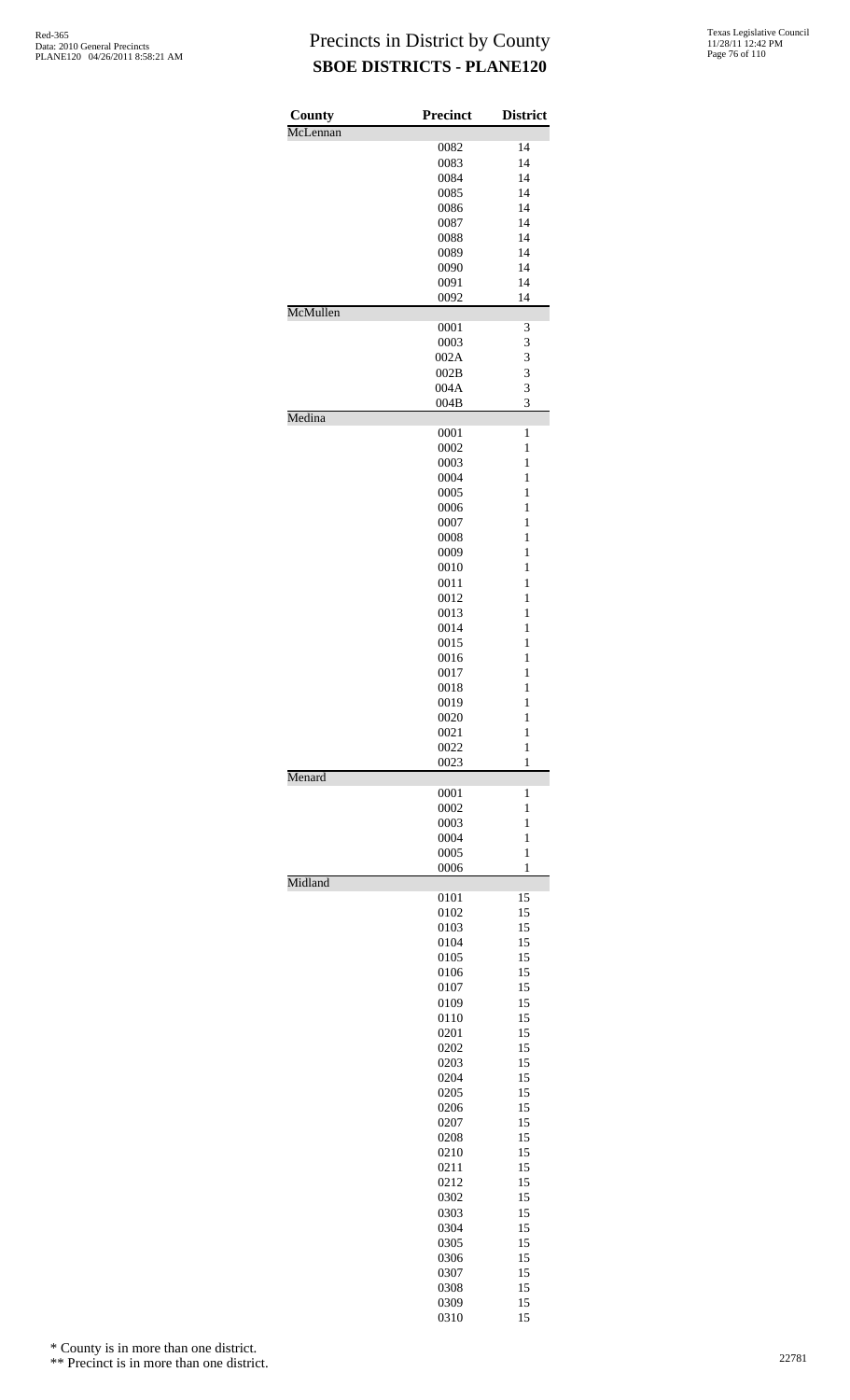| County     | <b>Precinct</b> | <b>District</b> |
|------------|-----------------|-----------------|
| Midland    |                 |                 |
|            | 0401            | 15              |
|            | 0402            | 15              |
|            | 0403<br>0404    | 15<br>15        |
|            | 0405            | 15              |
|            | 0406            | 15              |
|            | 0407            | 15              |
|            | 0408            | 15              |
|            | 0409            | 15              |
| Milam      | 0410            | 15              |
|            | 0101            | 10              |
|            | 0103            | 10              |
|            | 0105            | 10              |
|            | 0207            | 10              |
|            | 0210            | 10              |
|            | 0212            | 10              |
|            | 0316<br>0317    | 10<br>10        |
|            | 0318            | 10              |
|            | 0419            | 10              |
|            | 0420            | 10              |
| Mills      |                 | 14              |
|            | 0001<br>0002    | 14              |
|            | 0003            | 14              |
|            | 0004            | 14              |
|            | 0005            | 14              |
|            | 0006            | 14              |
|            | 0007            | 14              |
|            | 0008            | 14              |
|            | 0009<br>0011    | 14<br>14        |
| Mitchell   |                 |                 |
|            | 0001            | 15              |
|            | 0002            | 15              |
|            | 0003            | 15              |
|            | 0004<br>0025    | 15<br>15        |
|            | 0046            | 15              |
| Montague   |                 |                 |
|            | 0002            | 15              |
|            | 0003<br>0004    | 15<br>15        |
|            | 0005            | 15              |
|            | 0006            | 15              |
|            | 0007            | 15              |
|            | 0008            | 15              |
|            | 0009            | 15              |
|            | 0010<br>0011    | 15              |
|            | 0012            | 15<br>15        |
|            | 0013            | 15              |
|            | 0014            | 15              |
|            | 0015            | 15              |
|            | 0016            | 15              |
| Montgomery | 0001            | 8               |
|            | 0002            | 8               |
|            | 0003            | 8               |
|            | 0004            | 8               |
|            | 0005            | 8               |
|            | 0006            | 8               |
|            | 0007<br>0008    | 8<br>8          |
|            | 0009            | 8               |
|            | 0010            | 8               |
|            | 0011            | 8               |
|            | 0012            | 8               |
|            | 0013            | 8               |
|            | 0014            | 8               |
|            | 0015<br>0016    | 8<br>8          |
|            | 0017            | 8               |
|            | 0018            | 8               |
|            | 0019            | 8               |
|            | 0020            | 8               |
|            | 0021            | 8               |

8

\* County is in more than one district.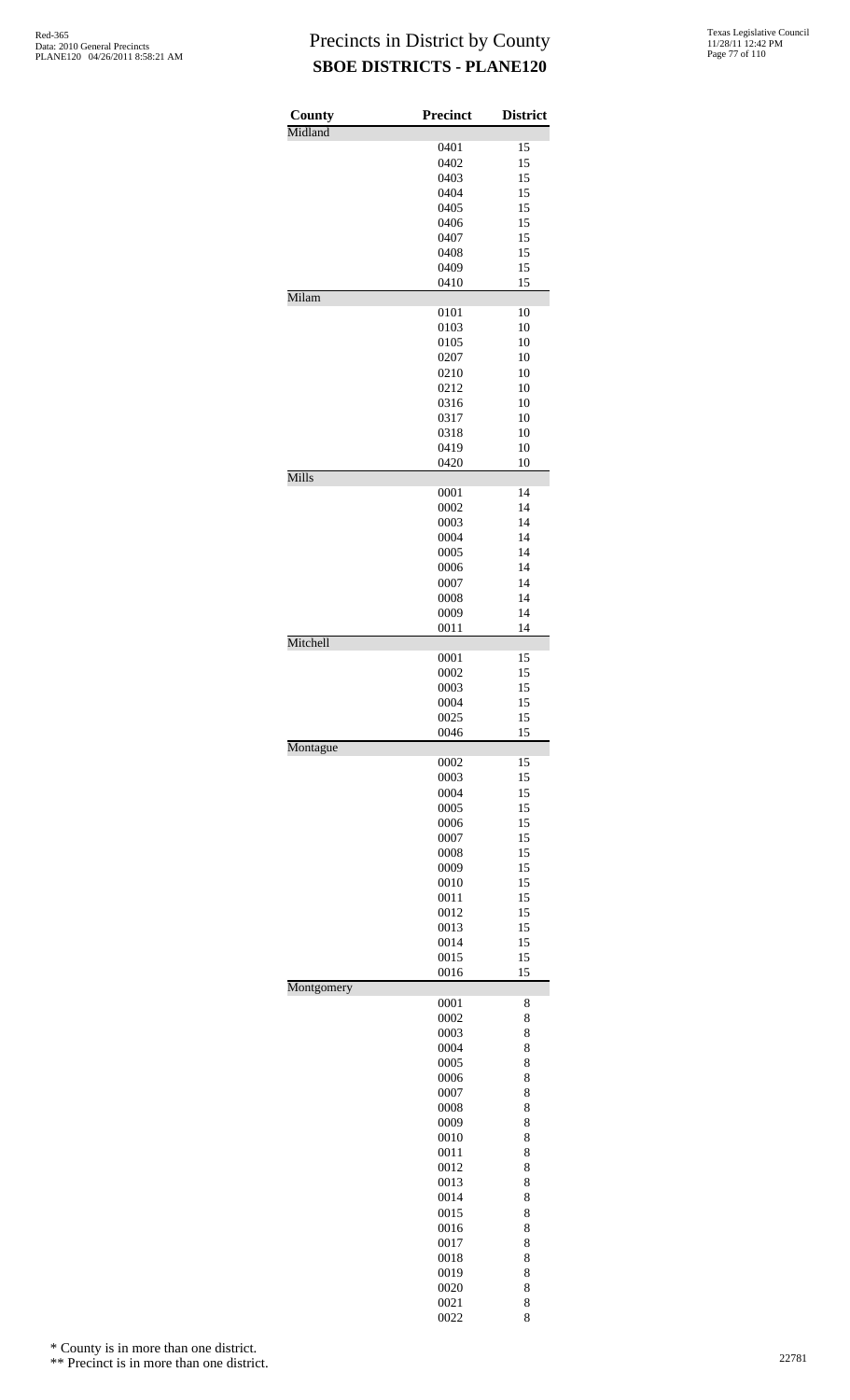| County     | <b>Precinct</b> | <b>District</b> |
|------------|-----------------|-----------------|
| Montgomery |                 |                 |
|            | 0023            | 8               |
|            | 0024            | 8               |
|            | 0025<br>0026    | 8<br>8          |
|            | 0027            | 8               |
|            | 0028            | 8               |
|            | 0029            | 8               |
|            | 0030            | 8               |
|            | 0031            | 8               |
|            | 0032            | 8               |
|            | 0033<br>0034    | 8<br>8          |
|            | 0035            | 8               |
|            | 0036            | 8               |
|            | 0037            | 8               |
|            | 0038            | 8               |
|            | 0039            | 8               |
|            | 0040<br>0041    | 8<br>8          |
|            | 0042            | 8               |
|            | 0043            | 8               |
|            | 0044            | 8               |
|            | 0045            | 8               |
|            | 0046            | 8               |
|            | 0047            | 8               |
|            | 0048<br>0049    | 8<br>8          |
|            | 0050            | 8               |
|            | 0051            | 8               |
|            | 0052            | 8               |
|            | 0053            | 8               |
|            | 0054            | 8               |
|            | 0055            | 8               |
|            | 0056<br>0057    | 8<br>8          |
|            | 0058            | 8               |
|            | 0059            | 8               |
|            | 0060            | 8               |
|            | 0061            | 8               |
|            | 0062            | 8               |
|            | 0063            | 8               |
|            | 0064<br>0065    | 8<br>8          |
|            | 0066            | 8               |
|            | 0067            | 8               |
|            | 0068            | 8               |
|            | 0069            | 8               |
|            | 0070            | 8               |
|            | 0071            | 8               |
|            | 0072<br>0073    | 8<br>8          |
|            | 0074            | 8               |
|            | 0075            | 8               |
|            | 0076            | 8               |
|            | 0077            | 8               |
|            | 0078            | 8               |
|            | 0079<br>0080    | 8<br>8          |
|            | 0081            | 8               |
|            | 0082            | 8               |
|            | 0083            | 8               |
|            | 0084            | 8               |
|            | 0085            | 8               |
| Moore      | 0101            | 15              |
|            | 0201            | 15              |
|            | 0202            | 15              |
|            | 0203            | 15              |
|            | 0301            | 15              |
|            | 0401<br>0402    | 15              |
| Morris     |                 | 15              |
|            | 0101            | 9               |
|            | 0102            | 9               |
|            | 0103            | 9               |
|            | 0202            | 9               |
|            | 0203<br>0302    | 9<br>9          |
|            | 0303            | 9               |

\* County is in more than one district.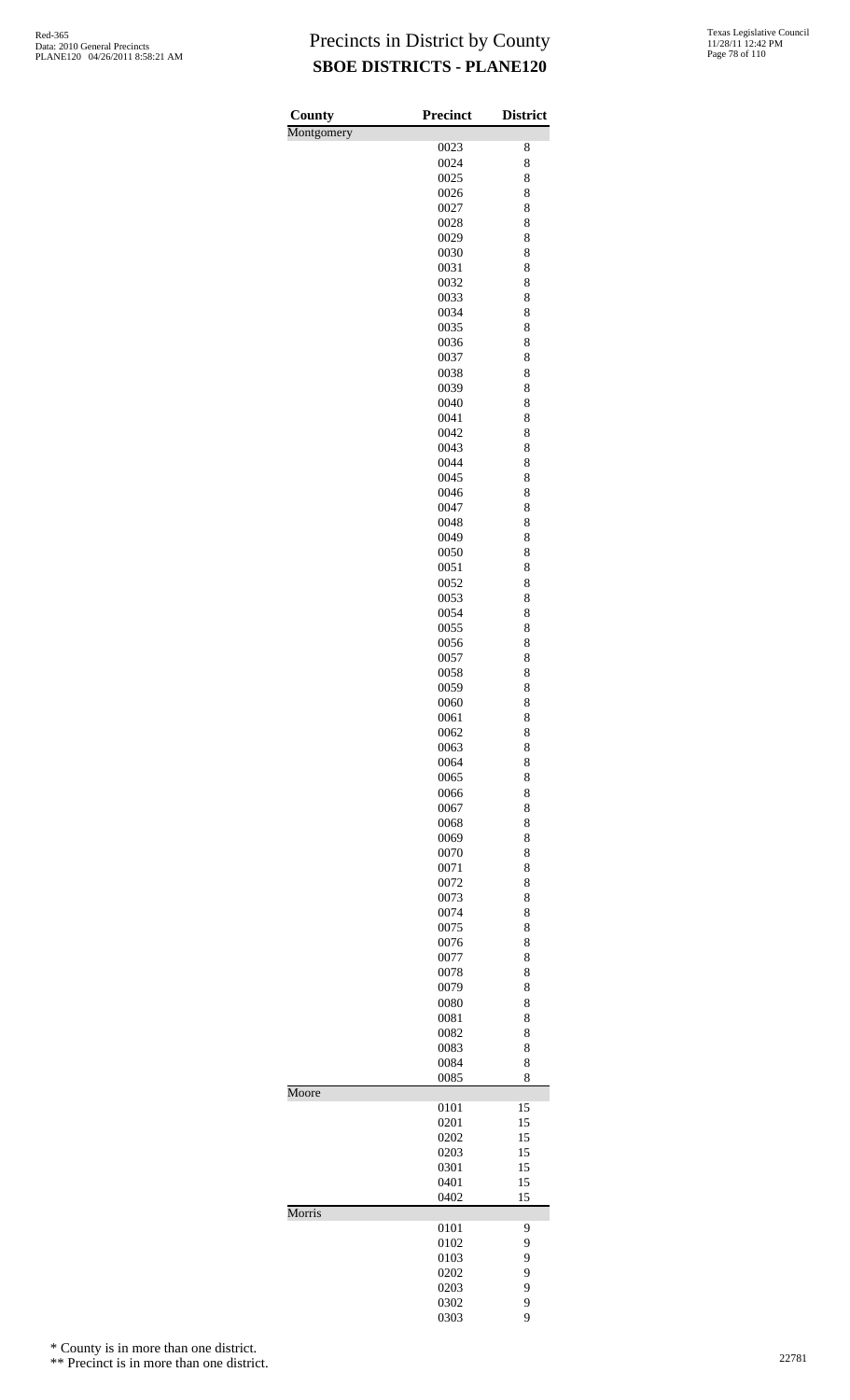| County      | Precinct     | <b>District</b>                  |
|-------------|--------------|----------------------------------|
| Morris      |              | 9                                |
|             | 0401<br>0402 | 9                                |
| Motley      |              |                                  |
|             | 0001         | 15                               |
|             | 0002         | 15                               |
|             | 0003         | 15                               |
|             | 0004<br>0005 | 15<br>15                         |
|             | 0006         | 15                               |
| Nacogdoches |              |                                  |
|             | 0011         | 9                                |
|             | 0013         | 9                                |
|             | 0014<br>0015 | 9<br>9                           |
|             | 0016         | 9                                |
|             | 0017         | 9                                |
|             | 0018         | 9                                |
|             | 0021         | 9                                |
|             | 0022         | 9                                |
|             | 0023         | 9<br>9                           |
|             | 0024<br>0025 | 9                                |
|             | 0026         | 9                                |
|             | 0027         | 9                                |
|             | 0028         | 9                                |
|             | 0030         | 9                                |
|             | 0031         | 9                                |
|             | 0032<br>0033 | 9<br>9                           |
|             | 0034         | 9                                |
|             | 0041         | 9                                |
|             | 0042         | 9                                |
|             | 0043         | 9                                |
|             | 0044         | 9                                |
|             | 0046         | 9<br>9                           |
|             | 0047<br>0048 | 9                                |
|             | 0049         | 9                                |
| Navarro     |              |                                  |
|             | 0101         | 14                               |
|             | 0103         | 14                               |
|             | 0104<br>0105 | 14<br>14                         |
|             | 0106         | 14                               |
|             | 0107         | 14                               |
|             | 0108         | 14                               |
|             | 0109         | 14                               |
|             | 0200         | 14                               |
|             | 0201<br>0202 | 14<br>14                         |
|             | 0203         | 14                               |
|             | 0204         | 14                               |
|             | 0205         | 14                               |
|             | 0206         | 14                               |
|             | 0207         | 14                               |
|             | 0208         | 14                               |
|             | 0209<br>0300 | 14<br>14                         |
|             | 0301         | 14                               |
|             | 0303         | 14                               |
|             | 0304         | 14                               |
|             | 0305         | 14                               |
|             | 0306         | 14                               |
|             | 0307         | 14                               |
|             | 0308<br>0400 | 14<br>14                         |
|             | 0401         | 14                               |
|             | 0402         | 14                               |
|             | 0403         | 14                               |
|             | 0404         | 14                               |
|             | 0405         | 14                               |
|             | 0406<br>400A | 14<br>14                         |
| Newton      |              |                                  |
|             | 0001         | 7                                |
|             | 0002         | 7                                |
|             | 0003         | $\overline{7}$                   |
|             | 0004         | $\overline{7}$<br>$\overline{7}$ |
|             | 0005         |                                  |

\* County is in more than one district.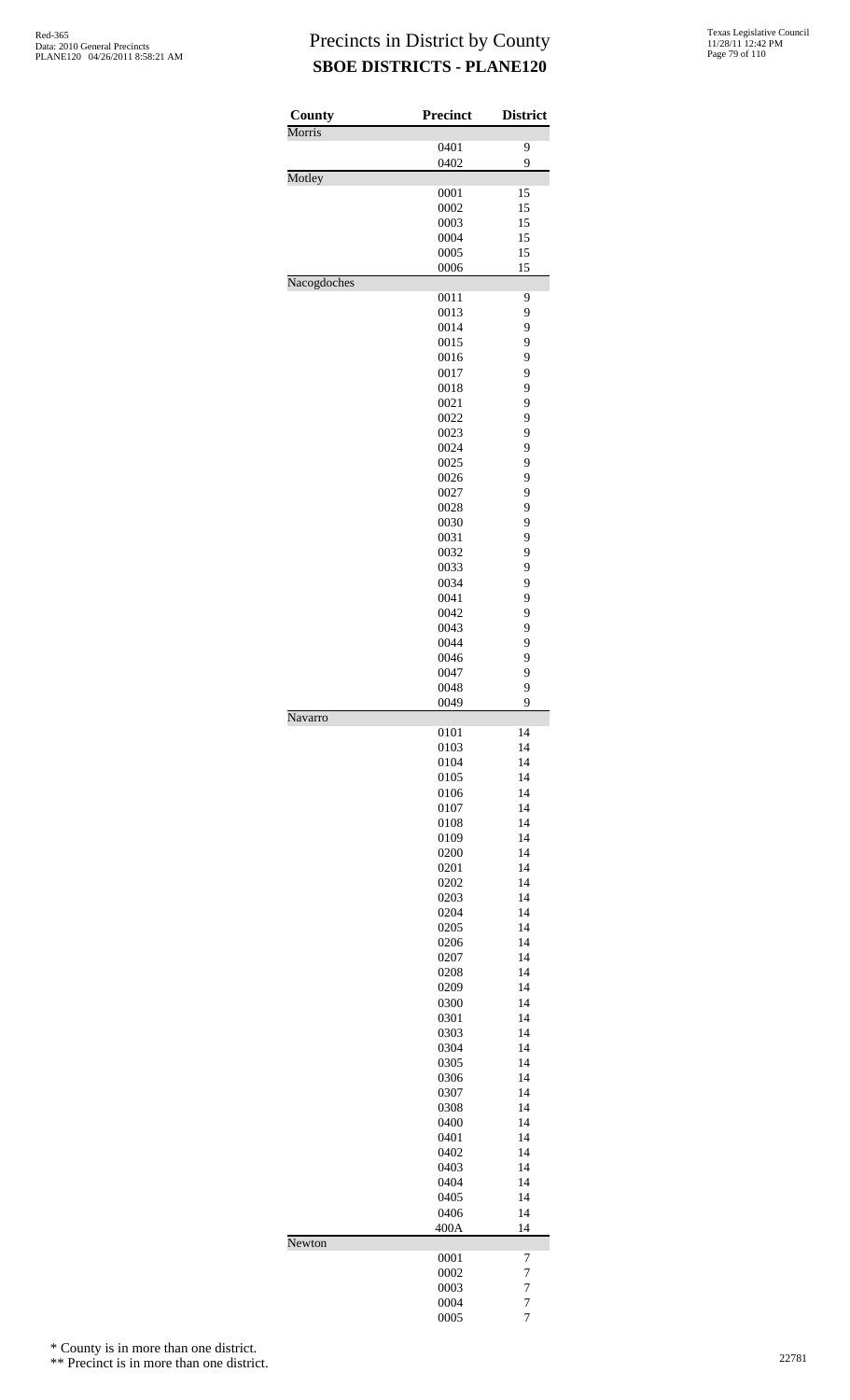| County | <b>Precinct</b> | <b>District</b>                            |
|--------|-----------------|--------------------------------------------|
| Newton | 0006            | 7                                          |
|        | 0007            | $\overline{7}$                             |
|        | 0008            | 7                                          |
|        | 0009            | $\overline{7}$                             |
|        | 0010            | $\overline{7}$                             |
|        | 0011            | $\overline{7}$                             |
|        | 0012            | $\overline{7}$                             |
|        | 0013            | 7                                          |
|        | 0014            | $\overline{7}$                             |
|        | 0015            | $\overline{7}$                             |
|        | 0016            | $\overline{7}$                             |
|        | 0017            | $\overline{7}$                             |
|        | 0018            | 7                                          |
|        | 0019            | $\overline{7}$                             |
|        | 0020            | 7                                          |
|        | 0021            | $\overline{7}$                             |
|        | 0022            | $\overline{7}$                             |
| Nolan  |                 |                                            |
|        | 0001<br>0002    | 15<br>15                                   |
|        | 0003            | 15                                         |
|        | 0004            | 15                                         |
|        | 0005            | 15                                         |
|        | 0006            | 15                                         |
|        | 0007            | 15                                         |
|        | 0008            | 15                                         |
|        | 0009            | 15                                         |
|        | 0010            | 15                                         |
|        | 0011            | 15                                         |
|        | 0012            | 15                                         |
|        | 0013            | 15                                         |
|        | 0014            | 15                                         |
| Nueces | 0001            | $\overline{\mathbf{c}}$                    |
|        | 0002            | $\overline{\mathbf{c}}$                    |
|        | 0003            |                                            |
|        | 0004            |                                            |
|        | 0005            | $\begin{array}{c} 2 \\ 2 \\ 2 \end{array}$ |
|        | 0006            |                                            |
|        | 0007<br>0008    | $\overline{\mathbf{c}}$                    |
|        | 0009            | $\frac{2}{2}$                              |
|        | 0010            |                                            |
|        | 0011            | $\frac{2}{2}$                              |
|        | 0012            | $\overline{\mathbf{c}}$                    |
|        | 0013            | $\frac{2}{2}$                              |
|        | 0014            |                                            |
|        | 0015            | $\frac{2}{2}$                              |
|        | 0016            |                                            |
|        | 0017            | $\overline{\mathbf{c}}$                    |
|        | 0018            | $\frac{2}{2}$                              |
|        | 0019            |                                            |
|        | 0020            | $\frac{2}{2}$                              |
|        | 0021            |                                            |
|        | 0022            | $\overline{\mathbf{c}}$                    |
|        | 0023            | $\frac{2}{2}$                              |
|        | 0024            |                                            |
|        | 0025            | $\frac{2}{2}$                              |
|        | 0026<br>0027    | $\overline{\mathbf{c}}$                    |
|        | 0028            |                                            |
|        | 0029            | $\frac{2}{2}$                              |
|        | 0030            |                                            |
|        | 0031            | $\frac{2}{2}$                              |
|        | 0032            | $\overline{\mathbf{c}}$                    |
|        | 0033            |                                            |
|        | 0034            | $\frac{2}{2}$                              |
|        | 0035            | $\frac{2}{2}$                              |
|        | 0036            |                                            |
|        | 0037            | $\overline{\mathbf{c}}$                    |
|        | 0038            | $\frac{2}{2}$                              |
|        | 0039            |                                            |
|        | 0040            | $\frac{2}{2}$                              |
|        | 0041<br>0042    | $\overline{\mathbf{c}}$                    |
|        | 0043            |                                            |
|        | 0044            | $\frac{2}{2}$                              |
|        | 0045            |                                            |
|        | 0046            | $\frac{2}{2}$                              |

\* County is in more than one district.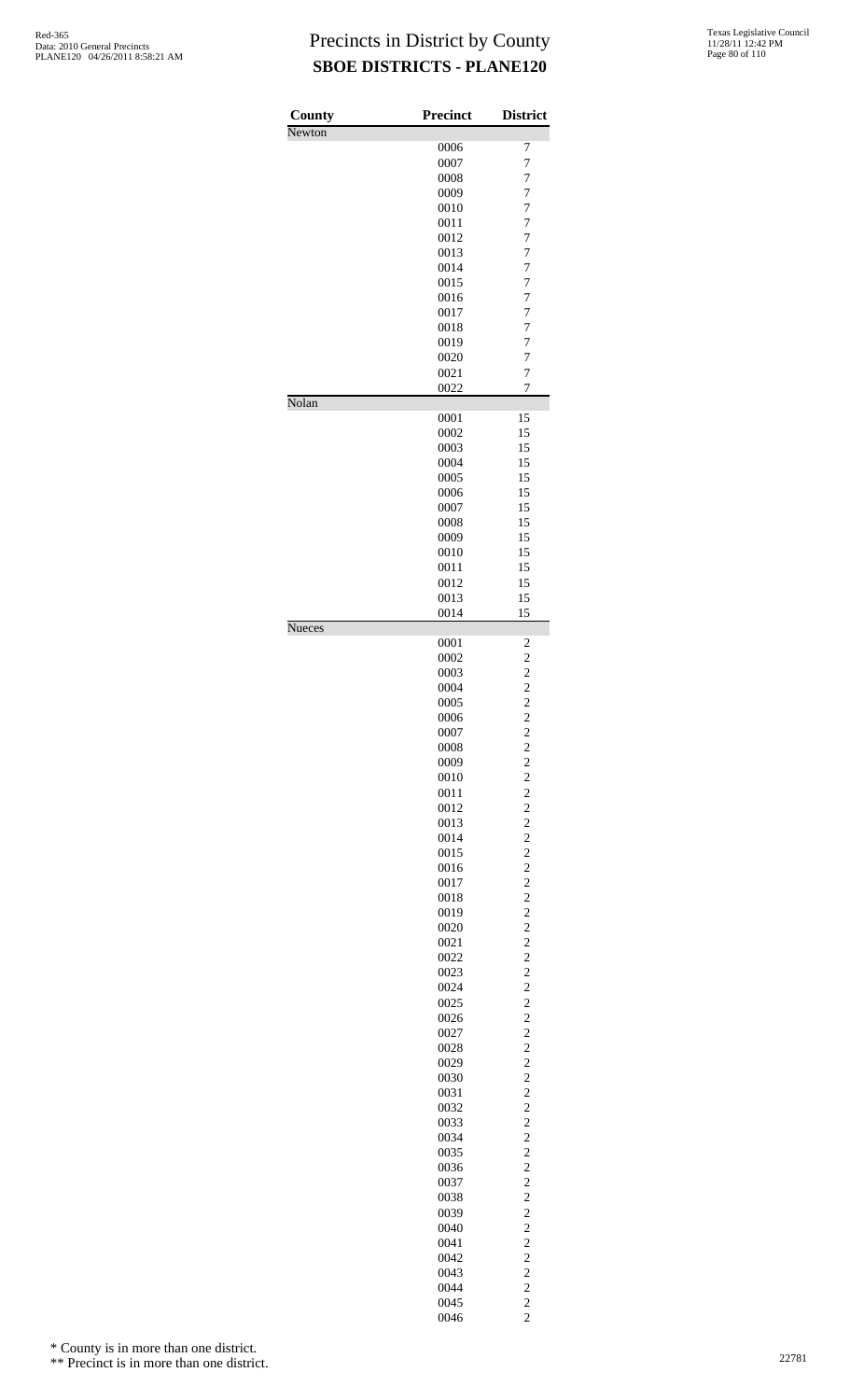| County        | <b>Precinct</b> | <b>District</b>                                    |
|---------------|-----------------|----------------------------------------------------|
| <b>Nueces</b> | 0047            |                                                    |
|               | 0048            | $\overline{\mathbf{c}}$<br>$\overline{c}$          |
|               | 0049            | $\overline{c}$                                     |
|               | 0050            | $\overline{c}$                                     |
|               | 0051            | $\overline{c}$                                     |
|               | 0052            | $\overline{c}$                                     |
|               | 0053<br>0054    | $\overline{c}$<br>$\overline{c}$                   |
|               | 0055            | $\overline{c}$                                     |
|               | 0056            | $\overline{c}$                                     |
|               | 0057            | $\overline{c}$                                     |
|               | 0058            | $\overline{c}$                                     |
|               | 0059            | $\overline{c}$                                     |
|               | 0060            | $\overline{c}$                                     |
|               | 0061<br>0062    | $\overline{c}$<br>$\overline{c}$                   |
|               | 0063            | $\overline{c}$                                     |
|               | 0064            | $\overline{c}$                                     |
|               | 0065            | $\overline{c}$                                     |
|               | 0066            | $\overline{c}$                                     |
|               | 0067            | $\overline{c}$                                     |
|               | 0068<br>0069    | $\overline{c}$<br>$\overline{c}$                   |
|               | 0070            | $\overline{c}$                                     |
|               | 0071            | $\overline{c}$                                     |
|               | 0072            | $\overline{c}$                                     |
|               | 0073            | $\overline{c}$                                     |
|               | 0074            | $\overline{c}$                                     |
|               | 0075<br>0076    | $\overline{c}$<br>$\overline{c}$                   |
|               | 0077            | $\overline{c}$                                     |
|               | 0078            | $\overline{c}$                                     |
|               | 0079            | $\overline{c}$                                     |
|               | 0080            | $\overline{c}$                                     |
|               | 0081            | $\overline{c}$                                     |
|               | 0082<br>0083    | $\overline{c}$<br>$\overline{c}$                   |
|               | 0084            | $\overline{c}$                                     |
|               | 0085            | $\overline{\mathbf{c}}$                            |
|               | 0086            |                                                    |
|               | 0087            | $\frac{2}{2}$                                      |
|               | 0088            | $\overline{\mathbf{c}}$                            |
|               | 0089            | $\overline{\mathbf{c}}$<br>$\overline{c}$          |
|               | 0090<br>0091    | $\overline{\mathbf{c}}$                            |
|               | 0092            | $\overline{\mathbf{c}}$                            |
|               | 0093            | $\overline{c}$                                     |
|               | 0094            | $\overline{c}$                                     |
|               | 0095            | $\overline{c}$                                     |
|               | 0096            | $\overline{c}$                                     |
|               | 0097<br>0098    | $\overline{\mathbf{c}}$<br>$\overline{c}$          |
|               | 0099            | $\overline{\mathbf{c}}$                            |
|               | 0100            | $\overline{\mathbf{c}}$                            |
|               | 0101            | $\overline{\mathbf{c}}$                            |
|               | 0102            | $\overline{\mathbf{c}}$                            |
|               | 0103            | $\overline{c}$                                     |
|               | 0104<br>0105    | $\overline{c}$<br>$\overline{c}$                   |
|               | 0106            | $\overline{c}$                                     |
|               | 0107            | $\overline{c}$                                     |
|               | 0108            | $\overline{c}$                                     |
|               | 0109            | $\overline{\mathbf{c}}$                            |
|               | 0110            | $\overline{\mathbf{c}}$                            |
|               | 0111<br>0112    | $\overline{\mathbf{c}}$<br>$\overline{\mathbf{c}}$ |
|               | 0113            | $\overline{c}$                                     |
|               | 0114            | $\overline{c}$                                     |
|               | 0115            | $\overline{c}$                                     |
|               | 0116            | $\overline{c}$                                     |
|               | 0117            | $\overline{c}$                                     |
|               | 0118            | $\overline{c}$                                     |
|               | 0119<br>0120    | $\overline{c}$<br>$\overline{\mathbf{c}}$          |
|               | 0121            | $\overline{c}$                                     |
|               | 0122            | $\overline{\mathbf{c}}$                            |
|               | 0123            | $\overline{c}$                                     |
|               | 0124            | $\overline{\mathbf{c}}$                            |
|               | 0125            | $\overline{2}$                                     |

\* County is in more than one district.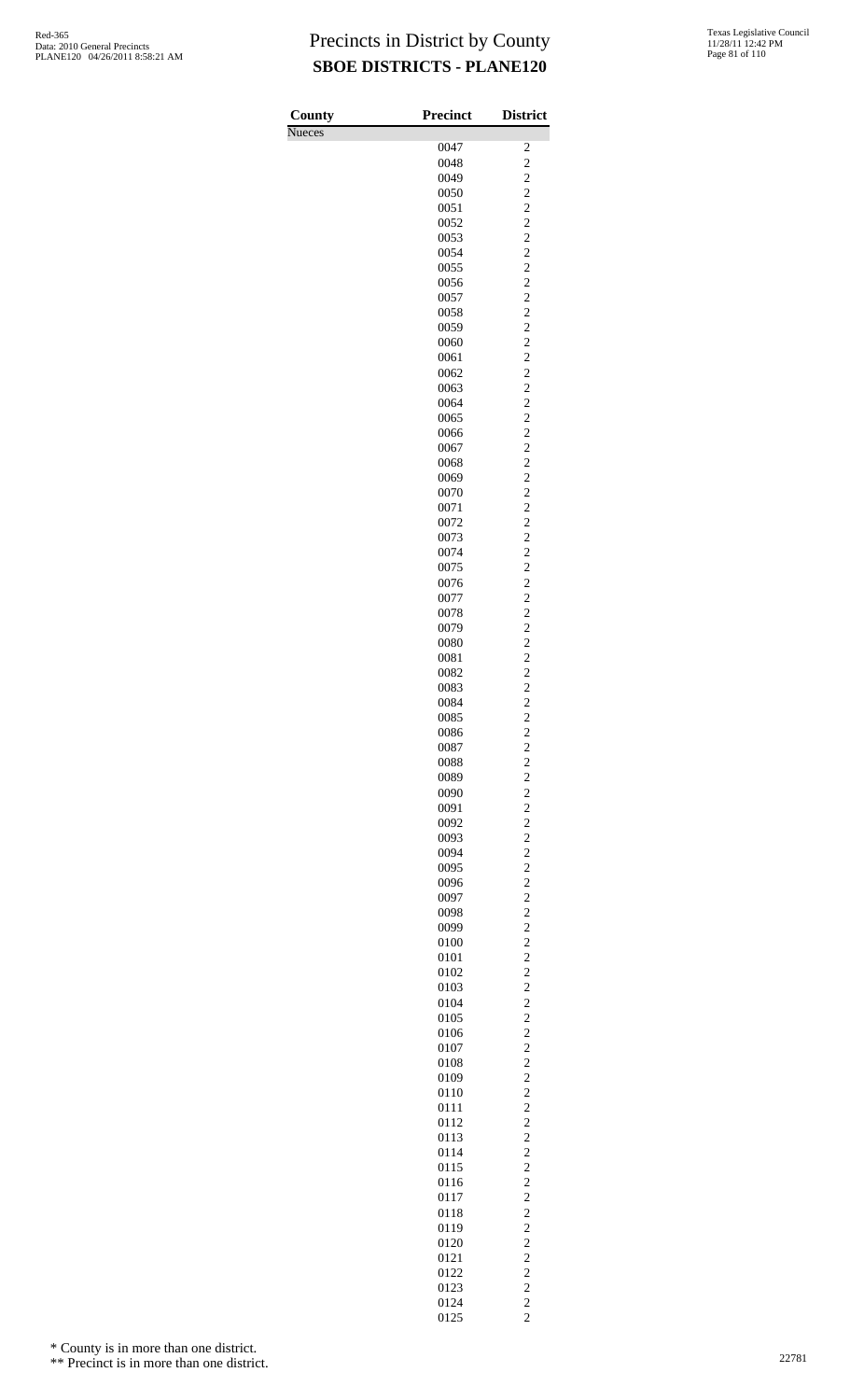| County        | <b>Precinct</b> | <b>District</b>                  |
|---------------|-----------------|----------------------------------|
| <b>Nueces</b> | 0126            | 2                                |
| Ochiltree     |                 |                                  |
|               | 0001<br>0002    | 15<br>15                         |
|               | 0003            | 15                               |
|               | 0004            | 15                               |
| Oldham        | 0101            | 15                               |
|               | 0103            | 15                               |
|               | 0202            | 15                               |
|               | 0203            | 15                               |
|               | 0303<br>0403    | 15<br>15                         |
|               | 0404            | 15                               |
| Orange        |                 |                                  |
|               | 0001<br>0002    | 7<br>7                           |
|               | 0003            | 7                                |
|               | 0004            | $\overline{7}$                   |
|               | 0005            | 7                                |
|               | 0006            | $\overline{7}$                   |
|               | 0007<br>0008    | $\overline{7}$<br>$\overline{7}$ |
|               | 0009            | $\overline{7}$                   |
|               | 0010            | $\overline{7}$                   |
|               | 0011            | $\overline{7}$                   |
|               | 0012<br>0013    | $\overline{7}$<br>$\overline{7}$ |
|               | 0014            | $\overline{7}$                   |
|               | 0015            | $\overline{7}$                   |
|               | 0016            | $\overline{7}$                   |
|               | 0017<br>0018    | 7<br>$\overline{7}$              |
|               | 0019            | 7                                |
|               | 0020            | $\overline{7}$                   |
|               | 0021            | $\overline{7}$                   |
|               | 0022<br>0023    | $\overline{7}$<br>$\overline{7}$ |
|               | 0024            | 7                                |
|               | 0025            | 7                                |
|               | 0026            | $\overline{7}$                   |
|               | 0027<br>0028    | $\overline{7}$<br>$\overline{7}$ |
|               | 0029            | 7                                |
|               | 0030            | 7                                |
|               | 0031            | $\overline{7}$                   |
|               | 0032<br>0033    | 7<br>$\overline{7}$              |
|               | 0034            | 7                                |
| Palo Pinto    |                 |                                  |
|               | 0001<br>0002    | 14<br>14                         |
|               | 0003            | 14                               |
|               | 0004            | 14                               |
|               | 0005<br>0006    | 14<br>14                         |
|               | 0007            | 14                               |
|               | 0008            | 14                               |
|               | 0009            | 14                               |
|               | 0010<br>0011    | 14<br>14                         |
|               | 0012            | 14                               |
|               | 0013            | 14                               |
|               | 0014            | 14                               |
|               | 0015<br>0016    | 14<br>14                         |
|               | 0017            | 14                               |
|               | 0018            | 14                               |
|               | 0019            | 14                               |
|               | 0020<br>0021    | 14<br>14                         |
|               | 0022            | 14                               |
|               | 0023            | 14                               |
|               | 0024            | 14                               |
|               | 0025<br>0026    | 14<br>14                         |
|               | 0027            | 14                               |
|               | 0028            | 14                               |
|               | 0029            | 14                               |

\* County is in more than one district.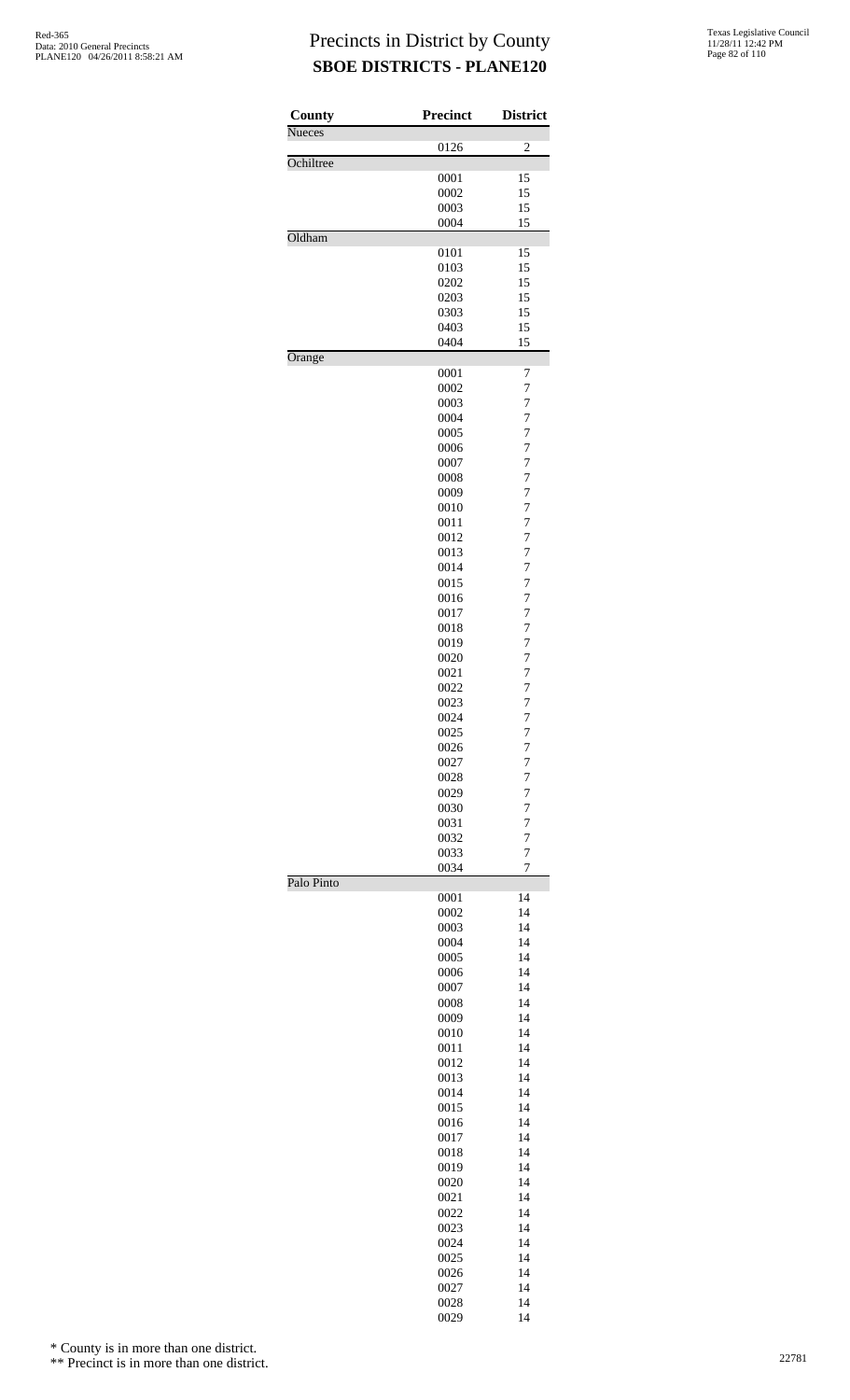| County     | <b>Precinct</b> | <b>District</b>   |
|------------|-----------------|-------------------|
| Palo Pinto | 0030            | 14                |
| Panola     |                 |                   |
|            | 0001<br>0002    | 9<br>9            |
|            | 0003            | 9                 |
|            | 0005            | 9                 |
|            | 0007            | 9                 |
|            | 0008            | 9                 |
|            | 0009<br>0010    | 9<br>9            |
|            | 0012            | 9                 |
|            | 0013            | 9                 |
|            | 0014            | 9                 |
|            | 0017            | 9                 |
|            | 0018<br>0019    | 9<br>9            |
|            | 0020            | 9                 |
|            | 0022            | 9                 |
|            | 0026            | 9                 |
|            | 0027            | 9                 |
|            | 0028<br>0029    | 9<br>9            |
| Parker     |                 |                   |
|            | 0100<br>0105    | 11<br>11          |
|            | 0110            | 11                |
|            | 0111            | 11                |
|            | 0115            | 11                |
|            | 0120            | 11                |
|            | 0125            | 11                |
|            | 0130<br>0135    | 11<br>11          |
|            | 0200            | 11                |
|            | 0205            | 11                |
|            | 0210            | 11                |
|            | 0215            | 11                |
|            | 0220<br>0225    | 11<br>11          |
|            | 0230            | 11                |
|            | 0235            | 11                |
|            | 0240            | 11                |
|            | 0245            | 11                |
|            | 0300            | 11                |
|            | 0305<br>0310    | 11<br>11          |
|            | 0315            | 11                |
|            | 0320            | 11                |
|            | 0325            | 11                |
|            | 0330            | 11                |
|            | 0335            | 11                |
|            | 0340<br>0345    | 11<br>11          |
|            | 0350            | 11                |
|            | 0400            | 11                |
|            | 0405            | 11                |
|            | 0410            | 11                |
|            | 0415<br>0420    | 11<br>11          |
|            | 0425            | 11                |
|            | 0430            | 11                |
|            | 0435            | 11                |
|            | 0440            | 11                |
|            | 0445            | 11                |
|            | 0450<br>0455    | 11<br>11          |
|            | 0460            | 11                |
| Parmer     |                 |                   |
|            | 0101<br>0201    | 15<br>15          |
|            | 0202            | 15                |
|            | 0203            | 15                |
|            | 0301            | 15                |
|            | 0302<br>0303    | 15<br>15          |
|            | 0401            | 15                |
|            | 0402            | 15                |
| Pecos      | 0001            |                   |
|            | 0002            | 1<br>$\mathbf{1}$ |

\* County is in more than one district.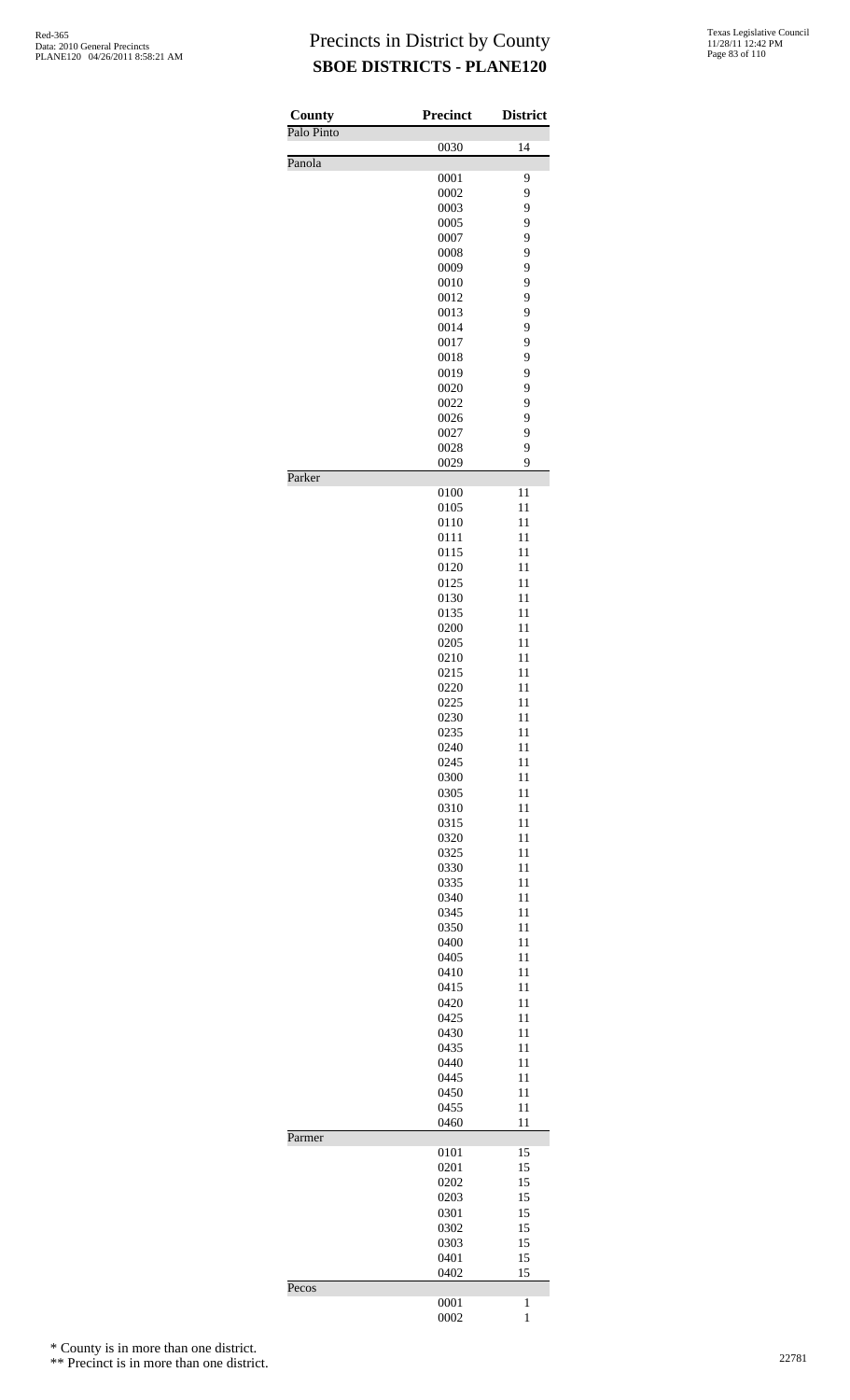| 0003<br>$\mathbf{1}$<br>0004<br>$\mathbf{1}$<br>0005<br>1<br>0006<br>$\mathbf{1}$<br>0007<br>$\mathbf{1}$<br>0009<br>$\,1$<br>0010<br>1<br>Polk<br>0001<br>8<br>0002<br>8<br>0003<br>8<br>0004<br>8<br>0005<br>8<br>0006<br>8<br>0007<br>8<br>0008<br>8<br>0009<br>8<br>0010<br>8<br>0011<br>8<br>0012<br>8<br>0013<br>8<br>0014<br>8<br>0015<br>8<br>0016<br>8<br>0017<br>8<br>8<br>0018<br>0019<br>8<br>8<br>0020<br>Potter<br>15<br>0121<br>0122<br>15<br>15<br>0123<br>15<br>0124<br>0125<br>15<br>0126<br>15<br>0221<br>15<br>15<br>0222<br>15<br>0223<br>0224<br>15<br>0225<br>15<br>0321<br>15<br>15<br>0322<br>15<br>0323<br>0324<br>15<br>0325<br>15<br>15<br>0326<br>15<br>0327<br>15<br>0421<br>0422<br>15<br>0423<br>15<br>0424<br>15<br>15<br>0425<br>0426<br>15<br>15<br>0427<br>Presidio<br>0001<br>1<br>0002<br>1<br>0003<br>1<br>0004<br>$\mathbf{1}$<br>0005<br>$\mathbf{1}$<br>0006<br>$\,1$<br>0007<br>1<br>Rains<br>0001<br>9<br>0002<br>9<br>9<br>0003<br>9<br>0005<br>0007<br>9<br>0010<br>9<br>0011<br>9<br>Randall<br>0110<br>15<br>15<br>0111<br>15<br>0112<br>15<br>0113<br>15<br>0114<br>15<br>0123<br>0131<br>15 | County<br>Pecos | <b>Precinct</b> | <b>District</b> |
|-----------------------------------------------------------------------------------------------------------------------------------------------------------------------------------------------------------------------------------------------------------------------------------------------------------------------------------------------------------------------------------------------------------------------------------------------------------------------------------------------------------------------------------------------------------------------------------------------------------------------------------------------------------------------------------------------------------------------------------------------------------------------------------------------------------------------------------------------------------------------------------------------------------------------------------------------------------------------------------------------------------------------------------------------------------------------------------------------------------------------------------------------|-----------------|-----------------|-----------------|
|                                                                                                                                                                                                                                                                                                                                                                                                                                                                                                                                                                                                                                                                                                                                                                                                                                                                                                                                                                                                                                                                                                                                               |                 |                 |                 |
|                                                                                                                                                                                                                                                                                                                                                                                                                                                                                                                                                                                                                                                                                                                                                                                                                                                                                                                                                                                                                                                                                                                                               |                 |                 |                 |
|                                                                                                                                                                                                                                                                                                                                                                                                                                                                                                                                                                                                                                                                                                                                                                                                                                                                                                                                                                                                                                                                                                                                               |                 |                 |                 |
|                                                                                                                                                                                                                                                                                                                                                                                                                                                                                                                                                                                                                                                                                                                                                                                                                                                                                                                                                                                                                                                                                                                                               |                 |                 |                 |
|                                                                                                                                                                                                                                                                                                                                                                                                                                                                                                                                                                                                                                                                                                                                                                                                                                                                                                                                                                                                                                                                                                                                               |                 |                 |                 |
|                                                                                                                                                                                                                                                                                                                                                                                                                                                                                                                                                                                                                                                                                                                                                                                                                                                                                                                                                                                                                                                                                                                                               |                 |                 |                 |
|                                                                                                                                                                                                                                                                                                                                                                                                                                                                                                                                                                                                                                                                                                                                                                                                                                                                                                                                                                                                                                                                                                                                               |                 |                 |                 |
|                                                                                                                                                                                                                                                                                                                                                                                                                                                                                                                                                                                                                                                                                                                                                                                                                                                                                                                                                                                                                                                                                                                                               |                 |                 |                 |
|                                                                                                                                                                                                                                                                                                                                                                                                                                                                                                                                                                                                                                                                                                                                                                                                                                                                                                                                                                                                                                                                                                                                               |                 |                 |                 |
|                                                                                                                                                                                                                                                                                                                                                                                                                                                                                                                                                                                                                                                                                                                                                                                                                                                                                                                                                                                                                                                                                                                                               |                 |                 |                 |
|                                                                                                                                                                                                                                                                                                                                                                                                                                                                                                                                                                                                                                                                                                                                                                                                                                                                                                                                                                                                                                                                                                                                               |                 |                 |                 |
|                                                                                                                                                                                                                                                                                                                                                                                                                                                                                                                                                                                                                                                                                                                                                                                                                                                                                                                                                                                                                                                                                                                                               |                 |                 |                 |
|                                                                                                                                                                                                                                                                                                                                                                                                                                                                                                                                                                                                                                                                                                                                                                                                                                                                                                                                                                                                                                                                                                                                               |                 |                 |                 |
|                                                                                                                                                                                                                                                                                                                                                                                                                                                                                                                                                                                                                                                                                                                                                                                                                                                                                                                                                                                                                                                                                                                                               |                 |                 |                 |
|                                                                                                                                                                                                                                                                                                                                                                                                                                                                                                                                                                                                                                                                                                                                                                                                                                                                                                                                                                                                                                                                                                                                               |                 |                 |                 |
|                                                                                                                                                                                                                                                                                                                                                                                                                                                                                                                                                                                                                                                                                                                                                                                                                                                                                                                                                                                                                                                                                                                                               |                 |                 |                 |
|                                                                                                                                                                                                                                                                                                                                                                                                                                                                                                                                                                                                                                                                                                                                                                                                                                                                                                                                                                                                                                                                                                                                               |                 |                 |                 |
|                                                                                                                                                                                                                                                                                                                                                                                                                                                                                                                                                                                                                                                                                                                                                                                                                                                                                                                                                                                                                                                                                                                                               |                 |                 |                 |
|                                                                                                                                                                                                                                                                                                                                                                                                                                                                                                                                                                                                                                                                                                                                                                                                                                                                                                                                                                                                                                                                                                                                               |                 |                 |                 |
|                                                                                                                                                                                                                                                                                                                                                                                                                                                                                                                                                                                                                                                                                                                                                                                                                                                                                                                                                                                                                                                                                                                                               |                 |                 |                 |
|                                                                                                                                                                                                                                                                                                                                                                                                                                                                                                                                                                                                                                                                                                                                                                                                                                                                                                                                                                                                                                                                                                                                               |                 |                 |                 |
|                                                                                                                                                                                                                                                                                                                                                                                                                                                                                                                                                                                                                                                                                                                                                                                                                                                                                                                                                                                                                                                                                                                                               |                 |                 |                 |
|                                                                                                                                                                                                                                                                                                                                                                                                                                                                                                                                                                                                                                                                                                                                                                                                                                                                                                                                                                                                                                                                                                                                               |                 |                 |                 |
|                                                                                                                                                                                                                                                                                                                                                                                                                                                                                                                                                                                                                                                                                                                                                                                                                                                                                                                                                                                                                                                                                                                                               |                 |                 |                 |
|                                                                                                                                                                                                                                                                                                                                                                                                                                                                                                                                                                                                                                                                                                                                                                                                                                                                                                                                                                                                                                                                                                                                               |                 |                 |                 |
|                                                                                                                                                                                                                                                                                                                                                                                                                                                                                                                                                                                                                                                                                                                                                                                                                                                                                                                                                                                                                                                                                                                                               |                 |                 |                 |
|                                                                                                                                                                                                                                                                                                                                                                                                                                                                                                                                                                                                                                                                                                                                                                                                                                                                                                                                                                                                                                                                                                                                               |                 |                 |                 |
|                                                                                                                                                                                                                                                                                                                                                                                                                                                                                                                                                                                                                                                                                                                                                                                                                                                                                                                                                                                                                                                                                                                                               |                 |                 |                 |
|                                                                                                                                                                                                                                                                                                                                                                                                                                                                                                                                                                                                                                                                                                                                                                                                                                                                                                                                                                                                                                                                                                                                               |                 |                 |                 |
|                                                                                                                                                                                                                                                                                                                                                                                                                                                                                                                                                                                                                                                                                                                                                                                                                                                                                                                                                                                                                                                                                                                                               |                 |                 |                 |
|                                                                                                                                                                                                                                                                                                                                                                                                                                                                                                                                                                                                                                                                                                                                                                                                                                                                                                                                                                                                                                                                                                                                               |                 |                 |                 |
|                                                                                                                                                                                                                                                                                                                                                                                                                                                                                                                                                                                                                                                                                                                                                                                                                                                                                                                                                                                                                                                                                                                                               |                 |                 |                 |
|                                                                                                                                                                                                                                                                                                                                                                                                                                                                                                                                                                                                                                                                                                                                                                                                                                                                                                                                                                                                                                                                                                                                               |                 |                 |                 |
|                                                                                                                                                                                                                                                                                                                                                                                                                                                                                                                                                                                                                                                                                                                                                                                                                                                                                                                                                                                                                                                                                                                                               |                 |                 |                 |
|                                                                                                                                                                                                                                                                                                                                                                                                                                                                                                                                                                                                                                                                                                                                                                                                                                                                                                                                                                                                                                                                                                                                               |                 |                 |                 |
|                                                                                                                                                                                                                                                                                                                                                                                                                                                                                                                                                                                                                                                                                                                                                                                                                                                                                                                                                                                                                                                                                                                                               |                 |                 |                 |
|                                                                                                                                                                                                                                                                                                                                                                                                                                                                                                                                                                                                                                                                                                                                                                                                                                                                                                                                                                                                                                                                                                                                               |                 |                 |                 |
|                                                                                                                                                                                                                                                                                                                                                                                                                                                                                                                                                                                                                                                                                                                                                                                                                                                                                                                                                                                                                                                                                                                                               |                 |                 |                 |
|                                                                                                                                                                                                                                                                                                                                                                                                                                                                                                                                                                                                                                                                                                                                                                                                                                                                                                                                                                                                                                                                                                                                               |                 |                 |                 |
|                                                                                                                                                                                                                                                                                                                                                                                                                                                                                                                                                                                                                                                                                                                                                                                                                                                                                                                                                                                                                                                                                                                                               |                 |                 |                 |
|                                                                                                                                                                                                                                                                                                                                                                                                                                                                                                                                                                                                                                                                                                                                                                                                                                                                                                                                                                                                                                                                                                                                               |                 |                 |                 |
|                                                                                                                                                                                                                                                                                                                                                                                                                                                                                                                                                                                                                                                                                                                                                                                                                                                                                                                                                                                                                                                                                                                                               |                 |                 |                 |
|                                                                                                                                                                                                                                                                                                                                                                                                                                                                                                                                                                                                                                                                                                                                                                                                                                                                                                                                                                                                                                                                                                                                               |                 |                 |                 |
|                                                                                                                                                                                                                                                                                                                                                                                                                                                                                                                                                                                                                                                                                                                                                                                                                                                                                                                                                                                                                                                                                                                                               |                 |                 |                 |
|                                                                                                                                                                                                                                                                                                                                                                                                                                                                                                                                                                                                                                                                                                                                                                                                                                                                                                                                                                                                                                                                                                                                               |                 |                 |                 |
|                                                                                                                                                                                                                                                                                                                                                                                                                                                                                                                                                                                                                                                                                                                                                                                                                                                                                                                                                                                                                                                                                                                                               |                 |                 |                 |
|                                                                                                                                                                                                                                                                                                                                                                                                                                                                                                                                                                                                                                                                                                                                                                                                                                                                                                                                                                                                                                                                                                                                               |                 |                 |                 |
|                                                                                                                                                                                                                                                                                                                                                                                                                                                                                                                                                                                                                                                                                                                                                                                                                                                                                                                                                                                                                                                                                                                                               |                 |                 |                 |
|                                                                                                                                                                                                                                                                                                                                                                                                                                                                                                                                                                                                                                                                                                                                                                                                                                                                                                                                                                                                                                                                                                                                               |                 |                 |                 |
|                                                                                                                                                                                                                                                                                                                                                                                                                                                                                                                                                                                                                                                                                                                                                                                                                                                                                                                                                                                                                                                                                                                                               |                 |                 |                 |
|                                                                                                                                                                                                                                                                                                                                                                                                                                                                                                                                                                                                                                                                                                                                                                                                                                                                                                                                                                                                                                                                                                                                               |                 |                 |                 |
|                                                                                                                                                                                                                                                                                                                                                                                                                                                                                                                                                                                                                                                                                                                                                                                                                                                                                                                                                                                                                                                                                                                                               |                 |                 |                 |
|                                                                                                                                                                                                                                                                                                                                                                                                                                                                                                                                                                                                                                                                                                                                                                                                                                                                                                                                                                                                                                                                                                                                               |                 |                 |                 |
|                                                                                                                                                                                                                                                                                                                                                                                                                                                                                                                                                                                                                                                                                                                                                                                                                                                                                                                                                                                                                                                                                                                                               |                 |                 |                 |
|                                                                                                                                                                                                                                                                                                                                                                                                                                                                                                                                                                                                                                                                                                                                                                                                                                                                                                                                                                                                                                                                                                                                               |                 |                 |                 |
|                                                                                                                                                                                                                                                                                                                                                                                                                                                                                                                                                                                                                                                                                                                                                                                                                                                                                                                                                                                                                                                                                                                                               |                 |                 |                 |
|                                                                                                                                                                                                                                                                                                                                                                                                                                                                                                                                                                                                                                                                                                                                                                                                                                                                                                                                                                                                                                                                                                                                               |                 |                 |                 |
|                                                                                                                                                                                                                                                                                                                                                                                                                                                                                                                                                                                                                                                                                                                                                                                                                                                                                                                                                                                                                                                                                                                                               |                 |                 |                 |
|                                                                                                                                                                                                                                                                                                                                                                                                                                                                                                                                                                                                                                                                                                                                                                                                                                                                                                                                                                                                                                                                                                                                               |                 |                 |                 |
|                                                                                                                                                                                                                                                                                                                                                                                                                                                                                                                                                                                                                                                                                                                                                                                                                                                                                                                                                                                                                                                                                                                                               |                 |                 |                 |
|                                                                                                                                                                                                                                                                                                                                                                                                                                                                                                                                                                                                                                                                                                                                                                                                                                                                                                                                                                                                                                                                                                                                               |                 |                 |                 |
|                                                                                                                                                                                                                                                                                                                                                                                                                                                                                                                                                                                                                                                                                                                                                                                                                                                                                                                                                                                                                                                                                                                                               |                 |                 |                 |
|                                                                                                                                                                                                                                                                                                                                                                                                                                                                                                                                                                                                                                                                                                                                                                                                                                                                                                                                                                                                                                                                                                                                               |                 |                 |                 |
|                                                                                                                                                                                                                                                                                                                                                                                                                                                                                                                                                                                                                                                                                                                                                                                                                                                                                                                                                                                                                                                                                                                                               |                 |                 |                 |
|                                                                                                                                                                                                                                                                                                                                                                                                                                                                                                                                                                                                                                                                                                                                                                                                                                                                                                                                                                                                                                                                                                                                               |                 |                 |                 |
|                                                                                                                                                                                                                                                                                                                                                                                                                                                                                                                                                                                                                                                                                                                                                                                                                                                                                                                                                                                                                                                                                                                                               |                 | 0208            | 15              |

\* County is in more than one district.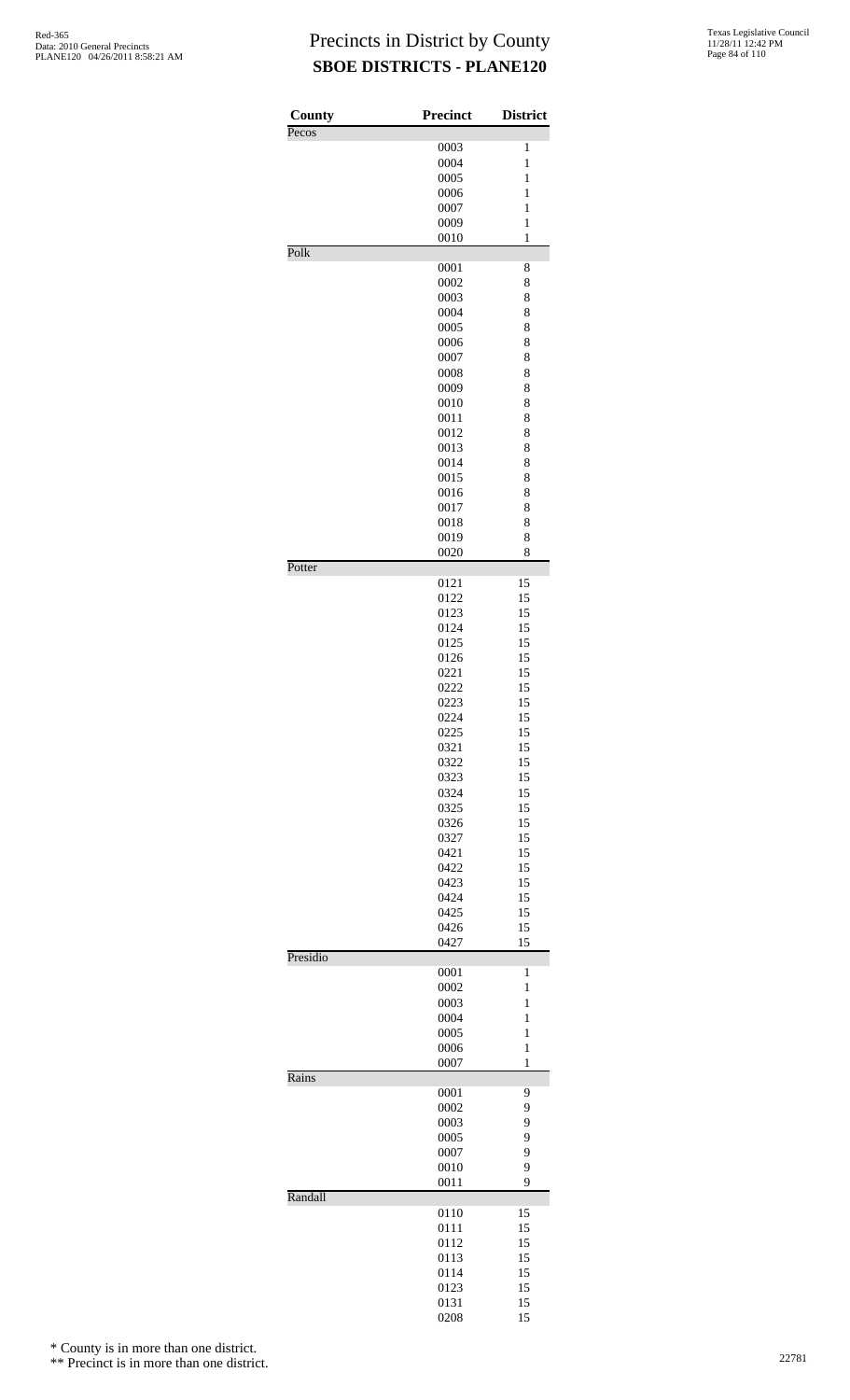| County           | <b>Precinct</b> | <b>District</b>                           |
|------------------|-----------------|-------------------------------------------|
| Randall          | 0219            | 15                                        |
|                  | 0220            | 15                                        |
|                  | 0222            | 15                                        |
|                  | 0227            | 15                                        |
|                  | 0228            | 15                                        |
|                  | 0230            | 15                                        |
|                  | 0304            | 15                                        |
|                  | 0305            | 15                                        |
|                  | 0306            | 15                                        |
|                  | 0307            | 15                                        |
|                  | 0309            | 15                                        |
|                  | 0324            | 15                                        |
|                  | 0325            | 15                                        |
|                  | 0332            | 15                                        |
|                  | 0415            | 15                                        |
|                  | 0416<br>0417    | 15<br>15                                  |
|                  | 0418            | 15                                        |
|                  | 0421            | 15                                        |
|                  | 0426            | 15                                        |
|                  | 0429            | 15                                        |
| Reagan           |                 |                                           |
|                  | 0001            | $\mathbf{1}$                              |
|                  | 0002            | $\mathbf{1}$                              |
|                  | 0003            | $\mathbf{1}$                              |
| Real             | 0004            | 1                                         |
|                  | 0001            | 1                                         |
|                  | 0002            | $\mathbf{1}$                              |
|                  | 0003            | $\mathbf{1}$                              |
|                  | 0004            | $\mathbf{1}$                              |
|                  | 0005            | $\mathbf{1}$                              |
|                  | 0007            | 1                                         |
| <b>Red River</b> | 0001            | 9                                         |
|                  | 0002            | 9                                         |
|                  | 0003            | 9                                         |
|                  | 0004            | 9                                         |
|                  | 0005            | 9                                         |
|                  | 0007            | 9                                         |
|                  | 0009            | 9                                         |
|                  | 0010            | 9                                         |
|                  | 0011            | 9                                         |
|                  | 0013            | 9                                         |
|                  | 0014            | 9                                         |
|                  | 0017            | 9                                         |
|                  | 0018            | 9                                         |
|                  | 0019            | 9                                         |
|                  | 0020            | 9                                         |
|                  | 0021            | 9                                         |
|                  | 0024            | 9                                         |
|                  | 0027            | 9                                         |
|                  | 0028            | 9                                         |
|                  | 0029            | 9                                         |
|                  | 0030<br>0031    | 9<br>9                                    |
| Reeves           |                 |                                           |
|                  | 0001            | 1                                         |
|                  | 0002            | $\mathbf{1}$                              |
|                  | 0003            | $\mathbf{1}$                              |
|                  | 0004            | $\mathbf{1}$                              |
|                  | 0005<br>0006    | $\mathbf{1}$<br>$\mathbf{1}$              |
|                  | 0007            | $\mathbf{1}$                              |
|                  | 0008            | $\mathbf{1}$                              |
|                  | 0010            | $\mathbf{1}$                              |
|                  | 0011            | $\mathbf{1}$                              |
|                  | 0012            | $\mathbf{1}$                              |
| Refugio          |                 |                                           |
|                  | 0001<br>0002    | $\overline{\mathbf{c}}$<br>$\overline{c}$ |
|                  | 0003            | $\overline{c}$                            |
|                  | 0004            | $\overline{\mathbf{c}}$                   |
|                  | 001A            | $\overline{c}$                            |
|                  | 002A            | $\overline{c}$                            |
|                  | 002B            | $\overline{c}$                            |
|                  | 003A            | $\overline{\mathbf{c}}$                   |
|                  | 004A            | $\overline{c}$                            |
|                  | 004B            | $\overline{c}$                            |

\* County is in more than one district.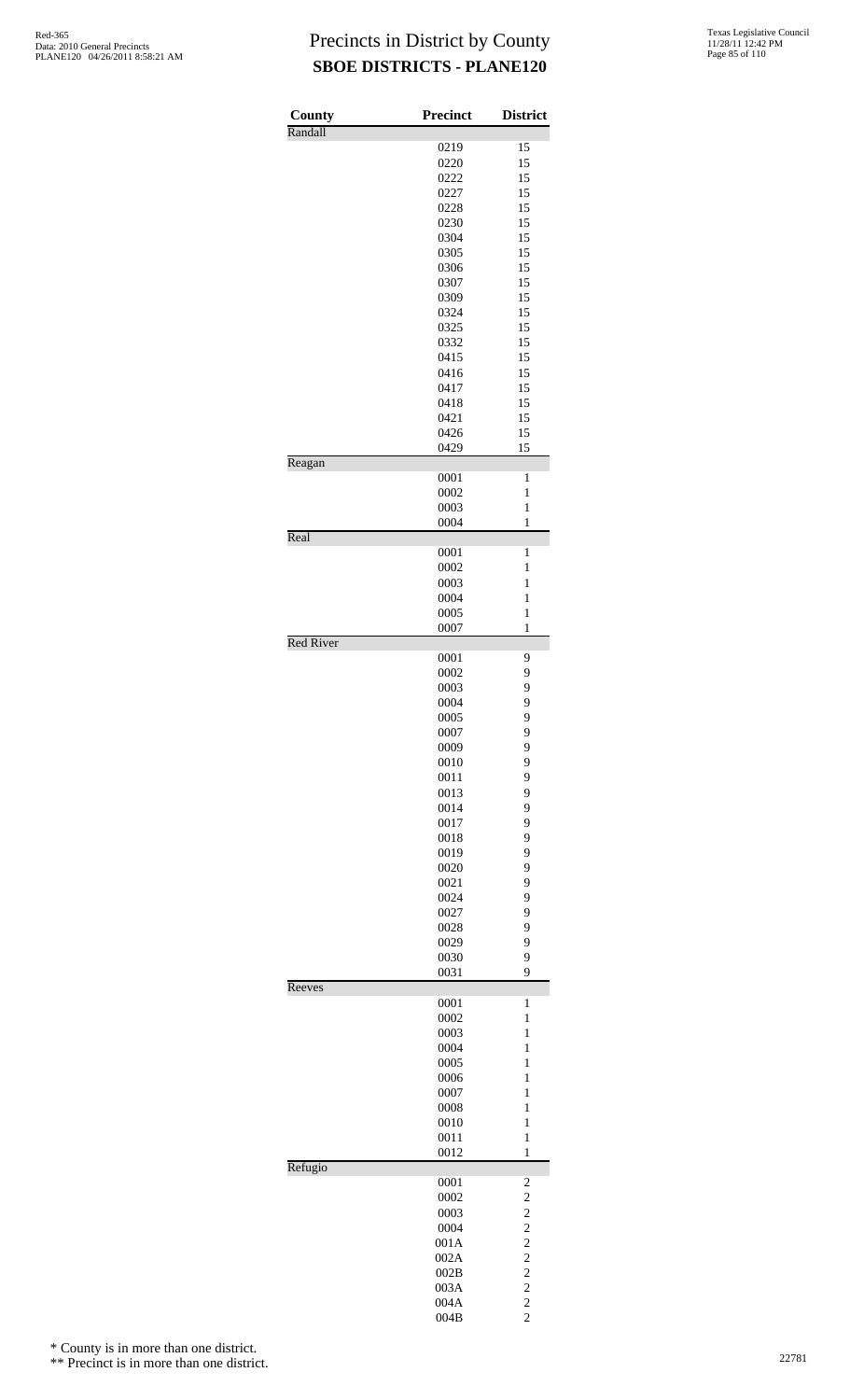| County      | <b>Precinct</b> | <b>District</b> |
|-------------|-----------------|-----------------|
| Roberts     | 0001            | 15              |
|             | 0002            | 15              |
|             | 0003            | 15              |
|             | $04 - 1$        | 15              |
|             | $04 - 2$        | 15              |
| Robertson   |                 |                 |
|             | 0001<br>0002    | 10<br>10        |
|             | 0003            | 10              |
|             | 0004            | 10              |
|             | 0005            | 10              |
|             | 0006            | 10              |
|             | 0007            | 10              |
|             | 0008            | 10              |
|             | 0011            | 10              |
|             | 0013            | 10              |
|             | 0016            | 10              |
|             | 0018<br>0019    | 10<br>10        |
|             | 0022            | 10              |
|             | 0023            | 10              |
| Rockwall    |                 |                 |
|             | 0001            | 9               |
|             | 0002            | 9               |
|             | 0003            | 9               |
|             | 0004<br>001A    | 9<br>9          |
|             | 001B            | 9               |
|             | 001C            | 9               |
|             | 002A            | 9               |
|             | 002B            | 9               |
|             | 003A            | 9               |
|             | 003B            | 9               |
|             | 003C            | 9               |
|             | 004A            | 9               |
|             | 004B            | 9               |
|             | 004C<br>004D    | 9<br>9          |
| Runnels     |                 |                 |
|             | 0001            | 15              |
|             | 0002            | 15              |
|             | 0003            | 15              |
|             | 0004            | 15              |
|             | 0005            | 15              |
|             | 0006<br>0007    | 15<br>15        |
|             | 0008            | 15              |
|             | 0009            | 15              |
|             | 0010            | 15              |
| <b>Rusk</b> |                 |                 |
|             | 0111<br>0112    | 9<br>9          |
|             | 0113            | 9               |
|             | 0114            | 9               |
|             | 0201            | 9               |
|             | 0212            | 9               |
|             | 0213            | 9               |
|             | 0214            | 9               |
|             | 0215            | 9               |
|             | 0302            | 9               |
|             | 0303            | 9               |
|             | 0314<br>0315    | 9<br>9          |
|             | 0316            | 9               |
|             | 0317            | 9               |
|             | 0318            | 9               |
|             | 0319            | 9               |
|             | 0404            | 9               |
|             | 0405            | 9               |
|             | 0416            | 9               |
|             | 0417            | 9               |
| Sabine      | 0418            | 9               |
|             | 0001            | 7               |
|             | 0002            | 7               |
|             | 0003            | $\overline{7}$  |
|             | 0004            | $\overline{7}$  |
|             | 0005            | 7<br>7          |
|             | 0006            |                 |

\* County is in more than one district.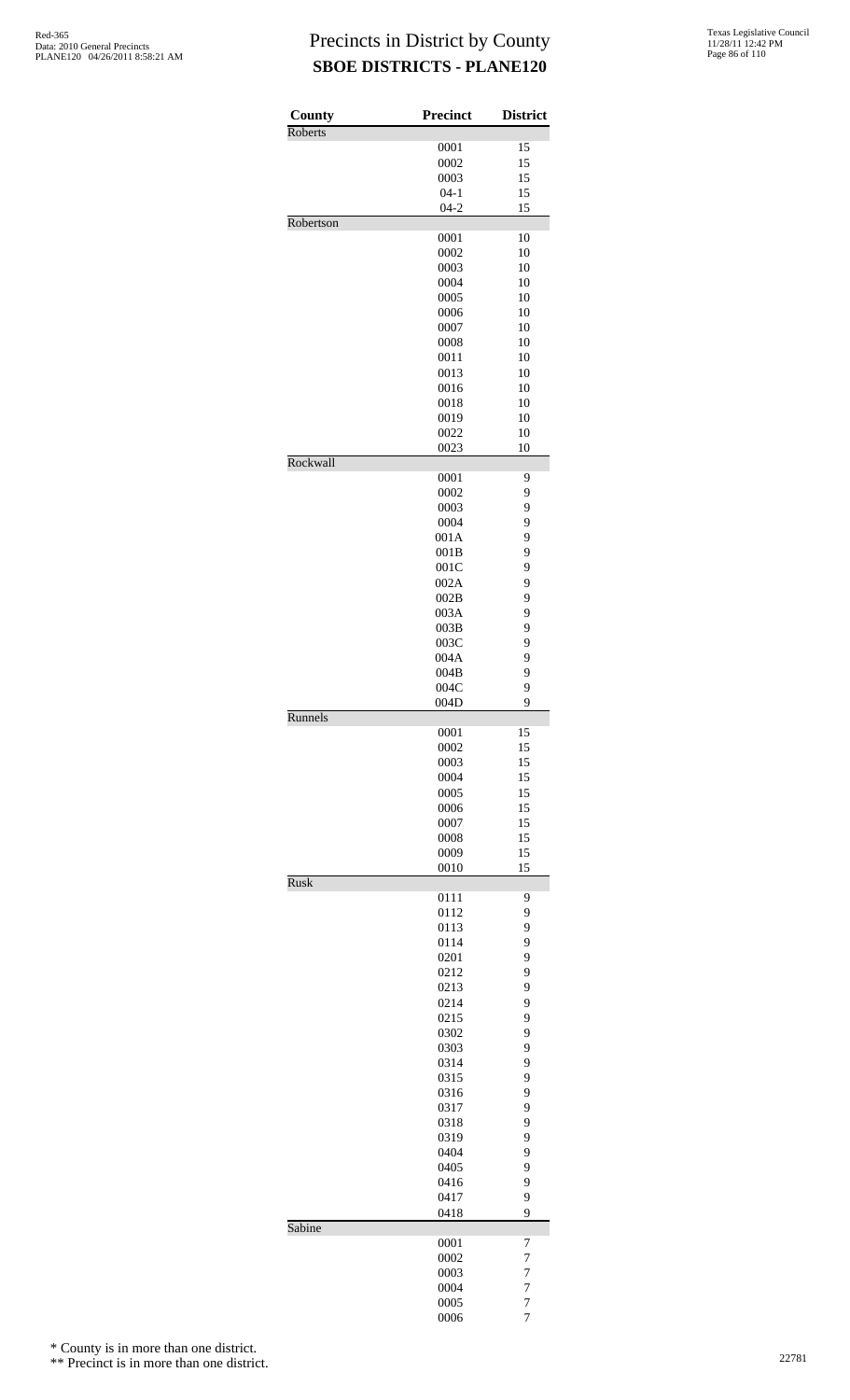| County        | Precinct     | <b>District</b>                           |
|---------------|--------------|-------------------------------------------|
| Sabine        | 0007         | 7                                         |
|               | 0008         | $\overline{7}$                            |
| San Augustine |              |                                           |
|               | 0001         | 7                                         |
|               | 0002         | $\overline{7}$                            |
|               | 0003         | $\overline{7}$                            |
|               | 0004<br>0005 | $\overline{7}$<br>7                       |
|               | 0006         | 7                                         |
|               | 0007         | $\overline{7}$                            |
|               | 0008         | $\overline{7}$                            |
|               | 0009         | $\overline{7}$                            |
|               | 0010<br>0011 | 7<br>7                                    |
| San Jacinto   |              |                                           |
|               | 0001         | 8                                         |
|               | 0002         | 8                                         |
|               | 0003         | 8                                         |
|               | 0004<br>0005 | 8<br>8                                    |
|               | 0006         | 8                                         |
|               | 0007         | 8                                         |
|               | 0008         | 8                                         |
|               | 0010         | 8                                         |
|               | 0013         | 8                                         |
| San Patricio  | 0014         | 8                                         |
|               | 0001         | $\overline{\mathbf{c}}$                   |
|               | 0002         | $\overline{c}$                            |
|               | 0003         | $\overline{c}$                            |
|               | 0004         | $\overline{c}$                            |
|               | 0005         | $\overline{c}$                            |
|               | 0006<br>0007 | $\overline{c}$<br>$\overline{c}$          |
|               | 0008         | $\overline{c}$                            |
|               | 0009         | $\overline{c}$                            |
|               | 0010         | $\overline{c}$                            |
|               | 0011         | $\overline{c}$                            |
|               | 0012         | $\overline{c}$                            |
|               | 0013         | $\overline{\mathbf{c}}$                   |
|               | 0014<br>0015 | $\frac{2}{2}$                             |
|               | 0016         |                                           |
|               | 0017         | $\frac{2}{2}$                             |
|               | 0018         | $\overline{c}$                            |
|               | 0019         | $\overline{\mathbf{c}}$                   |
|               | 0020         | $\overline{c}$                            |
|               | 0021<br>0022 | $\overline{\mathbf{c}}$<br>$\overline{c}$ |
|               | 0023         | $\overline{c}$                            |
|               | 0024         | $\overline{\mathbf{c}}$                   |
|               | 0025         | $\overline{c}$                            |
|               | 0026         | $\frac{2}{2}$                             |
|               | 0027         |                                           |
|               | 0028         | $\overline{c}$                            |
|               | 0029<br>0030 | $\overline{\mathbf{c}}$<br>$\overline{c}$ |
|               | 0031         | $\overline{c}$                            |
|               | 0032         | $\overline{c}$                            |
| San Saba      |              |                                           |
|               | 0001         | 5                                         |
|               | 002A<br>002B | 5<br>5                                    |
|               | 003A         | 5                                         |
|               | 003B         | 5                                         |
|               | 004A         | 5                                         |
|               | 004B         | 5                                         |
| Schleicher    | 0001         | $\mathbf{1}$                              |
|               | 0002         | 1                                         |
|               | 0003         | $\mathbf{1}$                              |
|               | 0004         | 1                                         |
| Scurry        |              |                                           |
|               | 0005         | 15<br>15                                  |
|               | 0006<br>0007 | 15                                        |
|               | 0008         | 15                                        |
|               | 0009         | 15                                        |
|               | 0010         | 15                                        |

\* County is in more than one district.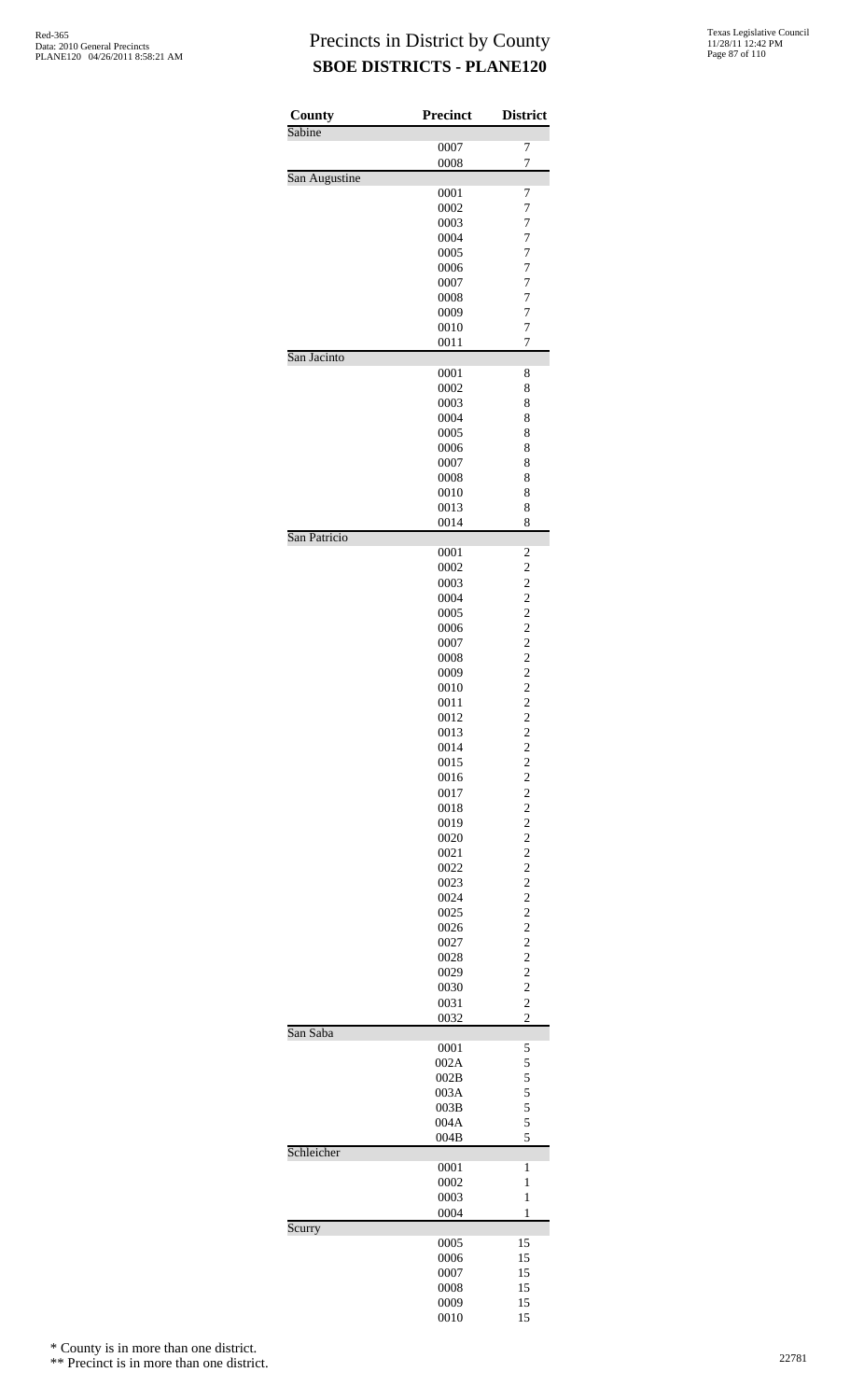| 0011<br>15<br>15<br>0012<br>0013<br>15<br>0014<br>15<br>0015<br>15<br>Shackelford<br>0101<br>15<br>0202<br>15<br>0303<br>15<br>0307<br>15<br>15<br>0404<br>15<br>0405<br>0406<br>15<br>Shelby<br>0002<br>9<br>9<br>0003<br>9<br>0004<br>9<br>0005<br>9<br>0006<br>9<br>0007<br>9<br>0008<br>9<br>001N<br>9<br>001S<br>9<br>001W<br>9<br>009N<br>9<br>009S<br>9<br>01SE<br>9<br>01SW<br>Sherman<br>15<br>0101<br>0102<br>15<br>15<br>0201<br>0202<br>15<br>15<br>0301<br>15<br>0302<br>15<br>0401<br>Smith<br>0001<br>9<br>9<br>0002<br>0003<br>9<br>0004<br>9<br>9<br>0005<br>9<br>0006<br>9<br>0007<br>9<br>0008<br>0009<br>9<br>9<br>0010<br>9<br>0011<br>9<br>0012<br>0013<br>9<br>9<br>0014<br>9<br>0015<br>9<br>0016<br>9<br>0017<br>9<br>0018<br>0019<br>9<br>9<br>0020<br>9<br>0021<br>0022<br>9<br>0023<br>9<br>9<br>0024<br>9<br>0025<br>9<br>0026<br>9<br>0027<br>9<br>0028<br>9<br>0029<br>9<br>0030<br>9<br>0031<br>9<br>0032<br>0033<br>9<br>9<br>0034<br>9<br>0035<br>9<br>0036<br>9<br>0037<br>0038<br>9<br>9<br>0039<br>9<br>0040<br>9<br>0041 | County | <b>Precinct</b> | <b>District</b> |
|----------------------------------------------------------------------------------------------------------------------------------------------------------------------------------------------------------------------------------------------------------------------------------------------------------------------------------------------------------------------------------------------------------------------------------------------------------------------------------------------------------------------------------------------------------------------------------------------------------------------------------------------------------------------------------------------------------------------------------------------------------------------------------------------------------------------------------------------------------------------------------------------------------------------------------------------------------------------------------------------------------------------------------------------------------------|--------|-----------------|-----------------|
|                                                                                                                                                                                                                                                                                                                                                                                                                                                                                                                                                                                                                                                                                                                                                                                                                                                                                                                                                                                                                                                                | Scurry |                 |                 |
|                                                                                                                                                                                                                                                                                                                                                                                                                                                                                                                                                                                                                                                                                                                                                                                                                                                                                                                                                                                                                                                                |        |                 |                 |
|                                                                                                                                                                                                                                                                                                                                                                                                                                                                                                                                                                                                                                                                                                                                                                                                                                                                                                                                                                                                                                                                |        |                 |                 |
|                                                                                                                                                                                                                                                                                                                                                                                                                                                                                                                                                                                                                                                                                                                                                                                                                                                                                                                                                                                                                                                                |        |                 |                 |
|                                                                                                                                                                                                                                                                                                                                                                                                                                                                                                                                                                                                                                                                                                                                                                                                                                                                                                                                                                                                                                                                |        |                 |                 |
|                                                                                                                                                                                                                                                                                                                                                                                                                                                                                                                                                                                                                                                                                                                                                                                                                                                                                                                                                                                                                                                                |        |                 |                 |
|                                                                                                                                                                                                                                                                                                                                                                                                                                                                                                                                                                                                                                                                                                                                                                                                                                                                                                                                                                                                                                                                |        |                 |                 |
|                                                                                                                                                                                                                                                                                                                                                                                                                                                                                                                                                                                                                                                                                                                                                                                                                                                                                                                                                                                                                                                                |        |                 |                 |
|                                                                                                                                                                                                                                                                                                                                                                                                                                                                                                                                                                                                                                                                                                                                                                                                                                                                                                                                                                                                                                                                |        |                 |                 |
|                                                                                                                                                                                                                                                                                                                                                                                                                                                                                                                                                                                                                                                                                                                                                                                                                                                                                                                                                                                                                                                                |        |                 |                 |
|                                                                                                                                                                                                                                                                                                                                                                                                                                                                                                                                                                                                                                                                                                                                                                                                                                                                                                                                                                                                                                                                |        |                 |                 |
|                                                                                                                                                                                                                                                                                                                                                                                                                                                                                                                                                                                                                                                                                                                                                                                                                                                                                                                                                                                                                                                                |        |                 |                 |
|                                                                                                                                                                                                                                                                                                                                                                                                                                                                                                                                                                                                                                                                                                                                                                                                                                                                                                                                                                                                                                                                |        |                 |                 |
|                                                                                                                                                                                                                                                                                                                                                                                                                                                                                                                                                                                                                                                                                                                                                                                                                                                                                                                                                                                                                                                                |        |                 |                 |
|                                                                                                                                                                                                                                                                                                                                                                                                                                                                                                                                                                                                                                                                                                                                                                                                                                                                                                                                                                                                                                                                |        |                 |                 |
|                                                                                                                                                                                                                                                                                                                                                                                                                                                                                                                                                                                                                                                                                                                                                                                                                                                                                                                                                                                                                                                                |        |                 |                 |
|                                                                                                                                                                                                                                                                                                                                                                                                                                                                                                                                                                                                                                                                                                                                                                                                                                                                                                                                                                                                                                                                |        |                 |                 |
|                                                                                                                                                                                                                                                                                                                                                                                                                                                                                                                                                                                                                                                                                                                                                                                                                                                                                                                                                                                                                                                                |        |                 |                 |
|                                                                                                                                                                                                                                                                                                                                                                                                                                                                                                                                                                                                                                                                                                                                                                                                                                                                                                                                                                                                                                                                |        |                 |                 |
|                                                                                                                                                                                                                                                                                                                                                                                                                                                                                                                                                                                                                                                                                                                                                                                                                                                                                                                                                                                                                                                                |        |                 |                 |
|                                                                                                                                                                                                                                                                                                                                                                                                                                                                                                                                                                                                                                                                                                                                                                                                                                                                                                                                                                                                                                                                |        |                 |                 |
|                                                                                                                                                                                                                                                                                                                                                                                                                                                                                                                                                                                                                                                                                                                                                                                                                                                                                                                                                                                                                                                                |        |                 |                 |
|                                                                                                                                                                                                                                                                                                                                                                                                                                                                                                                                                                                                                                                                                                                                                                                                                                                                                                                                                                                                                                                                |        |                 |                 |
|                                                                                                                                                                                                                                                                                                                                                                                                                                                                                                                                                                                                                                                                                                                                                                                                                                                                                                                                                                                                                                                                |        |                 |                 |
|                                                                                                                                                                                                                                                                                                                                                                                                                                                                                                                                                                                                                                                                                                                                                                                                                                                                                                                                                                                                                                                                |        |                 |                 |
|                                                                                                                                                                                                                                                                                                                                                                                                                                                                                                                                                                                                                                                                                                                                                                                                                                                                                                                                                                                                                                                                |        |                 |                 |
|                                                                                                                                                                                                                                                                                                                                                                                                                                                                                                                                                                                                                                                                                                                                                                                                                                                                                                                                                                                                                                                                |        |                 |                 |
|                                                                                                                                                                                                                                                                                                                                                                                                                                                                                                                                                                                                                                                                                                                                                                                                                                                                                                                                                                                                                                                                |        |                 |                 |
|                                                                                                                                                                                                                                                                                                                                                                                                                                                                                                                                                                                                                                                                                                                                                                                                                                                                                                                                                                                                                                                                |        |                 |                 |
|                                                                                                                                                                                                                                                                                                                                                                                                                                                                                                                                                                                                                                                                                                                                                                                                                                                                                                                                                                                                                                                                |        |                 |                 |
|                                                                                                                                                                                                                                                                                                                                                                                                                                                                                                                                                                                                                                                                                                                                                                                                                                                                                                                                                                                                                                                                |        |                 |                 |
|                                                                                                                                                                                                                                                                                                                                                                                                                                                                                                                                                                                                                                                                                                                                                                                                                                                                                                                                                                                                                                                                |        |                 |                 |
|                                                                                                                                                                                                                                                                                                                                                                                                                                                                                                                                                                                                                                                                                                                                                                                                                                                                                                                                                                                                                                                                |        |                 |                 |
|                                                                                                                                                                                                                                                                                                                                                                                                                                                                                                                                                                                                                                                                                                                                                                                                                                                                                                                                                                                                                                                                |        |                 |                 |
|                                                                                                                                                                                                                                                                                                                                                                                                                                                                                                                                                                                                                                                                                                                                                                                                                                                                                                                                                                                                                                                                |        |                 |                 |
|                                                                                                                                                                                                                                                                                                                                                                                                                                                                                                                                                                                                                                                                                                                                                                                                                                                                                                                                                                                                                                                                |        |                 |                 |
|                                                                                                                                                                                                                                                                                                                                                                                                                                                                                                                                                                                                                                                                                                                                                                                                                                                                                                                                                                                                                                                                |        |                 |                 |
|                                                                                                                                                                                                                                                                                                                                                                                                                                                                                                                                                                                                                                                                                                                                                                                                                                                                                                                                                                                                                                                                |        |                 |                 |
|                                                                                                                                                                                                                                                                                                                                                                                                                                                                                                                                                                                                                                                                                                                                                                                                                                                                                                                                                                                                                                                                |        |                 |                 |
|                                                                                                                                                                                                                                                                                                                                                                                                                                                                                                                                                                                                                                                                                                                                                                                                                                                                                                                                                                                                                                                                |        |                 |                 |
|                                                                                                                                                                                                                                                                                                                                                                                                                                                                                                                                                                                                                                                                                                                                                                                                                                                                                                                                                                                                                                                                |        |                 |                 |
|                                                                                                                                                                                                                                                                                                                                                                                                                                                                                                                                                                                                                                                                                                                                                                                                                                                                                                                                                                                                                                                                |        |                 |                 |
|                                                                                                                                                                                                                                                                                                                                                                                                                                                                                                                                                                                                                                                                                                                                                                                                                                                                                                                                                                                                                                                                |        |                 |                 |
|                                                                                                                                                                                                                                                                                                                                                                                                                                                                                                                                                                                                                                                                                                                                                                                                                                                                                                                                                                                                                                                                |        |                 |                 |
|                                                                                                                                                                                                                                                                                                                                                                                                                                                                                                                                                                                                                                                                                                                                                                                                                                                                                                                                                                                                                                                                |        |                 |                 |
|                                                                                                                                                                                                                                                                                                                                                                                                                                                                                                                                                                                                                                                                                                                                                                                                                                                                                                                                                                                                                                                                |        |                 |                 |
|                                                                                                                                                                                                                                                                                                                                                                                                                                                                                                                                                                                                                                                                                                                                                                                                                                                                                                                                                                                                                                                                |        |                 |                 |
|                                                                                                                                                                                                                                                                                                                                                                                                                                                                                                                                                                                                                                                                                                                                                                                                                                                                                                                                                                                                                                                                |        |                 |                 |
|                                                                                                                                                                                                                                                                                                                                                                                                                                                                                                                                                                                                                                                                                                                                                                                                                                                                                                                                                                                                                                                                |        |                 |                 |
|                                                                                                                                                                                                                                                                                                                                                                                                                                                                                                                                                                                                                                                                                                                                                                                                                                                                                                                                                                                                                                                                |        |                 |                 |
|                                                                                                                                                                                                                                                                                                                                                                                                                                                                                                                                                                                                                                                                                                                                                                                                                                                                                                                                                                                                                                                                |        |                 |                 |
|                                                                                                                                                                                                                                                                                                                                                                                                                                                                                                                                                                                                                                                                                                                                                                                                                                                                                                                                                                                                                                                                |        |                 |                 |
|                                                                                                                                                                                                                                                                                                                                                                                                                                                                                                                                                                                                                                                                                                                                                                                                                                                                                                                                                                                                                                                                |        |                 |                 |
|                                                                                                                                                                                                                                                                                                                                                                                                                                                                                                                                                                                                                                                                                                                                                                                                                                                                                                                                                                                                                                                                |        |                 |                 |
|                                                                                                                                                                                                                                                                                                                                                                                                                                                                                                                                                                                                                                                                                                                                                                                                                                                                                                                                                                                                                                                                |        |                 |                 |
|                                                                                                                                                                                                                                                                                                                                                                                                                                                                                                                                                                                                                                                                                                                                                                                                                                                                                                                                                                                                                                                                |        |                 |                 |
|                                                                                                                                                                                                                                                                                                                                                                                                                                                                                                                                                                                                                                                                                                                                                                                                                                                                                                                                                                                                                                                                |        |                 |                 |
|                                                                                                                                                                                                                                                                                                                                                                                                                                                                                                                                                                                                                                                                                                                                                                                                                                                                                                                                                                                                                                                                |        |                 |                 |
|                                                                                                                                                                                                                                                                                                                                                                                                                                                                                                                                                                                                                                                                                                                                                                                                                                                                                                                                                                                                                                                                |        |                 |                 |
|                                                                                                                                                                                                                                                                                                                                                                                                                                                                                                                                                                                                                                                                                                                                                                                                                                                                                                                                                                                                                                                                |        |                 |                 |
|                                                                                                                                                                                                                                                                                                                                                                                                                                                                                                                                                                                                                                                                                                                                                                                                                                                                                                                                                                                                                                                                |        |                 |                 |
|                                                                                                                                                                                                                                                                                                                                                                                                                                                                                                                                                                                                                                                                                                                                                                                                                                                                                                                                                                                                                                                                |        |                 |                 |
|                                                                                                                                                                                                                                                                                                                                                                                                                                                                                                                                                                                                                                                                                                                                                                                                                                                                                                                                                                                                                                                                |        |                 |                 |
|                                                                                                                                                                                                                                                                                                                                                                                                                                                                                                                                                                                                                                                                                                                                                                                                                                                                                                                                                                                                                                                                |        |                 |                 |
|                                                                                                                                                                                                                                                                                                                                                                                                                                                                                                                                                                                                                                                                                                                                                                                                                                                                                                                                                                                                                                                                |        |                 |                 |
|                                                                                                                                                                                                                                                                                                                                                                                                                                                                                                                                                                                                                                                                                                                                                                                                                                                                                                                                                                                                                                                                |        |                 |                 |
|                                                                                                                                                                                                                                                                                                                                                                                                                                                                                                                                                                                                                                                                                                                                                                                                                                                                                                                                                                                                                                                                |        |                 |                 |
|                                                                                                                                                                                                                                                                                                                                                                                                                                                                                                                                                                                                                                                                                                                                                                                                                                                                                                                                                                                                                                                                |        |                 |                 |
|                                                                                                                                                                                                                                                                                                                                                                                                                                                                                                                                                                                                                                                                                                                                                                                                                                                                                                                                                                                                                                                                |        |                 |                 |
|                                                                                                                                                                                                                                                                                                                                                                                                                                                                                                                                                                                                                                                                                                                                                                                                                                                                                                                                                                                                                                                                |        |                 |                 |
|                                                                                                                                                                                                                                                                                                                                                                                                                                                                                                                                                                                                                                                                                                                                                                                                                                                                                                                                                                                                                                                                |        |                 |                 |
|                                                                                                                                                                                                                                                                                                                                                                                                                                                                                                                                                                                                                                                                                                                                                                                                                                                                                                                                                                                                                                                                |        |                 |                 |
|                                                                                                                                                                                                                                                                                                                                                                                                                                                                                                                                                                                                                                                                                                                                                                                                                                                                                                                                                                                                                                                                |        |                 |                 |
|                                                                                                                                                                                                                                                                                                                                                                                                                                                                                                                                                                                                                                                                                                                                                                                                                                                                                                                                                                                                                                                                |        |                 |                 |
|                                                                                                                                                                                                                                                                                                                                                                                                                                                                                                                                                                                                                                                                                                                                                                                                                                                                                                                                                                                                                                                                |        |                 |                 |
|                                                                                                                                                                                                                                                                                                                                                                                                                                                                                                                                                                                                                                                                                                                                                                                                                                                                                                                                                                                                                                                                |        | 0042            | 9               |

\* County is in more than one district.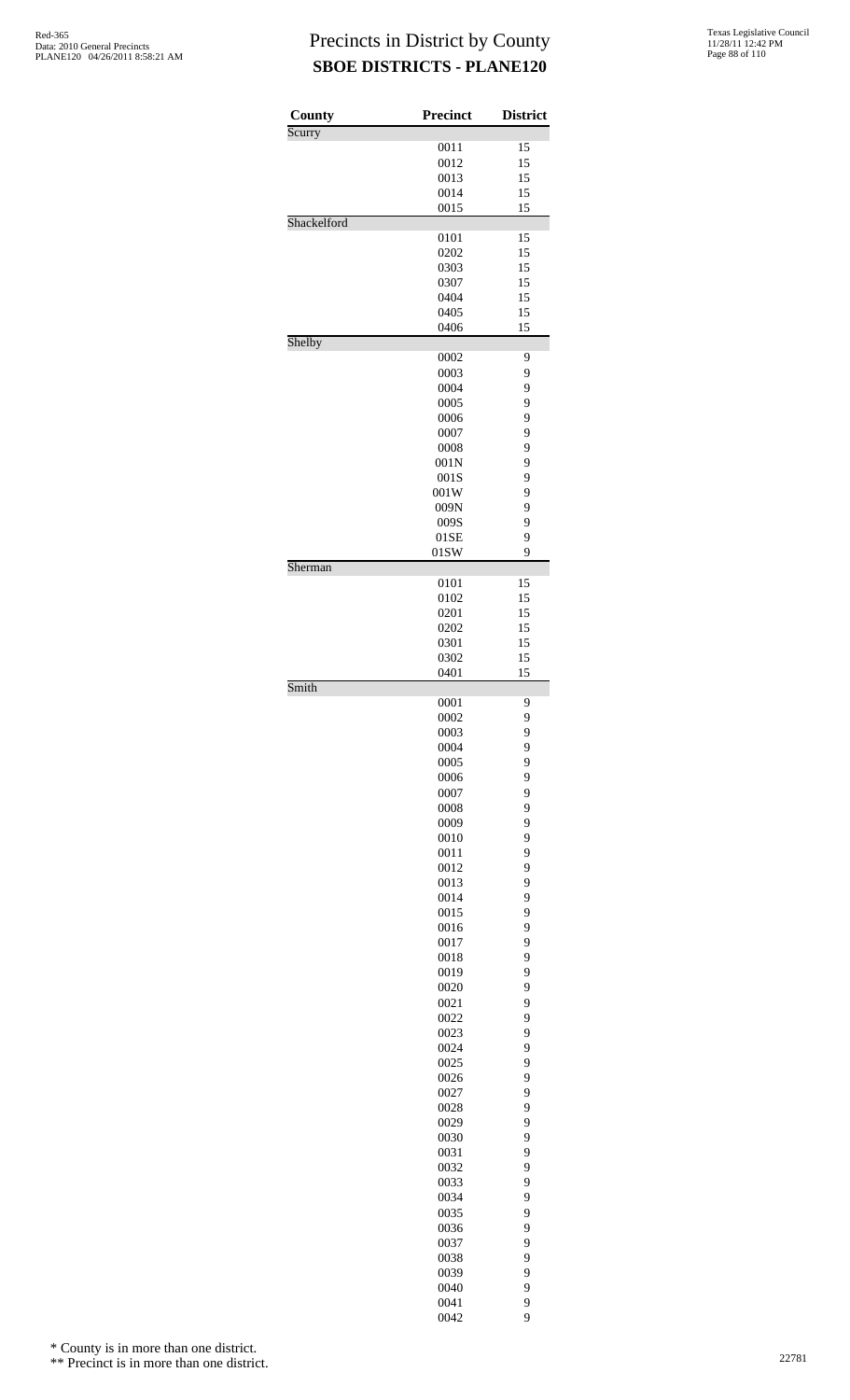| <b>Texas Legislative Council</b> |
|----------------------------------|
| 11/28/11 12:42 PM                |
| Page 89 of 110                   |

| County<br>Smith | <b>Precinct</b> | <b>District</b> |
|-----------------|-----------------|-----------------|
|                 | 0043            | 9               |
|                 | 0044            | 9               |
|                 | 0045            | 9               |
|                 | 0046            | 9               |
|                 | 0047<br>0048    | 9<br>9          |
|                 | 0049            | 9               |
|                 | 0050            | 9               |
|                 | 0051            | 9               |
|                 | 0052            | 9               |
|                 | 0053            | 9               |
|                 | 0054            | 9               |
|                 | 0055            | 9               |
|                 | 0056<br>0057    | 9<br>9          |
|                 | 0058            | 9               |
|                 | 0059            | 9               |
|                 | 0060            | 9               |
|                 | 0061            | 9               |
|                 | 0062            | 9               |
|                 | 0063            | 9               |
|                 | 0064            | 9               |
|                 | 0065            | 9               |
|                 | 0066            | 9               |
|                 | 0067<br>0068    | 9<br>9          |
|                 | 0069            | 9               |
|                 | 0070            | 9               |
|                 | 0071            | 9               |
|                 | 0072            | 9               |
|                 | 0073            | 9               |
|                 | 0074            | 9               |
|                 | 0075            | 9               |
|                 | 0076            | 9               |
|                 | 0077            | 9               |
|                 | 3401            | 9<br>9          |
|                 | 6301<br>7301    | 9               |
| Somervell       |                 |                 |
|                 | 0001            | 14              |
|                 | 0002            | 14              |
|                 | 0003            | 14              |
|                 | 0004            | 14              |
|                 | 0005            | 14              |
| <b>Starr</b>    | 0006            | 14              |
|                 | 0001            | 3               |
|                 | 0002            | 3               |
|                 | 0003            | 3               |
|                 | 0004            | 3               |
|                 | 0005            | 3               |
|                 | 0006            | 3               |
|                 | 0007            | 3               |
|                 | 0008            | 3               |
|                 | 0009<br>0010    | 3<br>3          |
| <b>Stephens</b> |                 |                 |
|                 | 0001            | 14              |
|                 | 0002            | 14              |
|                 | 0003            | 14              |
|                 | 0004            | 14              |
|                 | 0005            | 14              |
|                 | 0006            | 14              |
| Sterling        | 0001            | 15              |
|                 | 0002            | 15              |
|                 | 0003            | 15              |
|                 | 0004            | 15              |
| Stonewall       |                 |                 |
|                 | 0001            | 15              |
|                 | 0002            | 15              |
|                 | 0003            | 15              |
| Sutton          | 0004            | 15              |
|                 | 0101            | 1               |
|                 | 0401            | 1               |
|                 | 201A            | $\mathbf{1}$    |
|                 | 201B            | 1               |
|                 | 301A            | $\mathbf{1}$    |

\* County is in more than one district.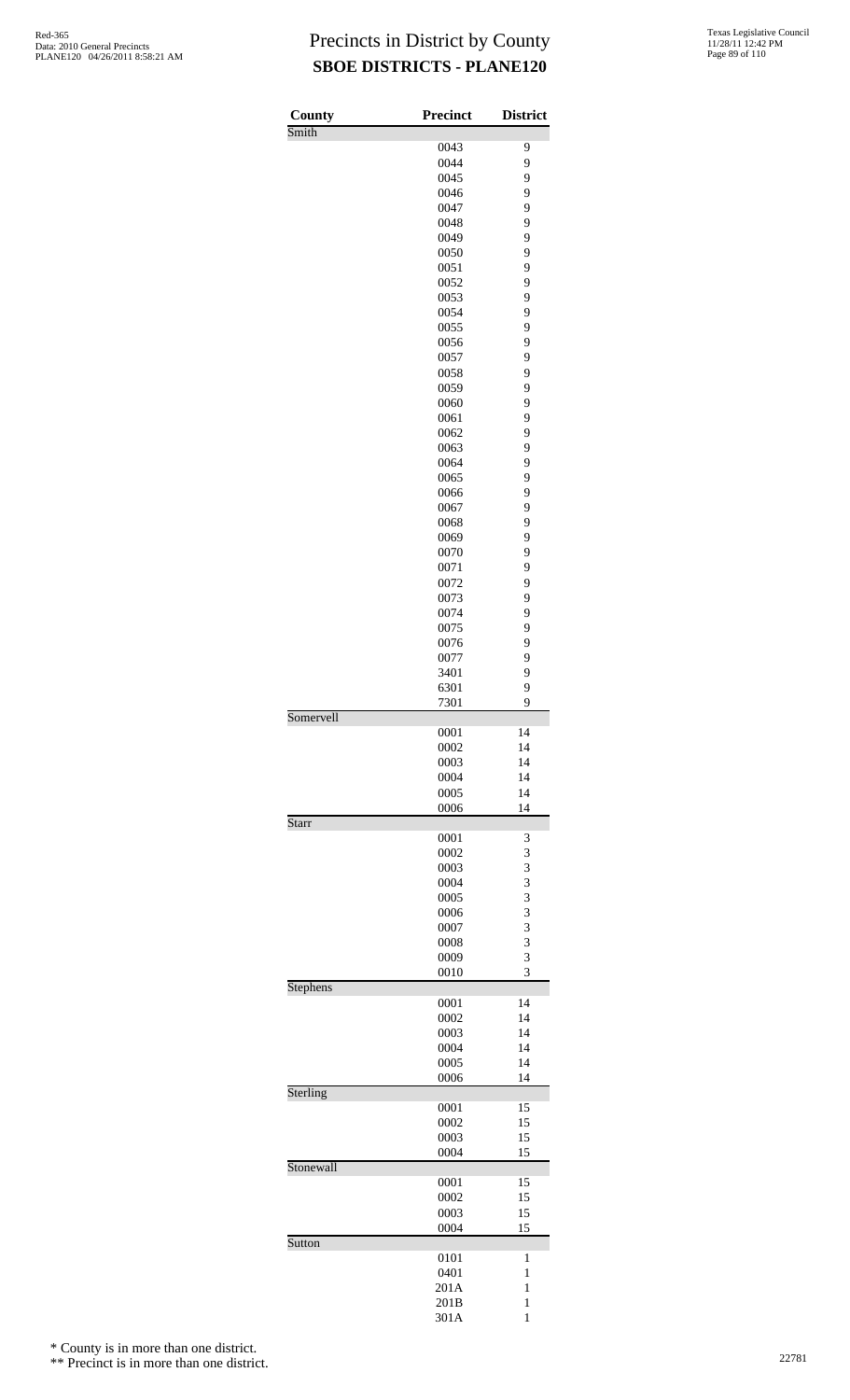| County               | <b>Precinct</b> | <b>District</b> |
|----------------------|-----------------|-----------------|
| Sutton               |                 |                 |
| Swisher              | 301B            | 1               |
|                      | 0001            | 15              |
|                      | 0002            | 15              |
|                      | 0003<br>0004    | 15<br>15        |
|                      | 0006            | 15              |
|                      | 0007            | 15              |
|                      | 0009            | 15              |
|                      | 0010            | 15              |
|                      | 0011<br>0012    | 15<br>15        |
| Tarrant <sup>*</sup> |                 |                 |
|                      | 1001            | 13              |
|                      | 1002            | 13              |
|                      | 1004<br>1005    | 11<br>13        |
|                      | 1008            | 13              |
|                      | 1009            | 11              |
|                      | 1010            | 13              |
|                      | 1011            | 13              |
|                      | 1012<br>1013    | 13<br>13        |
|                      | 1014            | 11              |
|                      | 1015            | 13              |
|                      | 1019            | 13              |
|                      | 1021            | 11              |
|                      | 1022<br>1023    | 11<br>11        |
|                      | 1024            | 11              |
|                      | 1025            | 13              |
|                      | 1034            | 11              |
|                      | 1056            | 13              |
|                      | 1058<br>1059    | 13<br>13        |
|                      | 1061            | 13              |
|                      | 1062            | 11              |
|                      | 1066            | 13              |
|                      | 1073            | 13              |
|                      | 1074<br>1075    | 13<br>13        |
|                      | 1076            | 13              |
|                      | 1078            | 13              |
|                      | 1079            | 13              |
|                      | 1080            | 13              |
|                      | 1081<br>1082    | 11<br>11        |
|                      | 1083            | 13              |
|                      | 1085            | 11              |
|                      | 1088            | 13              |
|                      | 1089            | 13              |
|                      | 1090<br>1095    | 13<br>11        |
|                      | 1098            | 13              |
|                      | 1099            | 13              |
|                      | 1103            | 11              |
|                      | 1104<br>1105    | 13<br>11        |
|                      | 1106            | 13              |
|                      | 1108            | 11              |
|                      | 1109            | 11              |
|                      | 1111            | 11              |
|                      | 1117            | 11<br>11        |
|                      | 1119<br>1120    | 13              |
|                      | 1126            | 13              |
|                      | 1127            | 13              |
|                      | 1132            | 13              |
|                      | 1133<br>1134    | 11<br>11        |
|                      | 1142            | 11              |
|                      | 1146            | 13              |
|                      | 1149            | 13              |
|                      | 1150            | 13              |
|                      | 1151            | 13<br>13        |
|                      | 1152<br>1153    | 13              |
|                      | 1154            | 13              |
|                      | 1165            | 11              |

\* County is in more than one district.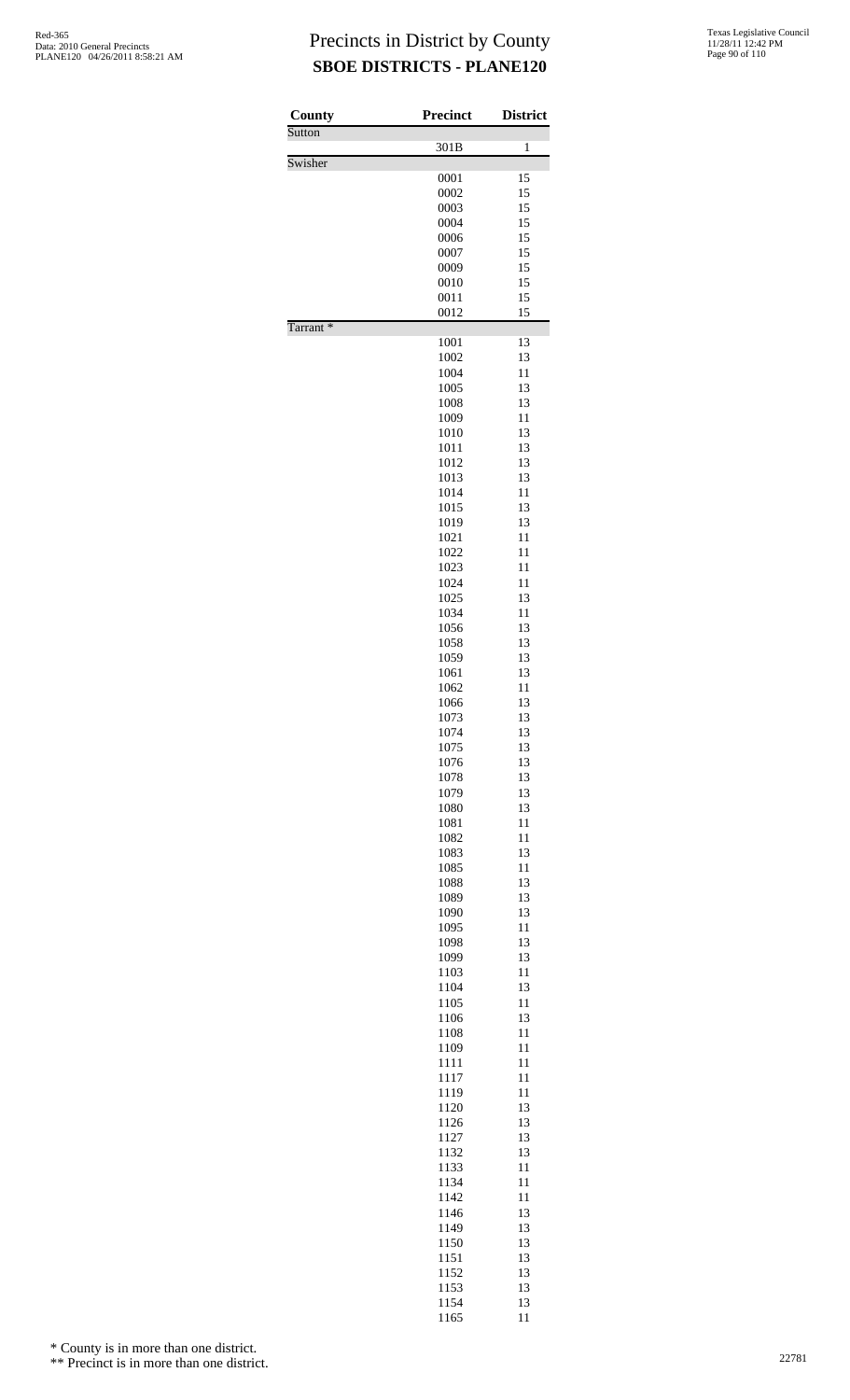| Texas Legislative Council |
|---------------------------|
| 11/28/11 12:42 PM         |
| Page 91 of 110            |

| County               | Precinct     | <b>District</b> |
|----------------------|--------------|-----------------|
| Tarrant <sup>*</sup> |              |                 |
|                      | 1167<br>1170 | 11<br>13        |
|                      | 1175         | 11              |
|                      | 1184         | 11              |
|                      | 1185         | 13              |
|                      | 1186         | 11              |
|                      | 1188         | 13              |
|                      | 1189         | 11              |
|                      | 1198         | 13              |
|                      | 1206         | 11<br>11        |
|                      | 1207<br>1208 | 11              |
|                      | 1211         | 13              |
|                      | 1227         | 13              |
|                      | 1236         | 13              |
|                      | 1237         | 11              |
|                      | 1238         | 11              |
|                      | 1239         | 11              |
|                      | 1241         | 11<br>13        |
|                      | 1244<br>1245 | 13              |
|                      | 1251         | 11              |
|                      | 1255         | 11              |
|                      | 1257         | 11              |
|                      | 1264         | 11              |
|                      | 1265         | 11              |
|                      | 1270         | 13              |
|                      | 1271         | 11              |
|                      | 1273<br>1274 | 11<br>13        |
|                      | 1277         | 13              |
|                      | 1278         | 13              |
|                      | 1279         | 13              |
|                      | 1291         | 13              |
|                      | 1292         | 11              |
|                      | 1293         | 13              |
|                      | 1294         | 11              |
|                      | 1295         | 13              |
|                      | 1296<br>1297 | 11<br>13        |
|                      | 1298         | 11              |
|                      | 1299         | 13              |
|                      | 1300         | 11              |
|                      | 1301         | 13              |
|                      | 1302         | 11              |
|                      | 1311         | 13              |
|                      | 1312<br>1337 | 13<br>11        |
|                      | 1339         | 11              |
|                      | 1341         | 13              |
|                      | 1346         | 13              |
|                      | 1347         | 11              |
|                      | 1348         | 11              |
|                      | 1349         | 11              |
|                      | 1351         | 13              |
|                      | 1376         | 13              |
|                      | 1377<br>1378 | 11<br>11        |
|                      | 1380         | 11              |
|                      | 1388         | 11              |
|                      | 1408         | 11              |
|                      | 1415         | 13              |
|                      | 1419         | 13              |
|                      | 1420         | 11              |
|                      | 1423         | 11              |
|                      | 1428<br>1435 | 13<br>11        |
|                      | 1437         | 11              |
|                      | 1440         | 11              |
|                      | 1446         | 11              |
|                      | 1447         | 11              |
|                      | 1459         | 11              |
|                      | 1460         | 13              |
|                      | 1463         | 11              |
|                      | 1472         | 13              |
|                      | 1473         | 13              |
|                      | 1474<br>1475 | 13              |
|                      |              | 13<br>13        |

\* County is in more than one district.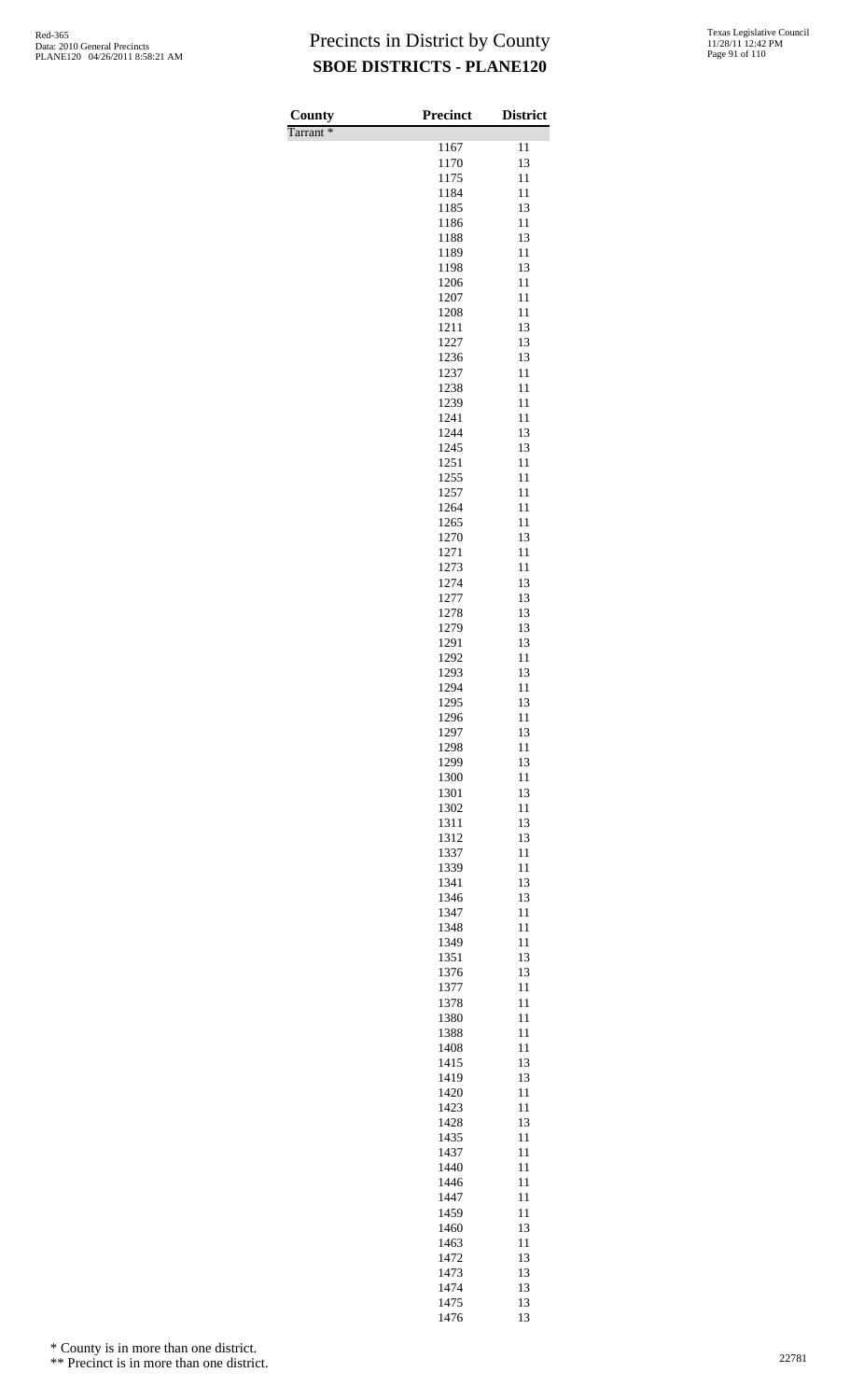| County<br>Tarrant* | Precinct     | <b>District</b> |
|--------------------|--------------|-----------------|
|                    | 1477         | 13              |
|                    | 1478         | 11              |
|                    | 1479         | 13              |
|                    | 1480         | 11              |
|                    | 1481         | 13              |
|                    | 1482         | 13              |
|                    | 1483<br>1485 | 13<br>13        |
|                    | 1487         | 11              |
|                    | 1489         | 13              |
|                    | 1490         | 11              |
|                    | 1500         | 13              |
|                    | 1502         | 11              |
|                    | 1504         | 11              |
|                    | 1514<br>1515 | 13<br>13        |
|                    | 1547         | 11              |
|                    | 1555         | 13              |
|                    | 1560         | 11              |
|                    | 1565         | 11              |
|                    | 1567         | 13              |
|                    | 1568         | 13              |
|                    | 1572<br>1573 | 13<br>11        |
|                    | 1592         | 11              |
|                    | 1593         | 11              |
|                    | 1594         | 11              |
|                    | 1595         | 13              |
|                    | 1596         | 13              |
|                    | 1597         | 13              |
|                    | 1598<br>1600 | 13<br>11        |
|                    | 1601         | 11              |
|                    | 1602         | 11              |
|                    | 1603         | 11              |
|                    | 1604         | 13              |
|                    | 1605         | 13              |
|                    | 1606         | 13              |
|                    | 1607<br>1615 | 11<br>11        |
|                    | 1639         | 11              |
|                    | 1640         | 11              |
|                    | 1641         | 11              |
|                    | 1642         | 11              |
|                    | 2003         | 13              |
|                    | 2007         | 11<br>13        |
|                    | 2026<br>2027 | 13              |
|                    | 2028         | 11              |
|                    | 2029         | 11              |
|                    | 2030         | 13              |
|                    | 2031         | 13              |
|                    | 2033         | 11              |
|                    | 2052         | 13              |
|                    | 2055<br>2100 | 11<br>13        |
|                    | 2112         | 13              |
|                    | 2143         | 13              |
|                    | 2145         | 13              |
|                    | 2147         | 13              |
|                    | 2148         | 13              |
|                    | 2161<br>2168 | 13<br>13        |
|                    | 2169         | 13              |
|                    | 2171         | 13              |
|                    | 2173         | 11              |
|                    | 2174         | 11              |
|                    | 2180         | 13              |
|                    | 2181         | 13              |
|                    | 2190<br>2205 | 13<br>13        |
|                    | 2210         | 13              |
|                    | 2217         | 13              |
|                    | 2219         | 11              |
|                    | 2220         | 11              |
|                    | 2221         | 11              |
|                    | 2223         | 11              |
|                    | 2224<br>2225 | 11<br>13        |

\* County is in more than one district.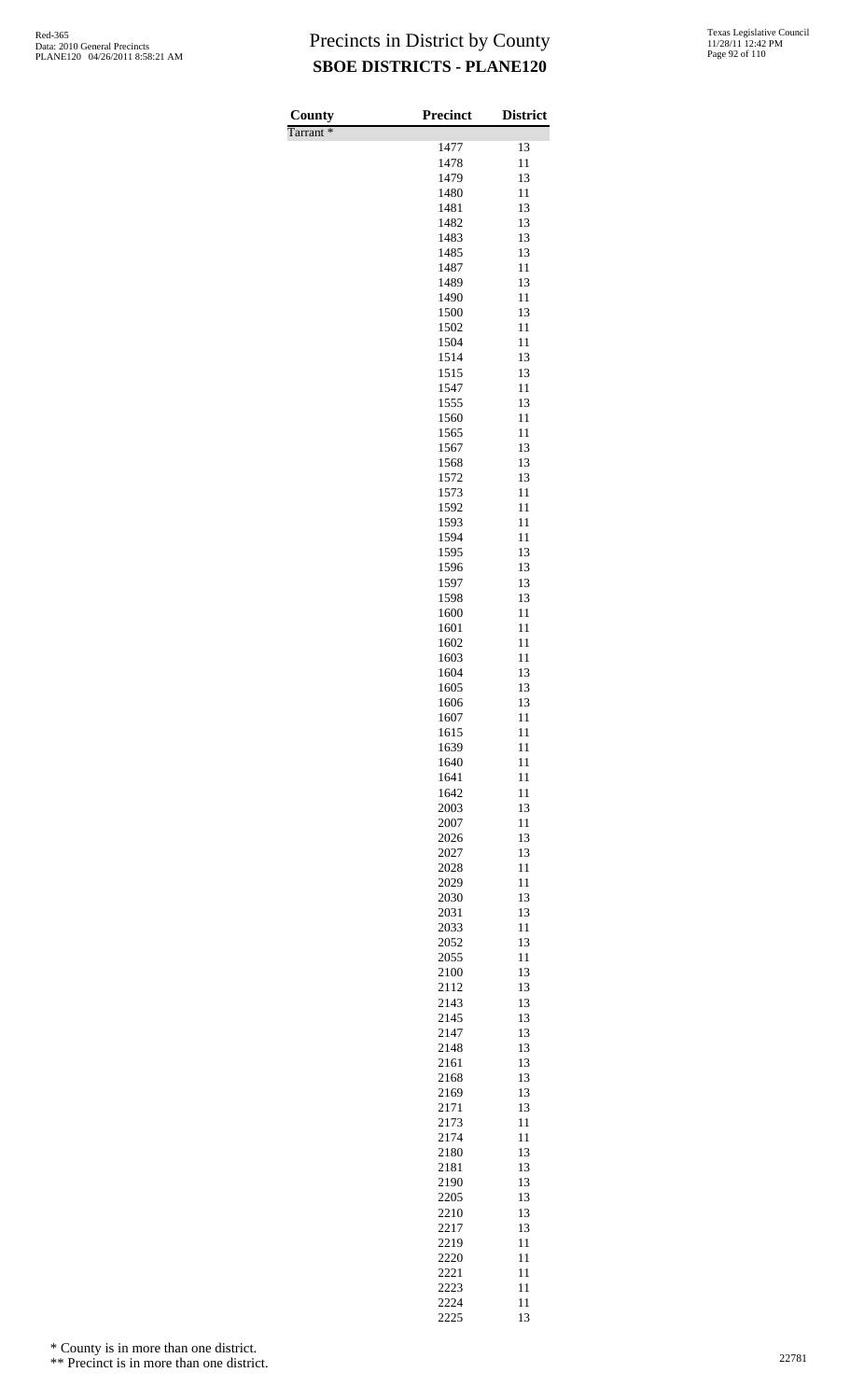Tarrant \*

| County               | <b>Precinct</b> | <b>District</b> |
|----------------------|-----------------|-----------------|
| Tarrant <sup>*</sup> | 2226            | 13              |
|                      | 2228            | 11              |
|                      | 2229            | 11              |
|                      | 2235            | 13              |
|                      | 2246            | 11              |
|                      | 2258            | 11              |
|                      | 2262<br>2263    | 11<br>13        |
|                      | 2266            | 11              |
|                      | 2267            | 13              |
|                      | 2268            | 13              |
|                      | 2269            | 13              |
|                      | 2275<br>2280    | 13<br>13        |
|                      | 2281            | 11              |
|                      | 2303            | 13              |
|                      | 2304            | 11              |
|                      | 2305            | 11              |
|                      | 2306            | 11<br>11        |
|                      | 2307<br>2308    | 11              |
|                      | 2309            | 13              |
|                      | 2310            | 11              |
|                      | 2313            | 11              |
|                      | 2314            | 11              |
|                      | 2315<br>2316    | 11<br>11        |
|                      | 2317            | 11              |
|                      | 2318            | 13              |
|                      | 2319            | 11              |
|                      | 2320            | 13              |
|                      | 2352<br>2353    | 11<br>13        |
|                      | 2354            | 13              |
|                      | 2355            | 11              |
|                      | 2356            | 13              |
|                      | 2357            | 11              |
|                      | 2358<br>2360    | 11<br>11        |
|                      | 2379            | 13              |
|                      | 2381            | 13              |
|                      | 2383            | 13              |
|                      | 2393            | 13<br>13        |
|                      | 2401<br>2402    | 13              |
|                      | 2403            | 13              |
|                      | 2405            | 13              |
|                      | 2411            | 13              |
|                      | 2412<br>2413    | 13<br>13        |
|                      | 2425            | 11              |
|                      | 2426            | 11              |
|                      | 2427            | 13              |
|                      | 2431            | 13              |
|                      | 2438<br>2439    | 13<br>13        |
|                      | 2444            | 13              |
|                      | 2448            | 13              |
|                      | 2449            | 13              |
|                      | 2450            | 13<br>13        |
|                      | 2451<br>** 2453 | 11              |
|                      | ** 2453         | 13              |
|                      | 2461            | 13              |
|                      | 2462            | 13              |
|                      | 2464<br>2466    | 11<br>13        |
|                      | 2467            | 11              |
|                      | 2468            | 11              |
|                      | 2484            | 13              |
|                      | 2488            | 13              |
|                      | 2505<br>2506    | 11<br>11        |
|                      | 2513            | 13              |
|                      | 2519            | 13              |
|                      | 2520            | 11              |
|                      | 2521            | 11              |
|                      | 2522<br>2523    | 11<br>13        |
|                      |                 |                 |

\* County is in more than one district.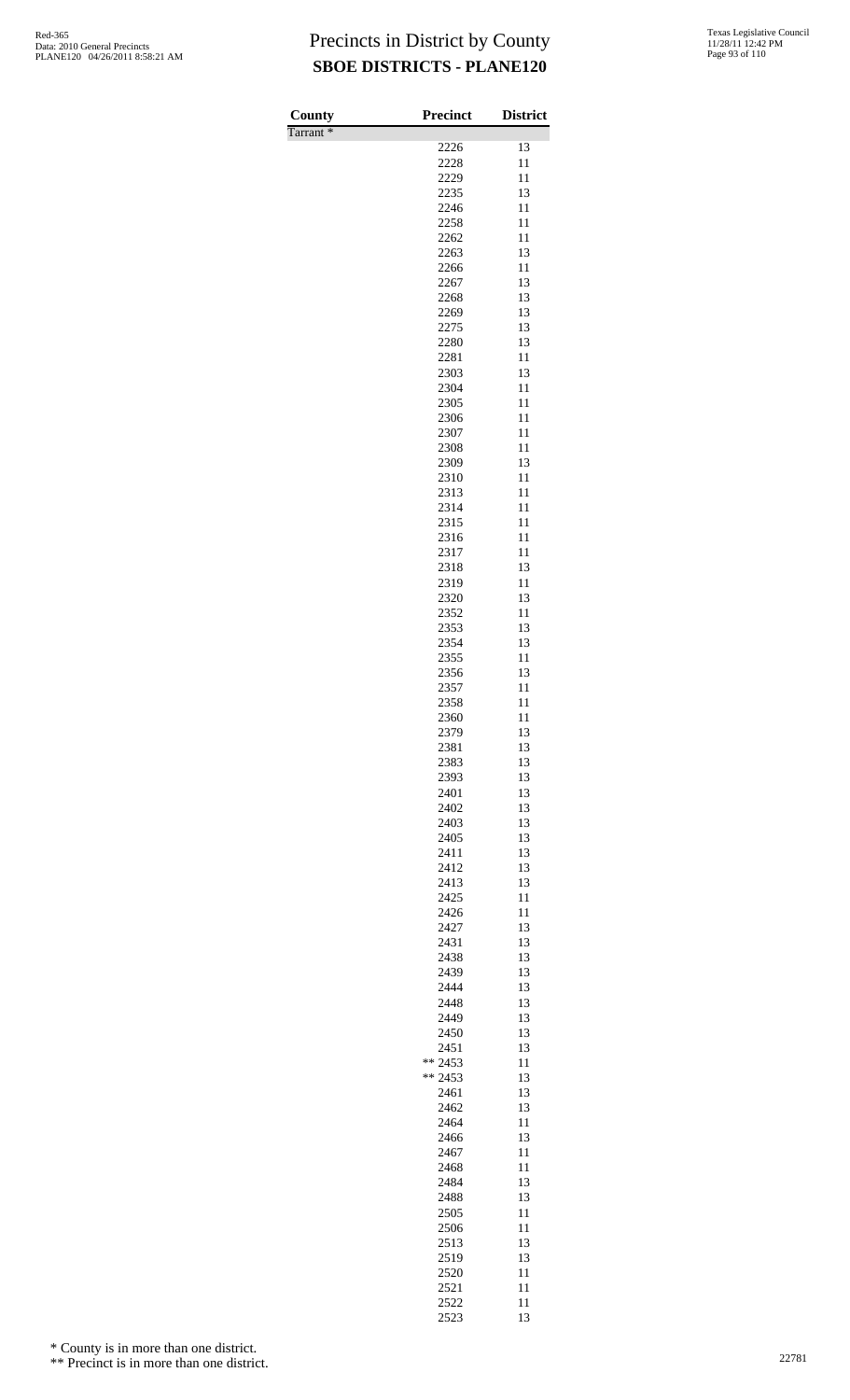| County   | Precinct     | <b>District</b> |
|----------|--------------|-----------------|
| Tarrant* | 2524         | 11              |
|          | 2525         | 13              |
|          | 2535         | 11              |
|          | 2536         | 11              |
|          | 2537         | 11<br>13        |
|          | 2541<br>2544 | 13              |
|          | 2546         | 11              |
|          | 2548         | 11              |
|          | 2550         | 13              |
|          | 2553<br>2556 | 13<br>11        |
|          | 2557         | 11              |
|          | 2569         | 13              |
|          | 2571         | 11              |
|          | 2581         | 13              |
|          | 2608<br>2609 | 13<br>13        |
|          | 2610         | 13              |
|          | 2611         | 11              |
|          | 2612         | 11              |
|          | 2613         | 13              |
|          | 2614<br>2616 | 11<br>11        |
|          | 2617         | 13              |
|          | 2618         | 11              |
|          | 2619         | 13              |
|          | 2635         | 13              |
|          | 2636         | 11<br>11        |
|          | 2643<br>2644 | 11              |
|          | 2645         | 11              |
|          | 3032         | 11              |
|          | 3035         | 11              |
|          | 3036<br>3037 | 11<br>11        |
|          | 3038         | 11              |
|          | 3039         | 11              |
|          | 3040         | 11              |
|          | 3041         | 11              |
|          | 3043         | 11              |
|          | 3049<br>3054 | 11<br>11        |
|          | 3063         | 11              |
|          | 3072         | 11              |
|          | 3114         | 11              |
|          | 3131         | 11              |
|          | 3139<br>3140 | 11<br>11        |
|          | 3156         | 11              |
|          | 3157         | 11              |
|          | 3158         | 11              |
|          | 3160         | 11              |
|          | 3164         | 11<br>11        |
|          | 3166<br>3172 | 11              |
|          | 3176         | 11              |
|          | 3177         | 11              |
|          | 3183         | 11              |
|          | 3187<br>3192 | 11<br>11        |
|          | 3193         | 11              |
|          | 3194         | 11              |
|          | 3196         | 11              |
|          | 3197         | 11              |
|          | 3199<br>3200 | 13<br>11        |
|          | 3209         | 11              |
|          | 3212         | 11              |
|          | 3213         | 11              |
|          | 3214         | 11              |
|          | 3215         | 11              |
|          | 3216<br>3234 | 11<br>11        |
|          | 3240         | 11              |
|          | 3247         | 11              |
|          | 3248         | 11              |
|          | 3249<br>3254 | 11<br>11        |

\* County is in more than one district.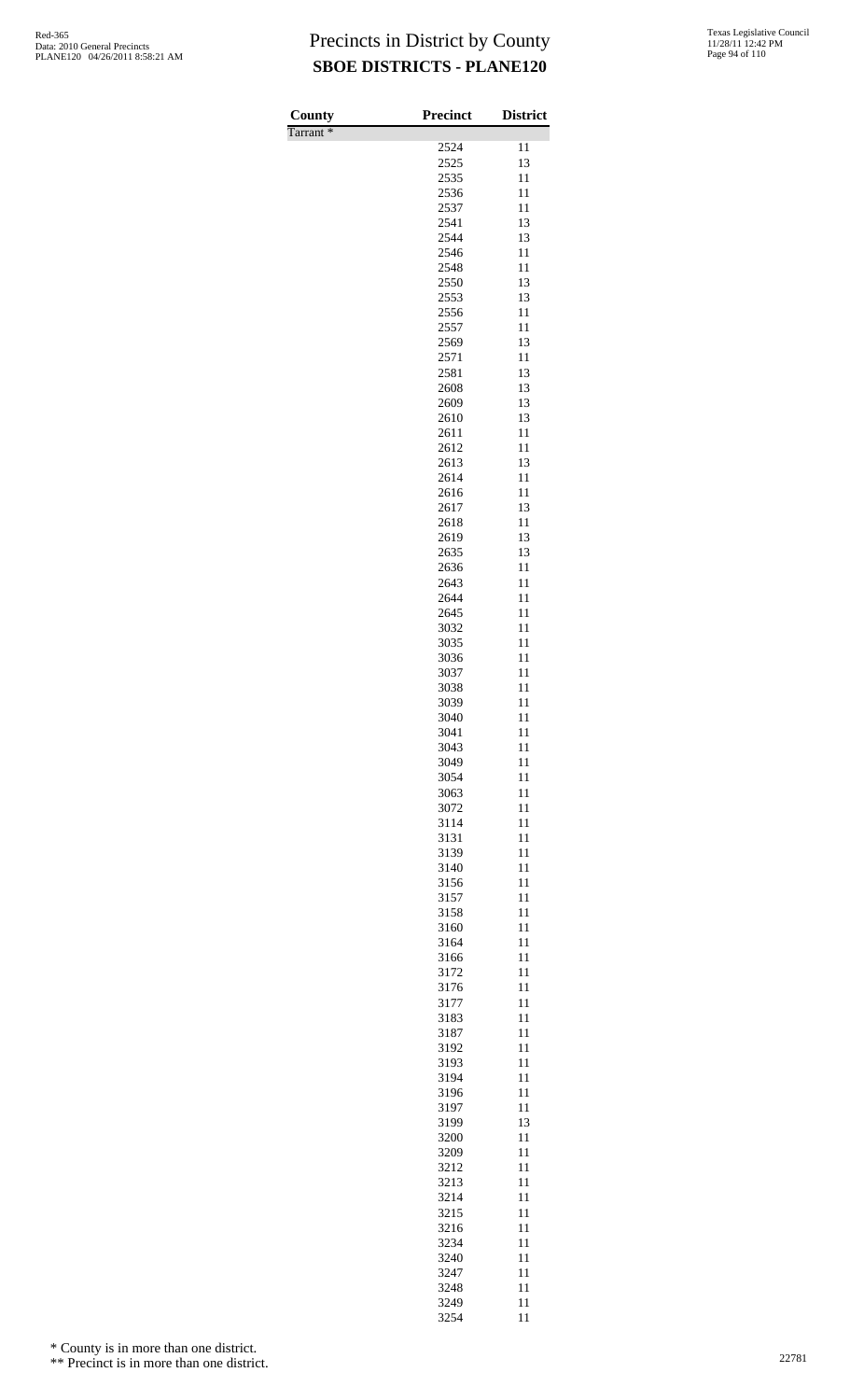| County               | <b>Precinct</b> | <b>District</b> |
|----------------------|-----------------|-----------------|
| Tarrant <sup>*</sup> |                 | 11              |
|                      | 3260<br>3282    | 11              |
|                      | 3283            | 11              |
|                      | 3286            | 11              |
|                      | 3287            | 11              |
|                      | 3289<br>3321    | 11<br>11        |
|                      | 3322            | 11              |
|                      | 3323            | 11              |
|                      | 3324            | 11              |
|                      | 3325            | 11              |
|                      | 3326<br>3327    | 11<br>11        |
|                      | 3329            | 11              |
|                      | 3330            | 11              |
|                      | 3331            | 11              |
|                      | 3332<br>3333    | 11<br>11        |
|                      | 3334            | 11              |
|                      | 3335            | 11              |
|                      | 3336            | 11              |
|                      | 3359            | 11              |
|                      | 3361<br>3363    | 11<br>11        |
|                      | 3364            | 11              |
|                      | 3365            | 11              |
|                      | 3366            | 11              |
|                      | 3367            | 11              |
|                      | 3368<br>3372    | 11<br>11        |
|                      | 3382            | 11              |
|                      | 3384            | 11              |
|                      | 3385            | 11              |
|                      | 3386            | 11              |
|                      | 3387<br>3389    | 11<br>11        |
|                      | 3390            | 11              |
|                      | 3391            | 11              |
|                      | 3392            | 11              |
|                      | 3396<br>3398    | 11<br>11        |
|                      | 3399            | 11              |
|                      | 3404            | 11              |
|                      | 3406            | 13              |
|                      | 3407            | 11              |
|                      | 3409<br>3414    | 11<br>11        |
|                      | 3416            | 11              |
|                      | 3417            | 11              |
|                      | 3421            | 11              |
|                      | 3422            | 11              |
|                      | 3424<br>3430    | 11<br>13        |
|                      | 3433            | 11              |
|                      | 3441            | 11              |
|                      | 3442            | 11              |
|                      | 3443<br>3445    | 11<br>11        |
|                      | 3455            | 11              |
|                      | 3457            | 11              |
|                      | 3465            | 11              |
|                      | 3469            | 11              |
|                      | 3470<br>3471    | 11<br>11        |
|                      | 3486            | 11              |
|                      | 3491            | 11              |
|                      | 3507            | 11              |
|                      | 3509<br>3510    | 11<br>11        |
|                      | 3511            | 11              |
|                      | 3516            | 11              |
|                      | 3517            | 11              |
|                      | 3526            | 11              |
|                      | 3527<br>3529    | 11<br>11        |
|                      | 3530            | 11              |
|                      | 3538            | 11              |
|                      | 3539            | 11              |
|                      | 3542            | 11              |

\* County is in more than one district.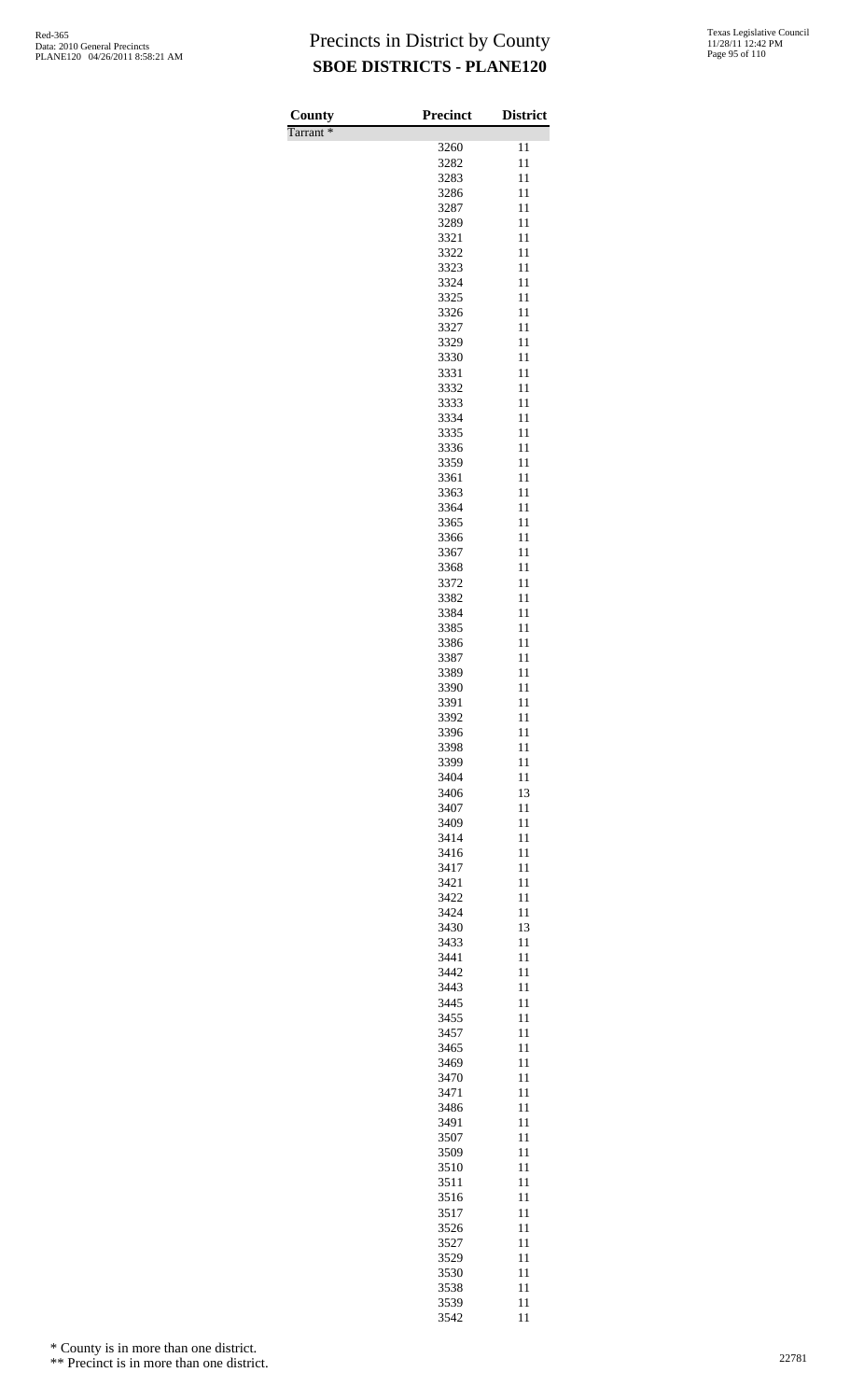| County               | Precinct     | <b>District</b> |
|----------------------|--------------|-----------------|
| Tarrant <sup>*</sup> |              |                 |
|                      | 3543<br>3545 | 11<br>11        |
|                      | 3549         | 11              |
|                      | 3552         | 11              |
|                      | 3554         | 11              |
|                      | 3558         | 11              |
|                      | 3559         | 11              |
|                      | 3561<br>3562 | 11              |
|                      | 3564         | 11<br>11        |
|                      | 3566         | 11              |
|                      | 3570         | 11              |
|                      | 3574         | 11              |
|                      | 3575         | 11              |
|                      | 3576<br>3579 | 11<br>11        |
|                      | 3580         | 11              |
|                      | 3582         | 11              |
|                      | 3583         | 11              |
|                      | 3584         | 11              |
|                      | 3585         | 11              |
|                      | 3586<br>3588 | 11<br>11        |
|                      | 3589         | 11              |
|                      | 3590         | 11              |
|                      | 3599         | 11              |
|                      | 3621         | 11              |
|                      | 3623         | 11              |
|                      | 3624<br>3625 | 11<br>11        |
|                      | 3626         | 11              |
|                      | 3627         | 11              |
|                      | 3628         | 11              |
|                      | 3631         | 11              |
|                      | 3633         | 11<br>11        |
|                      | 3634<br>3637 | 11              |
|                      | 3646         | 11              |
|                      | 3647         | 11              |
|                      | 3648         | 11              |
|                      | 4006         | 13              |
|                      | 4016<br>4017 | 11<br>13        |
|                      | 4018         | 11              |
|                      | 4020         | 11              |
|                      | 4042         | 11              |
|                      | 4044         | 11              |
|                      | 4045<br>4046 | 11<br>11        |
|                      | 4047         | 11              |
|                      | 4048         | 13              |
|                      | 4050         | 13              |
|                      | 4051         | 13              |
|                      | 4053         | 11              |
|                      | 4057<br>4060 | 13<br>13        |
|                      | 4064         | 11              |
|                      | 4065         | 11              |
|                      | 4067         | 13              |
|                      | 4068         | 13              |
|                      | 4069<br>4070 | 11<br>11        |
|                      | 4071         | 11              |
|                      | 4077         | 13              |
|                      | 4084         | 13              |
|                      | 4086         | 11              |
|                      | 4087<br>4091 | 13<br>11        |
|                      | 4092         | 13              |
|                      | 4093         | 13              |
|                      | 4094         | 13              |
|                      | 4096         | 13              |
|                      | 4097<br>4101 | 13<br>11        |
|                      | 4102         | 11              |
|                      | 4107         | 13              |
|                      | 4110         | 13              |
|                      | 4113         | 11              |
|                      | 4115         | 11              |

\* County is in more than one district.

<sup>\*\*</sup> Precinct is in more than one district.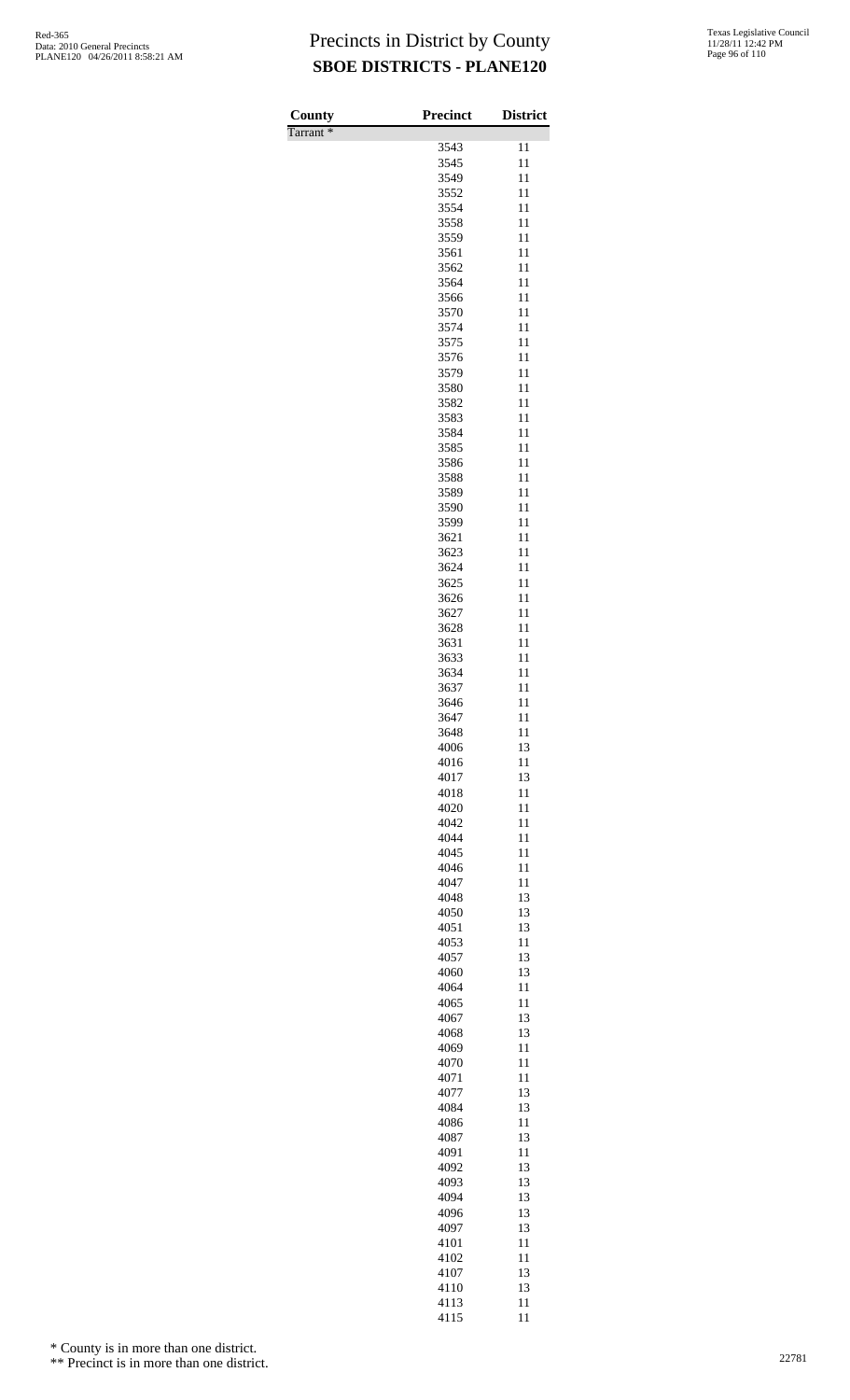| 4116<br>11<br>4118<br>11<br>4121<br>11<br>4122<br>11<br>4123<br>13<br>11<br>4124<br>11<br>4125<br>4128<br>11<br>4129<br>11<br>11<br>4130<br>4135<br>11<br>11<br>4136<br>4137<br>11<br>11<br>4138<br>11<br>4141<br>4144<br>11<br>13<br>4155<br>4159<br>11<br>4162<br>11<br>11<br>4163<br>4178<br>11<br>11<br>4179<br>11<br>4182<br>11<br>4191<br>13<br>4195<br>4201<br>13<br>4202<br>11<br>4203<br>11<br>4204<br>11<br>4218<br>11<br>4222<br>11<br>4230<br>11<br>4231<br>13<br>4232<br>11<br>4233<br>13<br>4242<br>11<br>4243<br>11<br>4250<br>11<br>4252<br>11<br>4253<br>13<br>4256<br>11<br>4259<br>11<br>4261<br>11<br>11<br>4272<br>4276<br>11<br>4284<br>11<br>11<br>4285<br>13<br>4288<br>11<br>4290<br>4328<br>11<br>11<br>4338<br>4340<br>11<br>4342<br>11<br>11<br>4343<br>4344<br>11<br>4345<br>13<br>4350<br>11<br>4362<br>13<br>11<br>4369<br>4370<br>13<br>11<br>4371<br>4373<br>11<br>4374<br>11<br>11<br>4375<br>4394<br>11<br>4395<br>11<br>4397<br>11<br>4400<br>11<br>11<br>4410<br>13<br>4418<br>4429<br>11<br>4432<br>13<br>4434<br>13<br>4436<br>11<br>4452<br>11<br>4454<br>11<br>4456<br>11<br>4458<br>13 | County<br>Tarrant <sup>*</sup> | Precinct | <b>District</b> |
|----------------------------------------------------------------------------------------------------------------------------------------------------------------------------------------------------------------------------------------------------------------------------------------------------------------------------------------------------------------------------------------------------------------------------------------------------------------------------------------------------------------------------------------------------------------------------------------------------------------------------------------------------------------------------------------------------------------------------------------------------------------------------------------------------------------------------------------------------------------------------------------------------------------------------------------------------------------------------------------------------------------------------------------------------------------------------------------------------------------------------------|--------------------------------|----------|-----------------|
|                                                                                                                                                                                                                                                                                                                                                                                                                                                                                                                                                                                                                                                                                                                                                                                                                                                                                                                                                                                                                                                                                                                                  |                                |          |                 |
|                                                                                                                                                                                                                                                                                                                                                                                                                                                                                                                                                                                                                                                                                                                                                                                                                                                                                                                                                                                                                                                                                                                                  |                                |          |                 |
|                                                                                                                                                                                                                                                                                                                                                                                                                                                                                                                                                                                                                                                                                                                                                                                                                                                                                                                                                                                                                                                                                                                                  |                                |          |                 |
|                                                                                                                                                                                                                                                                                                                                                                                                                                                                                                                                                                                                                                                                                                                                                                                                                                                                                                                                                                                                                                                                                                                                  |                                |          |                 |
|                                                                                                                                                                                                                                                                                                                                                                                                                                                                                                                                                                                                                                                                                                                                                                                                                                                                                                                                                                                                                                                                                                                                  |                                |          |                 |
|                                                                                                                                                                                                                                                                                                                                                                                                                                                                                                                                                                                                                                                                                                                                                                                                                                                                                                                                                                                                                                                                                                                                  |                                |          |                 |
|                                                                                                                                                                                                                                                                                                                                                                                                                                                                                                                                                                                                                                                                                                                                                                                                                                                                                                                                                                                                                                                                                                                                  |                                |          |                 |
|                                                                                                                                                                                                                                                                                                                                                                                                                                                                                                                                                                                                                                                                                                                                                                                                                                                                                                                                                                                                                                                                                                                                  |                                |          |                 |
|                                                                                                                                                                                                                                                                                                                                                                                                                                                                                                                                                                                                                                                                                                                                                                                                                                                                                                                                                                                                                                                                                                                                  |                                |          |                 |
|                                                                                                                                                                                                                                                                                                                                                                                                                                                                                                                                                                                                                                                                                                                                                                                                                                                                                                                                                                                                                                                                                                                                  |                                |          |                 |
|                                                                                                                                                                                                                                                                                                                                                                                                                                                                                                                                                                                                                                                                                                                                                                                                                                                                                                                                                                                                                                                                                                                                  |                                |          |                 |
|                                                                                                                                                                                                                                                                                                                                                                                                                                                                                                                                                                                                                                                                                                                                                                                                                                                                                                                                                                                                                                                                                                                                  |                                |          |                 |
|                                                                                                                                                                                                                                                                                                                                                                                                                                                                                                                                                                                                                                                                                                                                                                                                                                                                                                                                                                                                                                                                                                                                  |                                |          |                 |
|                                                                                                                                                                                                                                                                                                                                                                                                                                                                                                                                                                                                                                                                                                                                                                                                                                                                                                                                                                                                                                                                                                                                  |                                |          |                 |
|                                                                                                                                                                                                                                                                                                                                                                                                                                                                                                                                                                                                                                                                                                                                                                                                                                                                                                                                                                                                                                                                                                                                  |                                |          |                 |
|                                                                                                                                                                                                                                                                                                                                                                                                                                                                                                                                                                                                                                                                                                                                                                                                                                                                                                                                                                                                                                                                                                                                  |                                |          |                 |
|                                                                                                                                                                                                                                                                                                                                                                                                                                                                                                                                                                                                                                                                                                                                                                                                                                                                                                                                                                                                                                                                                                                                  |                                |          |                 |
|                                                                                                                                                                                                                                                                                                                                                                                                                                                                                                                                                                                                                                                                                                                                                                                                                                                                                                                                                                                                                                                                                                                                  |                                |          |                 |
|                                                                                                                                                                                                                                                                                                                                                                                                                                                                                                                                                                                                                                                                                                                                                                                                                                                                                                                                                                                                                                                                                                                                  |                                |          |                 |
|                                                                                                                                                                                                                                                                                                                                                                                                                                                                                                                                                                                                                                                                                                                                                                                                                                                                                                                                                                                                                                                                                                                                  |                                |          |                 |
|                                                                                                                                                                                                                                                                                                                                                                                                                                                                                                                                                                                                                                                                                                                                                                                                                                                                                                                                                                                                                                                                                                                                  |                                |          |                 |
|                                                                                                                                                                                                                                                                                                                                                                                                                                                                                                                                                                                                                                                                                                                                                                                                                                                                                                                                                                                                                                                                                                                                  |                                |          |                 |
|                                                                                                                                                                                                                                                                                                                                                                                                                                                                                                                                                                                                                                                                                                                                                                                                                                                                                                                                                                                                                                                                                                                                  |                                |          |                 |
|                                                                                                                                                                                                                                                                                                                                                                                                                                                                                                                                                                                                                                                                                                                                                                                                                                                                                                                                                                                                                                                                                                                                  |                                |          |                 |
|                                                                                                                                                                                                                                                                                                                                                                                                                                                                                                                                                                                                                                                                                                                                                                                                                                                                                                                                                                                                                                                                                                                                  |                                |          |                 |
|                                                                                                                                                                                                                                                                                                                                                                                                                                                                                                                                                                                                                                                                                                                                                                                                                                                                                                                                                                                                                                                                                                                                  |                                |          |                 |
|                                                                                                                                                                                                                                                                                                                                                                                                                                                                                                                                                                                                                                                                                                                                                                                                                                                                                                                                                                                                                                                                                                                                  |                                |          |                 |
|                                                                                                                                                                                                                                                                                                                                                                                                                                                                                                                                                                                                                                                                                                                                                                                                                                                                                                                                                                                                                                                                                                                                  |                                |          |                 |
|                                                                                                                                                                                                                                                                                                                                                                                                                                                                                                                                                                                                                                                                                                                                                                                                                                                                                                                                                                                                                                                                                                                                  |                                |          |                 |
|                                                                                                                                                                                                                                                                                                                                                                                                                                                                                                                                                                                                                                                                                                                                                                                                                                                                                                                                                                                                                                                                                                                                  |                                |          |                 |
|                                                                                                                                                                                                                                                                                                                                                                                                                                                                                                                                                                                                                                                                                                                                                                                                                                                                                                                                                                                                                                                                                                                                  |                                |          |                 |
|                                                                                                                                                                                                                                                                                                                                                                                                                                                                                                                                                                                                                                                                                                                                                                                                                                                                                                                                                                                                                                                                                                                                  |                                |          |                 |
|                                                                                                                                                                                                                                                                                                                                                                                                                                                                                                                                                                                                                                                                                                                                                                                                                                                                                                                                                                                                                                                                                                                                  |                                |          |                 |
|                                                                                                                                                                                                                                                                                                                                                                                                                                                                                                                                                                                                                                                                                                                                                                                                                                                                                                                                                                                                                                                                                                                                  |                                |          |                 |
|                                                                                                                                                                                                                                                                                                                                                                                                                                                                                                                                                                                                                                                                                                                                                                                                                                                                                                                                                                                                                                                                                                                                  |                                |          |                 |
|                                                                                                                                                                                                                                                                                                                                                                                                                                                                                                                                                                                                                                                                                                                                                                                                                                                                                                                                                                                                                                                                                                                                  |                                |          |                 |
|                                                                                                                                                                                                                                                                                                                                                                                                                                                                                                                                                                                                                                                                                                                                                                                                                                                                                                                                                                                                                                                                                                                                  |                                |          |                 |
|                                                                                                                                                                                                                                                                                                                                                                                                                                                                                                                                                                                                                                                                                                                                                                                                                                                                                                                                                                                                                                                                                                                                  |                                |          |                 |
|                                                                                                                                                                                                                                                                                                                                                                                                                                                                                                                                                                                                                                                                                                                                                                                                                                                                                                                                                                                                                                                                                                                                  |                                |          |                 |
|                                                                                                                                                                                                                                                                                                                                                                                                                                                                                                                                                                                                                                                                                                                                                                                                                                                                                                                                                                                                                                                                                                                                  |                                |          |                 |
|                                                                                                                                                                                                                                                                                                                                                                                                                                                                                                                                                                                                                                                                                                                                                                                                                                                                                                                                                                                                                                                                                                                                  |                                |          |                 |
|                                                                                                                                                                                                                                                                                                                                                                                                                                                                                                                                                                                                                                                                                                                                                                                                                                                                                                                                                                                                                                                                                                                                  |                                |          |                 |
|                                                                                                                                                                                                                                                                                                                                                                                                                                                                                                                                                                                                                                                                                                                                                                                                                                                                                                                                                                                                                                                                                                                                  |                                |          |                 |
|                                                                                                                                                                                                                                                                                                                                                                                                                                                                                                                                                                                                                                                                                                                                                                                                                                                                                                                                                                                                                                                                                                                                  |                                |          |                 |
|                                                                                                                                                                                                                                                                                                                                                                                                                                                                                                                                                                                                                                                                                                                                                                                                                                                                                                                                                                                                                                                                                                                                  |                                |          |                 |
|                                                                                                                                                                                                                                                                                                                                                                                                                                                                                                                                                                                                                                                                                                                                                                                                                                                                                                                                                                                                                                                                                                                                  |                                |          |                 |
|                                                                                                                                                                                                                                                                                                                                                                                                                                                                                                                                                                                                                                                                                                                                                                                                                                                                                                                                                                                                                                                                                                                                  |                                |          |                 |
|                                                                                                                                                                                                                                                                                                                                                                                                                                                                                                                                                                                                                                                                                                                                                                                                                                                                                                                                                                                                                                                                                                                                  |                                |          |                 |
|                                                                                                                                                                                                                                                                                                                                                                                                                                                                                                                                                                                                                                                                                                                                                                                                                                                                                                                                                                                                                                                                                                                                  |                                |          |                 |
|                                                                                                                                                                                                                                                                                                                                                                                                                                                                                                                                                                                                                                                                                                                                                                                                                                                                                                                                                                                                                                                                                                                                  |                                |          |                 |
|                                                                                                                                                                                                                                                                                                                                                                                                                                                                                                                                                                                                                                                                                                                                                                                                                                                                                                                                                                                                                                                                                                                                  |                                |          |                 |
|                                                                                                                                                                                                                                                                                                                                                                                                                                                                                                                                                                                                                                                                                                                                                                                                                                                                                                                                                                                                                                                                                                                                  |                                |          |                 |
|                                                                                                                                                                                                                                                                                                                                                                                                                                                                                                                                                                                                                                                                                                                                                                                                                                                                                                                                                                                                                                                                                                                                  |                                |          |                 |
|                                                                                                                                                                                                                                                                                                                                                                                                                                                                                                                                                                                                                                                                                                                                                                                                                                                                                                                                                                                                                                                                                                                                  |                                |          |                 |
|                                                                                                                                                                                                                                                                                                                                                                                                                                                                                                                                                                                                                                                                                                                                                                                                                                                                                                                                                                                                                                                                                                                                  |                                |          |                 |
|                                                                                                                                                                                                                                                                                                                                                                                                                                                                                                                                                                                                                                                                                                                                                                                                                                                                                                                                                                                                                                                                                                                                  |                                |          |                 |
|                                                                                                                                                                                                                                                                                                                                                                                                                                                                                                                                                                                                                                                                                                                                                                                                                                                                                                                                                                                                                                                                                                                                  |                                |          |                 |
|                                                                                                                                                                                                                                                                                                                                                                                                                                                                                                                                                                                                                                                                                                                                                                                                                                                                                                                                                                                                                                                                                                                                  |                                |          |                 |
|                                                                                                                                                                                                                                                                                                                                                                                                                                                                                                                                                                                                                                                                                                                                                                                                                                                                                                                                                                                                                                                                                                                                  |                                |          |                 |
|                                                                                                                                                                                                                                                                                                                                                                                                                                                                                                                                                                                                                                                                                                                                                                                                                                                                                                                                                                                                                                                                                                                                  |                                |          |                 |
|                                                                                                                                                                                                                                                                                                                                                                                                                                                                                                                                                                                                                                                                                                                                                                                                                                                                                                                                                                                                                                                                                                                                  |                                |          |                 |
|                                                                                                                                                                                                                                                                                                                                                                                                                                                                                                                                                                                                                                                                                                                                                                                                                                                                                                                                                                                                                                                                                                                                  |                                |          |                 |
|                                                                                                                                                                                                                                                                                                                                                                                                                                                                                                                                                                                                                                                                                                                                                                                                                                                                                                                                                                                                                                                                                                                                  |                                |          |                 |
|                                                                                                                                                                                                                                                                                                                                                                                                                                                                                                                                                                                                                                                                                                                                                                                                                                                                                                                                                                                                                                                                                                                                  |                                |          |                 |
|                                                                                                                                                                                                                                                                                                                                                                                                                                                                                                                                                                                                                                                                                                                                                                                                                                                                                                                                                                                                                                                                                                                                  |                                |          |                 |
|                                                                                                                                                                                                                                                                                                                                                                                                                                                                                                                                                                                                                                                                                                                                                                                                                                                                                                                                                                                                                                                                                                                                  |                                | 4492     | 13              |

\* County is in more than one district.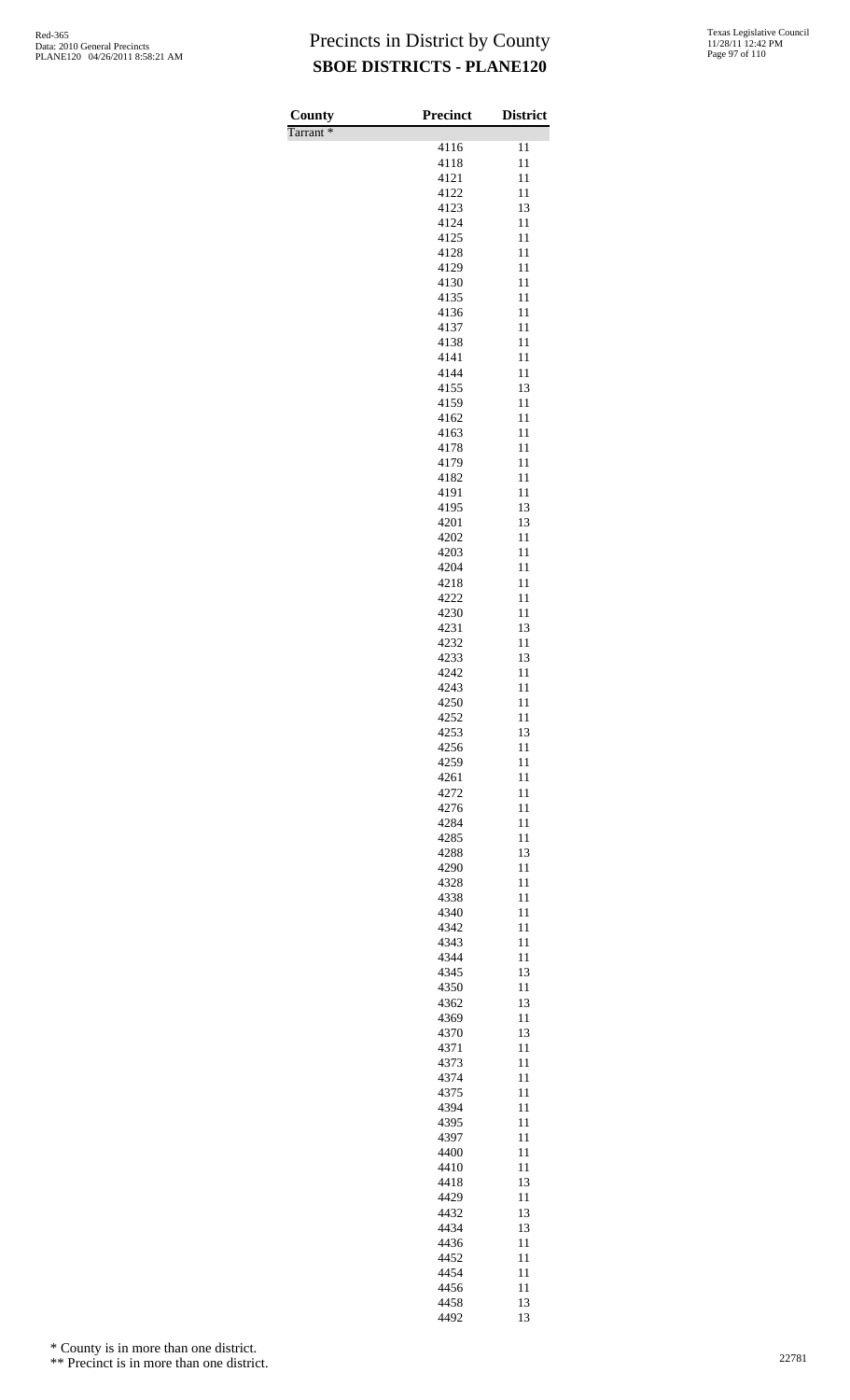| County   | <b>Precinct</b> | <b>District</b> |
|----------|-----------------|-----------------|
| Tarrant* | 4493            | 13              |
|          | 4494            | 13              |
|          | 4495            | 13              |
|          | 4496            | 11              |
|          | 4497            | 11              |
|          | 4498            | 11              |
|          | 4499            | 11              |
|          | 4501            | 13              |
|          | 4503<br>4508    | 11<br>11        |
|          | 4512            | 11              |
|          | 4518            | 11              |
|          | 4528            | 11              |
|          | 4531            | 11              |
|          | 4532            | 11              |
|          | 4533            | 11              |
|          | 4534            | 11              |
|          | 4540            | 11              |
|          | 4551<br>4563    | 11<br>13        |
|          | 4577            | 11              |
|          | 4578            | 11              |
|          | 4587            | 13              |
|          | 4591            | 11              |
|          | 4620            | 11              |
|          | 4622            | 13              |
|          | 4629            | 11              |
|          | 4630<br>4632    | 11<br>13        |
|          | 4638            | 11              |
|          | 4649            | 11              |
|          | 4650            | 11              |
| Taylor   |                 |                 |
|          | 0101            | 15              |
|          | 0102            | 15              |
|          | 0103<br>0104    | 15<br>15        |
|          | 0105            | 15              |
|          | 0106            | 15              |
|          | 0107            | 15              |
|          | 0108            | 15              |
|          | 0109            | 15              |
|          | 0110            | 15              |
|          | 0201            | 15              |
|          | 0202            | 15              |
|          | 0203<br>0204    | 15<br>15        |
|          | 0205            | 15              |
|          | 0206            | 15              |
|          | 0207            | 15              |
|          | 0301            | 15              |
|          | 0302            | 15              |
|          | 0303            | 15              |
|          | 0304            | 15              |
|          | 0305            | 15              |
|          | 0306<br>0307    | 15<br>15        |
|          | 0308            | 15              |
|          | 0309            | 15              |
|          | 0401            | 15              |
|          | 0402            | 15              |
|          | 0403            | 15              |
|          | 0404            | 15              |
|          | 0405            | 15              |
|          | 0406            | 15              |
|          | 0407<br>0408    | 15<br>15        |
|          | 0409            | 15              |
| Terrell  |                 |                 |
|          | 0001            | 1               |
|          | 0002            | $\mathbf{1}$    |
|          | 0003            | $\mathbf{1}$    |
|          | 0004            | $\mathbf{1}$    |
| Terry    | $01 - 1$        | 15              |
|          | $01 - 7$        | 15              |
|          | $02 - 2$        | 15              |
|          | $02 - 8$        | 15              |
|          | $03 - 3$        | 15              |

\* County is in more than one district.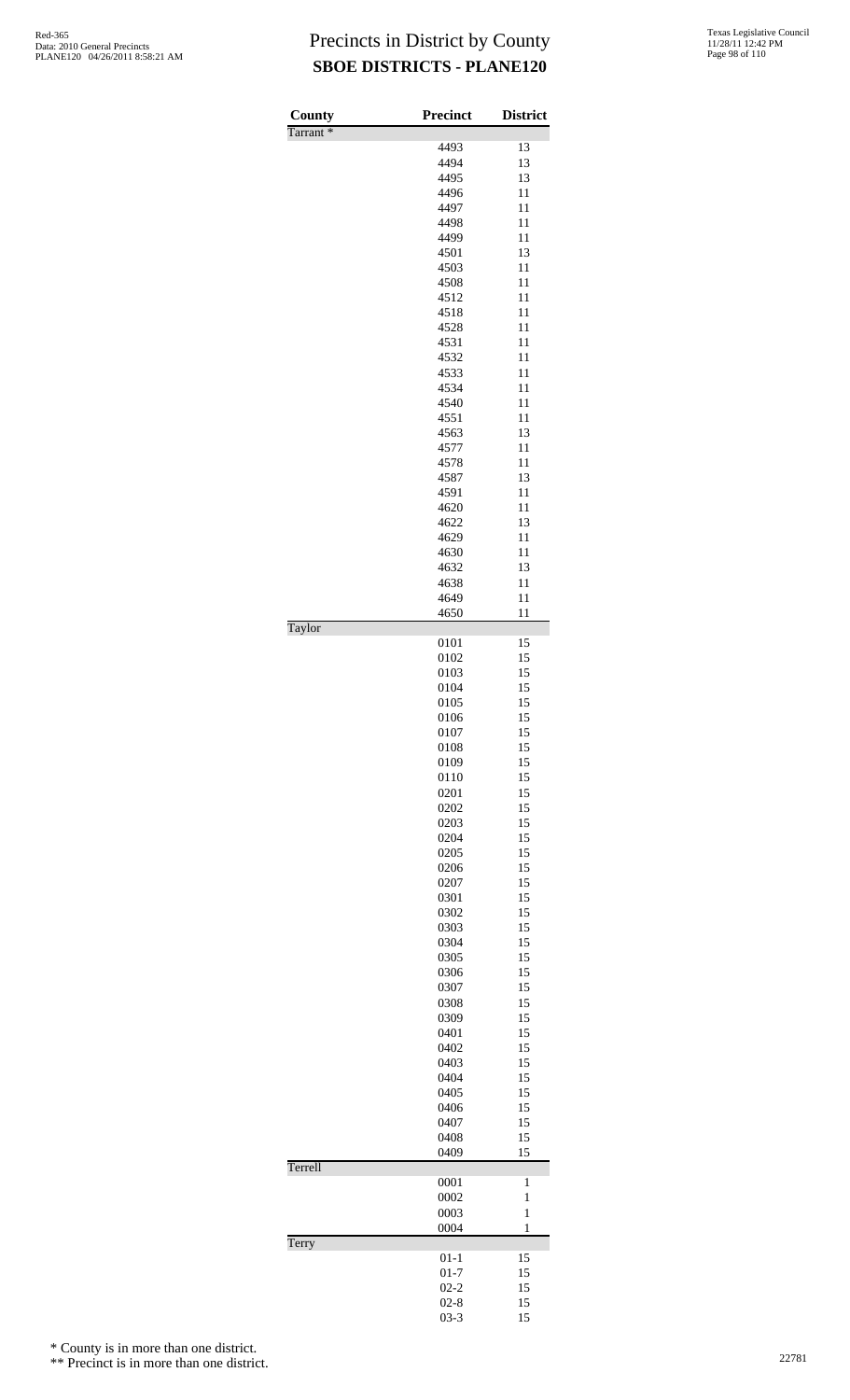| County       | <b>Precinct</b> | <b>District</b> |
|--------------|-----------------|-----------------|
| Terry        |                 |                 |
|              | $03 - 6$        | 15              |
|              | $04 - 4$        | 15              |
|              | $04 - 5$        | 15              |
| Throckmorton | 0001            | 15              |
|              | 0002            | 15              |
|              | 3003            | 15              |
|              | 4005            | 15              |
|              | 4006            | 15              |
| <b>Titus</b> |                 |                 |
|              | 0001            | 9               |
|              | 0002            | 9               |
|              | 0003<br>0004    | 9<br>9          |
|              | 0005            | 9               |
|              | 0006            | 9               |
|              | 0007            | 9               |
|              | 0008            | 9               |
|              | 0009            | 9               |
|              | 0010            | 9               |
|              | 0011            | 9               |
|              | 0012            | 9               |
|              | 0014            | 9               |
|              | 0015            | 9               |
|              | 0016<br>0017    | 9<br>9          |
|              | 0018            | 9               |
|              | 0019            | 9               |
|              | 0020            | 9               |
| Tom Green    |                 |                 |
|              | 0103            | 15              |
|              | 0106<br>0108    | 15<br>15        |
|              | 0110            | 15              |
|              | 0112            | 15              |
|              | 0114            | 15              |
|              | 0124            | 15              |
|              | 0126            | 15              |
|              | 0131            | 15              |
|              | 0137            | 15              |
|              | 0138            | 15              |
|              | 0144<br>0145    | 15<br>15        |
|              | 0146            | 15              |
|              | 0147            | 15              |
|              | 0155            | 15              |
|              | 0156            | 15              |
|              | 0157            | 15              |
|              | 0209            | 15              |
|              | 0211            | 15              |
|              | 0213            | 15              |
|              | 0215            | 15              |
|              | 0220            | 15<br>15        |
|              | 0225<br>0228    | 15              |
|              | 0230            | 15              |
|              | 0240            | 15              |
|              | 0241            | 15              |
|              | 0243            | 15              |
|              | 0249            | 15              |
|              | 0253            | 15              |
|              | 0254            | 15              |
|              | 0304            | 15              |
|              | 0305<br>0306    | 15<br>15        |
|              | 0307            | 15              |
|              | 0316            | 15              |
|              | 0317            | 15              |
|              | 0318            | 15              |
|              | 0319            | 15              |
|              | 0327            | 15              |
|              | 0338            | 15              |
|              | 0348            | 15              |
|              | 0350            | 15              |
|              | 0351            | 15              |
|              | 0352            | 15              |
|              | 0358<br>0401    | 15<br>15        |
|              | 0402            | 15              |

\* County is in more than one district.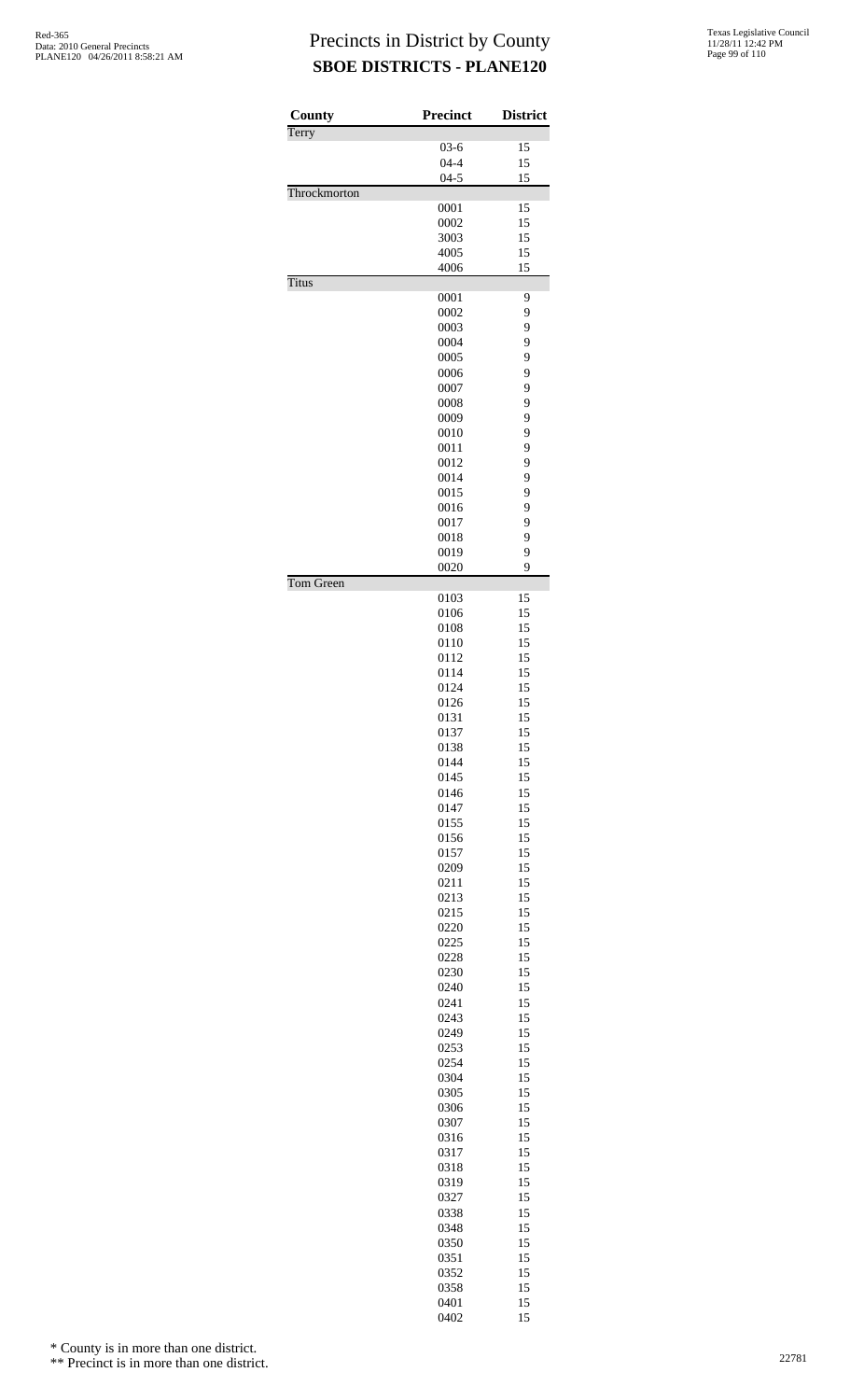| County              | <b>Precinct</b> | <b>District</b> |
|---------------------|-----------------|-----------------|
| Tom Green           |                 |                 |
|                     | 0421            | 15              |
|                     | 0422            | 15              |
|                     | 0423<br>0429    | 15<br>15        |
|                     | 0432            | 15              |
|                     | 0433            | 15              |
|                     | 0434            | 15              |
|                     | 0435            | 15              |
|                     | 0436            | 15              |
|                     | 0442            | 15              |
|                     | 0459            | 15              |
| Travis <sup>*</sup> |                 |                 |
|                     | 0101<br>0105    | 5<br>10         |
|                     | 0106            | 10              |
|                     | 0107            | 10              |
|                     | 0108            | 10              |
|                     | 0109            | 10              |
|                     | 0110            | 10              |
|                     | 0111            | 10              |
|                     | 0112            | 10              |
|                     | 0113            | 10              |
|                     | 0121            | 5               |
|                     | 0122            | 5               |
|                     | 0123            | 5               |
|                     | 0124            | 5<br>5          |
|                     | 0126<br>0129    | 5               |
|                     | 0130            | 5               |
|                     | 0132            | 5               |
|                     | 0133            | 5               |
|                     | 0135            | 5               |
|                     | 0136            | 5               |
|                     | 0137            | 5               |
|                     | 0139            | 10              |
|                     | 0140            | 10              |
|                     | 0141<br>0145    | 10              |
|                     | 0146            | 5<br>5          |
|                     | 0148            | 5               |
|                     | 0149            | 10              |
|                     | 0150            | 10              |
|                     | 0151            | 5               |
|                     | 0152            | 5               |
|                     | 0153            | 10              |
|                     | 0154            | 10              |
|                     | 0156            | 10              |
|                     | 0160<br>0161    | 10<br>10        |
|                     | 0163            | 10              |
|                     | 0164            | 10              |
|                     | 0200            | 10              |
|                     | 0202            | 10              |
|                     | 0203            | 10              |
|                     | 0205            | 10              |
|                     | 0206            | 10              |
|                     | 0207            | 10              |
|                     | 0208            | 10              |
|                     | 0209<br>0210    | 10<br>5         |
|                     | 0211            | 10              |
|                     | 0213            | 10              |
|                     | 0214            | 5               |
|                     | 0215            | 10              |
|                     | 0216            | 10              |
|                     | 0217            | 10              |
|                     | 0218            | 10              |
|                     | 0219            | 10              |
|                     | ** 0220         | 5               |
|                     | ** 0220<br>0222 | 10<br>10        |
|                     | 0223            | 10              |
|                     | 0224            | 10              |
|                     | 0225            | 10              |
|                     | 0226            | 10              |
|                     | 0227            | 10              |
|                     | 0228            | 10              |
|                     | 0229            | 10              |

10

\* County is in more than one district.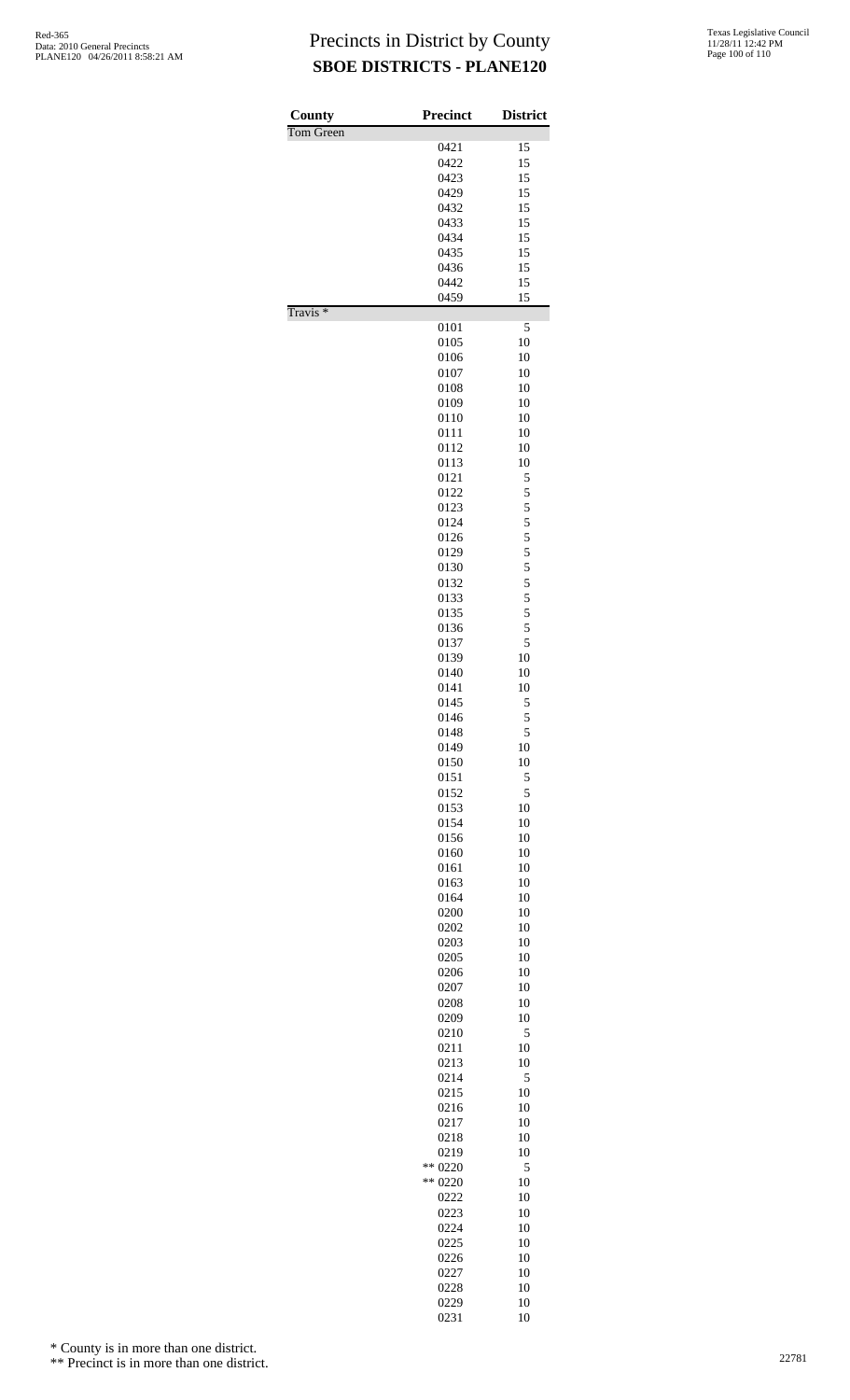Travis \*

| County                       | <b>Precinct</b> | <b>District</b> |
|------------------------------|-----------------|-----------------|
| $\overline{\text{Travis}}$ * |                 |                 |
|                              | 0235            | 5               |
|                              | 0236            | 5               |
|                              | 0237<br>0238    | 10<br>10        |
|                              | 0239            | 10              |
|                              | 0240            | 10              |
|                              | 0241            | 10              |
|                              | 0242            | 10              |
|                              | 0243            | 10              |
|                              | 0246            | 10              |
|                              | 0247            | 10              |
|                              | 0248<br>0249    | 10<br>10        |
|                              | 0250            | 5               |
|                              | 0251            | 5               |
|                              | 0252            | 10              |
|                              | 0253            | 10              |
|                              | 0254            | 10              |
|                              | 0256            | 5               |
|                              | 0258            | 10              |
|                              | 0259            | 10              |
|                              | 0260<br>0262    | 10<br>10        |
|                              | 0263            | 10              |
|                              | 0266            | 5               |
|                              | 0267            | 10              |
|                              | 0268            | 10              |
|                              | 0271            | 10              |
|                              | 0272            | 5               |
|                              | 0273            | 5               |
|                              | 0274<br>0275    | 5<br>5          |
|                              | 0277            | 5               |
|                              | 0278            | 5               |
|                              | 0279            | 10              |
|                              | 0301            | 5               |
|                              | 0302            | 5               |
|                              | 0303            | 5               |
|                              | 0304            | 5               |
|                              | 0306<br>0307    | 10<br>5         |
|                              | 0308            | 10              |
|                              | 0309            | 5               |
|                              | 0310            | 5               |
|                              | 0312            | 10              |
|                              | 0314            | 5               |
|                              | 0315            | 5               |
|                              | 0316            | 10              |
|                              | 0317            | 5               |
|                              | 0318<br>0319    | 5<br>10         |
|                              | 0320            | 10              |
|                              | 0321            | 5               |
|                              | 0323            | 5               |
|                              | 0324            | 10              |
|                              | 0326            | 10              |
|                              | 0327            | 10              |
|                              | 0328<br>0330    | 10<br>5         |
|                              | 0331            | 10              |
|                              | 0332            | 5               |
|                              | 0333            | 10              |
|                              | 0334            | 10              |
|                              | 0335            | 10              |
|                              | 0336            | 10              |
|                              | 0337            | 10              |
|                              | 0338            | 5               |
|                              | 0339<br>0342    | 5<br>5          |
|                              | 0343            | 10              |
|                              | 0345            | 5               |
|                              | 0346            | 10              |
|                              | 0347            | 5               |
|                              | 0349            | 5               |
|                              | 0350            | 5               |
|                              | 0351            | 5               |
|                              | 0352<br>0354    | 5<br>5          |
|                              | 0355            | 5               |
|                              |                 |                 |

\* County is in more than one district.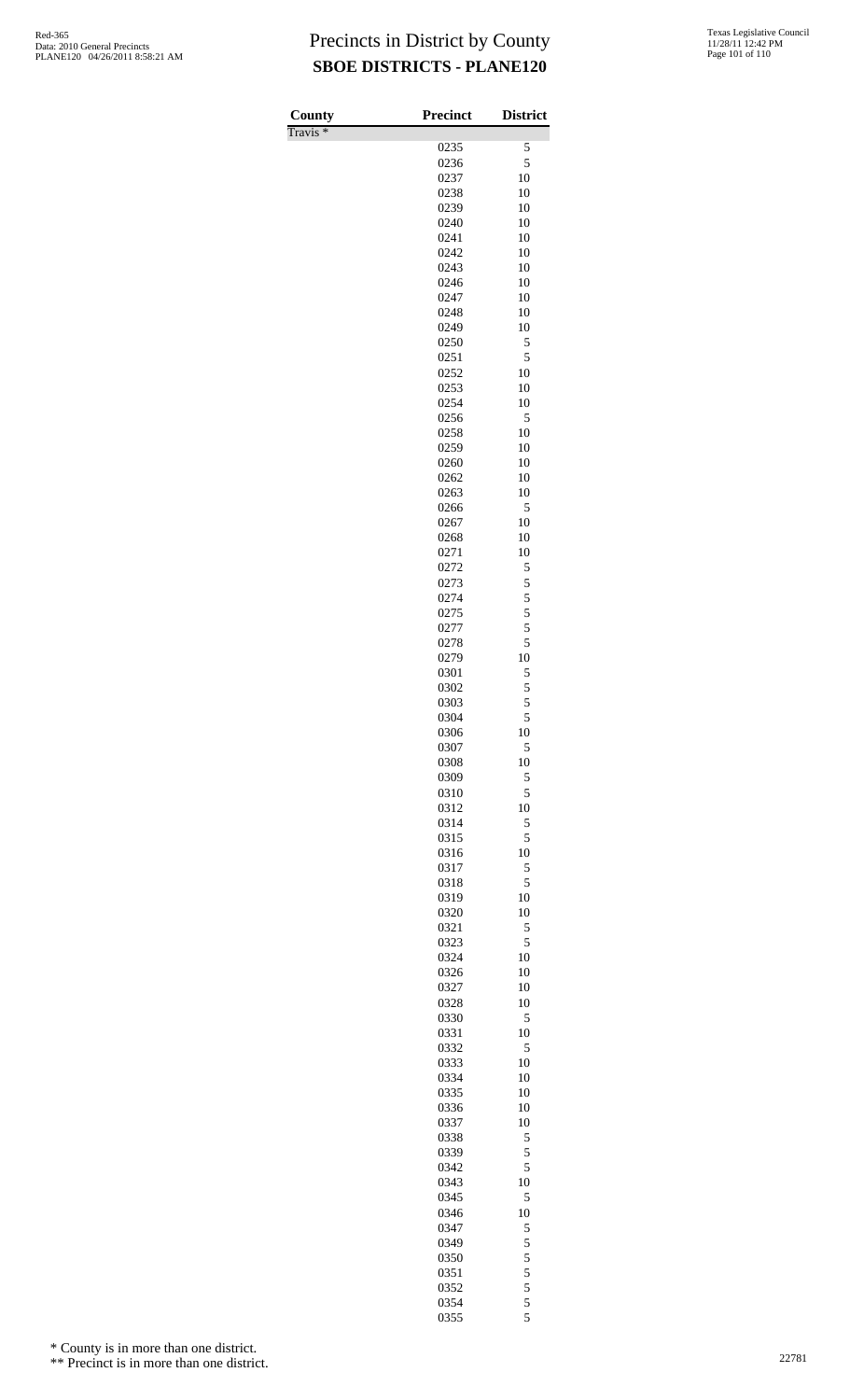| County<br>Travis <sup>*</sup> | <b>Precinct</b> | <b>District</b> |
|-------------------------------|-----------------|-----------------|
|                               | 0356            | 5               |
|                               | 0358            | 5               |
|                               | 0359            | 10              |
|                               | 0360            | 5               |
|                               | 0361            | 5               |
|                               | 0362            | 5               |
|                               | 0363            | 5               |
|                               | 0364<br>0366    | 5<br>5          |
|                               | 0367            | 5               |
|                               | 0370            | 10              |
|                               | 0371            | 10              |
|                               | 0372            | 10              |
|                               | 0373            | 10              |
|                               | 0374            | 10              |
|                               | 0375            | 10              |
|                               | 0376            | 10<br>10        |
|                               | 0377<br>0378    | 10              |
|                               | 0379            | 10              |
|                               | 0401            | 5               |
|                               | 0402            | 5               |
|                               | 0403            | 5               |
|                               | 0404            | 5               |
|                               | 0405            | 5               |
|                               | 0406            | 5               |
|                               | 0407<br>0409    | 5<br>5          |
|                               | 0410            | 5               |
|                               | 0411            | 5               |
|                               | 0412            | 5               |
|                               | 0413            | 5               |
|                               | 0420            | 5               |
|                               | 0421            | 5               |
|                               | 0422            | 5               |
|                               | 0423<br>0424    | 5<br>5          |
|                               | 0426            | 5               |
|                               | 0427            | 5               |
|                               | 0429            | 5               |
|                               | 0430            | 5               |
|                               | 0431            | 5               |
|                               | 0433            | 5               |
|                               | 0437            | 5               |
|                               | 0438            | 5               |
|                               | 0439<br>0440    | 5<br>5          |
|                               | 0441            | 5               |
|                               | 0442            | 5               |
|                               | 0443            | 5               |
|                               | 0444            | 5               |
|                               | 0445            | 5               |
|                               | 0446            | 5               |
|                               | 0447            | 5               |
|                               | 0448<br>0450    | 5<br>5          |
|                               | 0451            | 5               |
|                               | 0452            | 5               |
|                               | 0454            | 5               |
|                               | 0455            | 5               |
|                               | 0458            | 5               |
|                               | 0460            | 5               |
|                               | 0461            | 5               |
|                               | 0462            | 5<br>5          |
| Trinity                       | 0463            |                 |
|                               | 0001            | 8               |
|                               | 0002            | 8               |
|                               | 0003            | 8               |
|                               | 0004            | 8               |
|                               | 0005            | 8               |
|                               | 0006            | 8               |
|                               | 0007<br>0008    | 8<br>8          |
|                               | 0009            | 8               |
|                               | 0010            | 8               |
|                               | 0011            | 8               |
|                               | 0012            | 8               |
|                               | 0014            | 8               |

\* County is in more than one district.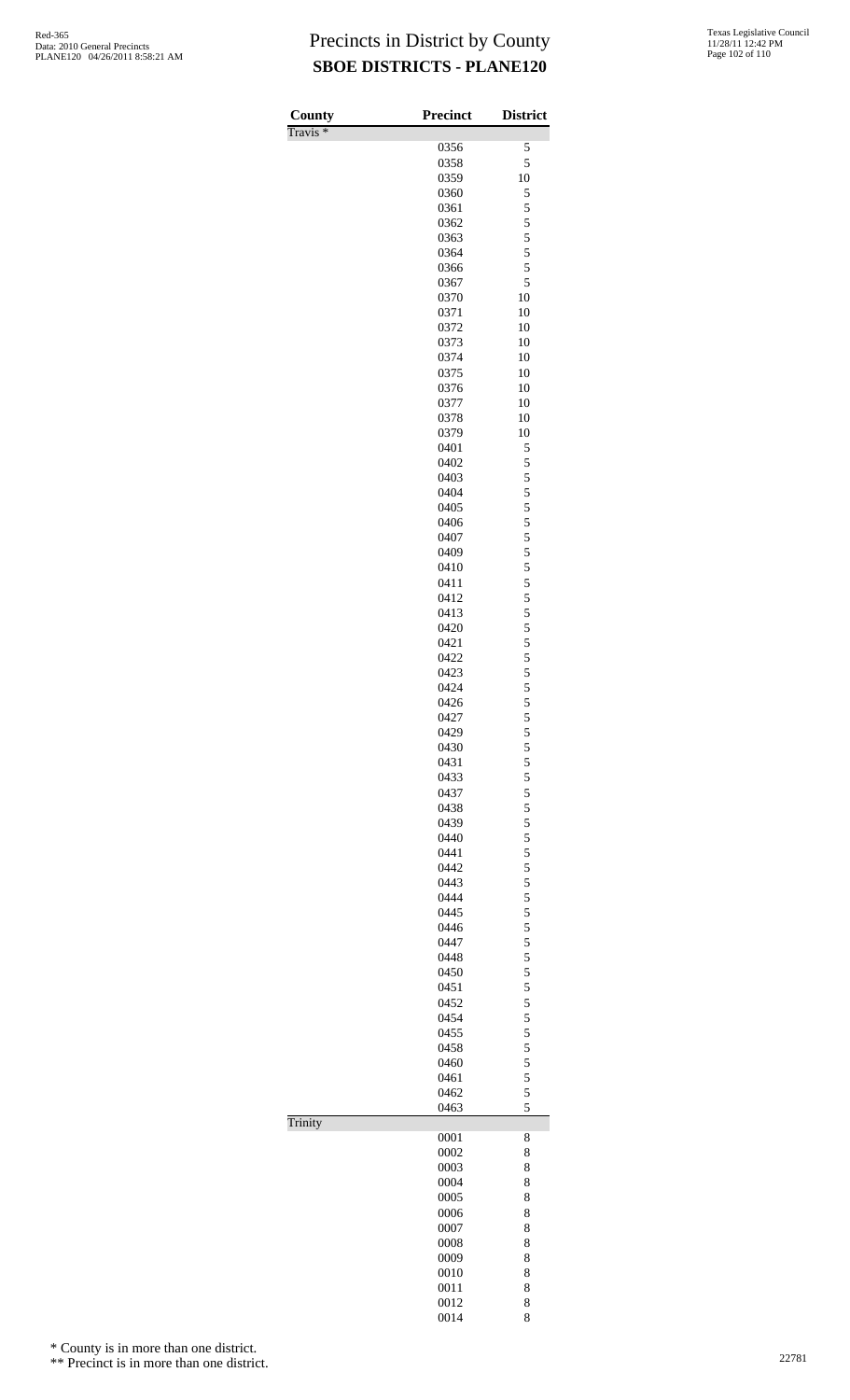| <b>County</b> | <b>Precinct</b> | <b>District</b>     |
|---------------|-----------------|---------------------|
| Trinity       |                 |                     |
|               | 0015            | 8                   |
|               | 0016            | 8                   |
|               | 0017            | 8                   |
|               | 0018            | 8                   |
|               | 0019<br>0020    | 8<br>8              |
| Tyler         |                 |                     |
|               | 0001            | 7                   |
|               | 0002            | $\overline{7}$      |
|               | 0003            | $\overline{7}$      |
|               | 0004            | 7                   |
|               | 0005            | $\overline{7}$      |
|               | 0006            | $\overline{7}$      |
|               | 0007<br>0008    | $\overline{7}$<br>7 |
|               | 0009            | $\overline{7}$      |
|               | 0010            | $\overline{7}$      |
|               | 0011            | $\overline{7}$      |
|               | 0013            | $\overline{7}$      |
|               | 0014            | $\overline{7}$      |
|               | 0015            | $\overline{7}$      |
|               | 0016            | $\overline{7}$      |
|               | 0017            | $\overline{7}$      |
|               | 0018            | $\overline{7}$      |
| Upshur        | 0001            | 9                   |
|               | 0004            | 9                   |
|               | 0005            | 9                   |
|               | 0006            | 9                   |
|               | 0007            | 9                   |
|               | 0008            | 9                   |
|               | 0009            | 9                   |
|               | 0011            | 9                   |
|               | 0012            | 9                   |
|               | 0013            | 9<br>9              |
|               | 0014<br>0015    | 9                   |
|               | 0016            | 9                   |
|               | 0017            | 9                   |
|               | 0019            | 9                   |
| Upton         |                 |                     |
|               | 0001            | $\mathbf{1}$        |
|               | 0002            | $\mathbf{1}$        |
|               | 0003            | 1                   |
|               | 0004<br>0005    | 1<br>$\mathbf{1}$   |
|               | 0006            | $\mathbf{1}$        |
| Uvalde        |                 |                     |
|               | 0001            | 1                   |
|               | 0002            | $\mathbf{1}$        |
|               | 0003            | $\mathbf{1}$        |
|               | 0004            | $\mathbf{1}$        |
|               | 0005            | $\mathbf{1}$        |
|               | 0006<br>0007    | 1<br>1              |
|               | 0008            | $\mathbf{1}$        |
|               | 0009            | $\mathbf{1}$        |
|               | 0010            | $\mathbf{1}$        |
|               | 0011            | $\mathbf{1}$        |
|               | 0012            | 1                   |
|               | 0013            | $\mathbf{1}$        |
|               | 0014            | $\mathbf{1}$        |
| Val Verde     | 0010            | 1                   |
|               | 0011            | $\mathbf{1}$        |
|               | 0012            | $\mathbf{1}$        |
|               | 0013            | $\mathbf{1}$        |
|               | 0020            | 1                   |
|               | 0021            | $\mathbf{1}$        |
|               | 0022            | 1                   |
|               | 0023            | $\mathbf{1}$        |
|               | 0024            | $\mathbf{1}$        |
|               | 0030            | $\mathbf{1}$        |
|               | 0031            | $\mathbf{1}$        |
|               | 0032            | 1<br>$\mathbf{1}$   |
|               | 0033<br>0040    | $\mathbf{1}$        |
|               | 0041            | $\mathbf{1}$        |
|               | 0042            | 1                   |

\* County is in more than one district.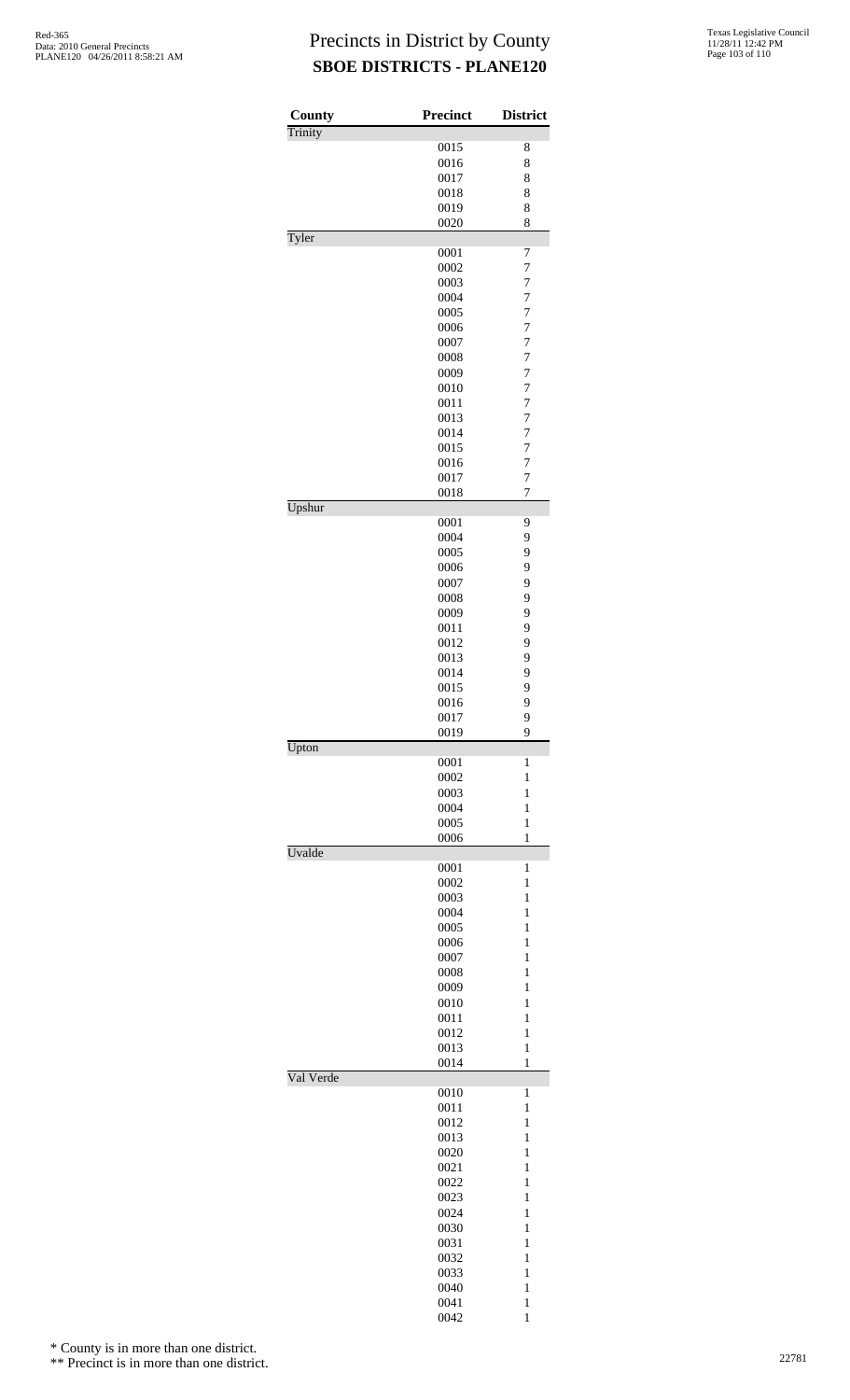| County    | <b>Precinct</b> | <b>District</b>                           |
|-----------|-----------------|-------------------------------------------|
| Val Verde | 0043            | 1                                         |
| Van Zandt | 0001            | 9                                         |
|           | 0002            | 9                                         |
|           | 0003<br>0004    | 9<br>9                                    |
|           | 0005            | 9                                         |
|           | 0006            | 9                                         |
|           | 0007            | 9                                         |
|           | 0008<br>0009    | 9<br>9                                    |
|           | 0010            | 9                                         |
|           | 0011            | 9                                         |
|           | 0012            | 9                                         |
|           | 0013            | 9<br>9                                    |
|           | 0018<br>0019    | 9                                         |
|           | 0020            | 9                                         |
|           | 0021            | 9                                         |
|           | 0023            | 9                                         |
|           | 0024<br>0026    | 9<br>9                                    |
|           | 0028            | 9                                         |
| Victoria  | 0001            | $\overline{\mathbf{c}}$                   |
|           | 0002            | $\overline{c}$                            |
|           | 0003            | $\overline{c}$                            |
|           | 0004            | $\overline{c}$                            |
|           | 0005<br>0006    | $\overline{c}$<br>$\overline{c}$          |
|           | 0007            | $\overline{c}$                            |
|           | 0008            | $\overline{c}$                            |
|           | 0009            | $\overline{c}$                            |
|           | 0010<br>0011    | $\overline{c}$<br>$\overline{c}$          |
|           | 0012            | $\overline{c}$                            |
|           | 0013            | $\overline{\mathbf{c}}$                   |
|           | 0014            | $\overline{c}$                            |
|           | 0015            | $\overline{\mathbf{c}}$                   |
|           | 0016<br>0017    | $\overline{\mathbf{c}}$<br>$\overline{c}$ |
|           | 0018            | $\overline{\mathbf{c}}$                   |
|           | 0019            | $\overline{c}$                            |
|           | 0020            | $\overline{\mathbf{c}}$                   |
|           | 0021            | $\overline{c}$                            |
|           | 0022<br>0023    | $\overline{c}$<br>$\overline{\mathbf{c}}$ |
|           | 0024            | $\overline{c}$                            |
|           | 0025            | $\overline{\mathbf{c}}$                   |
|           | 0026            | $\overline{c}$                            |
|           | 0027            | $\overline{c}$                            |
|           | 0028<br>0029    | $\overline{c}$<br>$\overline{c}$          |
|           | 0030            | $\overline{\mathbf{c}}$                   |
|           | 0031            | $\overline{\mathbf{c}}$                   |
|           | 0032            | $\overline{c}$                            |
|           | 0033<br>0034    | $\overline{c}$<br>$\overline{c}$          |
|           | 0035            | $\overline{c}$                            |
| Walker    | 0101            | 8                                         |
|           | 0102            | 8                                         |
|           | 0103            | 8                                         |
|           | 0104            | 8<br>8                                    |
|           | 0201<br>0203    | 8                                         |
|           | 0204            | 8                                         |
|           | 0205            | 8                                         |
|           | 0206            | 8                                         |
|           | 0301            | 8                                         |
|           | 0302<br>0303    | 8<br>8                                    |
|           | 0304            | 8                                         |
|           | 0305            | 8                                         |
|           | 0401            | 8                                         |
|           | 0402            | 8                                         |
|           | 0403            | 8                                         |

8

\* County is in more than one district.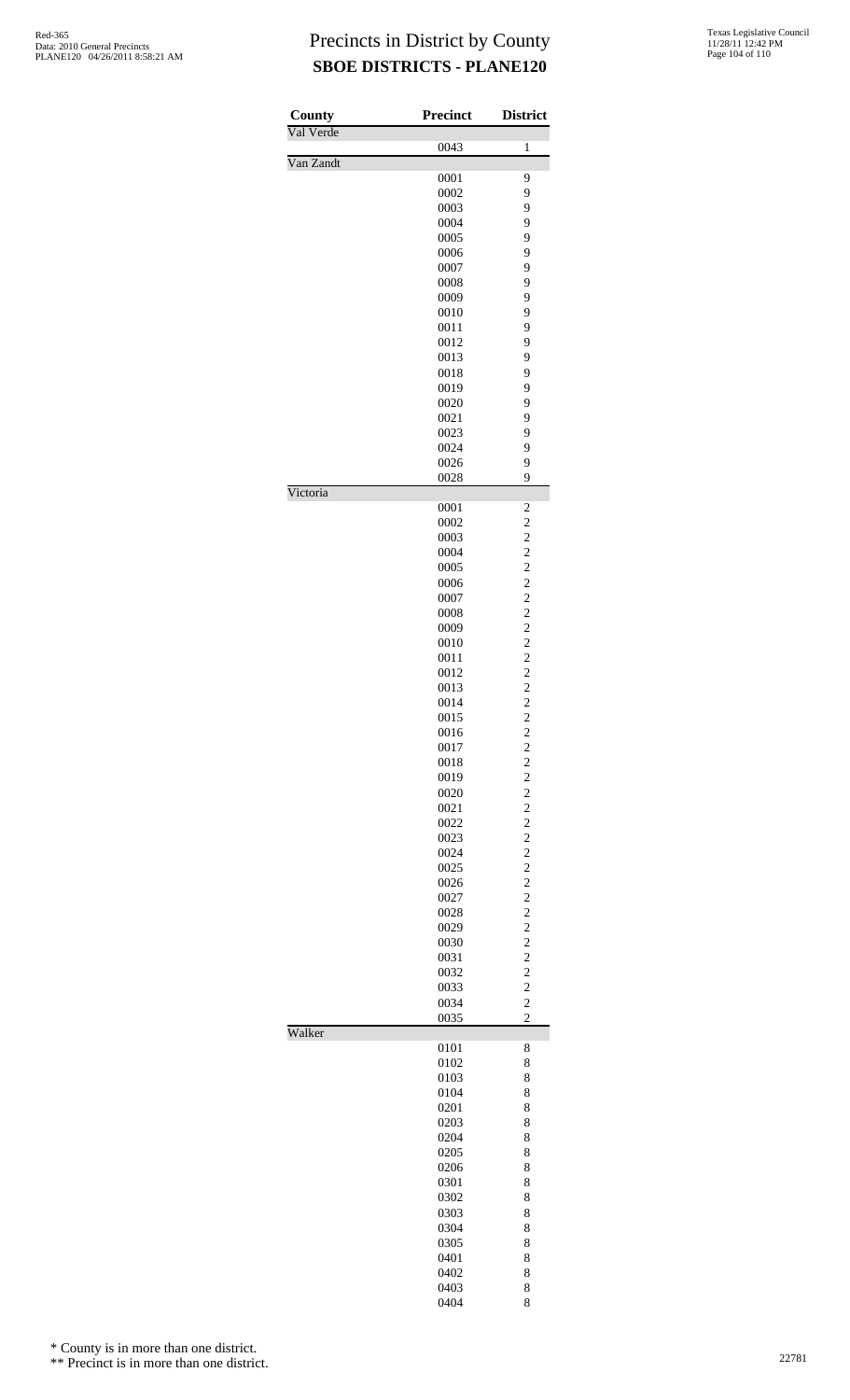| County<br>Waller | <b>Precinct</b> | <b>District</b> |
|------------------|-----------------|-----------------|
|                  | 0101            | 10              |
|                  | 0102            | 10              |
|                  | 0103            | 10              |
|                  | 0104            | 10              |
|                  | 0205            | 10              |
|                  | 0206            | 10              |
|                  | 0207            | 10              |
|                  | 0208            | 10              |
|                  | 0309            | 10              |
|                  | 0310            | 10              |
|                  | 0311<br>0312    | 10<br>10        |
|                  | 0313            | 10              |
|                  | 0414            | 10              |
|                  | 0415            | 10              |
|                  | 0416            | 10              |
|                  | 0417            | 10              |
|                  | 0418            | 10              |
| Ward             |                 |                 |
|                  | 0002            | 1               |
|                  | 001E            | $\mathbf{1}$    |
|                  | 001W            | $\mathbf{1}$    |
|                  | 003N            | 1               |
|                  | 003S            | $\,1$           |
|                  | 004E            | $\mathbf{1}$    |
|                  | 004M            | $\,1$           |
| Washington       | 004W            | $\mathbf{1}$    |
|                  | 0101            | 10              |
|                  | 0102            | 10              |
|                  | 0104            | 10              |
|                  | 0109            | 10              |
|                  | 0115            | 10              |
|                  | 0116            | 10              |
|                  | 0121            | 10              |
|                  | 0122            | 10              |
|                  | 0124            | 10              |
|                  | 0126            | 10              |
|                  | 0133<br>0203    | 10<br>10        |
|                  | 0205            | 10              |
|                  | 0208            | 10              |
|                  | 0217            | 10              |
|                  | 0231            | 10              |
|                  | 0232            | 10              |
|                  | 0307            | 10              |
|                  | 0311            | 10              |
|                  | 0312            | 10              |
|                  | 0319            | 10              |
|                  | 0320            | 10              |
|                  | 0327            | 10              |
|                  | 0406            | 10              |
|                  | 0410            | 10              |
|                  | 0413            | 10              |
|                  | 0414            | 10              |
|                  | 0418<br>0423    | 10<br>10        |
|                  | 0425            | 10              |
|                  | 0428            | 10              |
|                  | 0429            | 10              |
|                  | 0430            | 10              |
| Webb             |                 |                 |
|                  | 0122            | $\mathbf{1}$    |
|                  | 0124            | $\mathbf{1}$    |
|                  | 0128            | $\mathbf{1}$    |
|                  | 0129            | $\,1$           |
|                  | 0130            | $\mathbf{1}$    |
|                  | 0132            | $\,1$<br>$\,1$  |
|                  | 0133<br>0134    | $\mathbf{1}$    |
|                  | 0135            | $\,1$           |
|                  | 0212            | $\mathbf{1}$    |
|                  | 0215            | $\,1$           |
|                  | 0218            | $\,1$           |
|                  | 0219            | $\mathbf{1}$    |
|                  | 0220            | $\mathbf{1}$    |
|                  | 0221            | $\mathbf{1}$    |
|                  | 0225            | $\mathbf{1}$    |
|                  | 0226            | $\mathbf{1}$    |

\* County is in more than one district.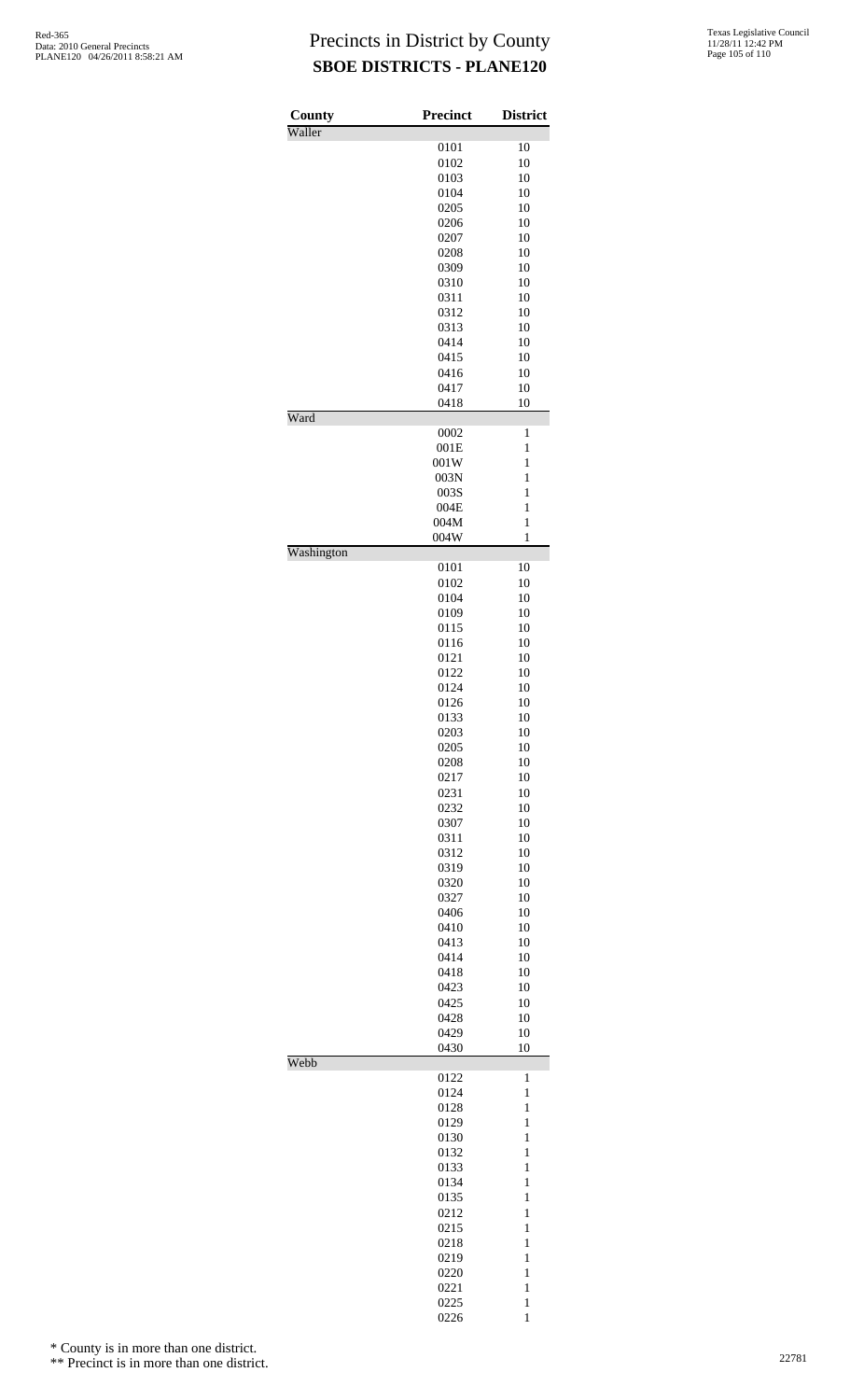| County<br>Webb | <b>Precinct</b> | <b>District</b>                           |
|----------------|-----------------|-------------------------------------------|
|                | 0227            | $\mathbf{1}$                              |
|                | 0231            | $\mathbf{1}$                              |
|                | 0236            | $\mathbf{1}$                              |
|                | 0237            | $\mathbf{1}$                              |
|                | 0238            | $\mathbf{1}$                              |
|                | 0239            | $\mathbf{1}$                              |
|                | 0250<br>0254    | $\mathbf{1}$<br>$\mathbf{1}$              |
|                | 0255            | $\mathbf{1}$                              |
|                | 0308            | $\mathbf{1}$                              |
|                | 0309            | $\mathbf{1}$                              |
|                | 0310            | $\mathbf{1}$                              |
|                | 0311            | 1                                         |
|                | 0313            | $\mathbf{1}$                              |
|                | 0340            | $\mathbf{1}$                              |
|                | 0341<br>0342    | $\mathbf{1}$<br>$\mathbf{1}$              |
|                | 0343            | $\mathbf{1}$                              |
|                | 0344            | $\mathbf{1}$                              |
|                | 0345            | $\mathbf{1}$                              |
|                | 0353            | $\mathbf{1}$                              |
|                | 0356            | $\mathbf{1}$                              |
|                | 0359            | $\mathbf{1}$                              |
|                | 0401            | $\mathbf{1}$                              |
|                | 0402<br>0403    | $\mathbf{1}$<br>$\mathbf{1}$              |
|                | 0404            | $\mathbf{1}$                              |
|                | 0405            | $\mathbf{1}$                              |
|                | 0406            | $\mathbf{1}$                              |
|                | 0407            | $\mathbf{1}$                              |
|                | 0414            | $\mathbf{1}$                              |
|                | 0416            | $\mathbf{1}$                              |
|                | 0417            | $\mathbf{1}$                              |
|                | 0423            | $\mathbf{1}$                              |
|                | 0446<br>0447    | $\mathbf{1}$<br>$\mathbf{1}$              |
|                | 0448            | $\mathbf{1}$                              |
|                | 0449            | $\mathbf{1}$                              |
|                | 0451            | $\mathbf{1}$                              |
|                | 0452            | $\mathbf{1}$                              |
|                | 0457            | $\mathbf{1}$                              |
|                | 0458            | $\mathbf{1}$                              |
| Wharton        | 0101            |                                           |
|                | 0102            | $\overline{\mathbf{c}}$<br>$\overline{c}$ |
|                | 0103            | $\overline{c}$                            |
|                | 0201            | $\overline{c}$                            |
|                | 0202            | $\overline{c}$                            |
|                | 0203            | $\overline{c}$                            |
|                | 0301            | $\overline{c}$                            |
|                | 0302            | $\overline{c}$                            |
|                | 0303            | $\overline{c}$                            |
|                | 0401<br>0402    | $\overline{c}$<br>$\overline{c}$          |
|                | 0403            | $\overline{c}$                            |
| Wheeler        |                 |                                           |
|                | 0001            | 15                                        |
|                | 0002            | 15                                        |
|                | 0003            | 15                                        |
|                | 0004            | 15                                        |
|                | 0005            | 15                                        |
|                | 0006<br>0007    | 15<br>15                                  |
|                | 0008            | 15                                        |
|                | 0009            | 15                                        |
|                | 0010            | 15                                        |
| Wichita        |                 |                                           |
|                | 0010            | 15                                        |
|                | 0011            | 15                                        |
|                | 0012            | 15                                        |
|                | 0013<br>0014    | 15<br>15                                  |
|                | 0015            | 15                                        |
|                | 0016            | 15                                        |
|                | 0017            | 15                                        |
|                | 0018            | 15                                        |
|                | 0020            | 15                                        |
|                | 0021            | 15                                        |
|                | 0022            | 15                                        |

\* County is in more than one district.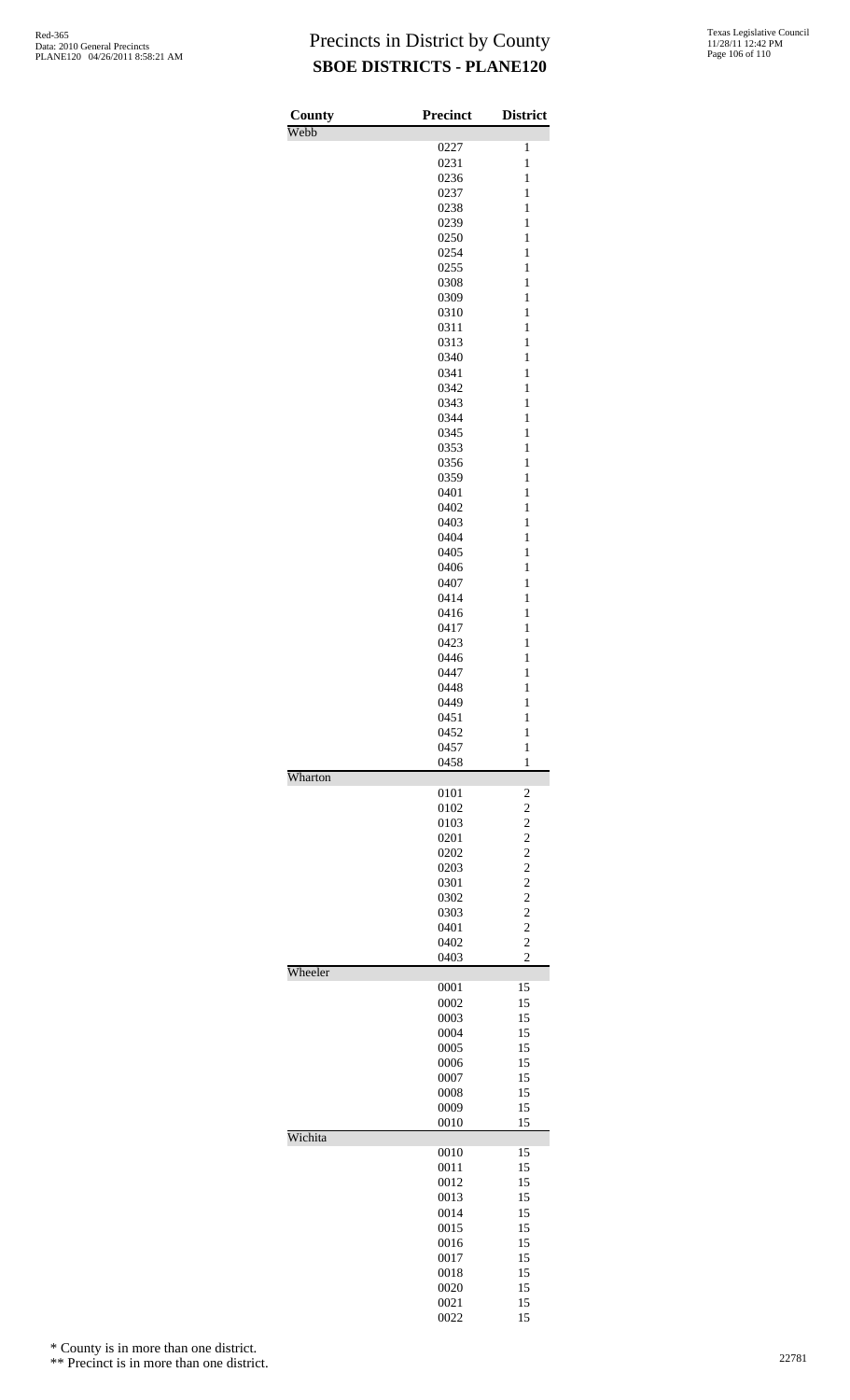| County     | <b>Precinct</b> | <b>District</b>                  |
|------------|-----------------|----------------------------------|
| Wichita    |                 |                                  |
|            | 0023            | 15                               |
|            | 0024            | 15                               |
|            | 0025            | 15                               |
|            | 0030            | 15                               |
|            | 0031<br>0032    | 15<br>15                         |
|            | 0033            | 15                               |
|            | 0034            | 15                               |
|            | 0035            | 15                               |
|            | 0036            | 15                               |
|            | 0037            | 15                               |
|            | 0038            | 15                               |
|            | 0039<br>0040    | 15<br>15                         |
|            | 0041            | 15                               |
|            | 0042            | 15                               |
|            | 0043            | 15                               |
|            | 0044            | 15                               |
|            | 0045            | 15                               |
|            | 0046            | 15                               |
|            | 0047            | 15                               |
|            | 0048<br>0049    | 15<br>15                         |
| Wilbarger  |                 |                                  |
|            | 0001            | 15                               |
|            | 0007            | 15                               |
|            | 0009            | 15                               |
|            | 0019            | 15                               |
|            | 0020            | 15                               |
| Willacy    | 0021            | 15                               |
|            | 0001            | 2                                |
|            | 0002            | $\overline{\mathbf{c}}$          |
|            | 0003            |                                  |
|            | 0004            | $\frac{2}{2}$                    |
|            | 0005            | $\frac{2}{2}$                    |
|            | 0006            |                                  |
|            | 0007            | $\overline{c}$<br>$\overline{2}$ |
|            | 0008<br>0009    | $\overline{\mathbf{c}}$          |
|            | 0010            |                                  |
|            | 0011            | $\frac{2}{2}$                    |
|            | 0012            | $\overline{c}$                   |
| Williamson |                 |                                  |
|            | 0119            | 10                               |
|            | 0122            | 10                               |
|            | 0135<br>0137    | 10<br>10                         |
|            | 0138            | 10                               |
|            | 0142            | 10                               |
|            | 0146            | 10                               |
|            | 0147            | 10                               |
|            | 0149            | 10                               |
|            | 0150            | 10                               |
|            | 0151<br>0152    | 10<br>10                         |
|            | 0160            | 10                               |
|            | 0162            | 10                               |
|            | 0168            | 10                               |
|            | 0172            | 10                               |
|            | 0185            | 10                               |
|            | 0186            | 10                               |
|            | 0189            | 10                               |
|            | 0190            | 10                               |
|            | 0201<br>0203    | 10<br>10                         |
|            | 0204            | 10                               |
|            | 0206            | 10                               |
|            | 0207            | 10                               |
|            | 0216            | 10                               |
|            | 0217            | 10                               |
|            | 0218            | 10                               |
|            | 0239<br>0244    | 10<br>10                         |
|            | 0253            | 10                               |
|            | 0254            | 10                               |
|            | 0258            | 10                               |
|            | 0259            | 10                               |
|            | 0264            | 10                               |

\* County is in more than one district.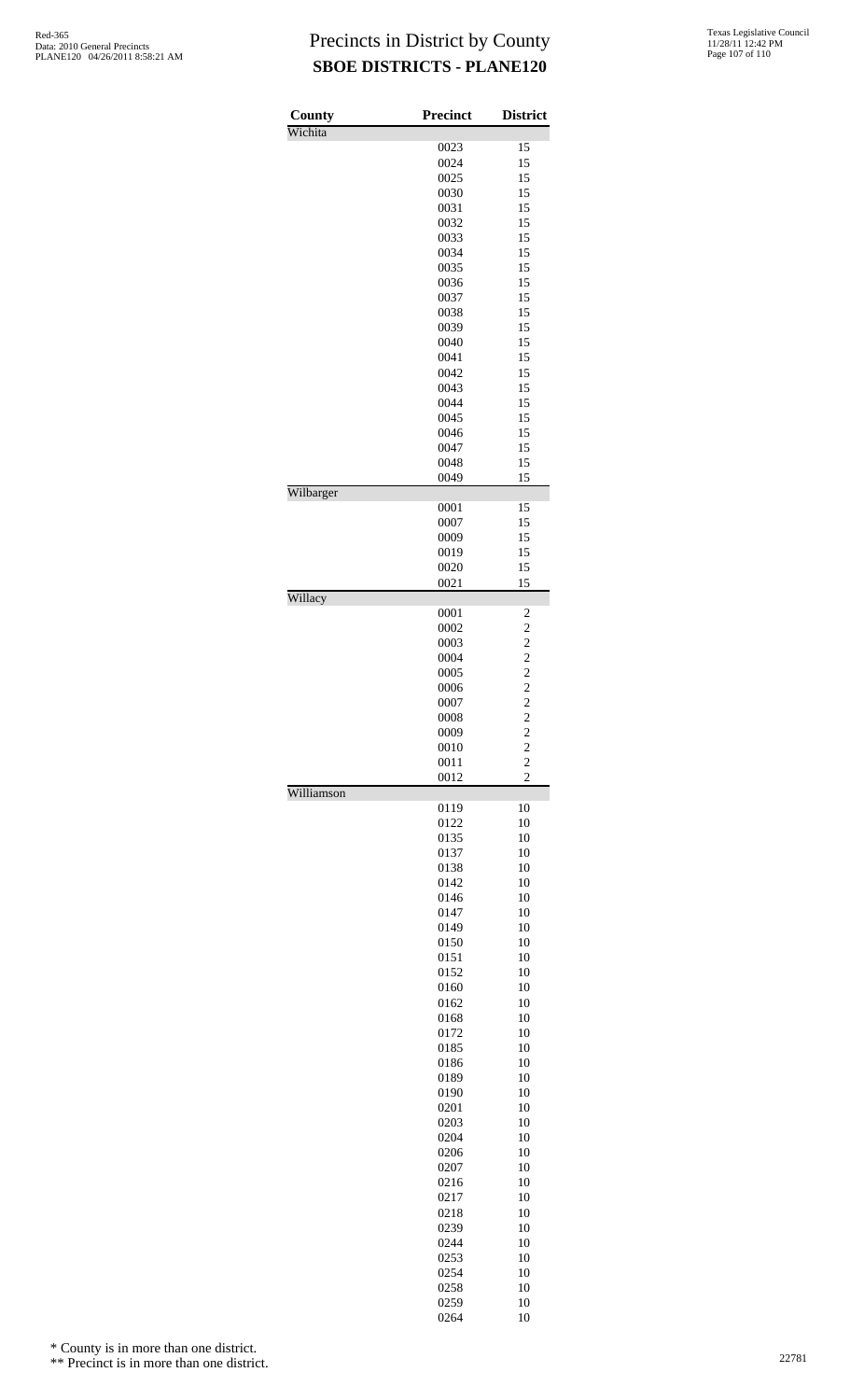| County     | Precinct     | <b>District</b> |
|------------|--------------|-----------------|
| Williamson |              |                 |
|            | 0265<br>0266 | 10<br>10        |
|            | 0273         | 10              |
|            | 0274         | 10              |
|            | 0275         | 10              |
|            | 0276<br>0277 | 10<br>10        |
|            | 0278         | 10              |
|            | 0283         | 10              |
|            | 0287         | 10              |
|            | 0293<br>0301 | 10<br>10        |
|            | 0302         | 10              |
|            | 0305         | 10              |
|            | 0308         | 10              |
|            | 0309<br>0310 | 10<br>10        |
|            | 0311         | 10              |
|            | 0312         | 10              |
|            | 0314<br>0330 | 10<br>10        |
|            | 0331         | 10              |
|            | 0332         | 10              |
|            | 0340         | 10              |
|            | 0343<br>0345 | 10<br>10        |
|            | 0348         | 10              |
|            | 0357         | 10              |
|            | 0361         | 10              |
|            | 0367<br>0369 | 10<br>10        |
|            | 0370         | 10              |
|            | 0371         | 10              |
|            | 0379<br>0381 | 10<br>10        |
|            | 0382         | 10              |
|            | 0392         | 10              |
|            | 0394         | 10              |
|            | 0395<br>0396 | 10<br>10        |
|            | 0397         | 10              |
|            | 0398         | 10              |
|            | 0399<br>0402 | 10<br>10        |
|            | 0403         | 10              |
|            | 0413         | 10              |
|            | 0415         | 10              |
|            | 0420<br>0421 | 10<br>10        |
|            | 0423         | 10              |
|            | 0424         | 10              |
|            | 0425<br>0426 | 10<br>10        |
|            | 0427         | 10              |
|            | 0428         | 10              |
|            | 0429         | 10              |
|            | 0433<br>0434 | 10<br>10        |
|            | 0436         | 10              |
|            | 0441         | 10              |
|            | 0455         | 10              |
|            | 0456<br>0463 | 10<br>10        |
|            | 0480         | 10              |
|            | 0484         | 10              |
|            | 0488<br>0491 | 10<br>10        |
| Wilson     |              |                 |
|            | 0101         | 3               |
|            | 0102<br>0103 | 3<br>3          |
|            | 0104         | 3               |
|            | 0105         | 3               |
|            | 0106         | 3               |
|            | 0107<br>0208 | 3<br>3          |
|            | 0209         | 3               |
|            | 0210         | 3               |
|            | 0211         | 3               |

\* County is in more than one district.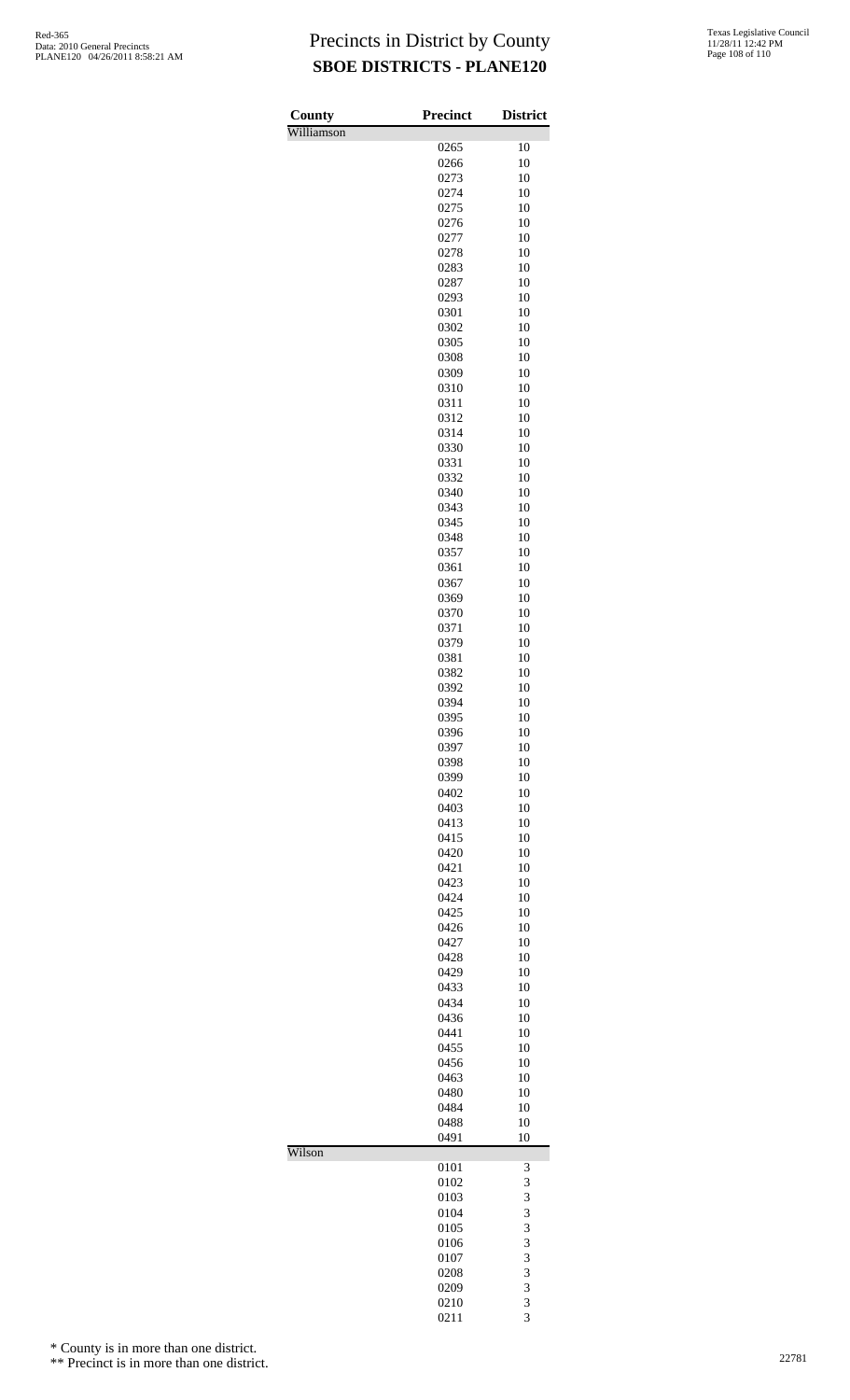## Precincts in District by County **SBOE DISTRICTS - PLANE120**

| County<br>Wilson | <b>Precinct</b>    | <b>District</b>   |
|------------------|--------------------|-------------------|
|                  | 0212               | 3                 |
|                  | 0213               | 3                 |
|                  | 0214               | 3                 |
|                  | 0315               | 3                 |
|                  | 0316               | 3                 |
|                  | 0317               | 3                 |
|                  | 0318<br>0419       | 3<br>3            |
|                  | 0420               | 3                 |
|                  | 0421               | 3                 |
|                  | 0422               | 3                 |
|                  | 0423               | 3                 |
|                  | 0424               | 3                 |
| Winkler          |                    |                   |
|                  | 0101               | 1                 |
|                  | 0201               | $\mathbf{1}$      |
|                  | 0202<br>0301       | 1<br>$\mathbf{1}$ |
|                  | 0401               | 1                 |
| Wise             |                    |                   |
|                  | 0001               | 14                |
|                  | 0002               | 14                |
|                  | 0003               | 14                |
|                  | 0004               | 14                |
|                  | 0005               | 14                |
|                  | 0006<br>0008       | 14<br>14          |
|                  | 0009               | 14                |
|                  | 0010               | 14                |
|                  | 0011               | 14                |
|                  | 0012               | 14                |
|                  | 0013               | 14                |
|                  | 0014               | 14                |
|                  | 0015               | 14                |
|                  | 0016               | 14                |
|                  | 0017               | 14                |
|                  | 0018               | 14                |
|                  | 0019<br>0020       | 14<br>14          |
|                  | 0024               | 14                |
|                  | 0025               | 14                |
|                  | 0027               | 14                |
| Wood             |                    |                   |
|                  | $01 - 1$           | 9                 |
|                  | $01 - 2$           | 9<br>9            |
|                  | $01-3$<br>$01 - 4$ | 9                 |
|                  | $02 - 2$           | 9                 |
|                  | $02 - 3$           | 9                 |
|                  | $03-1$             | 9                 |
|                  | $03-2$             | 9                 |
|                  | $03-3$             | 9                 |
|                  | $04 - 1$           | 9                 |
|                  | $04 - 2$           | 9                 |
| Yoakum           | $04 - 3$           | 9                 |
|                  | 0101               | 15                |
|                  | 0202               | 15                |
|                  | 0303               | 15                |
|                  | 0305               | 15                |
|                  | 0404               | 15                |
|                  | 0406               | 15                |
| Young            | 0005               | 15                |
|                  | 0006               | 15                |
|                  | 0007               | 15                |
|                  | 0010               | 15                |
|                  | 0016               | 15                |
|                  | 0020               | 15                |
|                  | 0022               | 15                |
|                  | 0023               | 15                |
|                  | 0024               | 15                |
| Zapata           | 0001               | 1                 |
|                  | 0002               | $\mathbf{1}$      |
|                  | 0003               | $\mathbf{1}$      |
|                  | 0004               | 1                 |
|                  | 001A               | $\mathbf{1}$      |
|                  | 001B               | $\mathbf{1}$      |

\* County is in more than one district.

\*\* Precinct is in more than one district.